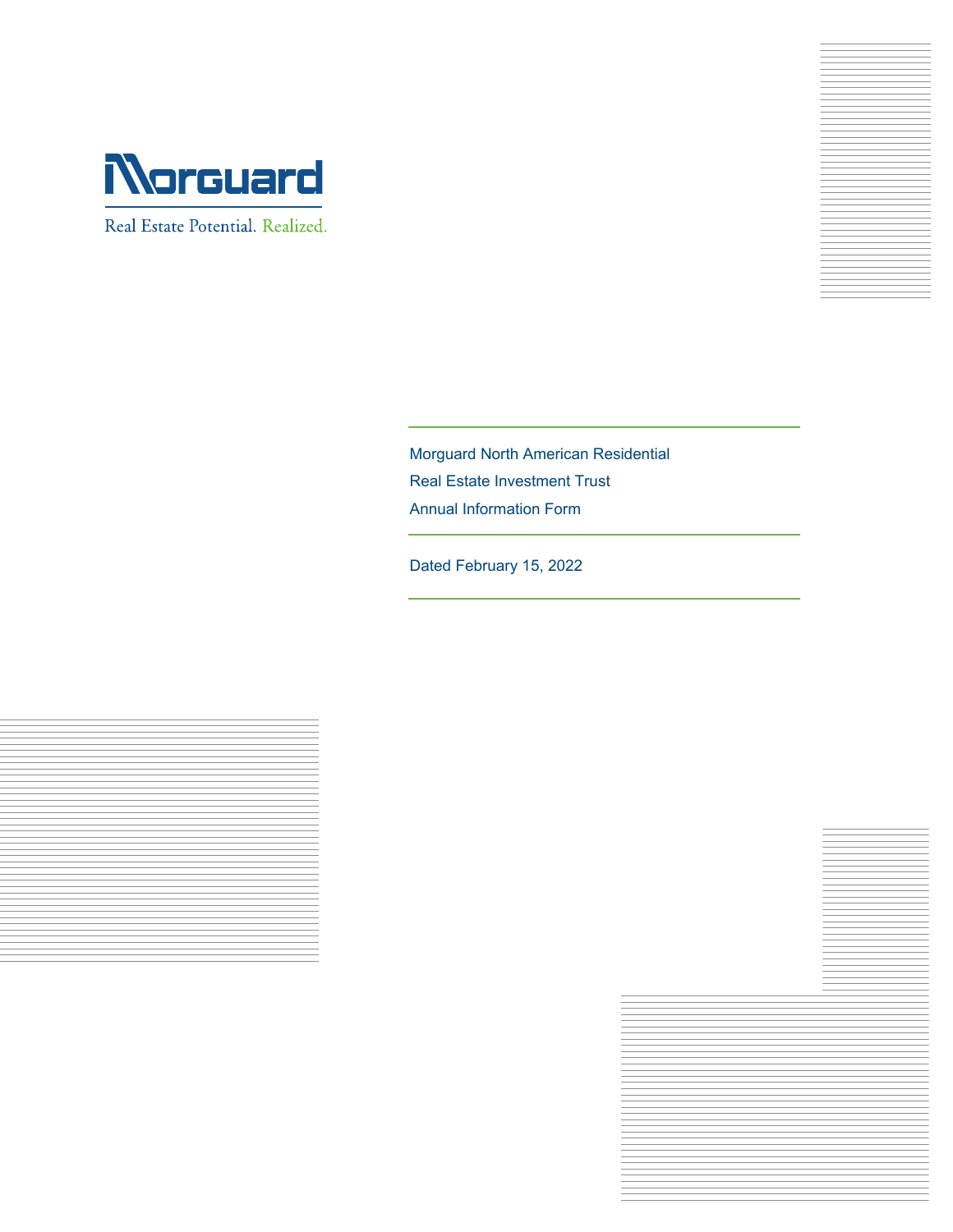# TABLE OF CONTENTS

| Item 1            | Morguard North American Residential Real Estate Investment Trust Structure  4 |  |
|-------------------|-------------------------------------------------------------------------------|--|
| Item <sub>2</sub> |                                                                               |  |
| Item 3            |                                                                               |  |
| Item 4            |                                                                               |  |
| Item 5            |                                                                               |  |
| Item 6            |                                                                               |  |
| Item 7            |                                                                               |  |
| Item 8            |                                                                               |  |
| Item 9            |                                                                               |  |
| Item 10           |                                                                               |  |
| Item 11           |                                                                               |  |
| Item 12           |                                                                               |  |
| Item 13           |                                                                               |  |
| Glossary          |                                                                               |  |
|                   |                                                                               |  |
| Appendix A        |                                                                               |  |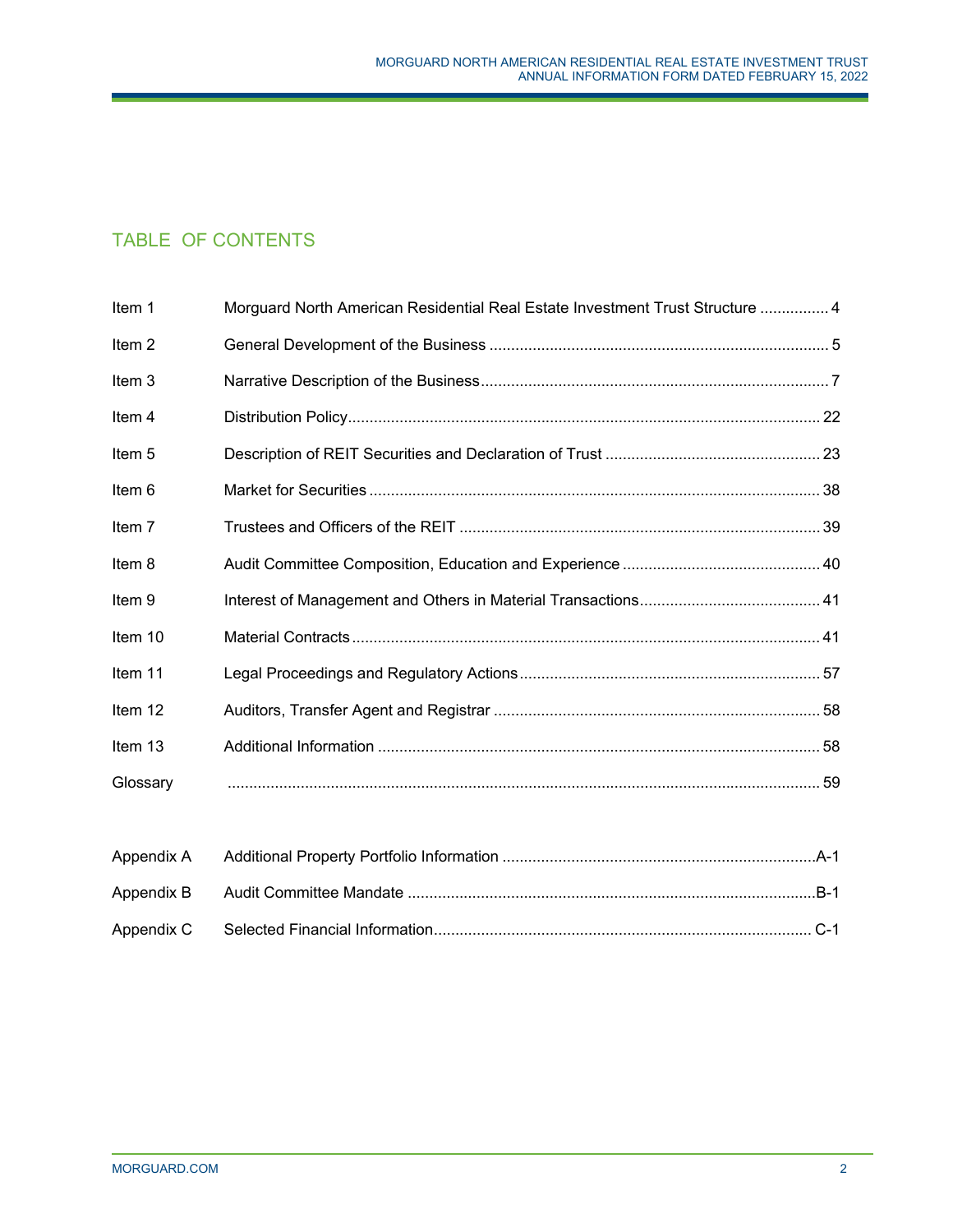# FORWARD-LOOKING STATEMENTS DISCLAIMER

Statements contained herein that are not based on historical or current fact, including without limitation statements containing the words "anticipates," "believes," "may," "continue," "estimate," "expects," and "will" and words of similar expression constitute "forward-looking statements". Such forward-looking statements involve known and unknown risks, uncertainties and other factors that may cause the actual results, events or developments to be materially different from any future results, events or developments expressed or implied by such forward-looking statements. Such factors include, among others, the following: general economic and business conditions, both nationally and in the regions in which the REIT operates; changes in business strategy or development/acquisition plans; environmental exposures; financing risk; existing governmental regulations and changes in, or the failure to comply with, governmental regulations; liability and other claims asserted against the REIT; risk and uncertainties relating to the outbreak of the novel strain of the coronavirus identified as COVID-19 and other factors referred to in the REIT's filings with Canadian securities regulators. Given these uncertainties, readers are cautioned not to place undue reliance on such forward-looking statements. The REIT does not assume the obligation to update or revise any forward-looking statements.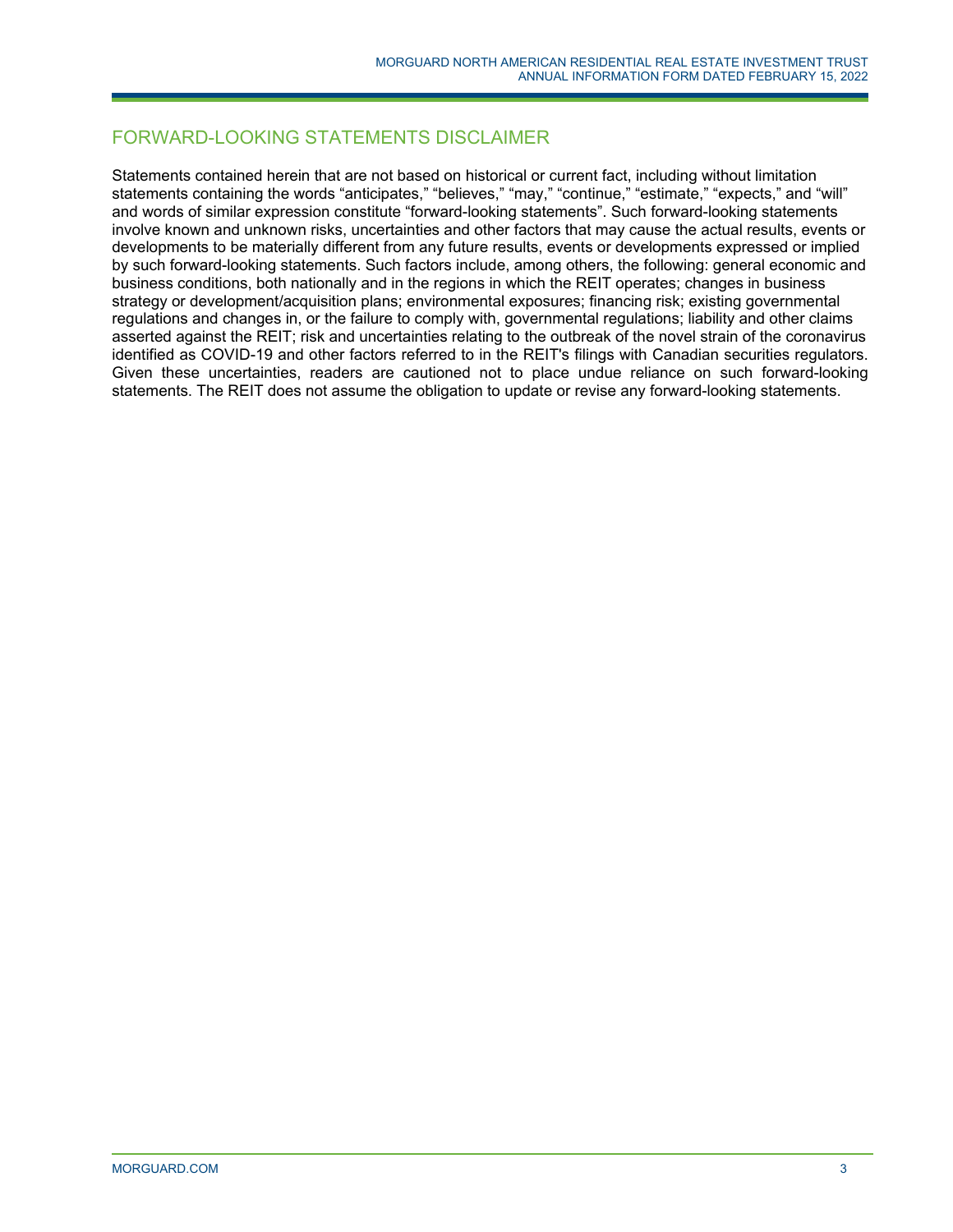# ITEM 1 MORGUARD NORTH AMERICAN RESIDENTIAL REAL ESTATE INVESTMENT TRUST STRUCTURE

Morguard North American Residential Real Estate Investment Trust (the "REIT") is an unincorporated, openended real estate investment trust established pursuant to a Declaration of Trust (the "Declaration of Trust") dated March 1, 2012, as most recently amended and restated on February 16, 2021 under, and governed by, the laws of the Province of Ontario. The units of the REIT ("Units") trade on the Toronto Stock Exchange ("TSX") under the symbol MRG.UN.

The principal office of the REIT is located at Suite 1000, 55 City Centre Drive, Mississauga, Ontario, L5B 1M3.

Operations, including the management of investments, are subject to the control and direction of a board of trustees. The board of trustees has power and responsibilities analogous to those applicable to boards of directors of corporations.

The REIT has been formed to own multi-suite residential properties in Canada and the United States. The REIT indirectly holds, through the Partnership, interests in a portfolio of 16 Canadian and 27 U.S. multi-suite residential communities. The REIT currently owns approximately 69.4% of the Partnership through the ownership of Class A LP Units and 100% of Morguard NAR GP Limited (the "REIT GP"), which manages and controls the business and affairs of the Partnership and is bound by the investment guidelines and operating policies applicable to the REIT.

#### **Structure**

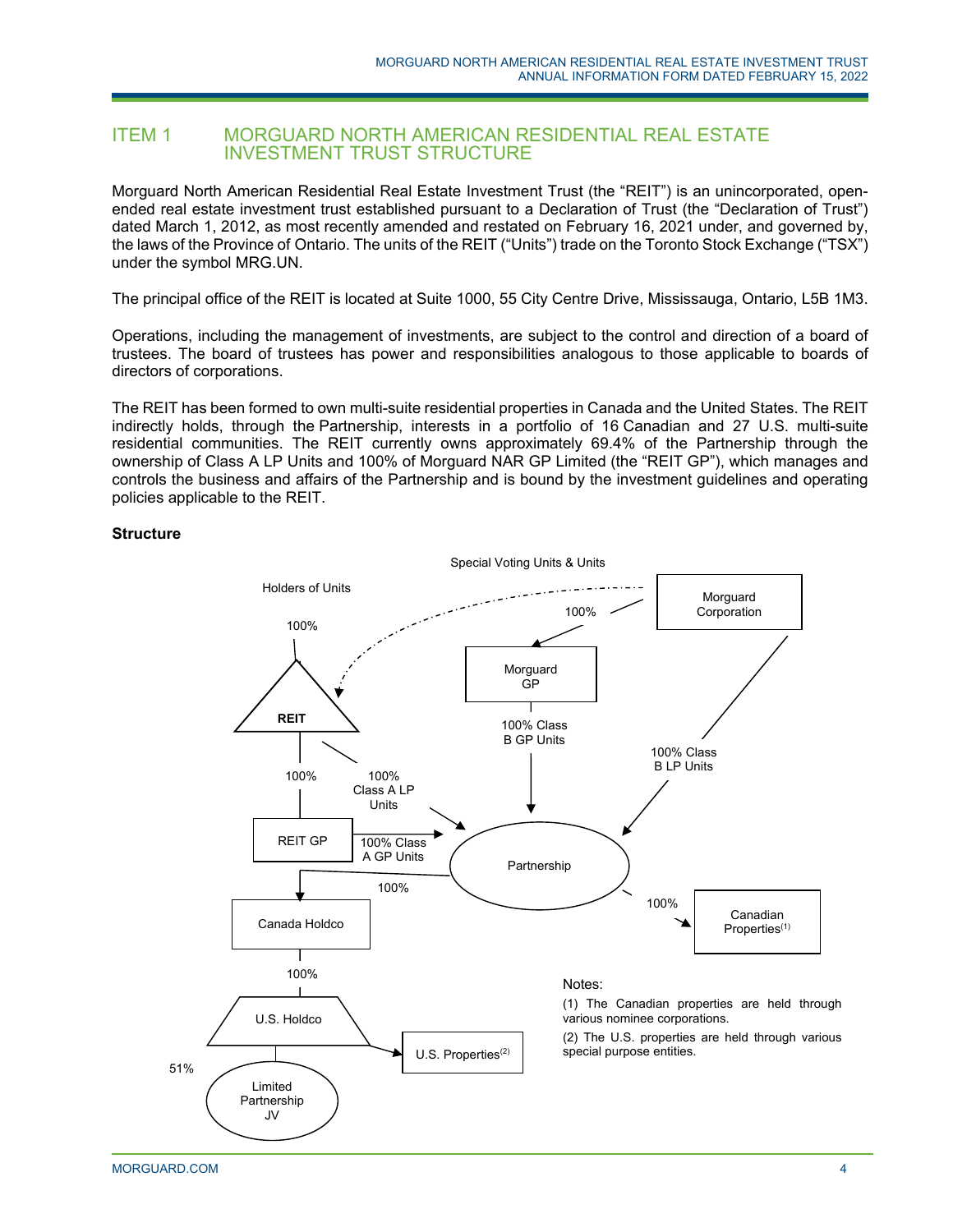All information contained in this Annual Information Form is presented as at February 15, 2022, unless otherwise specified.

# ITEM 2 GENERAL DEVELOPMENT OF THE BUSINESS

# **History**

The REIT completed its initial public offering on April 18, 2012. Concurrent with the IPO, the REIT indirectly acquired from Morguard Corporation ("Morguard") the Initial IPO Properties consisting of interests in 5,439 residential suites located in Ontario, Alberta and Louisiana. The IPO raised gross proceeds of \$82.5 million, from the sale of 8,250,000 Units (including the full exercise by the underwriters of their over-allotment option) at a price of \$10.00 per Unit.

On September 12, 2012, the REIT completed an offering of 12,720,000 Units at a price of \$11.85 per Unit for gross proceeds of \$150.7 million. As part of that offering, Morguard purchased approximately \$50 million of the Units (4,220,000 Units) that were offered at the offering price.

On March 15, 2013, the REIT completed the offering of \$95.1 million for 8,270,000 Units sold at a price of \$11.50 per Unit and the issuance of \$60 million principal amount of 4.65% convertible unsecured subordinated debentures (the "2013 Debentures"), maturing on March 30, 2018. The REIT used portions of the net proceeds of the offering to acquire a direct interest in 8,270,000 Class A LP Units of the Partnership. Morguard acquired 870,000 of the Units issued and \$5 million of the aggregate principal amount of the 2013 Debentures.

On January 9, 2017, the REIT completed the offering of 4,370,000 Units at a price of \$13.75 per Unit for gross proceeds of \$60.1 million. As part of that offering, Morguard purchased 1,230,000 Units for approximately \$16.7 million that were offered at the offering price.

On February 13, 2018, the REIT completed a public offering of convertible unsecured subordinated debentures on a bought deal basis, of \$75 million aggregate principal amount of 4.50% convertible unsecured subordinated debentures due March 31, 2023 (the "2018 Debentures", or together with the 2013 Debentures the "Debentures"). On February 21, 2018, an additional amount of \$10.5 million was issued pursuant to the exercise of the over-allotment option. The 2018 Debentures are convertible, at the option of the holder, into Units at \$20.20 per Unit. As part of the transaction, Morguard acquired \$5 million of the 2018 Debentures.

On February 23, 2018, \$0.02 million of the 2013 Debentures were converted into 1,483 Units, and on February 26, 2018 the REIT redeemed the remaining \$60.0 million of its outstanding 2013 Debentures in advance of their March 30, 2018 maturity date.

On August 28, 2019, the REIT completed an offering of 5,226,200 Units at a price of \$19.75 per Unit for gross proceeds of \$103.2 million. As part of the transaction Morguard acquired 1,269,000 Units for approximately \$25.1 million that were offered at the offering price.

Morguard owns a 44.7% effective interest in the REIT through its ownership of 7,944,166 Units and 17,223,090 Class B LP Units.

# *Morguard Acquisitions*

On February 19, 2013, the REIT acquired 1,032 suites in five low-rise residential properties located in Louisiana and Florida and one mid-rise property located in Louisiana from Morguard for an aggregate purchase price of approximately US\$94.0 million. The purchase price for the properties was satisfied by the assumption of certain Fannie Mae insured mortgages in the aggregate amount of approximately US\$61.8 million (the "Q1 2013 Assumed Fannie Mae Mortgages") and a reduction of the balance owing by Morguard to the REIT under the Morguard Facility by US\$32.2 million. The acquisition of the properties had an effective date of January 1, 2013. The Q1 2013 Assumed Fannie Mae Mortgages had an effective weighted average interest rate of 5.7% and a weighted average term to maturity of 3.7 years.

On June 28, 2013, the REIT acquired from Morguard 1,690 suites in six low-rise residential properties located in Alabama and Florida, for an aggregate purchase price of approximately US\$89.0 million. The purchase price for the properties was satisfied by the assumption of certain Fannie Mae insured mortgages in the aggregate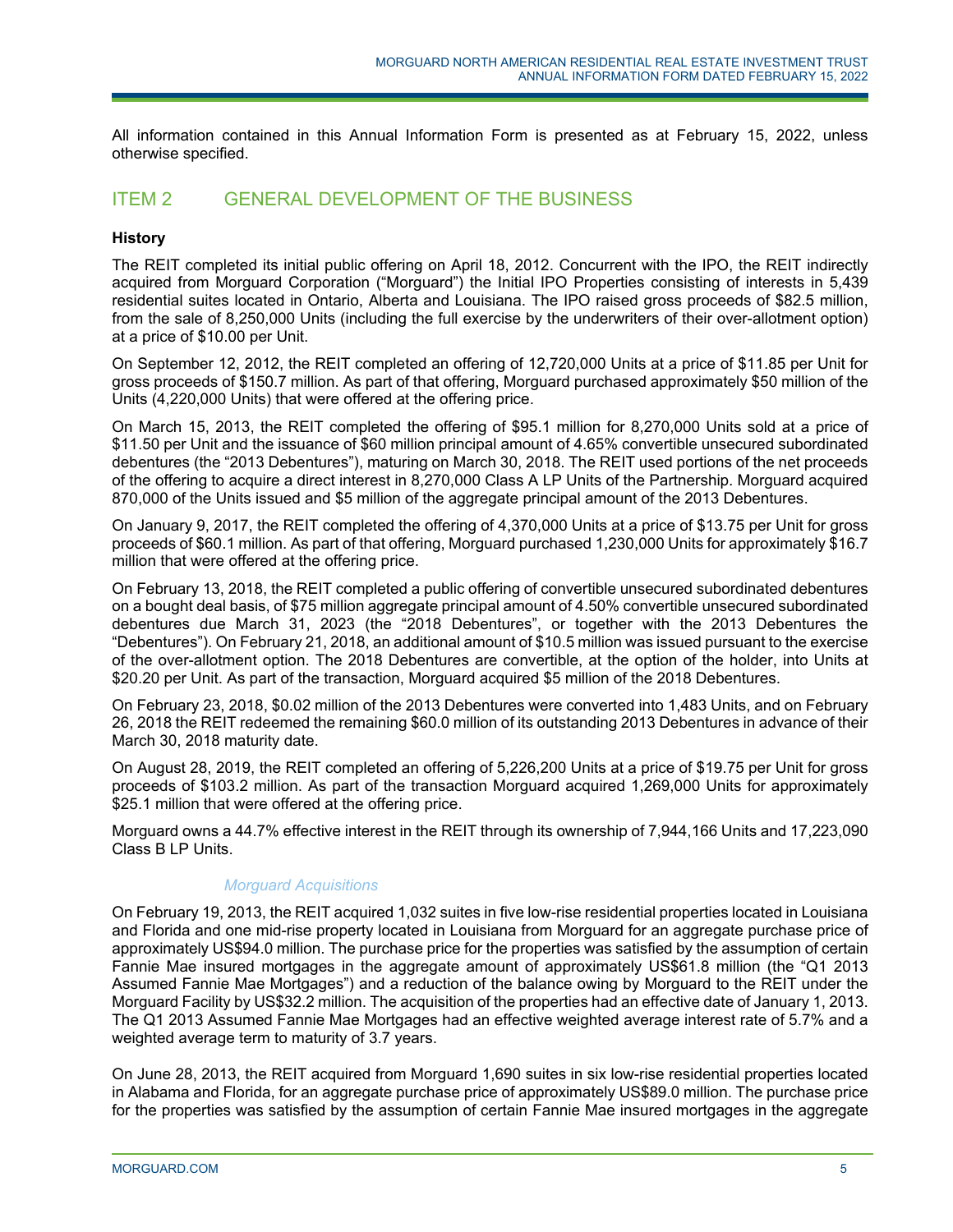carrying amount of approximately US\$64.4 million (the "Q2 2013 Assumed Fannie Mae Mortgages") and a reduction of the balance owing by Morguard to the REIT under the Morguard Facility of US\$24.6 million. The transaction had an effective date of May 1, 2013. The Q2 2013 Assumed Fannie Mae Mortgages had an effective weighted average interest rate of 5.6% and a weighted average term to maturity of 3.6 years.

Morguard agreed to provide instalment payments during the remaining terms of the Q1 2013 Assumed Fannie Mae Mortgages and the Q2 2013 Assumed Fannie Mae Mortgages (the "Assumed Mortgages") to the REIT in order to achieve an effective annual interest rate of 4.7% for the properties acquired on both February 19, 2013 and June 28, 2013. All costs and expenses relating to the assumption by the REIT of the Assumed Mortgages were paid for by the REIT. As of February 1, 2017, all Assumed Mortgages had been extinguished or refinanced.

# *Pearlmark Acquisitions*

Between April 17, 2013 and May 22, 2013, the REIT acquired 3,752 suites in 12 low-rise and mid-rise residential properties from an institutional fund sponsored by Pearlmark Real Estate Partners, L.L.C. ("Pearlmark Properties") for US\$450.0 million. The Pearlmark Properties are located in Colorado, Florida, North Carolina, Georgia and Texas. In connection with the purchase of 10 of the 12 properties, the REIT assumed in-place mortgage financing of US\$218.7 million with a weighted average interest rate of 4.3% and a weighted average term to maturity of 4.1 years. A mark-to-market adjustment of US\$12.7 million was recorded on the assumed mortgages. For the remaining two properties, the REIT, at closing, entered into first mortgage financing arrangements in an aggregate amount of US\$57.7 million with a weighted average interest rate of 3.5% and terms of 10 years. The REIT paid an additional US\$8.0 million in the second quarter of 2014 after the Pearlmark Properties exceeded certain defined net operating income threshold amounts for the twelve months ended December 31, 2013.

# **Recent Developments**

# *2021*

On November 10, 2021, the REIT completed the CMHC-insured financing on four properties, located in Toronto and Mississauga, Ontario, providing gross mortgage proceeds of \$194.2 million, at a weighted average interest rate of 2.72% and for a weighted average term of 10.5 years. Concurrently, the REIT redeemed the Class C LP Units of the Partnership held by Morguard. The Class C LP Units were entitled to priority distributions in satisfaction of financial obligations related to the Retained Debt and any associated tax payable by Morguard. The Retained Debt had a mortgage balance at maturity associated with the refinanced properties of \$74.2 million at a weighted average interest rate of 3.97%, resulting in net proceeds of \$120.0 million, before financing costs and any associated tax payable.

# *2020*

On October 31, 2020, the REIT substantially completed the redevelopment of its mid-rise property, 1643 Josephine Street, New Orleans, Louisiana. The asset is located just off St. Charles Avenue in the renowned Garden District neighbourhood and boasts first class amenities and is within close proximity to The Georgian Apartments, offering management a platform for operational synergies. First occupancies took place in late-October. During October 2021, the redevelopment property reached stabilized occupancy.

# *2019*

On December 9, 2019, the REIT acquired a 50% interest in a property consisting of 690 suites located in Chicago, Illinois ("The Marquee at Block 37") for \$68.8 million (US\$52.0 million). The purchase price of the property was \$177.7 million (US\$134.3 million), including closing costs and was partially funded by a mortgage in the amount of \$109.2 million (US\$82.5 million), at an interest rate of 3.27% for a term of 10 years.

On October 29, 2019, the REIT announced a 2.94% increase to its monthly cash distributions to \$0.0583 per Unit, representing \$0.70 per Unit on an annualized basis. The increase became effective for the November 2019 distribution, and was paid on December 16, 2019 to unitholders of record as at November 29, 2019.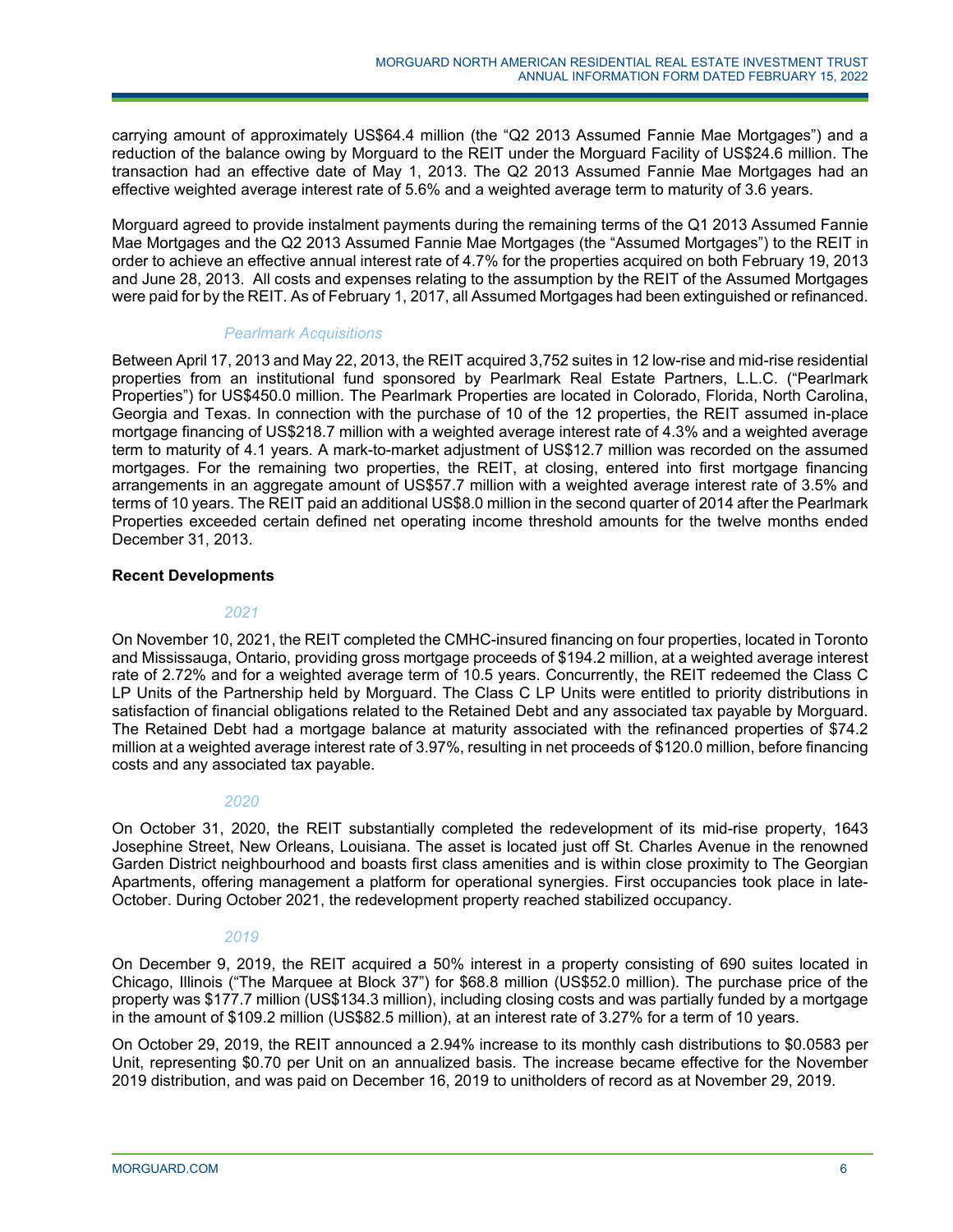On May 22, 2019, the REIT acquired partial interests in three properties controlled by the REIT located in Mississauga, Ontario, for a purchase price of \$8.0 million, including closing costs and the assumption of partial interest of the mortgages secured by the properties.

On April 30, 2019, the REIT sold a property located in Harahan, Louisiana, comprising 48 suites, for gross proceeds of \$4.4 million (US\$3.3 million) and the purchaser assumed the mortgage secured by the property in the amount of \$2.9 million (US\$2.1 million).

On March 27, 2019, the REIT sold a property located in Gretna, Louisiana, comprising 261 suites, for gross proceeds of \$22.6 million (US\$16.8 million), including closing costs, and repaid the mortgage secured by the property in the amount of \$11.3 million (US\$8.4 million)

On March 19, 2019, the REIT sold a property located in New Iberia, Louisiana, comprising 148 suites, for gross proceeds of \$8.2 million (US\$6.2 million), including closing costs, and the purchaser assumed the mortgage secured by the property in the amount of \$5.9 million (US\$4.5 million).

On March 19, 2019, the REIT sold a property located in Lafayette, Louisiana, comprising 192 suites, for gross proceeds of \$15.1 million (US\$11.3 million), including closing costs, and the purchaser assumed the mortgage secured by the property in the amount of \$9.4 million (US\$7.1 million).

On February 1, 2019, the REIT sold a property located in Shreveport, Louisiana, comprising 194 suites, for gross proceeds of \$13.5 million (US\$10.3 million), including closing costs, and the purchaser assumed the mortgage secured by the property in the amount of \$7.0 million (US\$5.3 million).

# ITEM 3 NARRATIVE DESCRIPTION OF THE BUSINESS

# **Overview**

The REIT has been formed to own multi-suite residential properties across Canada and the United States. The objectives of the REIT are to: (i) generate stable and growing cash distributions on a tax-efficient basis; (ii) enhance the value of the REIT's assets and maximize the long-term value of the Units through active asset and property management; and (iii) expand the asset base of the REIT primarily through acquisitions and the improvement of its properties through targeted and strategically deployed capital expenditures.

Select additional information regarding the property portfolio is included as Appendix "A".

# *Management Strategy*

The REIT's external growth strategy is focused on opportunities to acquire additional multi-suite residential properties located in urban centres and major suburban regions in Canada and in the United States that satisfy the REIT's investment criteria, as well as generating greater cash flow from its properties. The REIT will seek to leverage its relationship with Morguard to access acquisition opportunities that satisfy the REIT's investment criteria. Additionally, subject to limited exceptions, the REIT has the right of first opportunity to acquire the existing interests in Morguard's multi-suite residential properties prior to any disposition by Morguard to a third party.

The REIT's internal growth strategy is focused on maximizing cash flow from its portfolio. The REIT intends to increase cash flows by maximizing occupancy and average monthly rent, taking into account local conditions in each of its regional markets, managing its operating costs as a percentage of revenues and strengthening its asset base through its building infrastructure improvement and capital expenditure programs.

# *Overview of Property Portfolio*

At December 31, 2021, the REIT's multi-suite residential property portfolio consists of 16 Canadian properties and 27 U.S. properties, having a total of 13,275 residential suites. The properties are primarily located in urban centres and major suburban regions in Alberta, Ontario, Colorado, Texas, Louisiana, Illinois, Georgia, Florida, North Carolina, Virginia and Maryland.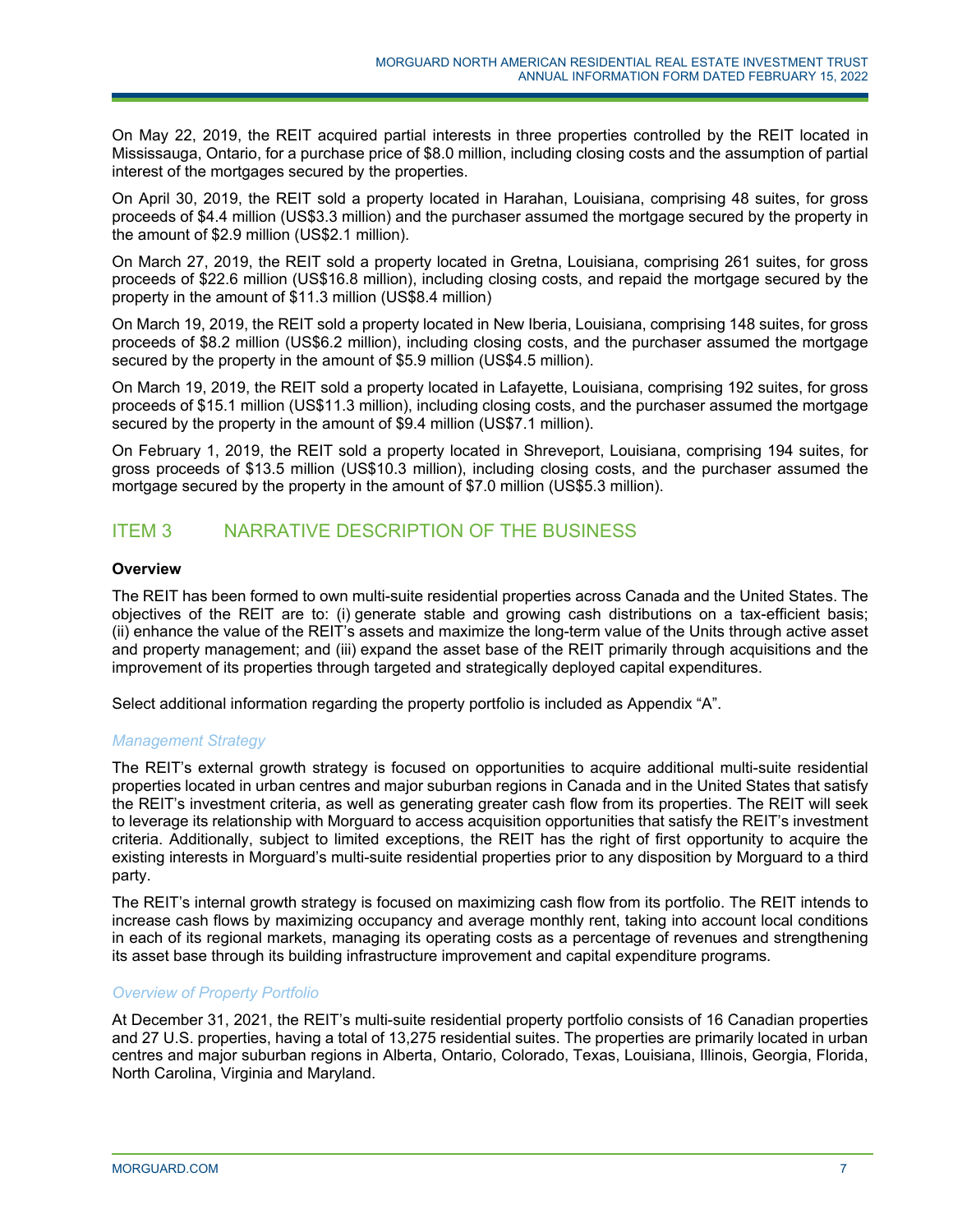The following table details the regional distribution of the REIT's portfolio as at December 31, 2021:

# **PORTFOLIO COMPOSITION**

| <b>Total</b>                          | 43                | 13,275                | 100.0%           | \$3,741,473               |
|---------------------------------------|-------------------|-----------------------|------------------|---------------------------|
|                                       | 27                | 7,940                 | 59.8%            | \$2,239,823               |
| Maryland                              | 1                 | 492                   | 3.7%             | 177,619                   |
| Virginia                              | 1                 | 104                   | 0.8%             | 65,545                    |
| <b>North Carolina</b>                 | 2                 | 864                   | 6.5%             | 199,805                   |
| <b>Florida</b>                        | 10                | 2,593                 | 19.5%            | 621,095                   |
| Georgia                               | 3                 | 814                   | 6.1%             | 189,029                   |
| <b>Illinois</b>                       | 2                 | 1,205                 | 9.1%             | 556,185                   |
| Louisiana                             | 3                 | 393                   | 3.0%             | 74,673                    |
| <b>Texas</b>                          | 3                 | 1,021                 | 7.7%             | 219,710                   |
| Colorado                              | 2                 | 454                   | 3.4%             | \$136,162                 |
| <b>U.S. Properties</b>                |                   |                       |                  |                           |
|                                       | 16                | 5,335                 | 40.2%            | \$1,501,650               |
| Other $(2)$                           | 2                 | 842                   | 6.4%             | 221,500                   |
| Toronto                               | 6                 | 1,997                 | 15.0%            | 436,650                   |
| Mississauga                           | 7                 | 2,219                 | 16.7%            | 786,300                   |
| Ontario                               |                   |                       |                  |                           |
| <b>Canadian Properties</b><br>Alberta | 1                 | 277                   | 2.1%             | \$57,200                  |
| except as otherwise noted)            | <b>Properties</b> | Suites <sup>(1)</sup> | suites)          | Properties <sup>(1)</sup> |
| (In thousands of dollars,             | <b>Number of</b>  | <b>Total</b>          | (based on        | <b>Real Estate</b>        |
| <b>Region</b>                         |                   |                       | <b>Portfolio</b> | <b>Fair Value of</b>      |
|                                       |                   |                       | % of the         |                           |

(1) Total suites and fair value of real estate properties include non-controlling interest; the REIT, on a proportionate basis, has ownership of 12,255 suites. Fair value of real estate properties represents the sum of income producing properties (\$3,256,158) and equity-accounted investment properties (\$485,315) inclusive of non-controlling interest share.

(2) Other Ontario includes one property in each of Kitchener, Ontario and Ottawa, Ontario.

# **Risks and Uncertainties**

An investment in securities of the REIT involves significant risks. Investors should carefully consider the risks described below and the other information described elsewhere in this AIF before making a decision to buy securities of the REIT. If any of the following or other risks occur, the REIT's business, prospects, financial condition, financial performance and cash flows could be materially adversely impacted. In that case, the ability of the REIT to make distributions to Unitholders and the Partnership to make distributions could be adversely affected, the trading price of securities of the REIT could decline and investors could lose all or part of their investment in such securities. There is no assurance that risk management steps taken will avoid future loss due to the occurrence of the risks described below or other unforeseen risks.

There are certain risks inherent in an investment in the securities of the REIT and in the activities of the REIT, including those set out in the REIT's publicly filed disclosure available on SEDAR.

The following are business risks the REIT expects to face in the normal course of its operations and management's strategy to reduce the potential impact.

# *COVID-19 and Other Pandemic or Epidemic Risks*

The ongoing COVID-19 pandemic has led to prolonged voluntary and mandatory building closures, business closures, government restrictions on travel, movement and gatherings, quarantines, curfews, self-isolation and physical distancing. The impact of these measures has led to a general shutdown of economic activity and has disrupted workforce and business operations both in North America and other parts of the world. Such occurrences could have a material adverse effect on the demand for real estate, the ability of tenants to pay rent and the debt and equity capital markets. The duration and impact of the ongoing COVID-19 pandemic is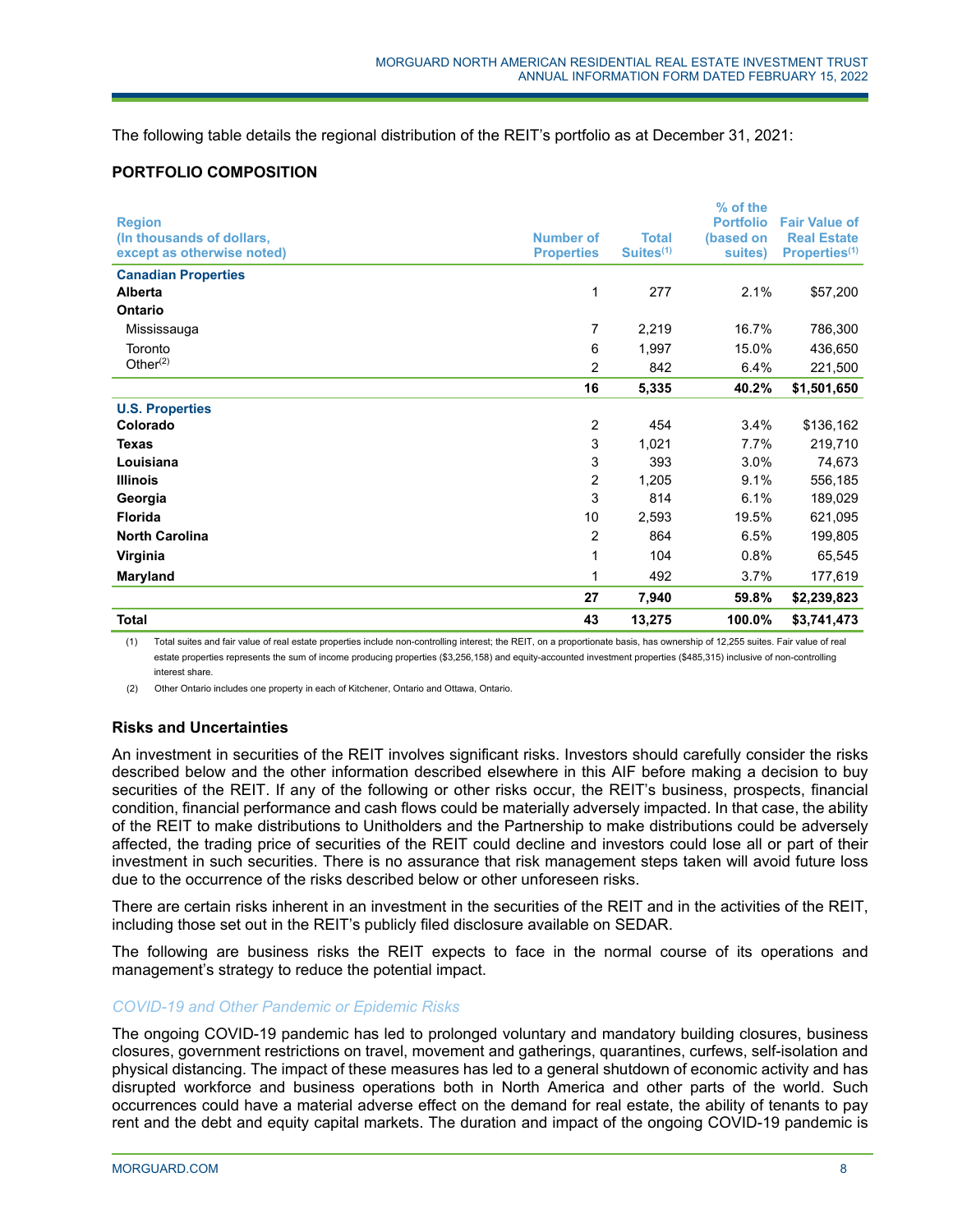unknown at this time, as is the efficacy of the government and central bank interventions. The pace of recovery following such occurrences cannot be accurately predicted, nor can the impact on the REIT's business and operations, real estate valuations, securities, cash flows, results of operations and the REIT's ability to obtain additional financing or re-financing and ability to make distributions to Unitholders.

Specifically, such enhanced risks associated with COVID-19 may include, but are not limited to:

- (a) a material reduction in rental revenue and related collections due to associated financial hardship, unemployment and non-essential business orders governing the complete and partial closure of certain businesses;
- (b) a material increase in vacancy potentially caused by the resulting economic crisis, changes in consumer demand for businesses' products and services, changes in businesses' real estate requirements and the inability of businesses to operate in the normal course or at all;
- (c) uncertainty of real estate valuations resulting from the impact of a potential decline in revenue and/or lack of market activity and demand for real estate;
- (d) the negative impact on Canadian and global debt and equity capital markets, impacting both pricing and availability;
- (e) ability to access capital markets at a reasonable cost;
- (f) the trading price of the REIT's securities;
- (g) the impact of additional legislation, regulation, fiscal and monetary policy responses and other government interventions;
- (h) uncertainty delivering services due to illness, REIT or government-imposed isolation programs, restrictions on the movement of personnel, closures and supply chain disruptions;
- (i) uncertainty associated with costs, delays and availability of resources required to complete major maintenance and expansion projects on time and on budget, and lease-up space following completion of development projects;
- (j) adverse impacts on the creditworthiness of tenants and other counterparties; and
- (k) increased risk of cyber-attacks due to remote working environments and increased reliance on information technology infrastructure.

The foregoing is not an exhaustive list of all risk factors.

Developments since March 2020 regarding the COVID-19 pandemic have resulted in a substantive shift in management's focus towards ensuring the continued health and safety of our employees, tenants and service partners, compliance with guidelines and requirements issued by various health authorities and government organizations, and continuity of other critical business operations. The REIT remains focused on delivering our key business operations.

Other outbreaks of pandemics and epidemics may have similar impacts on our business, operations, financial condition and ability to make distributions to Unitholders.

# *Operating Risk*

Real estate has a high fixed cost associated with ownership, and income lost due to vacancies cannot easily be minimized through cost reduction. Substantially all of our leases are for a term of one year or less. Because these leases generally permit residents to leave at the end of the lease without penalty, our rental revenues are impacted by declines in market rents more quickly than if our leases were for longer terms.

Tenant retention and leasing vacant suites are critical to maintaining occupancy levels. The ongoing COVID-19 pandemic and changing economic and demographic conditions may adversely impact tenant retention in certain locations. Through well-located and professionally managed properties, management seeks to increase tenant loyalty and become the landlord of choice. The REIT reduces operating risk through diversification of its portfolio by tenants, lease maturities, product and location.

Certain significant expenditures, including property taxes, maintenance costs, mortgage payments, insurance costs and related charges, must be made throughout the period of ownership of real property regardless of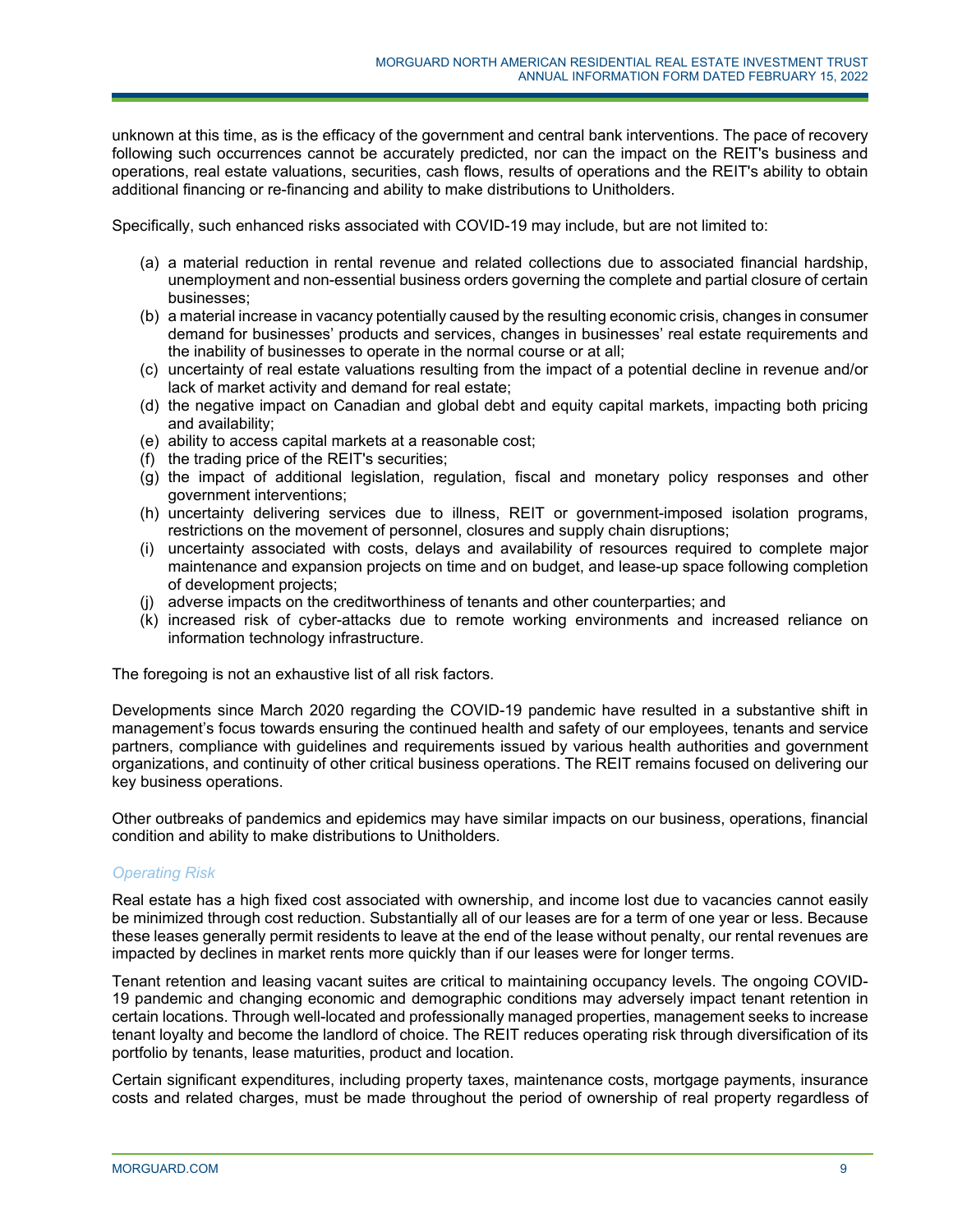whether a property is producing any income. If the REIT is unable to meet mortgage payments on any property, losses could be sustained as a result of the mortgagee's exercise of its rights of foreclosure or of sale.

The REIT is also subject to utility and property tax risk relating to increased costs that the REIT may experience as a result of higher resource prices, as well as its exposure to significant increases in property taxes. There is a risk that property taxes may be raised as a result of revaluations of municipal properties and their adherent tax rates. In some instances, enhancements to properties may result in a significant increase in property assessments following a revaluation. Additionally, utility expenses, mainly consisting of natural gas, water and electricity service charges, have been subject to considerable price fluctuations over the past several years. Unlike commercial leases, which generally are "net" leases and allow a landlord to recover expenditures, residential leases are generally "gross" leases, and the landlord is not able to pass on costs to its tenants.

The REIT currently relies on third-party vendors, developers, co-owners and strategic partners to provide the REIT with various services or to complete projects. The lack of an effective process for developing joint venture arrangements or for contract tendering, drafting, review, approval and monitoring may pose a risk for the REIT. The REIT may not be able to negotiate contract terms, service levels and rates that are optimal for the REIT. In addition, co-owners or joint venture partners may fail to fund their share of capital, may not comply with the terms of any governing agreements or may incur reputational damage which could negatively impact the REIT. Inefficient, ineffective or incomplete vendor management/partnership strategies, policies and procedures could impact the REIT's reputation, operations and/or financial performance.

In connection with the prudent management of its properties, the REIT makes significant property capital investments (for example, to upgrade and maintain building structure, balconies, parking garages, roofing, and electrical and mechanical systems). The REIT commissioned building condition reports in connection with the acquisition of each of the properties and has committed to a multi-year property capital investment plan based on the findings of such reports. The REIT continually monitors its properties to ensure appropriate and timely capital repairs and replacements are carried out in accordance with its property capital investment programs. The REIT requires sufficient capital to carry out its planned property capital investment and repair and refurbishment programs to upgrade its properties or it could be exposed to operating business risks arising from structural failure, electrical or mechanical breakdowns, fire or water damage, etc., which may result in significant loss of earnings to the REIT.

Distributions may be reduced, or even eliminated, at times when the REIT deems it necessary to make significant capital or other expenditures.

For the year ended December 31, 2021, the REIT's portfolio diversification (inclusive of equity-accounted investments) as a percentage of net operating income is as follows:

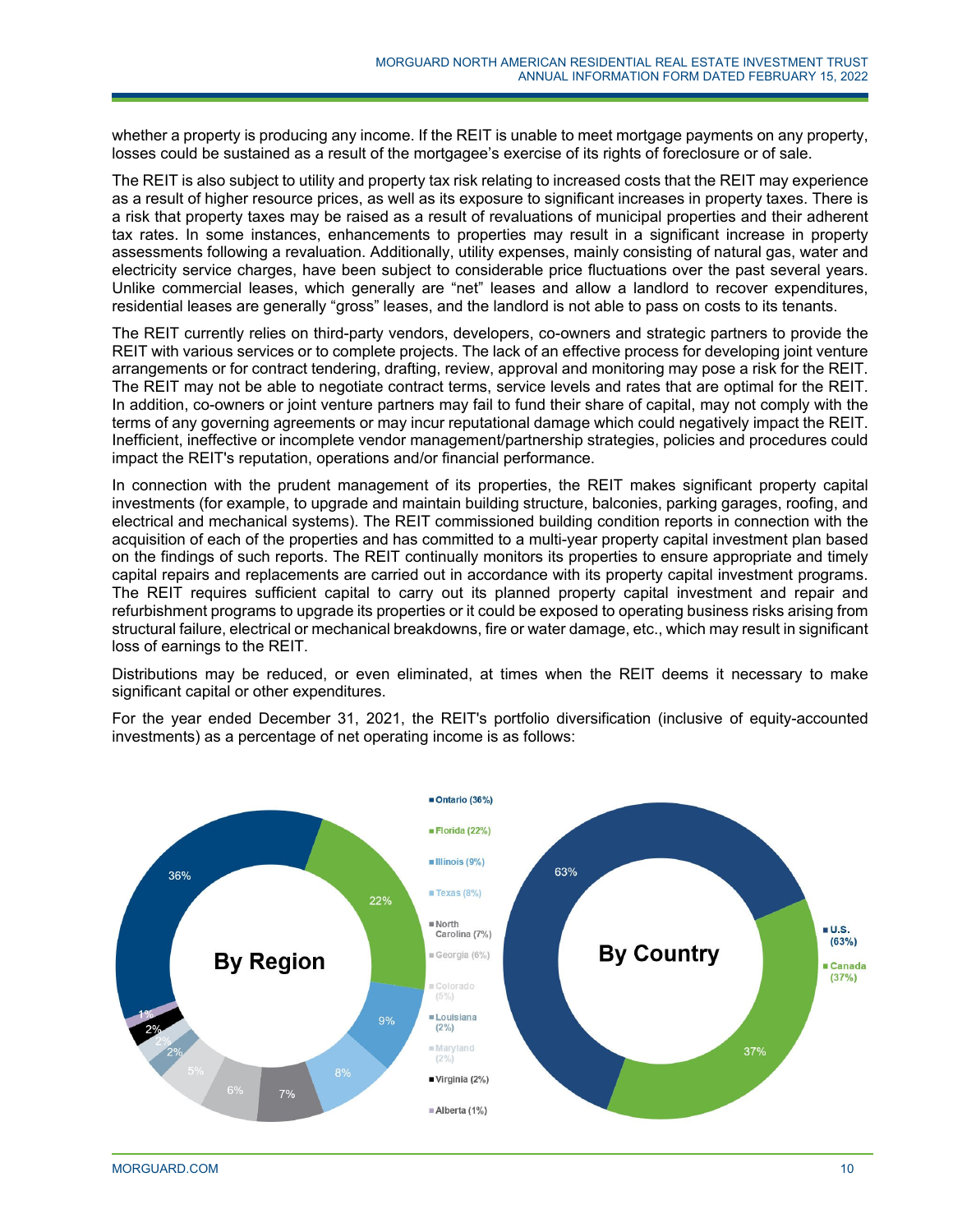# *Harmonized Sales Tax ("HST")*

Currently, there is generally no HST on residential rents (that is, they are generally HST exempt). As input tax credits for HST paid can only be claimed if the payments are in respect of commercial activities and as renting residential properties is not a commercial activity, the REIT is not able to claim input tax credits for HST paid. In the future, the effect of increasing the HST rate or extending its application to a variety of new business input costs presently not subject to HST means landlords may have to absorb the additional tax costs on business inputs.

#### *Credit Risk*

The REIT's primary business is the ownership and operation of multi-suite residential properties. The income stream generated by tenants paying rent can be affected by general and local economic conditions and by a change in the credit and financial stability of tenants. Examples of local conditions that could adversely affect income include oversupply of space or reduced demand for rental space, the attractiveness of the REIT's properties compared to other residential properties and fluctuation in real estate taxes, insurance and other operating costs. The REIT may be adversely affected if tenants become unable to meet their financial obligations under their leases, including as a result of the COVID-19 pandemic and related financial conditions that impact their creditworthiness.

#### *Competition*

The multi-suite residential real estate sector is highly competitive. The REIT faces competition from many sources, including other multi-suite residential buildings in the immediate vicinity and the broader geographic areas where the REIT's residential properties are located. In addition, overbuilding in the multi-suite residential sector, particularly in the United States, may increase the supply of multi-suite residential properties, further increasing the level of competition in certain markets. Such competition may reduce occupancy rates and rental revenues of the REIT and could have a material adverse effect on the REIT's business, cash flows, financial condition and results of operations and ability to make distributions to Unitholders.

Furthermore, the multi-suite residential properties that the REIT owns or may acquire compete with numerous housing alternatives in attracting tenants, including owner-occupied single and multi-family homes available to rent or purchase. The relative demand for such alternatives may be increased by declining mortgage interest rates, government programs that promote home ownership or other events or initiatives that increase the affordability of such alternatives to multi-suite residential rental properties and could materially adversely affect the REIT's ability to retain tenants, lease suites and increase or maintain rental rates. Such competition may reduce occupancy rates and rental revenues of the REIT and could have a material adverse effect on the REIT's business, cash flows, financial condition and results of operations and ability to make distributions to Unitholders.

The competition for multi-suite residential properties available for sale may significantly increase the cost of acquiring such assets and may result in such assets being acquired by the REIT at prices or on terms that are comparatively less favourable to the REIT or may result in such assets being acquired by competitors of the REIT. In addition, the number of entities seeking to acquire multi-suite residential properties and/or the amount of funds competing for such acquisitions may increase. In addition, single-property acquisitions from taxmotivated individual sellers may be available for sale only at a higher cost to the REIT relative to portfolio acquisitions. Increases in the cost to the REIT of acquiring multi-suite residential properties may materially adversely affect the ability of the REIT to acquire such properties on favourable terms and may otherwise have a material adverse effect on the REIT's business, cash flows, financial condition and results of operations and ability to make distributions to Unitholders.

#### *Environmental Risk*

As an owner of real property, the REIT is subject to various laws relating to environmental matters. These laws impose liability for the cost of removal and remediation of certain hazardous materials released or deposited on properties owned or managed by the REIT or on adjacent properties. The failure to remove or remediate such substances or locations, if any, could adversely affect the REIT's ability to sell such real estate or to borrow using such real estate as collateral and could potentially also result in claims against the REIT. As a result, Phase 1 environmental site assessments are completed prior to the acquisition of any property. Once the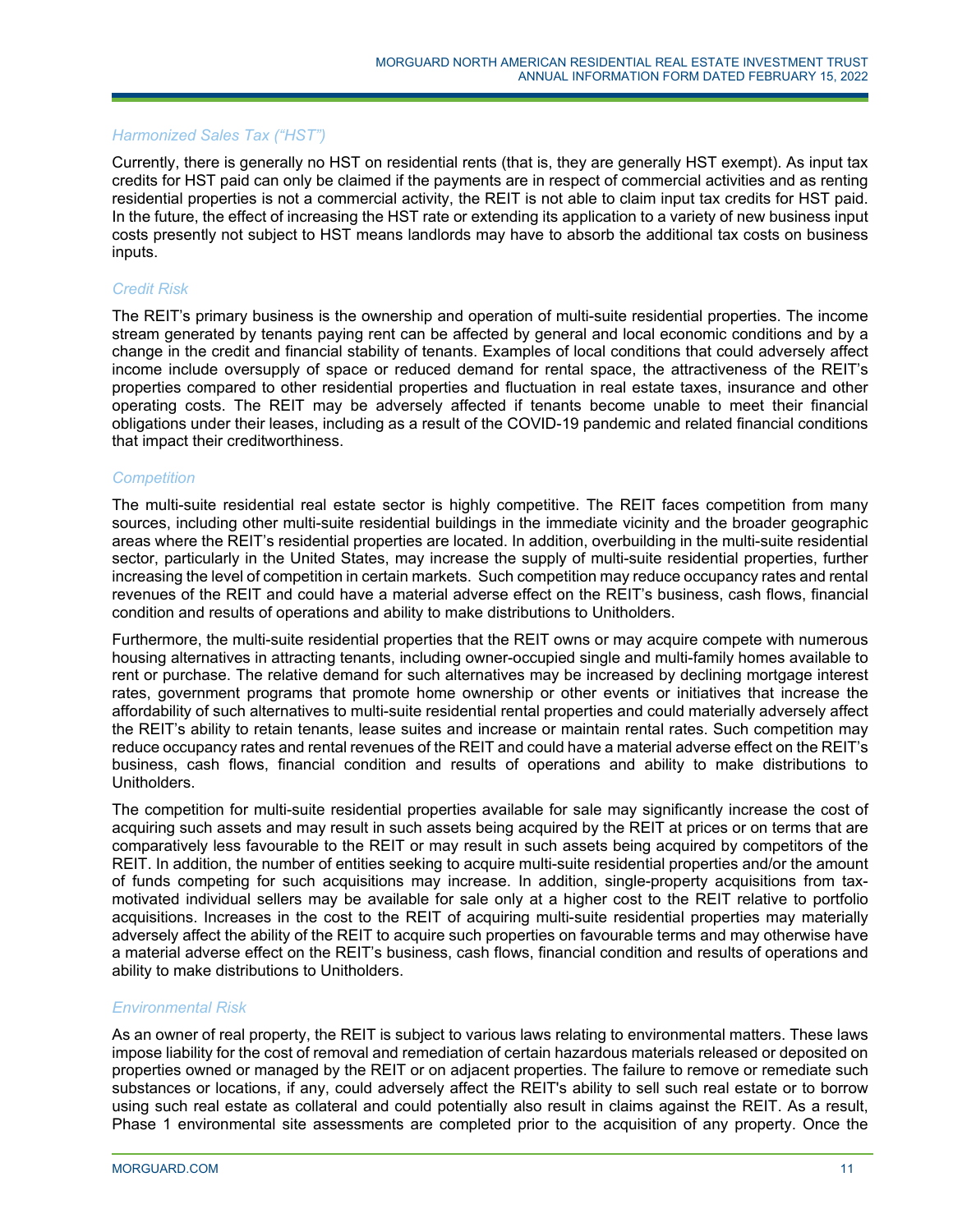property is acquired, environmental assessment programs ensure continued compliance with all laws and regulations governing environmental and related matters. The REIT's management is responsible for ensuring compliance with environmental legislation and is required to report quarterly to the REIT's Board of Trustees. The REIT has certain properties that contain hazardous substances, and management has concluded that the necessary remediation costs will not have a material impact on its operations. The REIT has obtained environmental insurance on certain assets to further manage risk.

# *Climate Change Risk*

The REIT is exposed to risks associated with inclement winter weather, including increased need for maintenance and repair and/or energy costs at its properties. Any of these events might have a material adverse effect on the REIT's business, cash flows, financial condition and results of operations and ability to make distributions to Unitholders.

Morguard has a sustainability program which helps the group structure efforts and act on environmental, social and governance risks and opportunities that are most important to its stakeholders. These major areas of focus are:

- decreasing energy and water use; reducing waste and emissions;
- creating excellence in energy and environmental management that result in green building certifications;
- collecting consistent data that tracks and validates its performance towards its objectives;
- reporting transparency;
- engaging investors, employees and tenants to support its initiatives; and
- driving new sustainability ideas and policies that align with this focus area.

# *Risk of Loss Not Covered by Insurance*

The REIT generally maintains insurance policies related to its business, including casualty, general liability and other policies covering the REIT's business operations, employees and assets; however, the REIT would be required to bear all losses that are not adequately covered by insurance, as well as any insurance deductibles. In the event of a substantial property loss, the insurance coverage may not be sufficient to pay the full current market value or current replacement cost of the property. In the event of an uninsured loss, the REIT could lose some or all of its capital investment, cash flow and anticipated profits related to one or more properties. Although the REIT believes that its insurance programs are adequate, assurance cannot be provided that the REIT will not incur losses in excess of insurance coverage or that insurance can be obtained in the future at acceptable levels and reasonable cost.

# *Risk of Natural Disaster*

While the REIT has insurance to cover a substantial portion of damages to properties caused by hurricanes and other natural disasters, the insurance includes deductible amounts, and certain items may not be covered by insurance. The REIT's operations and properties may be significantly affected by future natural disasters which may expose the REIT to loss of rent and incur additional storm cleanup costs.

# *Risk Related to Insurance Renewals*

Certain events could make it more difficult and expensive to obtain property and casualty insurance, including coverage for terrorism. When the REIT's current insurance policies expire, the REIT may encounter difficulty in obtaining or renewing property or casualty insurance on its properties at the same levels of coverage and under similar terms, including limits and deductibles customarily carried for similar properties. Such insurance may be more limited and, for catastrophic risks (for example, earthquake, hurricane, flood and terrorism), may not be generally available to fully cover potential losses. Even if the REIT were able to renew our policies at levels and with limitations consistent with its current policies, the REIT cannot be sure that it will be able to obtain such insurance at premium rates that are commercially reasonable. If the REIT were unable to obtain adequate insurance on its properties for certain risks, it could cause the REIT to be in default under specific covenants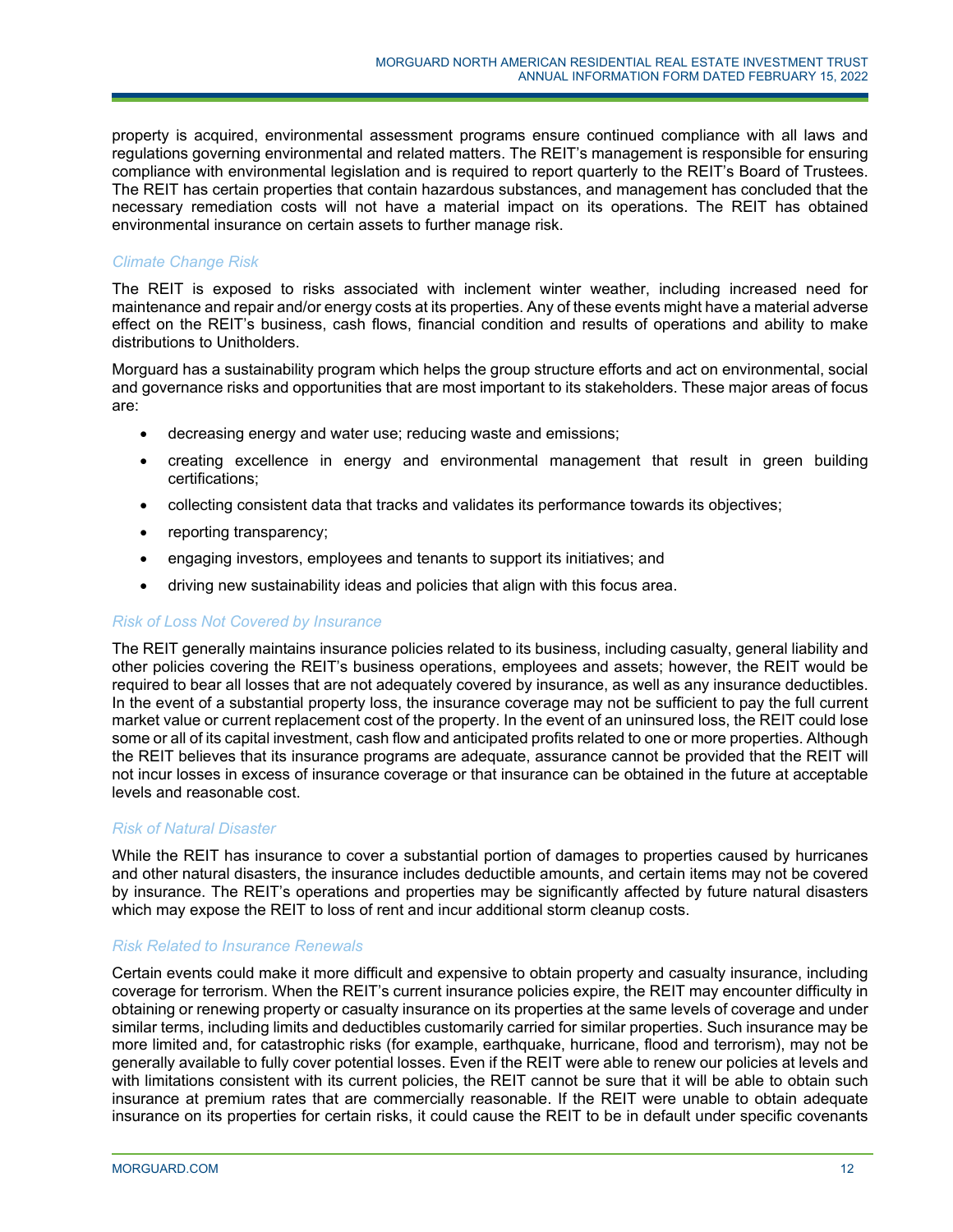on certain of its indebtedness or other contractual commitments it has that require the REIT to maintain adequate insurance on its properties to protect against the risk of loss. If this were to occur or if the REIT were unable to obtain adequate insurance and its properties experienced damages that would otherwise have been covered by insurance, it could adversely affect the REIT's financial condition and the operations of its properties.

# *Relative Liquidity of Real Estate*

Real estate is not considered to be a liquid investment as it requires a reasonable sales period and normal market conditions to generate multiple bids to complete the sales process. The characteristics of the property being sold and general and local economic conditions can affect the time required to complete the sales process.

# *Liquidity and Capital Availability Risk*

Liquidity risk is the risk that the REIT cannot meet a demand for cash or fund its obligations as they come due. Although a portion of the cash flows generated by the properties is devoted to servicing such outstanding debt, there can be no assurance that the REIT will continue to generate sufficient cash flows from operations to meet interest payments and principal repayment obligations upon an applicable maturity date. If the REIT is unable to meet interest payments and principal repayment obligations, it could be required to renegotiate such payments or issue additional equity or debt or obtain other financing. The failure of the REIT to make or renegotiate interest or principal payments or issue additional equity or debt or obtain other financing could have a material adverse effect on the REIT's business, cash flows, financial condition and results of operations and ability to make distributions to Unitholders.

The real estate industry is highly capital intensive. The REIT requires access to capital to fund operating expenses, to maintain its properties, to fund its growth strategy and certain other capital expenditures from time to time, and to refinance indebtedness. Although the REIT expects to have access to the existing revolving credit facilities, there can be no assurance that it will otherwise have access to sufficient capital or access to capital on favourable terms. Further, in certain circumstances, the REIT may not be able to borrow funds due to limitations set forth in the Declaration of Trust. Failure by the REIT to access required capital could have a material adverse effect on the REIT's business, cash flows, financial condition and results of operations and ability to make distributions to Unitholders.

Liquidity and capital availability risks are mitigated by maintaining appropriate levels of liquidity, by diversifying the REIT's sources of funding, by maintaining a well-diversified debt maturity profile and by actively monitoring market conditions.

# *Reporting Investment Property at Fair Value*

The REIT holds investment property to earn rental income or for capital appreciation, or both. All investment properties are measured using the fair value model under IFRS, whereby changes in fair value are recognized for each reporting period in the consolidated statements of income (loss) and comprehensive income (loss). Management values each investment property based on the most probable price that a property should be sold for in a competitive and open market as of the specified date under all conditions requisite to a fair sale, such as the buyer and seller each acting prudently and knowledgeably and assuming the price is not affected by undue stimulus. Each investment property has been valued on a highest and best use basis.

There is a risk that general declines in real estate markets or sales of assets by the REIT under financial or other hardship, including as a result of changes in demand for real estate resulting from COVID-19 and related economic conditions, would have an impact on the fair values reported or the cash flows associated with owning or disposing of such properties. Market assumptions applied for valuation purposes do not necessarily reflect the REIT's specific history or experience, and the conditions for realizing the fair values through a sale may change or may not be realized. Consequently, there is a risk that the actual fair values may differ, and the differences may be material. In addition, there is an inherent risk related to the reliance on and use of a single appraiser because this approach may not adequately capture the range of fair values that market participants would assign to the investment properties. Certain ratios and covenants could be negatively affected by downturns in the real estate market and could have a significant impact on the REIT's operating revenues and cash flows, as well as the fair values of the investment properties.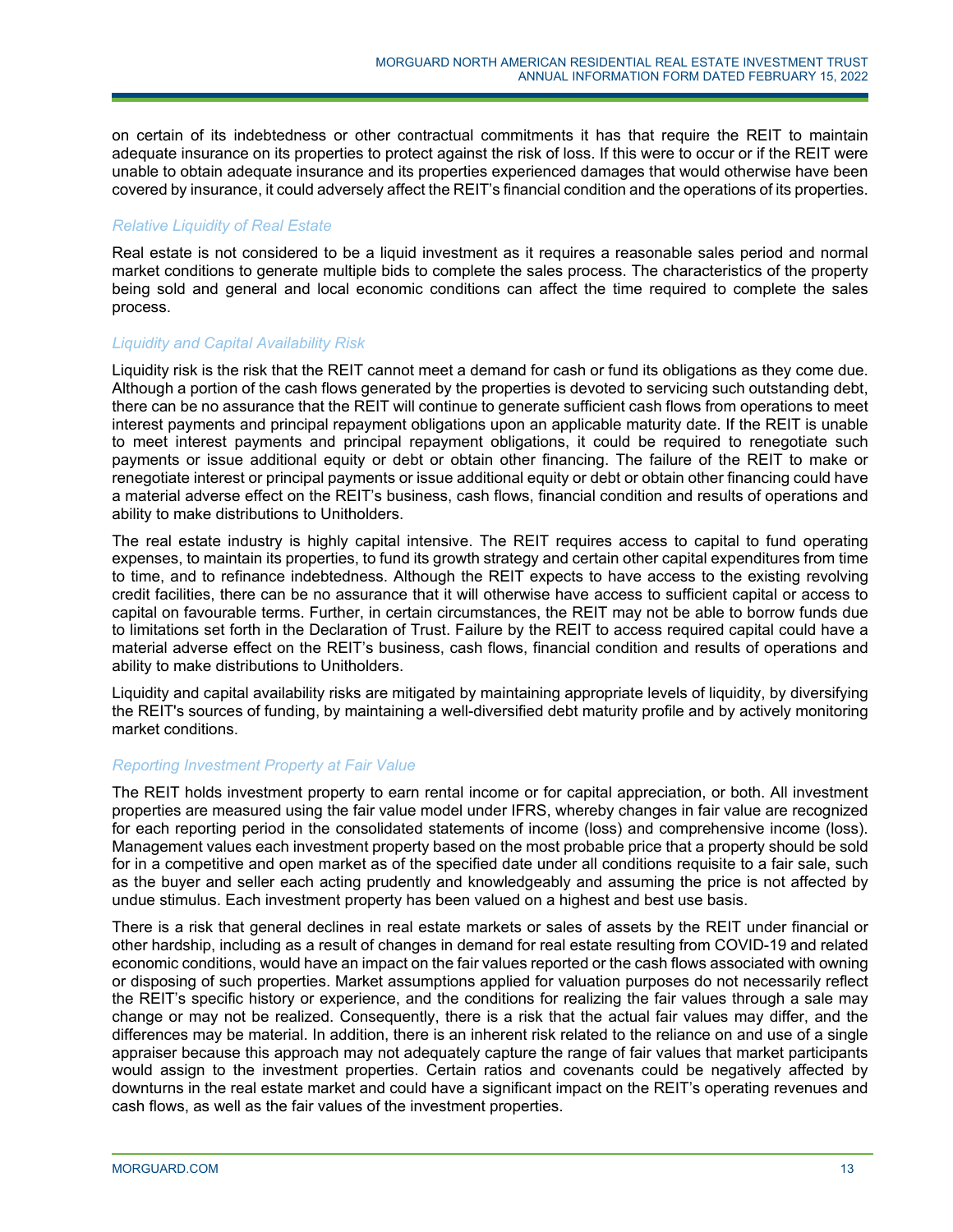# *Financing Risk*

The REIT is subject to the risks associated with debt financing, including the risk that mortgages and credit facilities secured by the REIT's properties will not be able to be refinanced or that the terms of such refinancing will not be as favourable as the terms of existing indebtedness. The COVID-19 pandemic and related economic and market conditions may adversely impact credit and capital markets. To minimize this risk, the REIT has structured its debt maturities over a number of years and has negotiated fixed interest rates on all of its mortgages payable.

As at December 31, 2021, the majority of the REIT's mortgages are insured in Canada under the *National Housing Act* ("NHA") and administered by CMHC and in the U.S. with Fannie Mae, Freddie Mac or the U.S. Department of Housing and Urban Development ("HUD") insured mortgages. The REIT seeks to manage its financing risk by maintaining a balanced maturity profile with no significant debts coming due in any period.

The use of CMHC, Fannie Mae, Freddie Mac or HUD insured mortgages ("insured mortgages") will assist the REIT in managing its renewal risk, allowing the REIT to increase the overall credit quality of the mortgage and, as such, enable the REIT to obtain preferential interest rates as well as facilitating easier renewal on its due dates. However, there can be no assurance that the renewal of debt will be on as favourable terms as the REIT's existing debt. Insured mortgages are major sources of financing for the multifamily residential sector and any potential reduction in loans, guarantees and credit enhancement arrangements could limit the availability of financing, increase the cost of financing or otherwise decrease the liquidity and credit available to the multifamily residential sector generally and the REIT specifically. To the extent that any insured mortgage financing requires consent or approval that is not obtained or that such consent or approval is only available on unfavourable terms, the REIT may be required to finance a conventional mortgage, which may be less favourable to the REIT than an insured mortgage.

#### *Foreign Exchange Risk*

A significant portion of the REIT's real estate properties are located in the United States. As a result, the REIT is exposed to foreign currency exchange rate risk with respect to future cash flows derived from the properties located in the United States. The REIT's exposure to exchange rate risk could increase if the proportion of income from properties located in the United States increases as a result of future property acquisitions.

As at December 31, 2021, the Canadian dollar value was US\$0.789 compared to US\$0.785 a year earlier. The average exchange rate for the year ended December 31, 2021, was US\$0.80 compared to US\$0.75 during 2020. The strengthening of the Canadian dollar during 2021 resulted in an unrealized foreign currency translation loss of approximately \$1.2 million for the year ended December 31, 2021, recognized in other comprehensive income (loss).

The REIT mitigates its foreign currency exposure by offsetting certain revenues earned in United States dollars from its U.S. properties against expenses and liabilities undertaken by the REIT in United States dollars.

#### *Internal Controls*

Effective internal controls are necessary for the REIT to provide reliable financial reports and to help prevent fraud. Although the REIT undertakes a number of procedures and Morguard and certain of its subsidiaries implement a number of safeguards, in each case, in order to help ensure the reliability of their respective financial reports, including those imposed on the REIT under Canadian securities law, the REIT cannot be certain that such measures ensure that the REIT will maintain adequate control over financial processes and reporting. Failure to implement required new or improved controls or difficulties encountered in their implementation could harm the REIT's results of operations or cause it to fail to meet its reporting obligations. If the REIT or its auditors discover a material weakness, the disclosure of that fact, even if quickly remedied, could reduce the market's confidence in the REIT's consolidated financial statements and materially adversely affect the trading price of the REIT's securities.

The REIT's management has evaluated the effectiveness of the REIT's disclosure controls and procedures and, based on such evaluation, has concluded that their design and operation are adequate and effective as of and for the year ended December 31, 2021. The REIT's management has also evaluated the effectiveness of the internal controls over financial reporting and has concluded that their design and operation are effective as of and for the year ended December 31, 2021.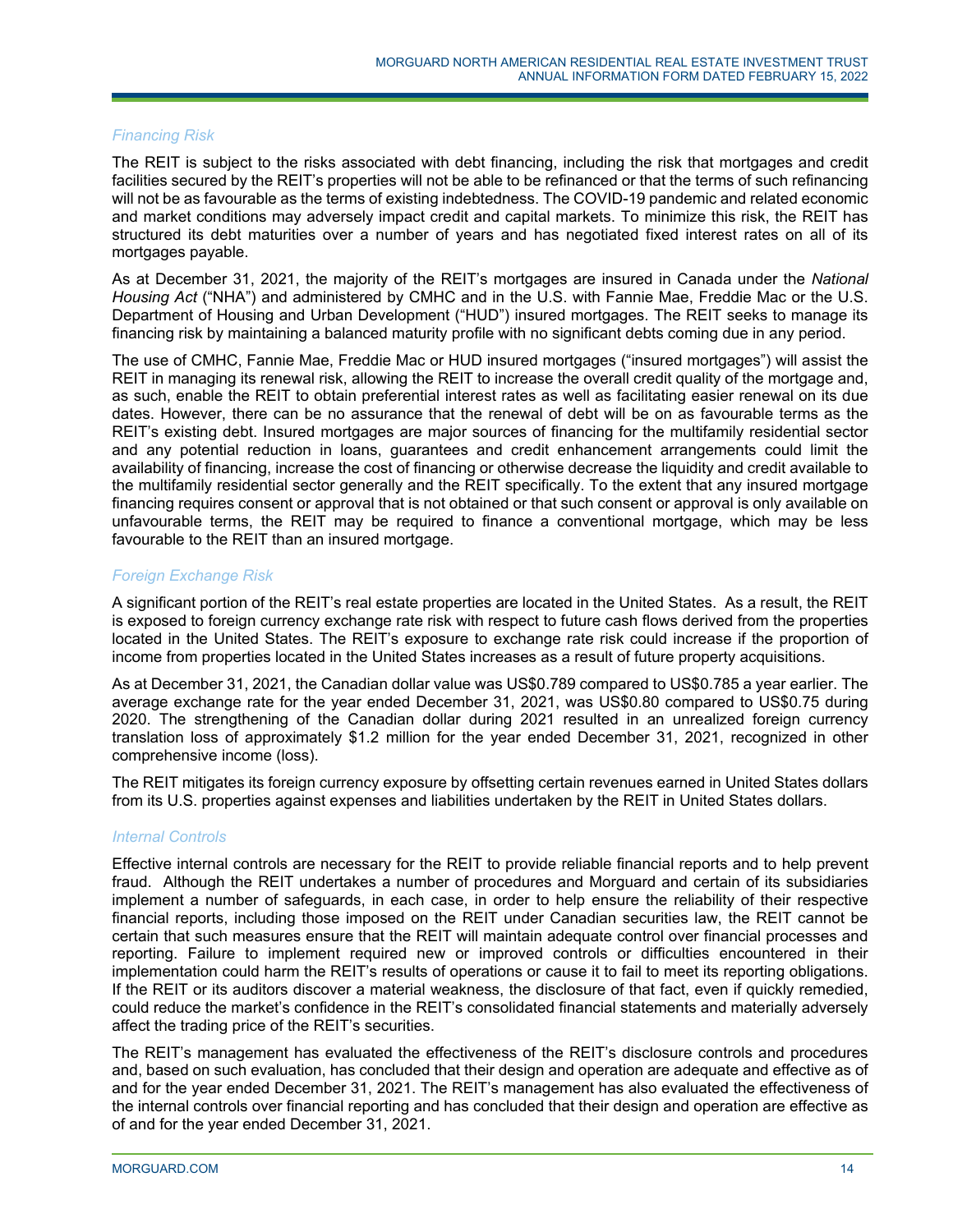#### *Volatile Market Price for the REIT's Securities*

The market price for the REIT's securities may be volatile and subject to wide fluctuations in response to numerous factors, many of which are beyond the REIT's control, including the following: (i) the actual or perceived impact of the COVID-19 pandemic and related financial conditions; (ii) actual or anticipated fluctuations in the REIT's financial performance and future prospects; (iii) recommendations by securities research analysts; (iv) changes in the economic performance or market valuations of other issuers that investors deem comparable to the REIT; (v) addition to or departure of the REIT's executive officers; (vi) release or expiration of lock-up or other transfer restrictions on outstanding Units or Class B LP Units; (vii) sales or perceived sales of additional Units; (viii) significant acquisitions or business combinations, strategic partnerships, joint ventures or capital commitments by or involving the REIT or its competitors; (ix) news reports relating to trends, concerns, technological or competitive developments, regulatory changes and other related issues in the REIT's industry or target markets; (x) liquidity of the REIT's securities; (xi) prevailing interest rates; (xii) the market price of other REIT securities; (xiii) a decrease in the amount of distributions declared and paid by the REIT; and (xiv) general economic conditions.

Financial markets have, in recent years, experienced significant price and volume fluctuations that have particularly affected the market prices of securities of issuers and that have, in many cases, been unrelated to the operating performance, underlying asset values or prospects of such issuers. Accordingly, the market price of the REIT's securities may decline even if the REIT's financial performance, underlying asset values, or prospects have not changed. Additionally, these factors, as well as other related factors, may cause decreases in asset values that are deemed to be other than temporary, which may result in impairment losses. As well, certain institutional investors may base their investment decisions on consideration of the REIT's environmental, governance and social practices and performance compared to such institutions' respective investment guidelines and criteria, and failure to meet such criteria may result in a limited or no investment in the REIT's securities by those institutions. There can be no assurance that continuing fluctuations in price and volume will not occur. If such increased levels of volatility and market turmoil exist for a protracted period of time, the REIT's operations could be adversely impacted and the trading price of the securities may be adversely affected.

# *Dilution*

The number of Units and the principal amount of Debentures under the Indenture that the REIT is authorized to issue are unlimited. The REIT may, in its sole discretion, issue additional Units and/or Debentures from time to time subject to the rules of any applicable stock exchange on which the Units are then listed and applicable securities law. The issuance of any additional Units and/or Debentures may have a dilutive effect on the interests of holders of Units and/or Debentures.

# *Distributions*

As a result of seasonal fluctuations in cash flows or other potential reductions in cash flow, including those that may result from decreases in rental revenues relating to the COVID-19 pandemic and related economic conditions, the REIT from time to time may pay distributions to Unitholders that have exceeded cash flow from operating activities. As a result, the REIT has not funded distributions from alternate sources such as the Morguard Facility, mortgages or other financing instruments, has not made any distributions that have included a return of capital and has not been required to amend any material contracts. There can be no assurance in the future that the REIT will continue to fund distributions entirely from cash from operating activities. In such an event, the REIT may be required to fund its distributions from sources other than operations, such as the Morguard Facility, mortgages or other financing instruments, make distributions that include a return of capital or amend material contracts. In addition, non-cash distributions, such as the issuance of Units under the DRIP, have the effect of increasing the number of Units outstanding, which may cause cash distributions to increase over time assuming stable per Unit cash distribution levels.

# *Acquisition and Development Risk*

The REIT's investment criteria are focused on well-located assets, with minimal leasing exposure in the short term and credit-worthy tenants with strong covenants. The strategy includes growth through identifying suitable acquisition opportunities, pursuing such opportunities, consummating acquisitions and effectively operating and leasing such properties. If the REIT is unable to manage its growth effectively, it could have a material adverse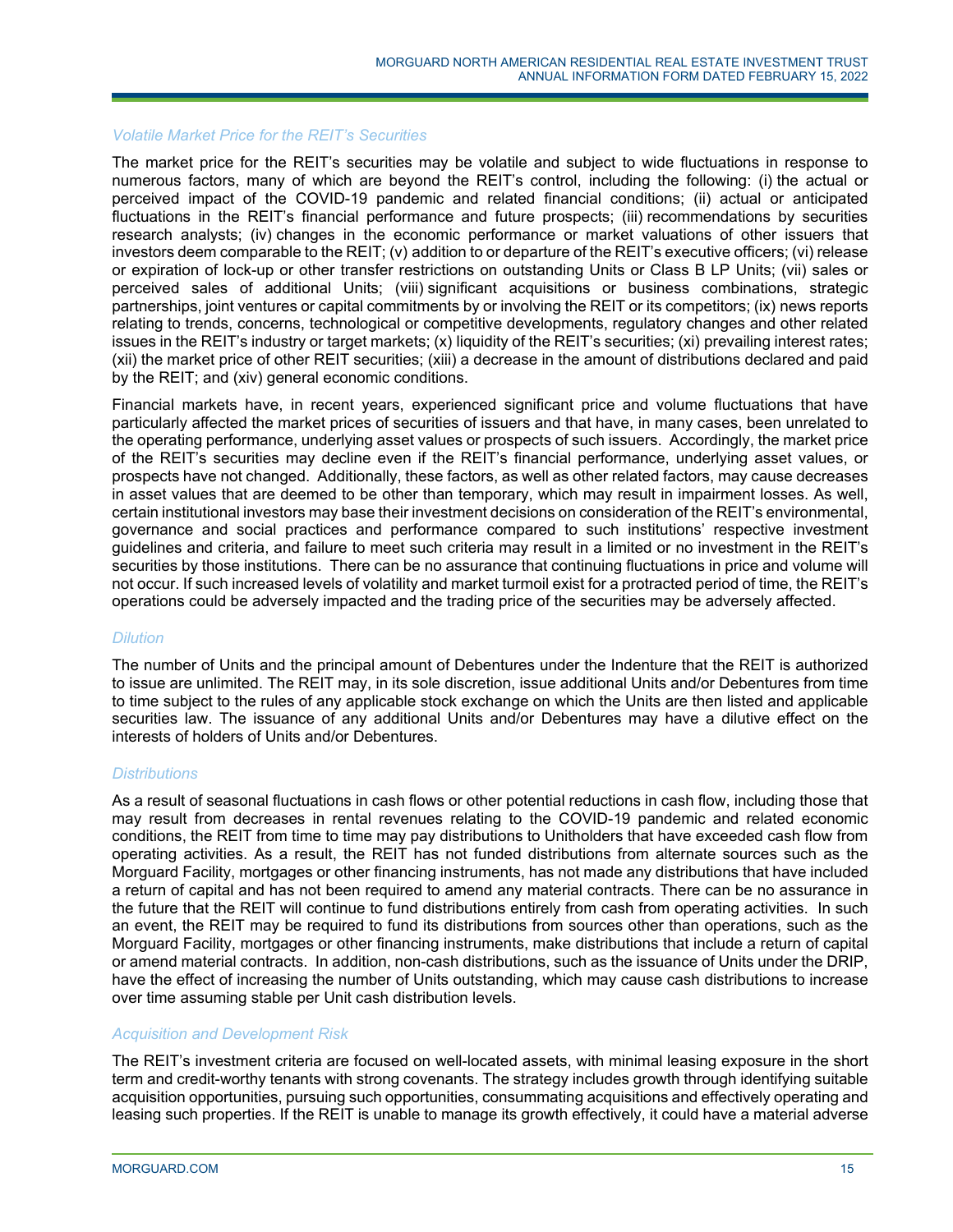effect on the REIT's business, cash flows, financial condition and results of operations and ability to make distributions to holders of Units. There can be no assurance as to the pace of growth through property acquisitions or that the REIT will be able to acquire assets on an accretive basis and, as such, there can be no assurance that distributions to holders of Units will increase in the future.

To mitigate development risk, the REIT's development criteria for greenfield development emphasizes prudent selection of development sites, minimal land banking and an adequate level of leasing prior to commencing construction. To further reduce risk, the REIT attempts to have interim financing and fixed construction contracts in place at the outset of any development.

The REIT will rely on Morguard's expertise in identifying acquisition opportunities, underwriting potential transactions, transaction execution and asset management capabilities. Morguard also provides similar services to its other clients and will concurrently present acquisition opportunities to the REIT and to its other clients. The provision by Morguard of similar services to its other clients may increase the cost of acquiring properties that are of interest to the REIT, increase competition for those acquisitions generally or inhibit their acquisition altogether.

If the REIT is unable to manage its growth effectively, it could have a material adverse effect on the REIT's business, cash flows, financial condition and results of operations and ability to make distributions to holders of Units. There can be no assurance as to the pace of growth through property acquisitions or that the REIT will be able to acquire assets on an accretive basis and, as such, there can be no assurance that distributions to holders of Units will increase in the future.

# *Potential Conflicts of Interest with Trustees*

The Trustees will from time to time in their individual capacities deal with parties with whom the REIT may be dealing or who may be seeking investments similar to those desired by the REIT. The interests of these individuals could conflict with those of the REIT. The Declaration of Trust contains conflict of interest provisions requiring the Trustees to disclose their interests in certain contracts and transactions and to refrain from voting on those matters. In addition, certain decisions regarding matters that may give rise to a conflict of interest must be made by a majority of Independent Trustees only. Conflicts may also exist due to the fact that certain Trustees of the REIT will be affiliated with Morguard and will be nominated by Morguard.

# *Dependence on Morguard*

The REIT is dependent upon Morguard for certain operational, administrative, information system and risk management services relating to the REIT's business. Should Morguard terminate the Asset Management Agreement, the REIT may be required to engage the services of an external asset manager. The REIT may be unable to engage an asset manager on acceptable terms, in which case the REIT's operations and cash available for distribution may be adversely affected. A part of our success depends in part on our ability to attract and retain the services of qualified personnel, especially executive officers who are responsible for making important capital allocation decisions. There is substantial competition for qualified personnel in the real industry, and the loss of key qualified personnel could adversely affect the REIT.

# *Significant Ownership by Morguard*

At the date hereof, Morguard holds an approximately 44.7% effective interest in the REIT through ownership of, or the control or direction over, Units and Class B LP Units. For so long as Morguard maintains a significant effective interest in the REIT, Morguard benefits from certain contractual rights regarding the REIT and the Partnership, such as pre-emptive rights to maintain its *pro rata* ownership interest in the REIT and the Partnership and certain "tag-along" rights to sell a proportionate number of its Units pursuant to a *bona fide* third-party offer to the REIT to purchase any of the securities of a partnership controlled by the REIT on the same terms and conditions set forth in the *bona fide* offer. Morguard has the ability to exercise influence with respect to the affairs of the REIT and significantly affect the outcome of Unitholder votes and also may have the ability to effectively prevent certain fundamental transactions. Morguard's significant effective interest may discourage transactions involving a change of control of the REIT, including transactions in which an investor might otherwise receive a premium for its Units over the then current market price.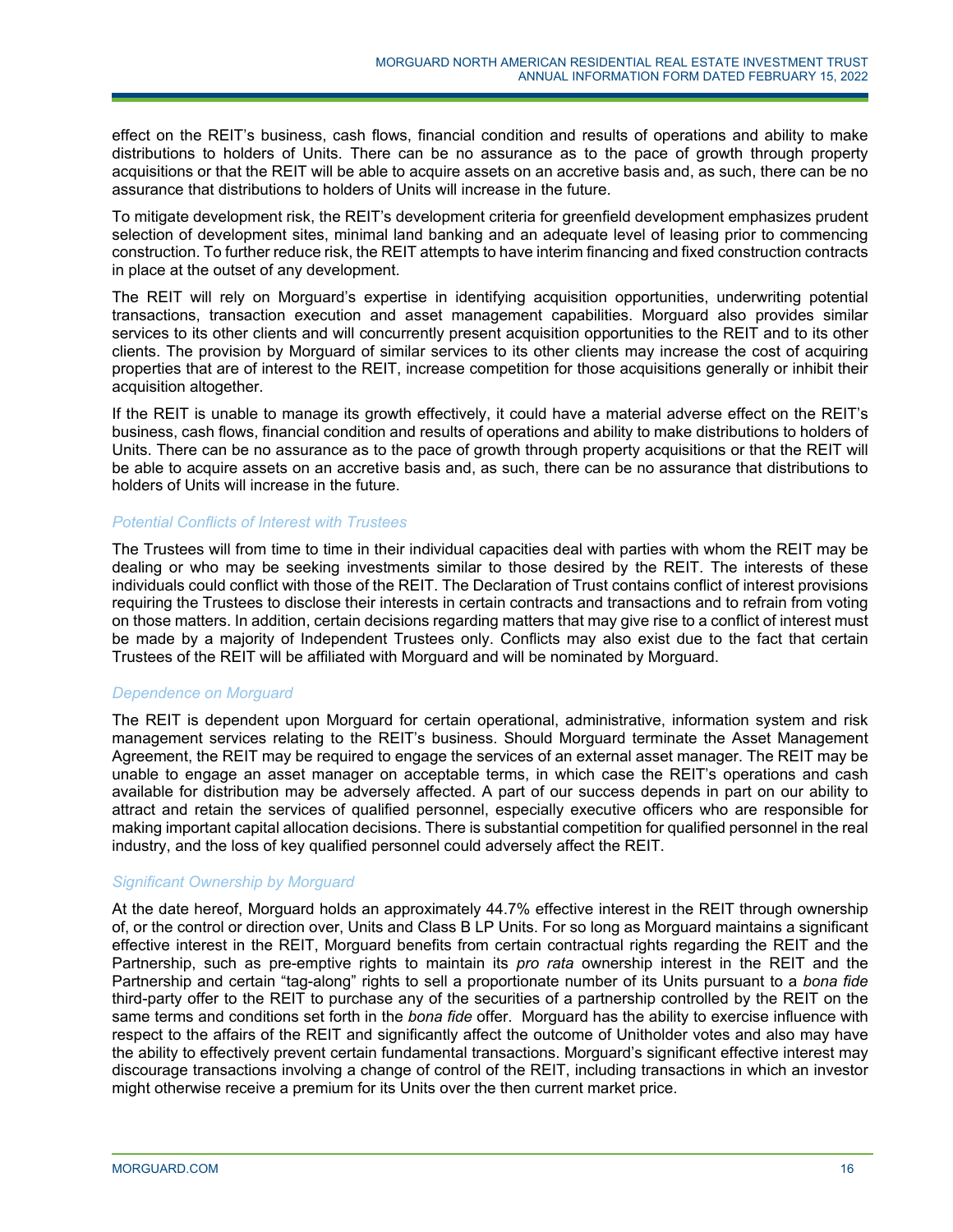#### *Potential Conflicts of Interest with Morguard*

Morguard's continuing businesses may lead to conflicts of interest between Morguard and the REIT. The REIT may not be able to resolve any such conflicts, and, even if it does, the resolution may be less favourable to the REIT than if it were dealing with a party that was not a holder of a significant interest in the REIT. The agreements that the REIT entered into with Morguard may be amended upon agreement between the parties, subject to applicable law and approval of the Independent Trustees. Because of Morguard's significant holdings in the REIT, the REIT may not have the leverage to negotiate any required amendments to these agreements on terms as favourable to the REIT as those the REIT could secure with a party that was not a significant holders of Units.

#### *Risk Related to Government Regulations*

Certain jurisdictions in Canada and the United States have enacted residential tenancy legislation that, among other things, imposes rent control guidelines that limit the REIT's ability to raise rental rates at its properties. Limits on the REIT's ability to raise rental rates at its properties may materially adversely affect the REIT's ability to increase income from its properties.

In addition to limiting the REIT's ability to raise rental rates, provincial and territorial residential tenancy legislation provides certain rights to tenants, while imposing obligations upon the landlord. Residential tenancy legislation in the provinces of Alberta and Ontario prescribes certain procedures that must be followed by a landlord in order to terminate a residential tenancy. As certain proceedings may need to be brought before the respective administrative body governing residential tenancies as appointed under a province's residential tenancy legislation, it may take several months to terminate a residential lease, even where the tenant's rent is in arrears.

Under Ontario's rent control legislation, a landlord is entitled to increase the rent for existing tenants once every 12 months by no more than the "guideline amount" based on the Ontario Consumer Price Index ("CPI"). The guideline increase cannot be more than 2.5%, even if the CPI increase is higher. For the calendar year 2021, the guideline amount was established at 0.0% (2.2% for 2020). This adjustment is meant to take into account the income of the building and the municipal and school taxes, the insurance bills, the energy costs, maintenance and service costs. Landlords may apply to the Ontario Rental Housing Tribunal for an increase above the guideline amounts if annual costs for heat, hydro, water or municipal taxes have increased significantly or if building security, maintenance and service costs have increased. When a suite is vacated, however, the landlord is entitled to lease the suite to a new tenant at any rental amount, after which annual increases are limited to the applicable guideline amount. The landlord may also be entitled to a greater increase in rent for a suite under certain circumstances, including, for example, where extra expenses have been incurred as a result of a renovation of that suite.

Further, residential tenancy legislation in certain jurisdictions in Canada and the United States provides the tenant with the right to bring certain claims to the respective administrative body seeking an order to, among other things, compel the landlord to comply with health, safety, housing and maintenance standards. As a result, the REIT may, in the future, incur capital expenditures that may not be fully recoverable from tenants. The inability to fully recover substantial capital expenditures from tenants may have a material adverse effect on the REIT's business, cash flows, financial condition and results of operations and ability to make distributions to Unitholders.

Residential tenancy legislation may be subject to further regulations or may be amended, repealed or enforced, or new legislation may be enacted, in a manner that will materially adversely affect the ability of the REIT to maintain the historical level of earnings of its properties.

# *Morguard Residential REIT Unitholder Taxation*

The Tax Act contains rules (the "SIFT Rules") that apply to a SIFT. A SIFT includes a publicly listed or traded partnership or trust such as an income trust. Under the SIFT Rules, certain distributions will not be deductible in computing the SIFT trust's taxable income, and the SIFT trust will be subject to tax on such distributions at a rate that is substantially equivalent to the general tax rate applicable to Canadian corporations. However, distributions paid by a SIFT trust as returns of capital should generally not be subject to the tax. The SIFT Rules do not apply to a trust that satisfies certain conditions relating to the nature of its income and investments (the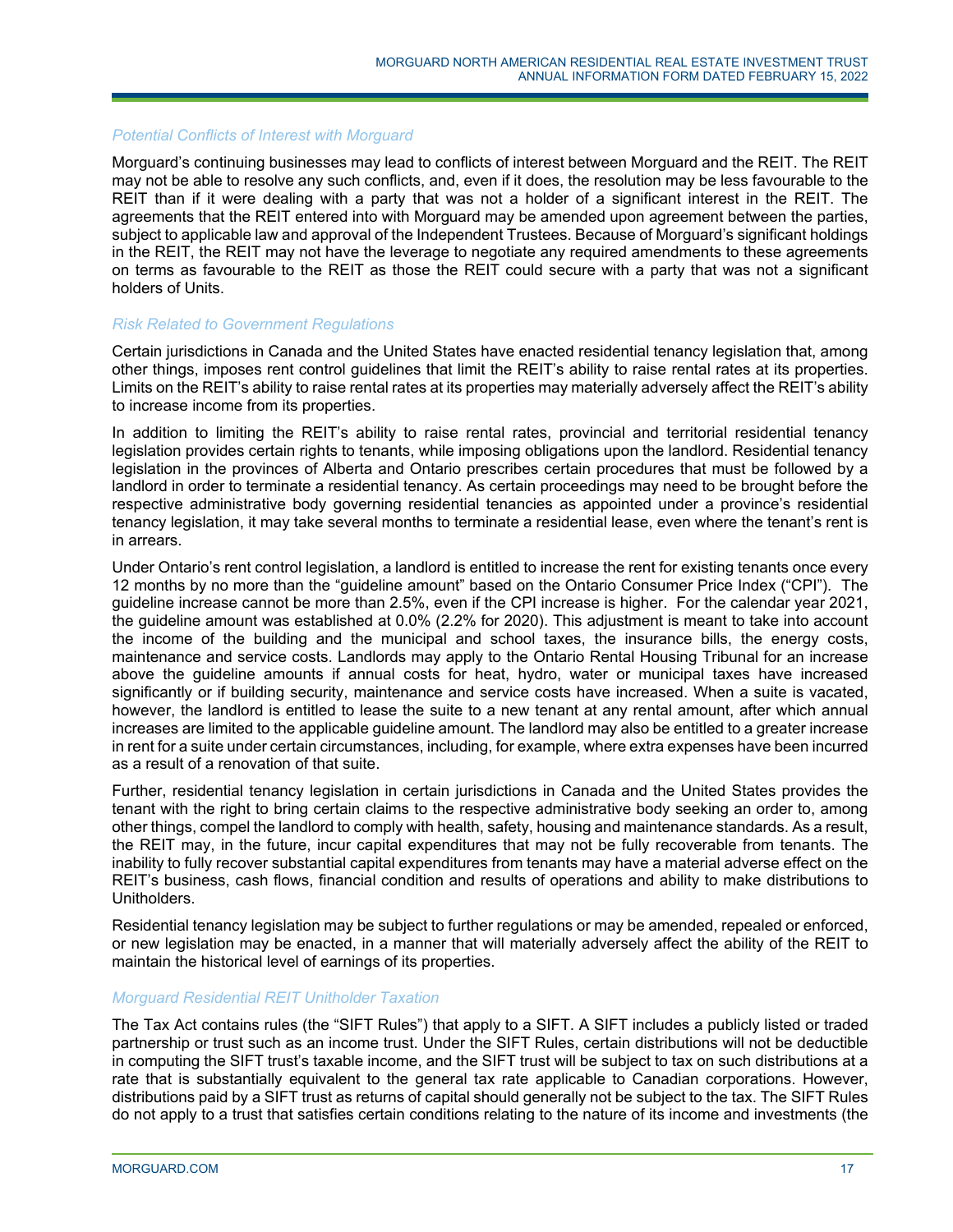"REIT Exception"). Although, as of the date hereof, management believes that the REIT will be able to meet the requirements of the REIT Exception throughout 2021 and beyond, there can be no assurance that the REIT will be able to qualify for the REIT Exception such that the REIT and the Unitholders will not be subject to the SIFT Rules in 2022 or in future years.

In the event that the SIFT Rules apply to the REIT, the impact to Unitholders will depend on the status of the holder and, in part, on the amount of income distributed, which would not be deductible by the REIT in computing its income in a particular year, and what portions of the REIT's distributions constitute "non-portfolio earnings", other income and returns of capital. The likely effect of the SIFT Rules on the market for Units and on the REIT's ability to finance future acquisitions through the issue of Units or other securities is unclear. If the SIFT Rules apply to the REIT, they may adversely affect the marketability of the Units, the amount of cash available for distributions and the after-tax return to investors.

The REIT intends to comply with the requirements under the Tax Act at all relevant times such that it will maintain its status as a "unit trust" and a "mutual fund trust" for purposes of the Tax Act. Under current law, a trust may lose its status under the Tax Act as a mutual fund trust if it can reasonably be considered that the trust was established or is maintained primarily for the benefit of non-residents, except in limited circumstances. Accordingly, non-residents may not be the beneficial owners of more than 49% of the Units (determined on a basic or a fully diluted basis). The Trustees will also have various powers that can be used for the purpose of monitoring and controlling the extent of non-resident ownership of the Units. The restrictions on the issuance of Units by the REIT to non-residents may negatively affect the REIT's ability to raise financing for future acquisitions or operations. In addition, the non-resident ownership restrictions could have a negative impact on the liquidity of the Units and the market price at which Units can be sold. There can be no assurance that Canadian federal income tax laws and the administrative policies and assessing practices of the CRA respecting mutual fund trusts will not be changed in a manner that adversely affects unitholders.

The Tax Act may impose additional withholding or other taxes on distributions made by the REIT to Unitholders who are non-residents. These taxes and any reduction thereof under a tax treaty between Canada and another country may change from time to time. Unitholders who are non-residents should consult their own tax advisers.

The Tax Act includes "loss restriction event" ("LRE") rules that could potentially apply to the REIT. In general, the REIT will be subject to a LRE if a person (or group of persons) acquires more than 50% of the fair market value of the Units. If a LRE occurs: (i) the REIT will be deemed to have a year-end for tax purposes immediately before the LRE occurs; (ii) any net income and net realized capital gains of the REIT at such year-end will be distributed to unitholders to the extent required for the REIT not to be liable for income taxes, and (iii) the REIT will be restricted in its ability to use tax losses (including any unrealized capital losses) that exist at the time of the LRE in taxation years that end after the time of the LRE.

# *Litigation Risks*

In the normal course of the REIT's operations, whether directly or indirectly, it may become involved in, named as a party to or the subject of various legal proceedings, including regulatory proceedings, tax proceedings and legal actions relating to personal injuries, property damage, property taxes, land rights, the environment and contract disputes. The outcome with respect to outstanding, pending or future proceedings cannot be predicted with certainty and may be determined in a manner adverse to the REIT and, as a result, could have a material adverse effect on the REIT's assets, liabilities, business, financial condition and results of operations. Even if the REIT prevails in any such legal proceeding, the proceedings could be costly and time-consuming and may divert the attention of management and key personnel from the REIT's business operations, which could have a material adverse effect on the REIT's business, cash flows, financial condition and results of operations and ability to make distributions to Unitholders.

# *Withholding Tax*

The Tax Act generally provides that withholding tax is not payable on interest paid or credited to non-residents of Canada who deal at arm's length with the payor. However, withholding tax continues to apply to payments of "participating debt interest", which is defined as interest that is paid on an obligation where all or any portion of such interest is contingent or dependent on the use of or production from property in Canada or is computed by reference to revenue, profit, cash flow, commodity price or any similar criterion.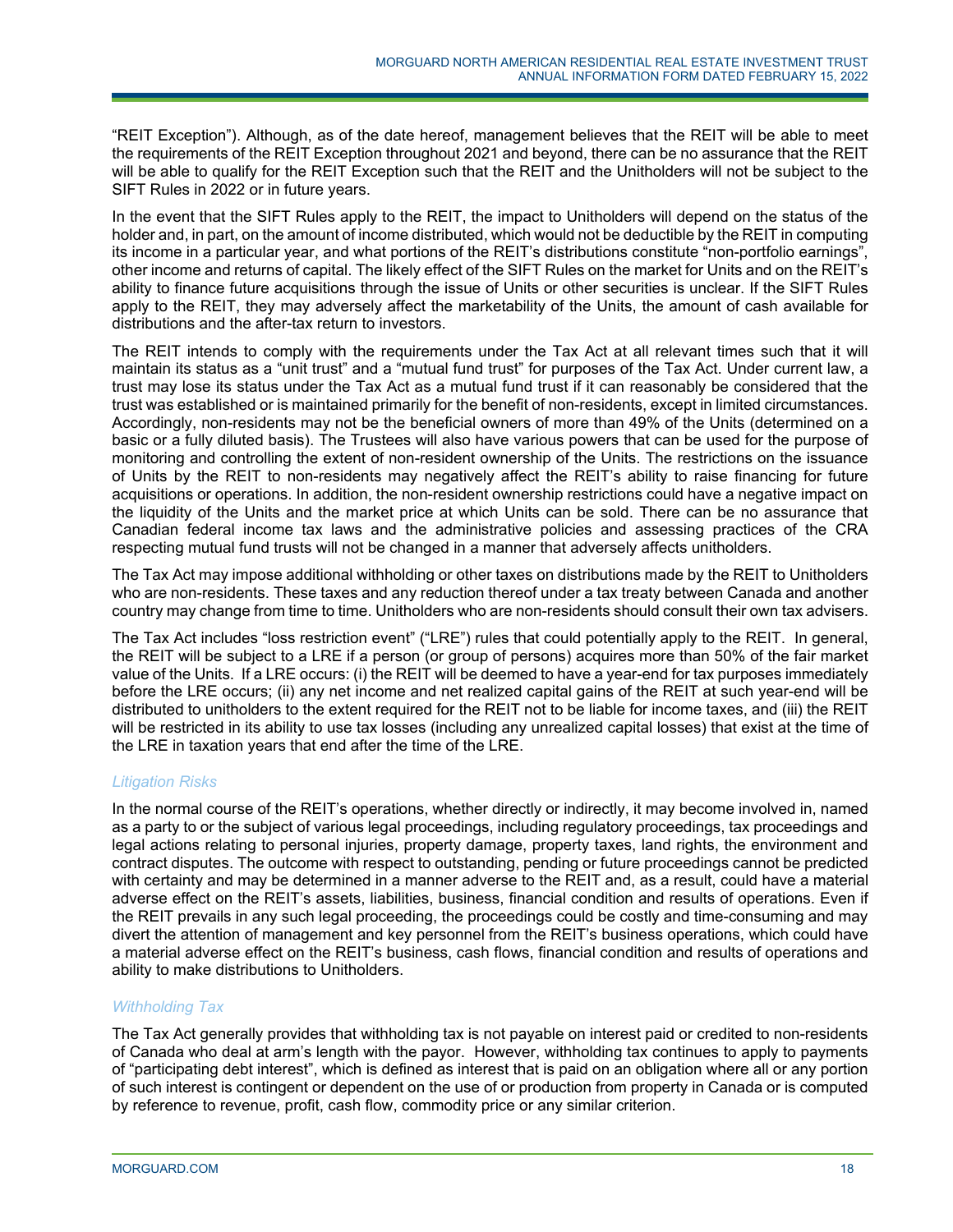Under the Tax Act, when a debenture or other debt obligation issued by a person resident in Canada is assigned or otherwise transferred by a non-resident person to a person resident in Canada (which would include a conversion of the obligation or payment on maturity), the amount, if any, by which the price for which the obligation was assigned or transferred exceeds the price for which the obligation was issued is deemed to be a payment of interest on that obligation made by the person resident in Canada to the non-resident (an "excess"). The deeming rule does not apply with respect to certain "excluded obligations", although it is not clear whether a particular convertible debenture would qualify as an "excluded obligation". If a convertible debenture is not an excluded obligation, issues that arise are: (i) whether any excess would be considered to exist; (ii) whether any such excess that is deemed to be interest is participating debt interest, and (iii) if the excess is participating debt interest, whether that results in all interest on the obligation being considered to be participating debt interest.

The issue of whether an excess amount is properly characterized as participating debt interest is uncertain and the CRA has not provided any definitive guidance in this regard. Accordingly, there is a risk that the CRA could take the position that amounts paid or payable by the REIT to a non-resident holder of Debentures on account of interest or any excess amount may be subject to Canadian withholding tax at a rate of 25% (subject to any reduction in accordance with any applicable income tax treaty or convention).

The Indenture does not contain a requirement for us to increase the amount of interest or other payments to holders of Debentures should the REIT be required to withhold amounts with respect to income or similar taxes on payments of interest or other amounts.

# *Investment Restrictions*

The REIT has been structured and operates in adherence to stringent investment restrictions and operating policies as set out in its Declaration of Trust and as applicable under tax laws relating to real estate investment trusts. These policies cover such matters as the type and location of properties that the REIT can acquire, the maximum leverage allowed, environmental matters and investment restrictions.

In addition, pursuant to the Declaration of Trust, the REIT's overall leverage is limited to 70% of its reported Gross Book Value, unless the Independent Trustees, in their discretion, determine that the maximum amount of Indebtedness should be based on the appraised value of the properties instead of Gross Book Value. As the REIT reports gross book value at fair market value under IFRS, these amounts are not expected to be materially different.

# *Dependence on the Partnership*

The REIT is an unincorporated, open-ended real estate investment trust that is entirely dependent on the operations and assets of the Partnership through the REIT's ownership of a 69.4% limited partnership interest in the Partnership. Cash distributions to holders of Units will be dependent on, among other things, the ability of the Partnership to make cash distributions with respect to the Class A LP Units. The Partnership and its subsidiaries are separate and distinct legal entities. The ability of the Partnership to make cash distributions or other payments or advances will depend on the Partnership's results of operations and may be restricted by, among other things, applicable corporate, tax and other laws and regulations and contractual restrictions contained in the instruments governing any indebtedness of the Partnership (including the Retained Debt), any priority distributions contained in the Limited Partnership Agreement and other agreements governing the Partnership and restrictions contained in the agreements governing the arrangement with the co-owners of certain properties.

# *Nature of Investment in Units*

The Units represent a fractional interest in the REIT and do not represent a direct investment in the REIT's assets and should not be viewed by investors as direct securities of the REIT's assets. A holder of a Unit does not hold a share of a body corporate. Holders of Units, in such capacity, do not have statutory rights normally associated with ownership of shares of a corporation, including, for example, the right to bring "oppression" or "derivative" actions against the REIT. The rights of holders of Units are based primarily on the Declaration of Trust. There is no statute governing the affairs of the REIT equivalent to the *CBCA* Act, which sets out the rights and entitlements of shareholders of corporations in various circumstances. As well, the REIT may not be a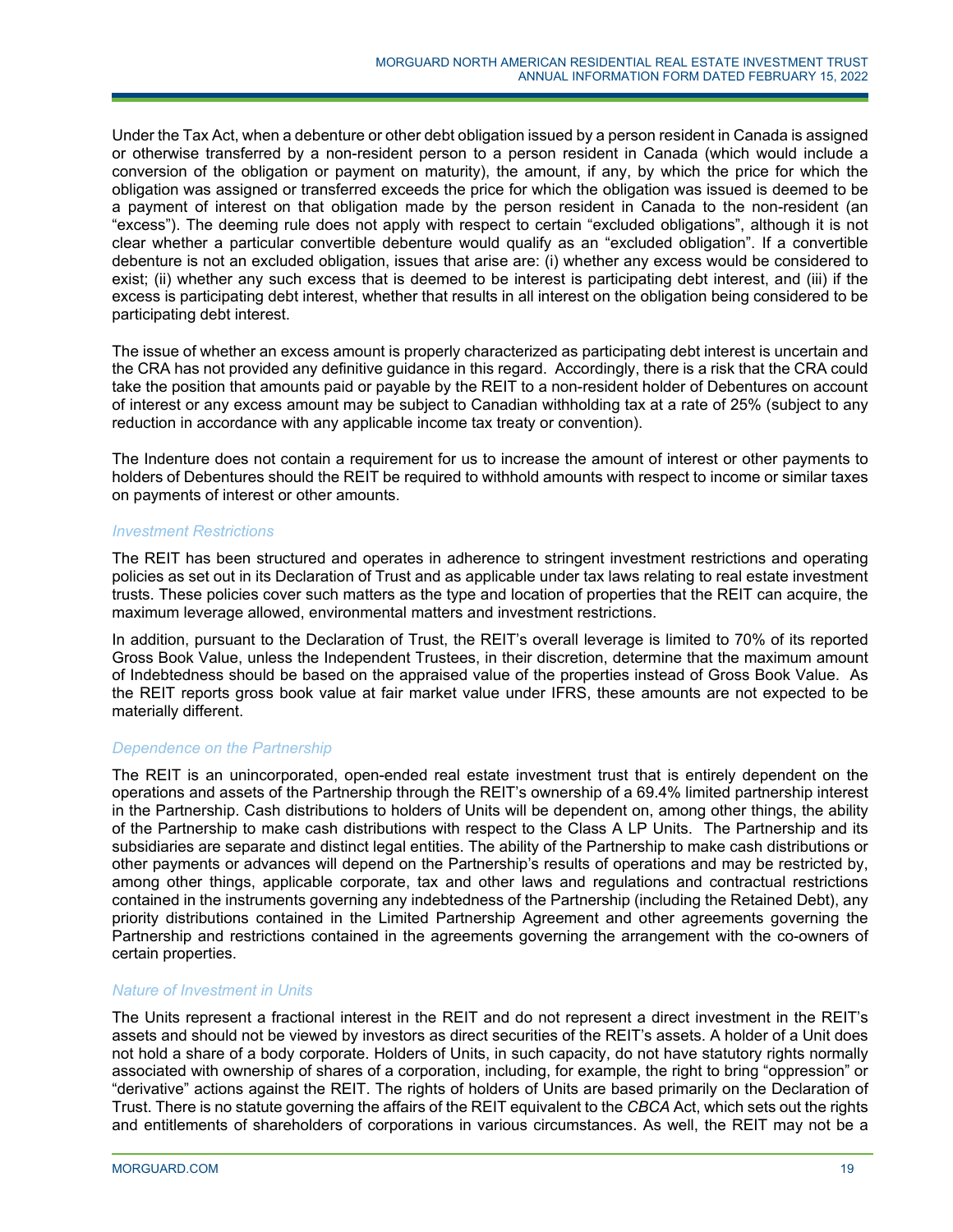recognized entity under certain existing insolvency legislation such as the *Bankruptcy and Insolvency Act* (Canada) and the *Companies' Creditors Arrangement Act* (Canada), and thus the treatment of holders of Units upon an insolvency is uncertain.

### *Unitholder Liability*

The Declaration of Trust provides that no holders of Units will be subject to any liability whatsoever to any person in connection with a holding of Units. In addition, legislation has been enacted in the Province of Ontario and certain other provinces that is intended to provide holders of Units in those provinces with limited liability. However, there remains a risk, which is considered by the REIT to be remote in the circumstances, that a holder of Units could be held personally liable for the obligations of the REIT to the extent that claims are not satisfied out of the assets of the REIT. The affairs of the REIT are conducted in a manner to seek to minimize such risk wherever possible.

The Declaration of Trust provides that no Unitholder or annuitant under a plan of which a Unitholder acts as trustee or carrier will be held to have any personal liability as such, and that no recourse may be had to the private property of any Unitholder or annuitant for satisfaction of any obligation or claim arising out of or in connection with any contract or obligation of the REIT. Only assets of the REIT are intended to be liable and subject to levy or execution.

The following provinces have legislation relating to Unitholder liability protection: British Columbia, Alberta, Saskatchewan, Manitoba, Ontario and Quebec. Certain of these statutes have not yet been judicially considered, and it is possible that reliance on such statutes by a unitholder could be successfully challenged on jurisdictional or other grounds. The Trustees will cause the operations of the REIT to be conducted, with the advice of counsel, in a manner and in such jurisdictions so as to avoid, as far as practicable, any material risk of liability to the Unitholders for claims against the REIT. The Trustees will also cause the REIT to carry insurance, to the extent to which they determine to be possible and reasonable, for the benefit of unitholders and annuitants in such amounts as they consider adequate to cover non-contractual or non-excluded liability.

# *Structural Subordination of Units and the Debentures*

In the event of bankruptcy, liquidation or reorganization of the Partnership or any of their subsidiaries, holders of their indebtedness and their trade creditors will generally be entitled to payment of their claims from the assets of the Partnership and those subsidiaries before any assets are made available for distribution to the REIT or holders of Units. The Debentures are effectively subordinated to the debt and other obligations of the Partnership and their subsidiaries. The Partnership and their subsidiaries generate all of the REIT's cash available for distribution and hold substantially all of the REIT's assets.

# *Credit Risk with Respect to the Debentures, Prior Ranking Indebtedness and Absence of Covenant Protection*

The likelihood that purchasers of the Debentures will receive payments owing to them under the terms of the Debentures will depend on the financial health of the REIT and its creditworthiness. In addition, the Debentures are unsecured obligations of the REIT and are subordinate in right of payment to all the REIT's existing and future Senior Indebtedness (as defined in the trust indenture that governs the Debentures, the "Indenture"). Therefore, if the REIT becomes bankrupt, liquidates its assets, reorganizes or enters into certain other transactions, the REIT's assets will be available to pay its obligations with respect to the Debentures only after it has paid all of its Senior Indebtedness and secured indebtedness in full. There may be insufficient assets remaining following such payments to pay amounts due on any or all of the Debentures then outstanding.

The Debentures are also effectively subordinate to claims of creditors (including trade creditors) of the REIT's subsidiaries except to the extent the REIT is a creditor of such subsidiaries ranking at least pari passu with such other creditors. The Indenture does not prohibit or limit the ability of the REIT or its subsidiaries to incur additional debt or liabilities (including Senior Indebtedness) or to make distributions, except, with respect to distributions, where an event of default has occurred and such default has not been cured or waived. The Indenture does not contain any provision specifically intended to protect debentureholders in the event of a future leveraged transaction involving the REIT.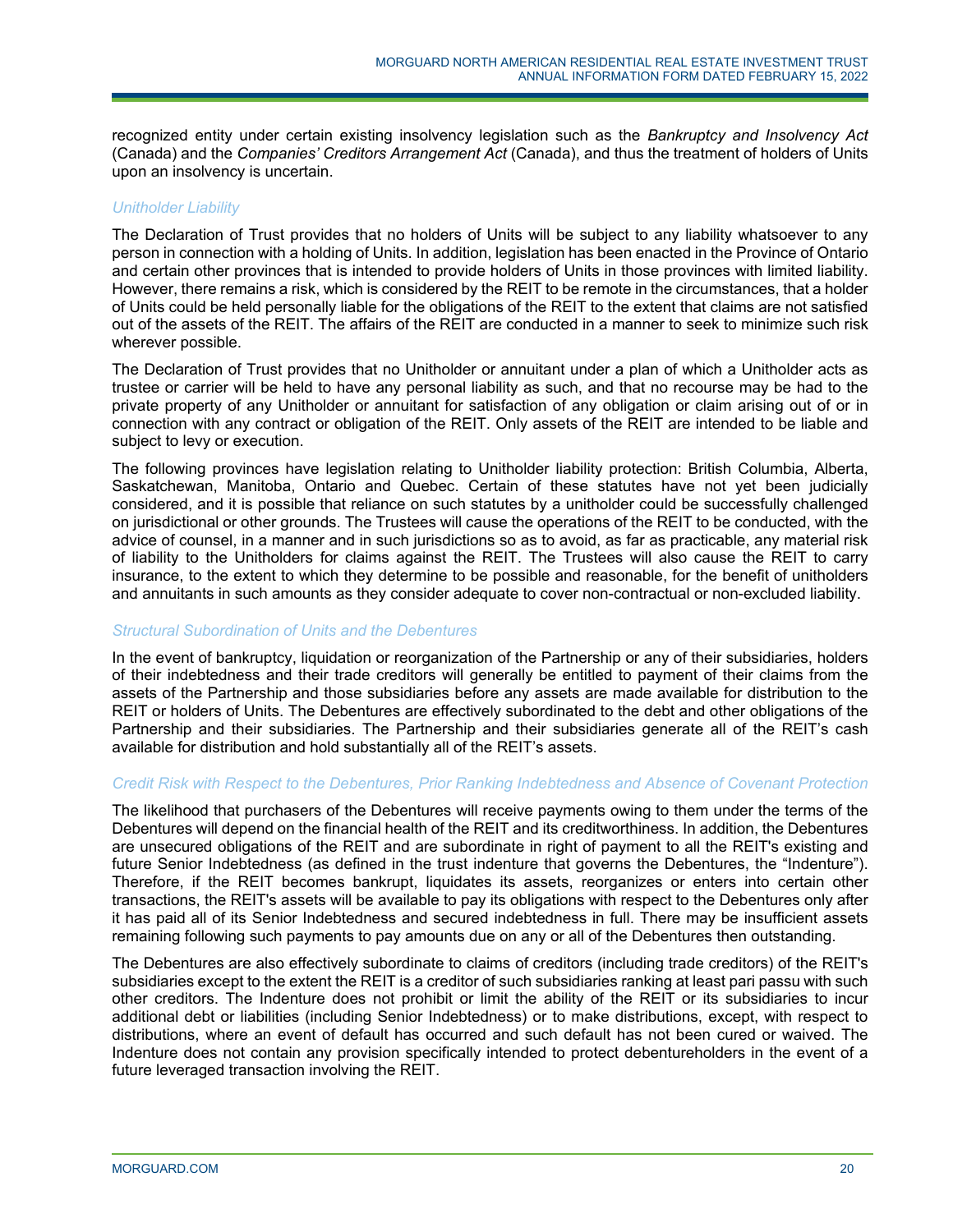#### *Conversion of Debentures Following Certain Transactions*

In the case of certain transactions, each Debenture will become convertible into the securities, cash or property receivable by a holder of Units in the kind and amount of securities, cash or property into which the Debenture was convertible immediately prior to the transaction. This change could substantially lessen or eliminate the value of the conversion privilege associated with the Debentures in the future. For example, if the REIT were acquired in a cash merger, each Debenture would become convertible solely into cash and would no longer be convertible into securities whose value would vary depending on the REIT's future prospects and other factors.

#### *Value of Conversion Privilege*

Upon the occurrence of a change of control of the REIT, debentureholders will have the right to require the REIT to redeem the Debentures in an amount equal to 101% of the principal amount of the Debentures, plus accrued and unpaid interest until the date of redemption. In the event that debentureholders holding 90% or more of the Debentures exercise their right to require the REIT to redeem the Debentures, the REIT may acquire the remaining Debentures on the same terms. In such event, the conversion privilege associated with the Debentures would be eliminated, which may adversely affect some or all of the debentureholders.

#### *Inability of the REIT to Purchase Debentures on a Change of Control*

The REIT may be required to purchase all outstanding Debentures upon the occurrence of a change of control. However, it is possible that following a change of control, the REIT will not have sufficient funds at that time to make any required purchase of outstanding Debentures or that restrictions contained in other present or future indebtedness or agreements will restrict those purchases. The REIT's failure to purchase the Debentures would constitute an event of default under the Indenture, which may also constitute a default under the terms of the REIT's other indebtedness at that time.

#### *Return on Investment on Units not Guaranteed*

The Units are equity securities of the REIT and are not traditional fixed income securities. A fundamental characteristic that distinguishes the Units from traditional fixed income securities is that the REIT does not have a fixed obligation to make payments to holders of Units and does not promise to return the initial purchase price of a Unit on a certain date in the future. The REIT has the ability to reduce or suspend distributions to holders of Units if circumstances warrant. The ability of the REIT to make cash distributions to holders of Units, and the actual amount distributed, will be entirely dependent on the operations and assets of the REIT and its subsidiaries, and will be subject to various factors, including financial performance, obligations under applicable credit facilities, fluctuations in working capital and capital expenditure requirements. There can be no assurance regarding the amount of income to be generated by the properties. The market value of the Units will deteriorate if the REIT is unable to meet its distribution targets in the future, and that deterioration may be significant. In addition, unlike interest payments or an interest-bearing debt security, the REIT's cash distributions to holders of Units are composed of different types of payments (portions of which may be fully or partially taxable or may constitute non-taxable returns of capital). The composition for tax purposes of those distributions may change over time, thus affecting the after-tax returns to holders of Units. Therefore, the rate of return over a defined period for a holder of Units may not be comparable to the rate of return on a fixed income security that provides a "return on capital" over the same period.

# *Technology and Information Security Risk*

The REIT uses information technology for general business operations, the effective achievement of strategic business objectives, to improve tenants' experience and to streamline operations. Consequently, the REIT faces information technology risk from its continuous adoption and use of information technology. The risk consists of information technology related events such as cybersecurity incidents that could potentially have an adverse impact on the REIT's financial condition, IT systems, operations and tenants. Although we make efforts to maintain the security and integrity of our IT networks and related systems, and we have implemented various measures to manage the risk of a security breach or disruption, there can be no assurance that our security efforts will be effective or that attempted security breaches or disruptions will not be successful or damaging.

The efficient operation of the REIT's business is dependent on computer hardware and software systems operated primarily by Morguard. Information systems are vulnerable to cybersecurity incidents. A cybersecurity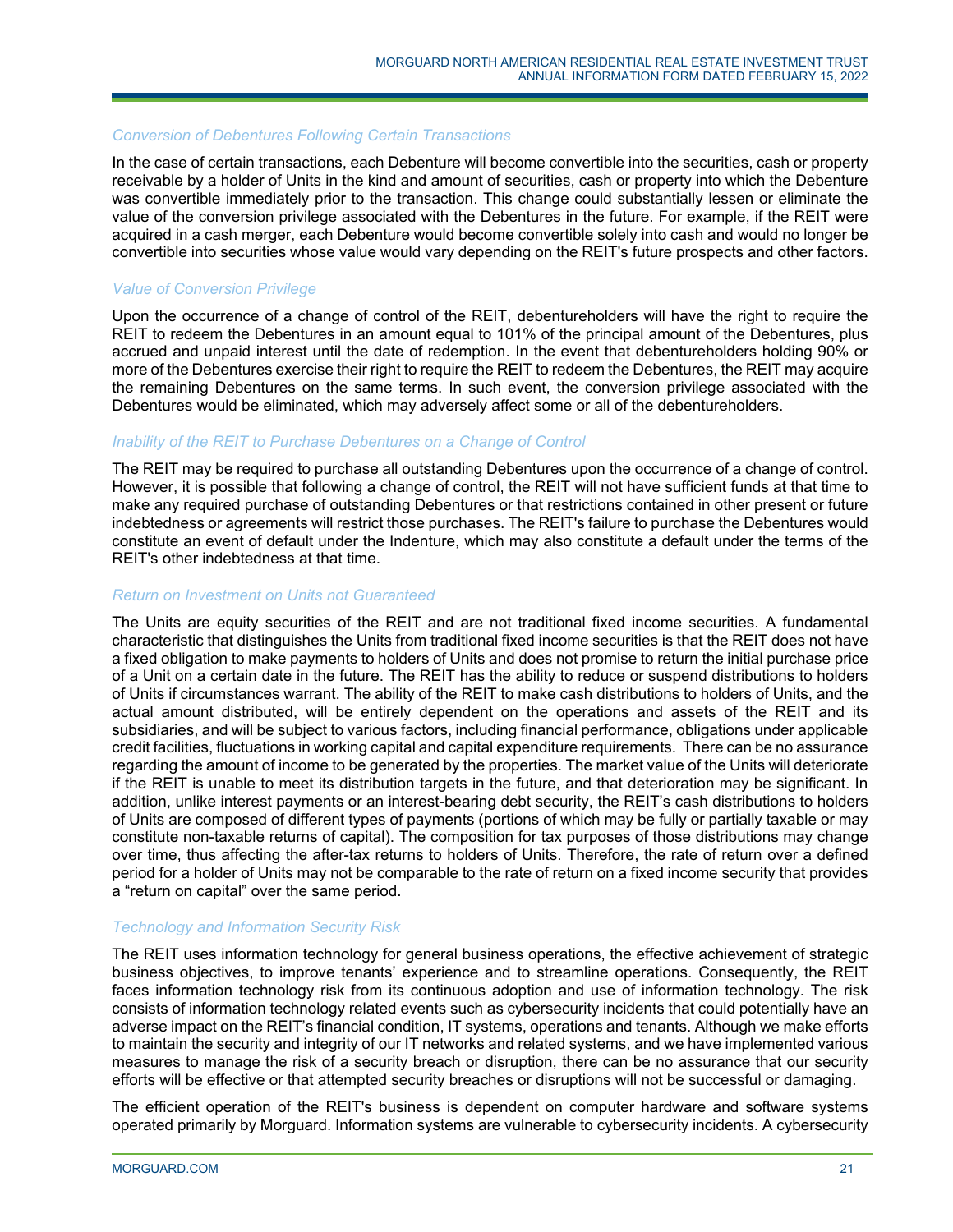incident is considered to be any material adverse event that threatens the confidentiality, integrity or availability or the REIT's information resources. A cybersecurity incident is an intentional attack or an unintentional event including, but not limited to, malicious software, attempts to gain unauthorized access to data or information systems, and other electronic security breaches that could lead to disruptions in critical systems, unauthorized release of confidential of otherwise protected information and corruption of data. The REIT's primary risks that could directly result from the occurrence of a cyber incident include operational interruption, damage to its reputation, damage to its business relationships with users, the disclosure of confidential information including personally identifiable information, potential liability to third parties, loss of revenue, additional regulatory scrutiny and fines, as well as litigation and other costs and expenses. Morguard takes data privacy and protection seriously and has implemented processes, procedures and controls to help mitigate these risks. Access to personal data is controlled through physical security and IT security mechanisms. Additionally, Morguard monitors and assesses risks surrounding collection, usage, storage, protection and retention/destruction practices of personal data. These measures, as well at its increased awareness of a risk of a cyber incident, do not guarantee that the REIT's financial results will not be negatively impacted by such an incident.

The REIT and Morguard depend on relevant and reliable information for decision-making and financial reporting. As the volume of data being generated and reported by the REIT increases and evolves, Morguard will continue to undertake investments in IT systems to store, process and leverage such data. The failure to successfully migrate to new IT systems, or disruptions which may arise as a result of the transition to new IT systems, could result in a lack of relevant and reliable information to enable management to effectively achieve its strategic plan or manage the operations of the REIT, which could negatively affect the reputation, operations and financial performance of the REIT. In addition, any significant loss of data or failure to maintain reliable data could negatively affect the reputation, operations and financial performance of the REIT.

# ITEM 4 DISTRIBUTION POLICY

The following outlines the distribution policy of the REIT as contained in the Declaration of Trust and the Limited Partnership Agreement. The determination as to amounts actually distributed will be made in the sole discretion of the Trustees.

The REIT currently makes monthly cash distributions of \$0.0583 per Unit, or annually a distribution of \$0.70 per Unit, to holders of Units**.** The Partnership makes corresponding monthly cash distributions to holders of Class B LP Units. Management of the REIT believes that the current level of distributions set by the REIT will allow the REIT to meet its internal funding needs, while being able to support stable growth in cash distributions. However, the future level of distributions will be determined by the Trustees from time to time in their discretion. Pursuant to the Declaration of Trust, the Trustees have full discretion respecting the timing and amounts of distributions. The REIT intends to make distributions to holders of Units at least equal to the amount of net income and net realized capital gains of the REIT as is necessary to ensure that the REIT will not be liable for ordinary Canadian income taxes, net of capital gains tax refunds, on such income. Any increase or reduction in distributions on Units will result in a corresponding increase or reduction in distributions on Class B LP Units.

Holders of Units of record as at the close of business on the last business day of the month preceding a distribution date will have an entitlement on and after that day to receive distributions in respect of that month on such distribution date. Distributions may be adjusted for amounts paid in prior periods if actual figures for such period are greater than or less than the estimates for the applicable prior periods. Under the Declaration of Trust and pursuant to the above-described distribution policy of the REIT, where the REIT's cash is not sufficient to make payment of the full amount of a distribution, such payment will, to the extent necessary, be distributed in the form of additional Units.

The REIT GP, on behalf of the Partnership, will make monthly cash distributions to holders of Class A LP Units and holders of Class B LP Units by reference to the monthly cash distributions payable by the REIT to holders of Units. Distributions to be made on the Class B LP Units will be equal to the distributions that the holders of Class B LP Units would have received if they were holding Units instead of Class B LP Units. Distributions to the General Partners will be made in priority to distributions to holders of Class A LP Units and holders of Class B LP Units.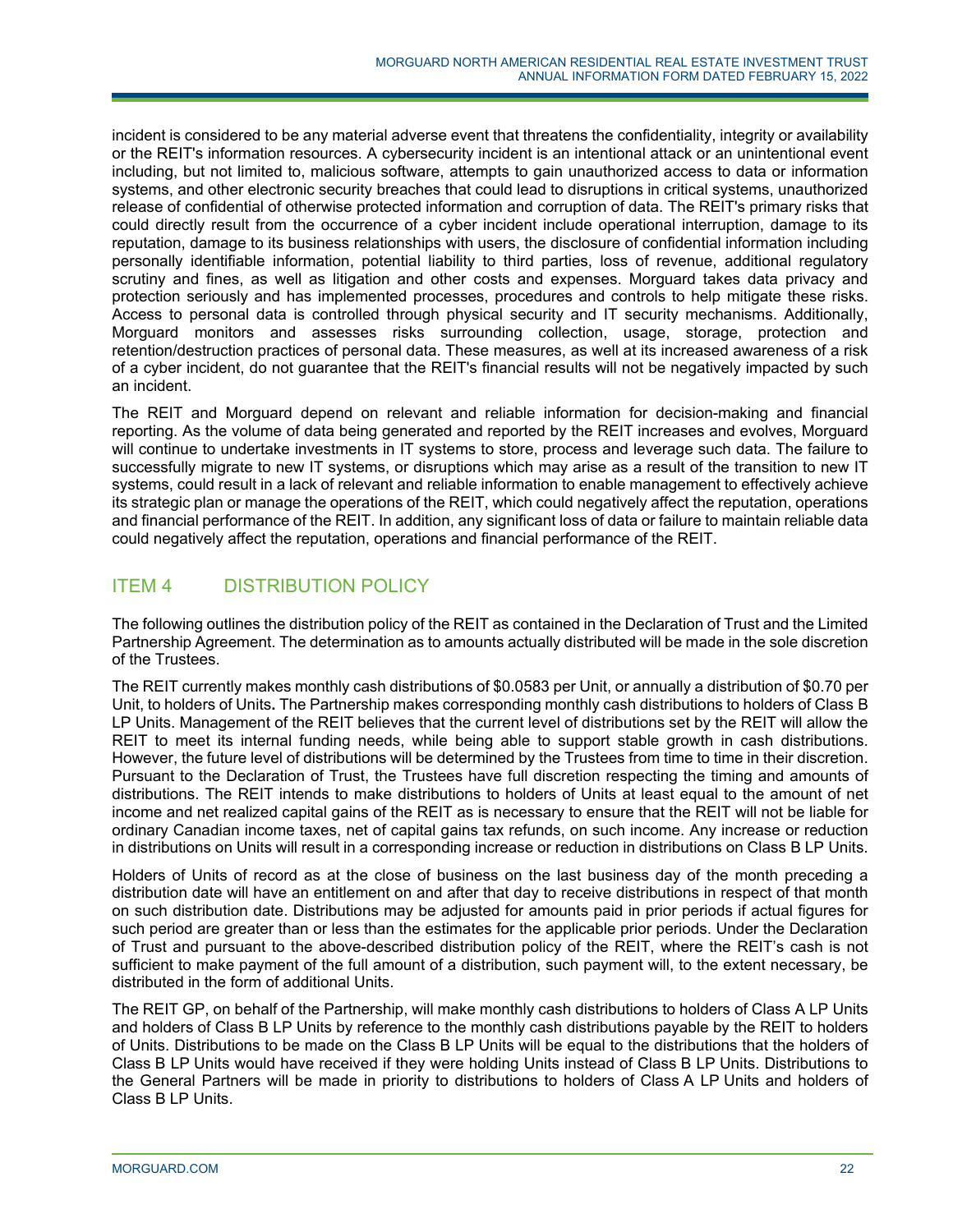For the period from closing of the IPO to May 31, 2012, the REIT distributed \$0.0716 per Unit. From June 2012 to October 2016, the REIT distributed \$0.05 per Unit each month. From November 2016 to October 2017, the REIT distributed \$0.05333 per Unit each month. From November 2017 to October 2018, the REIT distributed \$0.0550 per Unit each month. From November 2018 to October 2019, the REIT distributed \$0.0566 per Unit each month. From November 2019 to present, the REIT distributed \$0.0583 per Unit each month.

The Trustees reserve the right to revise the distribution policy at any time to provide for distributions to be made more or less frequently than monthly.

# ITEM 5 DESCRIPTION OF REIT SECURITIES AND DECLARATION OF TRUST

# **General**

The Declaration of Trust dated March 1, 2012, was amended and restated effective April 18, 2012, and as most recently amended and restated on February 16, 2021. The REIT was established for the principal purpose of providing persons who may become the holders of Units with an opportunity to participate in the ownership of multi-suite residential real estate in Canada and the United States.

The REIT is authorized to issue an unlimited number of Units and an unlimited number of Special Voting Units. Issued and outstanding Voting Units may be subdivided or consolidated from time to time by the Trustees without the approval of the holders thereof.

# **Units and Special Voting Units**

# *Units*

The Units are listed on the TSX under the symbol MRG.UN. As at February 15, 2022, there were 39,071,623 Units outstanding.

Units do not have preference or priority over one another. No holder of Units has or will be deemed to have any right of ownership of any of the assets of the REIT. Each Unit represents a holder's proportionate undivided beneficial ownership interest in the REIT and confers the right to one vote at any meeting of Unitholders and to participate *pro rata* in any distributions by the REIT, whether of net income, net realized capital gains of the REIT or other amounts and, in the event of termination or winding-up of the REIT, in the net assets of the REIT remaining after satisfaction of all liabilities. Units are fully paid and non-assessable when issued (unless issued on an installment receipt basis) and are transferable. The Units are redeemable at the holder's option, as described below under "Redemption Right" and, except for Morguard's pre-emptive rights, the Units have no other conversion, retraction, redemption or pre-emptive rights. On any consolidation, fractional Units, if any, will not be issued but rather rounded down to the nearest whole Unit.

# *Special Voting Units*

As at February 15, 2022, there were 17,223,090 Special Voting Units outstanding.

Special Voting Units have no economic entitlement in the REIT or in the distributions or assets of the REIT but entitle the holder to one vote per Special Voting Unit at any meeting of the REIT's unitholders. Special Voting Units may only be issued in connection with or in relation to securities exchangeable into Units, including Class B LP Units, for the purpose of providing voting rights with respect to the REIT to the holders of such securities. The outstanding Special Voting Units were issued in conjunction with the Class B LP Units to which they relate upon the completion of the acquisition of the Initial IPO Properties. Special Voting Units are not transferable separately from the exchangeable securities to which they are attached and will be automatically transferred upon the transfer of such exchangeable securities. Each Special Voting Unit entitles the holder thereof to that number of votes at any meeting of Unitholders that is equal to the number of Units that may be obtained upon the exchange of the exchangeable security to which such Special Voting Unit is attached. Upon the exchange or surrender of a Class B LP Unit for a Unit, the Special Voting Unit attached to such Class B LP Unit will automatically be redeemed and cancelled for no consideration without any further action of the Trustees, and the former holder of such Special Voting Unit will cease to have any rights with respect thereto.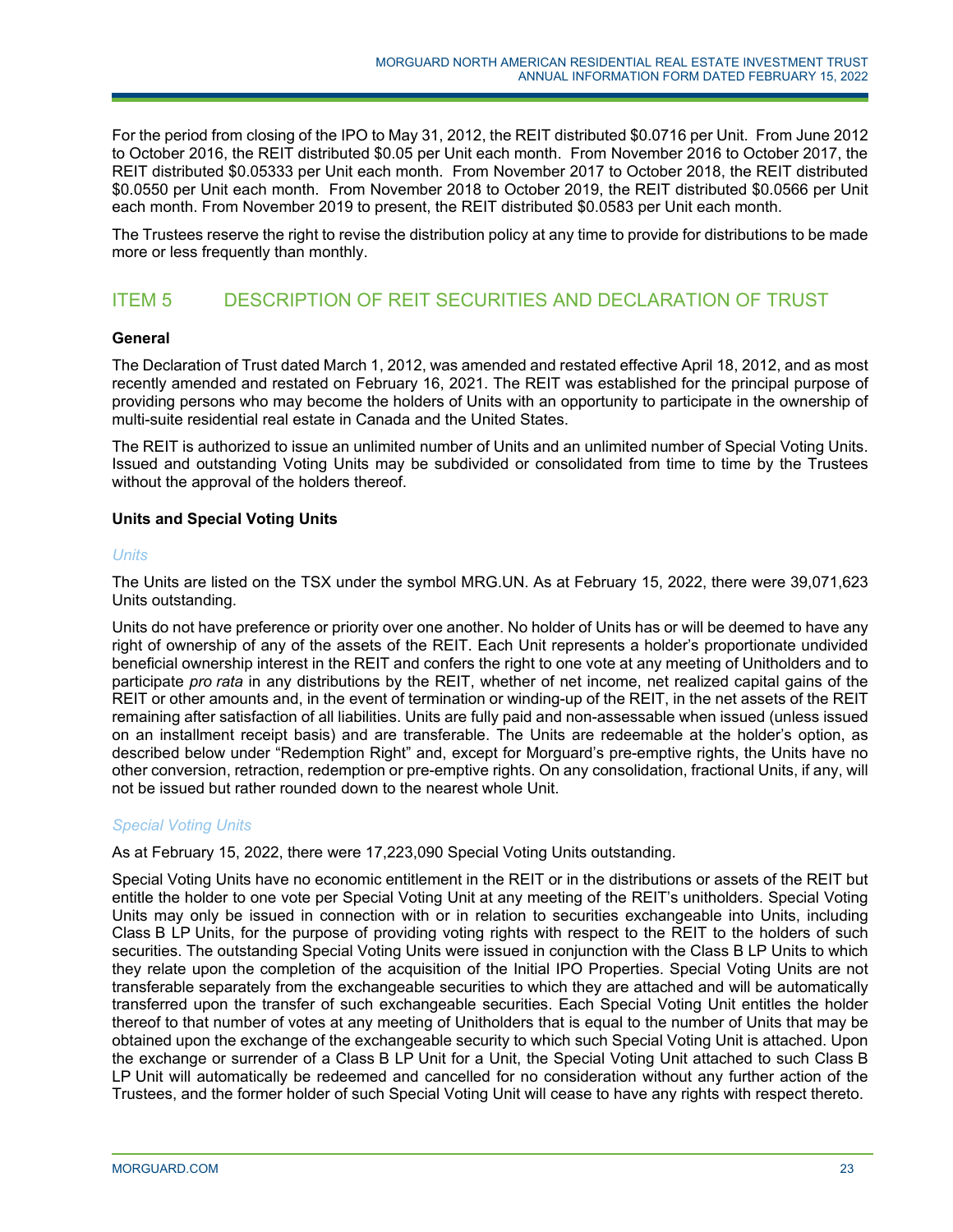# **Meetings of Unitholders**

The Declaration of Trust provides that meetings of Unitholders will be required to be called and held in various circumstances, including (i) for the election or removal of Trustees, (ii) the appointment or removal of the auditors of the REIT, (iii) the approval of amendments to the Declaration of Trust, subject to certain limited exceptions, (iv) the sale or transfer of the assets of the REIT as an entirety or substantially as an entirety (other than as part of an internal reorganization of the assets of the REIT approved by the Trustees), (v) the termination of the REIT, (vi) generally, any other matter which requires a resolution of Unitholders, and (vii) for the transaction of any other business as the Trustees may determine or as may be properly brought before the meeting. Meetings of Unitholders will be called and held annually, for the election of the Trustees and the appointment of the auditors of the REIT. All meetings of Unitholders must be held in Canada.

A meeting of Unitholders may be convened at any time and for any purpose by the Trustees and must be convened, except in certain circumstances, if requisitioned in writing by the holders of not less than 10% of the aggregate Voting Units then outstanding. A requisition must state in reasonable detail the business proposed to be transacted at the meeting. Unitholders have the right to obtain a list of Unitholders to the same extent and upon the same conditions as those which apply to shareholders of a corporation governed by the CBCA.

Unitholders may attend and vote at all meetings of Unitholders either in person or by proxy and a proxyholder need not be a Unitholder. Two or more persons present in person or represented by proxy representing in the aggregate not less than 10% of the total number of outstanding Voting Units on the record date for the meeting will constitute a quorum for the transaction of business at all such meetings. At any meeting at which a quorum is not present within one-half hour after the time fixed for the holding of such meeting, the meeting, if convened upon the request of the Unitholders, will be dissolved, but in any other case, the meeting will stand adjourned to a day not less than seven days later and to a place and time as chosen by the chair of the meeting, and if at such adjourned meeting a quorum is not present, the Unitholders present either in person or by proxy will be deemed to constitute a quorum.

Holders of Special Voting Units have an equal right to be notified of, attend and participate in meetings of Unitholders on the same basis as Unitholders.

Pursuant to the Declaration of Trust, a resolution in writing executed by Unitholders holding a proportion of the outstanding Voting Units (or a class thereof) equal to the proportion required to vote in favour thereof at a meeting of Unitholders to approve that resolution is valid as if it had been passed at a meeting of Unitholders.

# **Redemption Right**

A holder of Units may at any time demand redemption of some or all of its Units by delivering to the REIT a duly completed and properly executed notice requiring redemption in a form satisfactory to the Trustees, together with written instructions as to the number of Units to be redeemed. Upon receipt of the redemption notice by the REIT, all rights to and under the Units tendered for redemption shall be surrendered and the holder thereof will be entitled to receive a price per Unit (the "Redemption Price") equal to the lesser of:

90% of the Market Price (as defined below) of a Unit calculated as of the date on which the Units were surrendered for redemption (the "Redemption Date"); and

(b) 100% of the Closing Market Price (as defined below) on the Redemption Date.

For purposes of this calculation, the market price of a Unit as at a specified date (the "Market Price") will be:

an amount equal to the weighted average trading price of a Unit on the principal exchange or market on which the Units are listed or quoted for trading during the period of ten consecutive trading days ending on such date;

(b) an amount equal to the weighted average of the Closing Market Prices of a Unit on the principal exchange or market on which the Units are listed or quoted for trading during the period of ten consecutive trading days ending on such date, if the applicable exchange or market does not provide information necessary to compute a weighted average trading price; or

(c) if there was trading on the applicable exchange or market for fewer than five of the ten trading days, an amount equal to the simple average of the following prices established for each of the ten consecutive trading days ending on such date: the simple average of the last bid and last asking price of the Units for each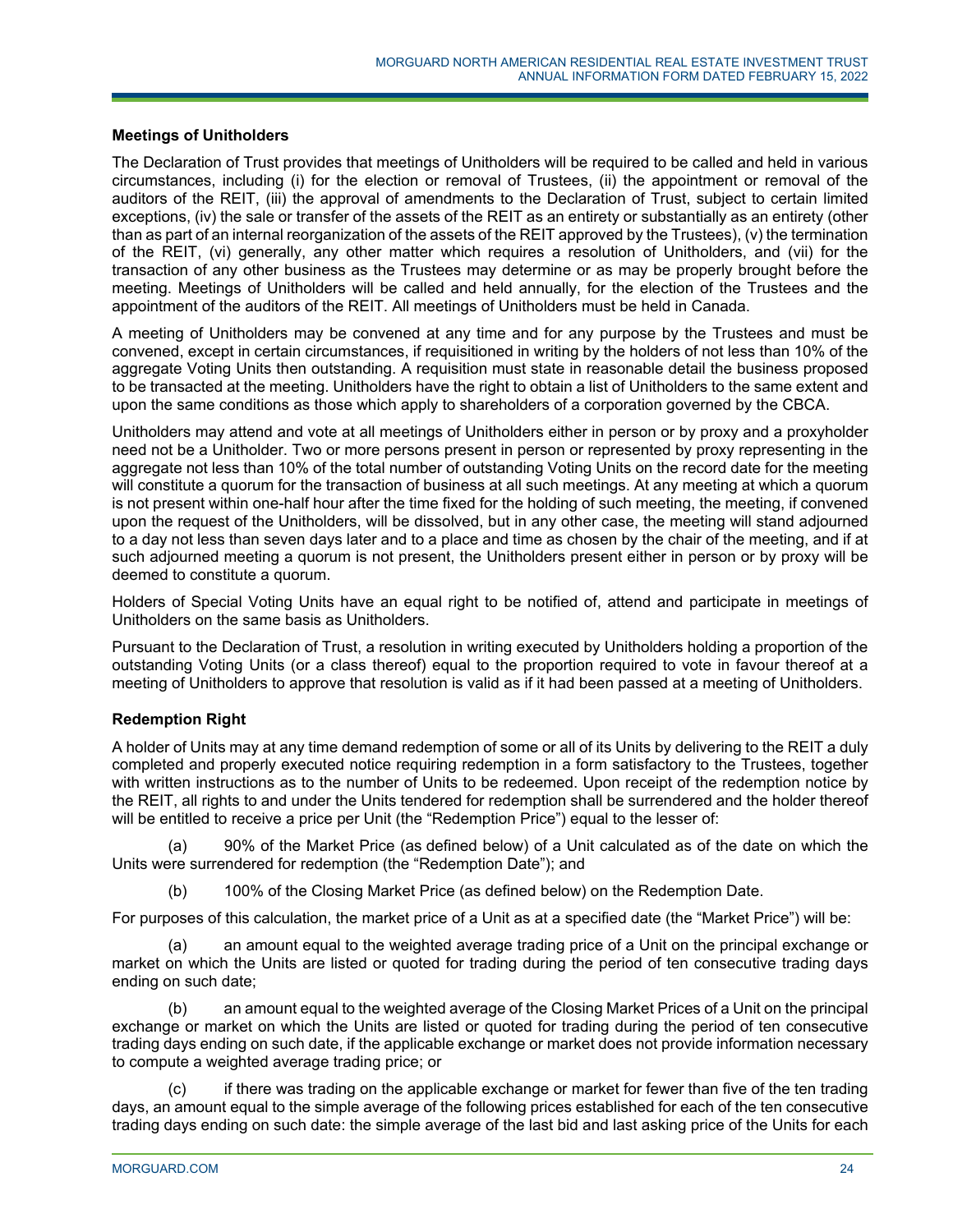day on which there was no trading; the closing price of the Units for each day that there was trading if the exchange or market provides a closing price; and the simple average of the highest and lowest prices of the Units for each day that there was trading, if the market provides only the highest and lowest prices of Units traded on a particular day.

The closing market price of a Unit for the purpose of the foregoing calculations (the "Closing Market Price"), as at any date, will be:

(a) an amount equal to the weighted average trading price of a Unit on the principal exchange or market on which the Units are listed or quoted for trading on the specified date if the principal exchange or market provides information necessary to compute a weighted average trading price of the Units on the specified date;

(b) an amount equal to the closing price of a Unit on the principal market or exchange if there was a trade on the specified date and the principal exchange or market provides only a closing price of the Units on the specified date;

(c) an amount equal to the simple average of the highest and lowest prices of the Units on the principal market or exchange, if there was trading on the specified date and the principal exchange or market provides only the highest and lowest trading prices of the Units on the specified date; or

(d) the simple average of the last bid and last asking prices of the Units on the principal market or exchange, if there was no trading on the specified date.

If Units are not listed or quoted for trading in a public market, the Redemption Price will be the fair market value of the Units, which will be determined by the Trustees in their sole discretion. The aggregate Redemption Price payable by the REIT in respect of any Units surrendered for redemption during any calendar month will be satisfied by way of a cash payment in Canadian dollars on or before the last day of the calendar month immediately following the month in which the Units were tendered for redemption, provided that the entitlement of holders of Units to receive cash upon the redemption of their Units is subject to the limitations that: (i) the total amount payable by the REIT in respect of such Units and all other Units tendered for redemption in the same calendar month must not exceed \$50,000 (the "Monthly Limit") (provided that such limitation may be waived at the discretion of the Trustees in respect of all Units tendered for redemption in such calendar month); (ii) at the time such Units are tendered for redemption, the outstanding Units must be listed for trading on the TSX or traded or quoted on any other stock exchange or market which the Trustees consider, in their sole discretion, provides representative fair market value prices for the Units; and (iii) the normal trading of Units is not suspended or halted on any stock exchange on which the Units are listed (or, if not listed on a stock exchange, in any market where the Units are quoted for trading) on the Redemption Date or for more than five trading days during the ten-day trading period commencing immediately after the Redemption Date.

To the extent a holder of Units is not entitled to receive cash upon the redemption of Units as a result of the Monthly Limit, then the portion of the Redemption Price per Unit equal to the Monthly Limit divided by the number of Units tendered for redemption in the month shall be paid and satisfied by way of a cash payment in Canadian dollars and the remainder of the Redemption Price per Unit shall be paid and satisfied by way of a distribution *in specie* to such holder of Units of Subsidiary Notes having a fair market value equal to the product of (i) the remainder of the Redemption Price per Unit of the Units tendered for redemption and (ii) the number of Units tendered by such holder for redemption. To the extent a holder of Units is not entitled to receive cash upon the redemption of Units as a result of the limitations described at (ii) or (iii) of the foregoing paragraph, then the Redemption Price per Unit shall be paid and satisfied by way of a distribution *in specie* of Subsidiary Notes having a fair market value determined by the Trustees equal to the product of (i) the Redemption Price per Unit of the Units tendered for redemption and (ii) the number of Units tendered by such holder of Units for redemption. No Subsidiary Notes in integral multiples of less than \$100 will be distributed and, where Subsidiary Notes to be received by a holder of Units includes a multiple less than that number, the number of Subsidiary Notes shall be rounded to the next lowest integral multiple of \$100 and the balance shall be paid in cash. The Redemption Price payable as described in this paragraph in respect of Units tendered for redemption during any month shall be paid by the transfer to or to the order of the holder of Units who exercised the right of redemption, of the Subsidiary Notes, if any, and the cash payment, if any, on or before the last day of the calendar month immediately following the month in which the Units were tendered for redemption.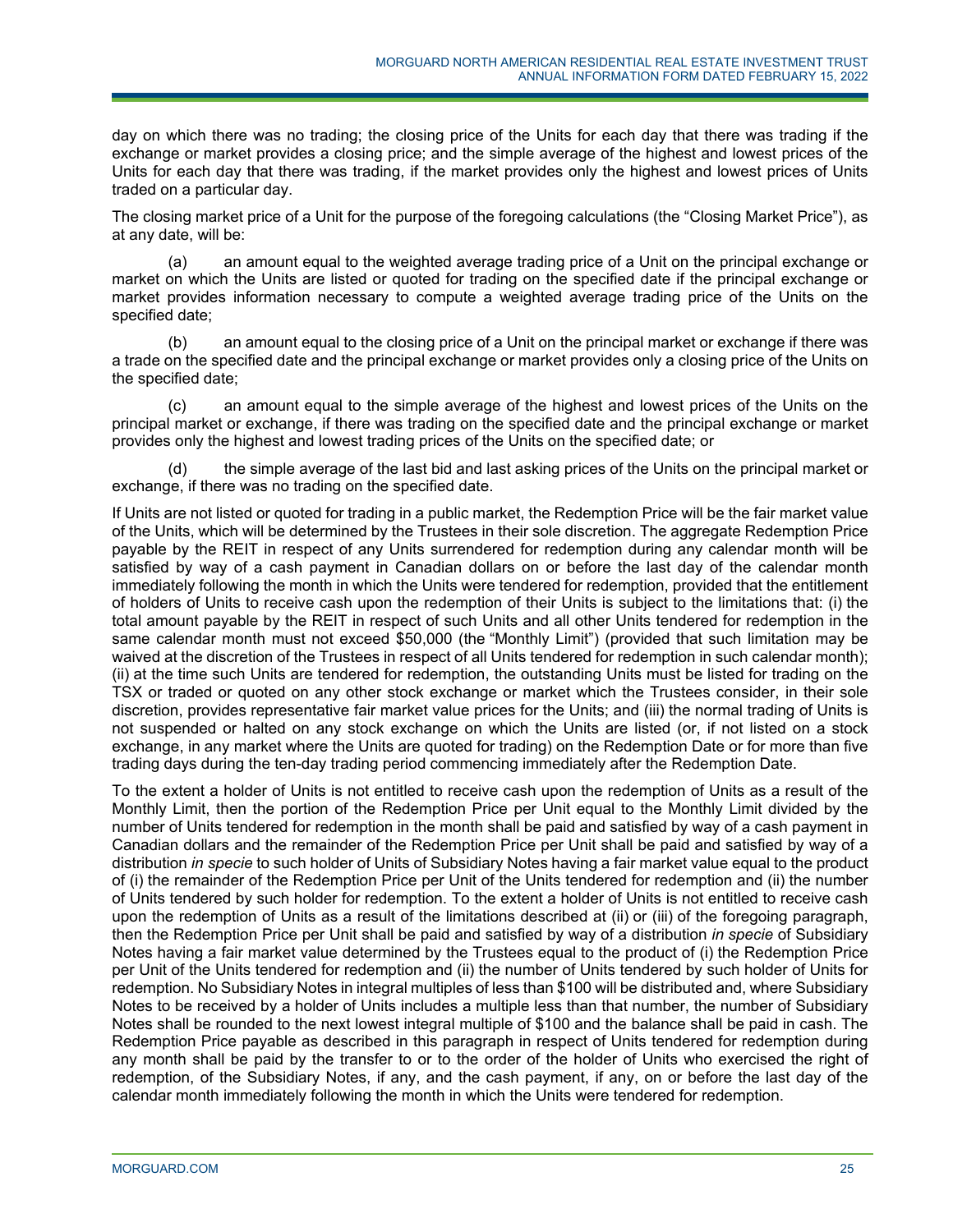Payments by the REIT as described in this paragraph are conclusively deemed to have been made upon the mailing of certificates representing the Subsidiary Notes, if any, and a cheque, if any, by registered mail in a postage prepaid envelope addressed to the former holder of Units and/or any party having a security interest and, upon such payment, the REIT shall be discharged from all liability to such former holder of Units and any party having a security interest in respect of the Units so redeemed. The REIT shall be entitled to all interest paid on the Subsidiary Notes, if any, on or before the date of distribution *in specie* as described in the foregoing paragraph. Any issuance of Subsidiary Notes will be subject to receipt of all necessary regulatory approvals, which the REIT shall use reasonable commercial efforts to obtain forthwith.

It is anticipated that the redemption right described above will not be the primary mechanism for holders of Units to dispose of their Units. Subsidiary Notes which may be distributed to holders of Units in connection with a redemption will not be listed on any exchange, no market is expected to develop in Subsidiary Notes and such securities may be subject to an indefinite "hold period" or other resale restrictions under applicable securities laws. Subsidiary Notes so distributed may not be qualified investments for Plans, depending upon the circumstances at the time.

# **Issuance of Units**

Subject to the pre-emptive right of Morguard, the REIT may issue new Units from time to time, in such manner, for such consideration and to such person or persons as the Trustees shall determine. Unitholders will not have any pre-emptive rights whereby additional Voting Units proposed to be issued would be first offered to existing unitholders, except that for so long as Morguard continues to hold at least 10% of the Units (on a fully diluted basis), Morguard will have the pre-emptive right to purchase additional Voting Units issued by the REIT to maintain its *pro rata* voting interest in the REIT.

If the Trustees determine that the REIT does not have cash in an amount sufficient to make payment of the full amount of any distribution in respect of Units, the payment may include the issuance of additional Units having a value equal to the difference between the amount of such distribution and the amount of cash which has been determined by the Trustees to be available for the payment of such distribution.

The REIT may also issue new Units (i) as consideration for the acquisition of new properties or assets by it, at a price or for the consideration determined by the Trustees, (ii) pursuant to any incentive or option plan established by the REIT from time to time, (iii) pursuant to a distribution reinvestment plan of the REIT or (iv) pursuant to a unitholder rights plan of the REIT.

The Declaration of Trust also provides that immediately after any *pro rata* distribution of Units to all holders of Units in satisfaction of any non-cash distribution, the number of outstanding Units will be consolidated so that each holder of Units will hold, after the consolidation, the same number of Units as the holder held before the non-cash distribution. In this case, each certificate representing a number of Units prior to the non-cash distribution is deemed to represent the same number of Units after the non-cash distribution and the consolidation. Where amounts distributed to Non-Resident holders are subject to taxes required to be withheld, such taxes will be deducted from the amounts distributed and the consolidation will not result in such Non-Resident holders of Units holding the same number of Units. Such Non-Resident holders of Units will be required to surrender the certificates (if any) representing their original Units in exchange for a certificate representing post-consolidation Units.

# **Distribution Reinvestment Plan**

On June 18, 2012, the REIT adopted a DRIP pursuant to which eligible holders of Units are entitled to elect to have cash distributions on their Units automatically reinvested in additional Units at a price per Unit calculated by reference to the weighted average of the closing price of Units on the TSX for the five trading days immediately preceding the relevant distribution date. During the year ended December 31, 2021, the REIT issued 44,438 Units (2020 – 40,125 Units) under the DRIP.

# **Limitation on Non-Resident Ownership**

In order for the REIT to maintain its status as a "mutual fund trust" under the Tax Act, the REIT must not be established or maintained primarily for the benefit of non-residents of Canada within the meaning of the Tax Act. Accordingly, at no time may (i) non-residents of Canada and (ii) partnerships that are not Canadian partnerships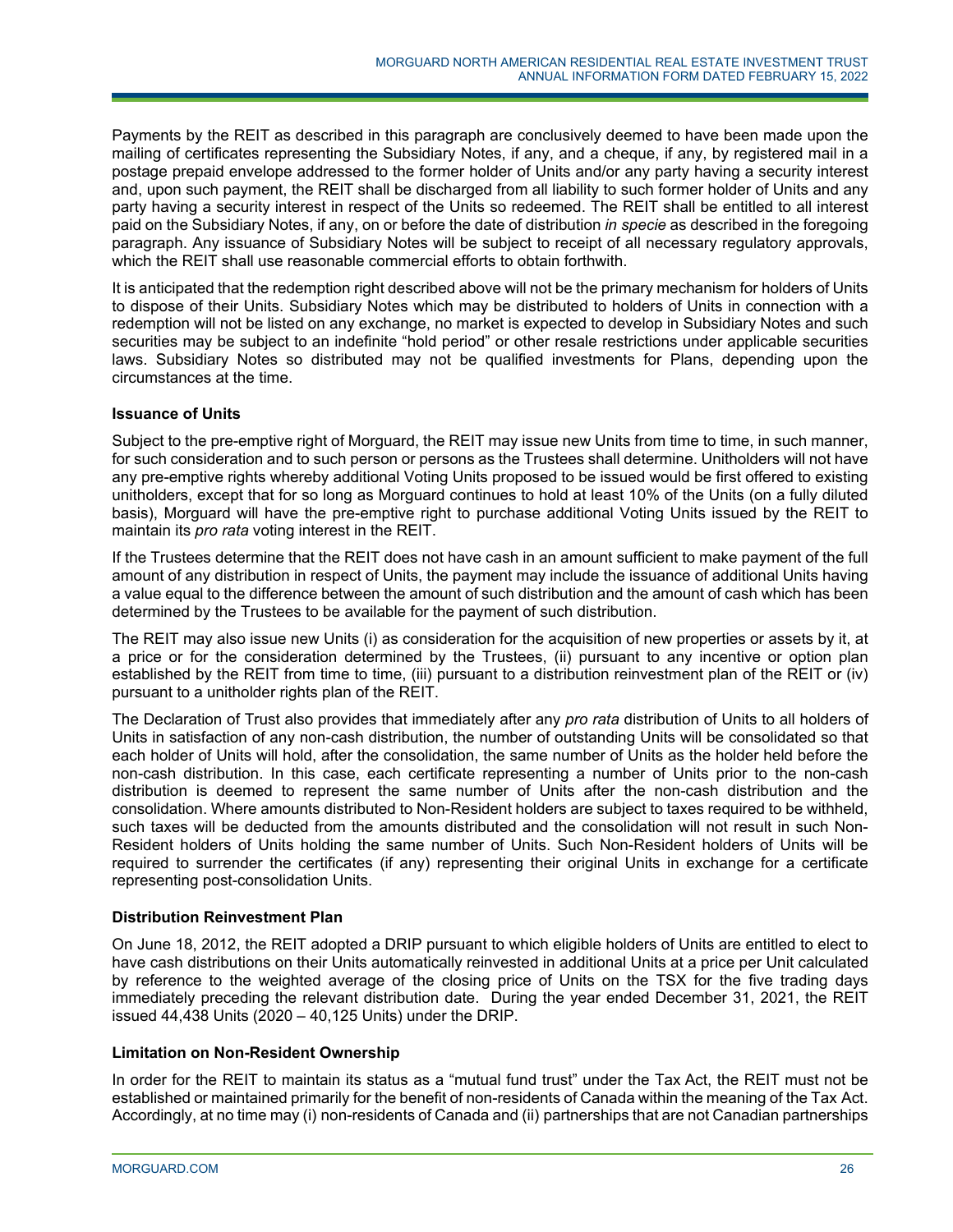or (iii) a combination of non-residents and such partnerships (all within the meaning of the Tax Act) ("Non-Residents") be the beneficial owners of more than 49% of the Units and the Trustees will inform the transfer agent of this restriction. The Trustees may require a registered holder of Units to provide the Trustees with a declaration as to the jurisdictions in which beneficial owners of the Units registered in such Unitholder's name are resident and as to whether such beneficial owners are Non-Residents (or in the case of a partnership, whether the partnership is a Non-Resident). If the Trustees become aware, as a result of acquiring such declarations as to beneficial ownership or as a result of any other investigations, that the beneficial owners of 49% of the Units are, or may be, Non-Residents or that such a situation is imminent, the Trustees may make a public announcement thereof and shall not accept a subscription for Units from or issue or register a transfer of Units to a person or partnership unless the person or partnership provides a declaration in form and content satisfactory to the Trustees that the person or partnership, as the case may be, is not a Non-Resident and does not hold such Units for the benefit of Non-Residents. If, notwithstanding the foregoing, the Trustees determine that more than 49% of the Units are held by Non-Residents, the Trustees may send a notice to such Non-Resident holders of the Units chosen in inverse order to the order of acquisition or registration or in such other manner as the Trustees may consider equitable and practicable, requiring them to sell their Units or a portion thereof within a specified period of not more than 30 days. If the Unitholders receiving such notice have not sold the specified number of Units or provided the Trustees with satisfactory evidence that they are not Non-Residents within such period, the Trustees may on behalf of such holders sell such Units and, in the interim, shall suspend the voting and distribution rights attached to such Units (other than the right to receive the net proceeds from the sale). Upon such sale, the affected holders shall cease to be holders of the relevant Units and their rights shall be limited to receiving the net proceeds of sale upon surrender of the certificates, if any, representing such Units. The Trustees will have no liability for the amount received provided that they act in good faith. The REIT may direct its transfer agent to assist the Trustees with respect to any of the foregoing. Class B LP Units, which are economically equivalent to Units, are not permitted to be transferred to Non-Residents.

Notwithstanding the foregoing, the Trustees may determine not to take any of the actions described above if the Trustees have been advised by legal counsel that the failure to take any of such actions would not adversely impact the status of the REIT as a "unit trust" and a "mutual fund trust" for purposes of the Tax Act or, alternatively, may take such other action or actions as may be necessary to maintain the status of the REIT as a "mutual fund trust" for purposes of the Tax Act.

# **Amendments to Declaration of Trust**

The Declaration of Trust may be amended or altered from time to time. Certain amendments require approval by not less than two-thirds of the votes cast at a meeting of Unitholders called for such purpose. Other amendments to the Declaration of Trust require approval by a majority of the votes cast at a meeting of Unitholders called for such purpose. Additionally, certain amendments to the Declaration of Trust require the approval of Morguard.

# *Approval by Special Resolution of Unitholders*

The following amendments, among others, require the approval of not less than two-thirds of the votes cast by all Unitholders at a meeting (or by written resolution in lieu thereof):

a) an exchange, reclassification or cancellation of all or part of the Voting Units;

b) the addition, change or removal of the rights, privileges, restrictions or conditions attached to the Voting Units, except where such addition, change or removal is made by the Trustees pursuant to subparagraphs (f), (h) or (i) at "— Approval by Trustees" below;

c) the constraint of the issue, transfer or ownership of the Voting Units or the change or removal of such constraint;

d) the sale or transfer of the assets of any of the REIT or its subsidiaries as an entirety or substantially as an entirety (other than as part of an internal reorganization of the assets of any of the REIT or its subsidiaries approved by the Trustees);

e) the termination of any of the REIT or its subsidiaries (other than as part of an internal reorganization as approved by the Trustees);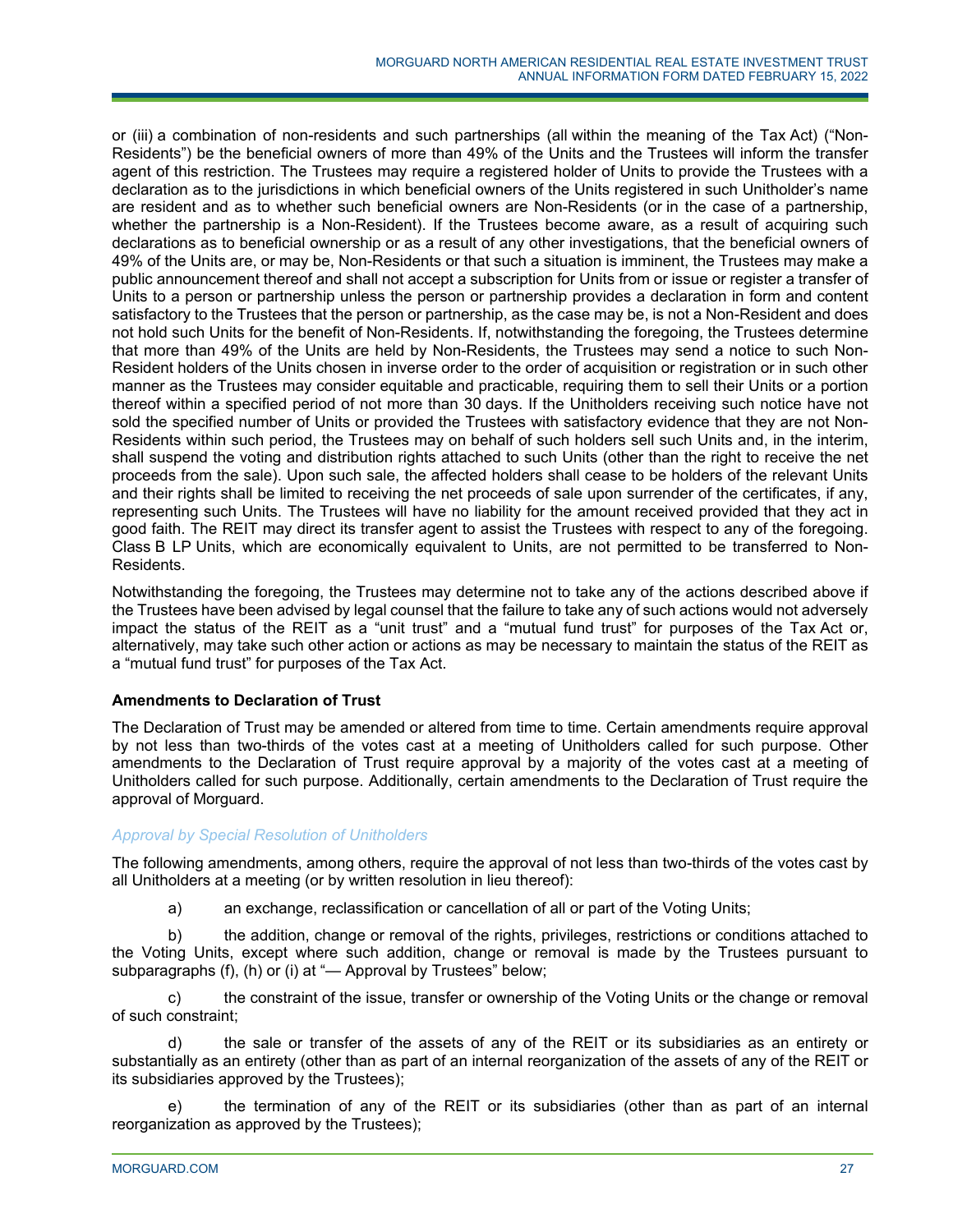the combination, amalgamation or arrangement of any of the REIT or its subsidiaries with any other entity that is not the REIT or a subsidiary of the REIT (other than as part of an internal reorganization as approved by the Trustees); and

except as described herein, the amendment of the Investment Guidelines and Operating Policies of the REIT (see "Investment Guidelines and Operating Policies — Amendments to Investment Guidelines and Operating Policies").

# *Approval by Trustees*

Notwithstanding the foregoing, the Trustees may, without the approval of the Unitholders, make certain amendments to the Declaration of Trust, including amendments:

a) aimed at ensuring continuing compliance with applicable laws, regulations, requirements or policies of any governmental authority having jurisdiction over: (i) the Trustees; (ii) the REIT; or (iii) the distribution of Units;

b) which, in the opinion of the Trustees, provide additional protection for the Unitholders;

c) to remove any conflicts or inconsistencies in the Declaration of Trust or to make minor corrections which are, in the opinion of the Trustees, necessary or desirable and not prejudicial to the Unitholders;

d) which, in the opinion of the Trustees, are necessary or desirable to remove conflicts or inconsistencies between the disclosure in this prospectus and the Declaration of Trust;

e) of a minor or clerical nature or to correct typographical mistakes, ambiguities or manifest omissions or errors, which amendments, in the opinion of the Trustees, are necessary or desirable and not prejudicial to the Unitholders;

f) which, in the opinion of the Trustees, are necessary or desirable: (i) as a result of changes in accounting standards from time to time which may affect the REIT or its beneficiaries; or (ii) to ensure the Units qualify as equity for purposes of IFRS;

g) which, in the opinion of the Trustees, are necessary or desirable to enable the REIT to implement a Unit option or purchase plan or issue Units for which the purchase price is payable in installments;

h) which, in the opinion of the Trustees, are necessary or desirable and not prejudicial to the Unitholders, (i) to create and issue one or more new classes of preferred equity securities of the REIT (each of which may be comprised of unlimited series) that rank in priority to the Units (in payment of distributions and in connection with any termination or winding-up of the REIT), and/or (ii) to remove the redemption right attaching to the Units and convert the REIT into a closed-end limited purpose trust;

which, in the opinion of the Trustees, are necessary or desirable for the REIT to qualify for a particular status under, or as a result of changes in, taxation or other laws, or the interpretation of such laws, including to qualify as a "mutual fund trust", "unit trust" or "real estate investment trust" as those terms are defined in the Tax Act or to otherwise prevent the REIT or any of its subsidiaries from becoming subject to tax under the SIFT Rules;

to create one or more additional classes of units solely to provide voting rights to holders of shares, units or other securities that are exchangeable for Units entitling the holder thereof to a number of votes not exceeding the number of Units into which the exchangeable shares, units or other securities are exchangeable or convertible but that do not otherwise entitle the holder thereof to any rights with respect to the REIT's property or income other than a return of capital; and

for any purpose (except one in respect of which a Unitholder vote is specifically otherwise required) which, in the opinion of the Trustees, is not prejudicial to Unitholders and is necessary or desirable.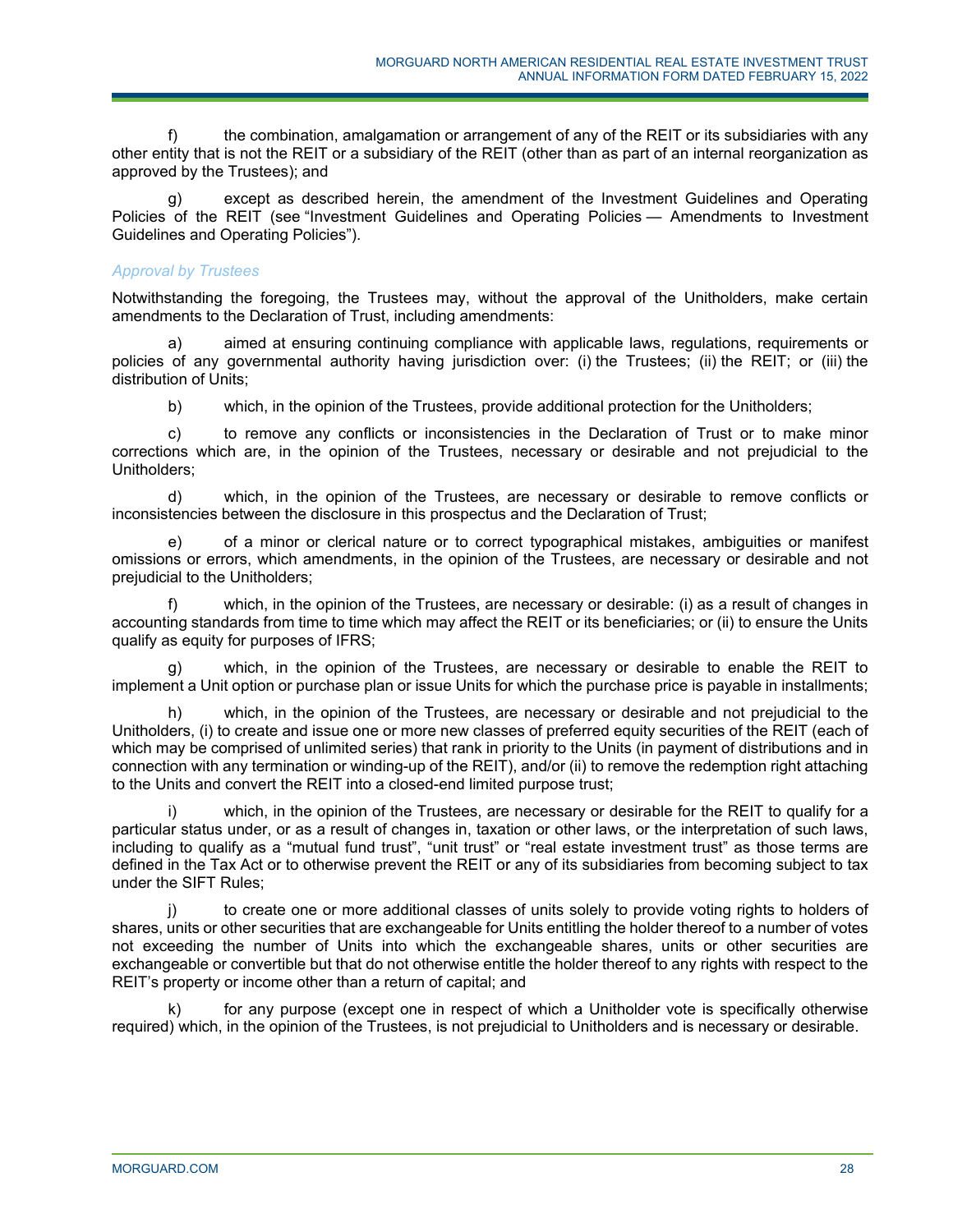# *Approval by Morguard*

Provided that Morguard beneficially owns more than 10% of the issued and outstanding Units on a fully diluted basis, any amendment to the Declaration of Trust that affects the right of Morguard to nominate certain Trustees of the REIT will require the prior written approval of Morguard.

# *Limitations*

Any amendment to the Declaration of Trust which directly or indirectly adds, changes or removes any of the rights, privileges, restrictions or conditions in respect of the Special Voting Units shall require the approval of a majority of the votes cast by all holders of Special Voting Units at a meeting of Unitholders (or by written resolution in lieu thereof).

#### **Investment Guidelines**

The Declaration of Trust provides certain guidelines on investments that may be made by the REIT. The assets of the REIT may be invested only in accordance with the following guidelines:

a) the REIT will focus its activities primarily on the acquisition, holding, developing, maintaining, improving, leasing, managing or otherwise dealing with income producing real property exclusively in Canada and the United States which is being utilized or intended to be utilized for one or more of the following purposes: (i) multi-suite rental residential, (ii) rental condominium suites, (iii) townhomes, and (iv) other residential purposes determined to be appropriate by the Trustees (collectively, the "Focus Activities");

b) notwithstanding anything else contained in the Declaration of Trust, the REIT will not make or hold any investment, take any action or omit to take any action or permit a subsidiary to make or hold any investment, or take any action or omit to take any action that would result in:

- i) the REIT not qualifying as a "mutual fund trust" or "unit trust", both within the meaning of the Tax Act;
- ii) Units not qualifying as qualified investments for investment by trusts governed by registered retirement savings plans, registered retirement income funds, registered education savings plans, deferred profit sharing plans, registered disability savings plans or tax-free savings accounts; or
- iii) the REIT not qualifying as a "real estate investment trust", as defined in subsection 122.1(1) of the Tax Act if, as a consequence of the REIT not so qualifying, the REIT would be subject to tax on its "taxable trust distributions" pursuant to section 122 of the Tax Act;

c) the REIT may, directly or indirectly, make such investments, do all such things and carry out all such activities as are necessary or desirable in connection with the conduct of its activities provided they are not otherwise specifically prohibited by the Declaration of Trust;

d) unless otherwise specifically prohibited by the Declaration of Trust, the REIT may invest in freehold, leasehold, or other interests in property (real, personal, moveable or immovable);

e) the REIT shall not purchase any interest in a single real property if, after giving effect to the proposed purchase, the cost to the REIT of such purchase (net of the amount of debt incurred or assumed in connection with such purchase) will exceed 20% of Gross Book Value at the time the purchase is made;

f) the REIT may make its investments and conduct its activities, directly or indirectly, through an investment in one or more persons on such terms as the Trustees may from time to time determine, including by way of joint ventures, partnerships (general or limited) and limited liability companies;

g) except for temporary investments held in cash, deposits with a Canadian chartered bank or trust company registered under the laws of a province or of Canada, short-term government debt securities or money market instruments of, or guaranteed by, a Schedule I Canadian chartered bank maturing prior to one year from the date of issue, or except as otherwise permitted by the Declaration of Trust, the REIT may not hold securities other than securities of a person: (i) acquired in connection with the carrying on, directly or indirectly, of the REIT's activities or the holding of its assets; or (ii) which focuses its activities primarily on Focus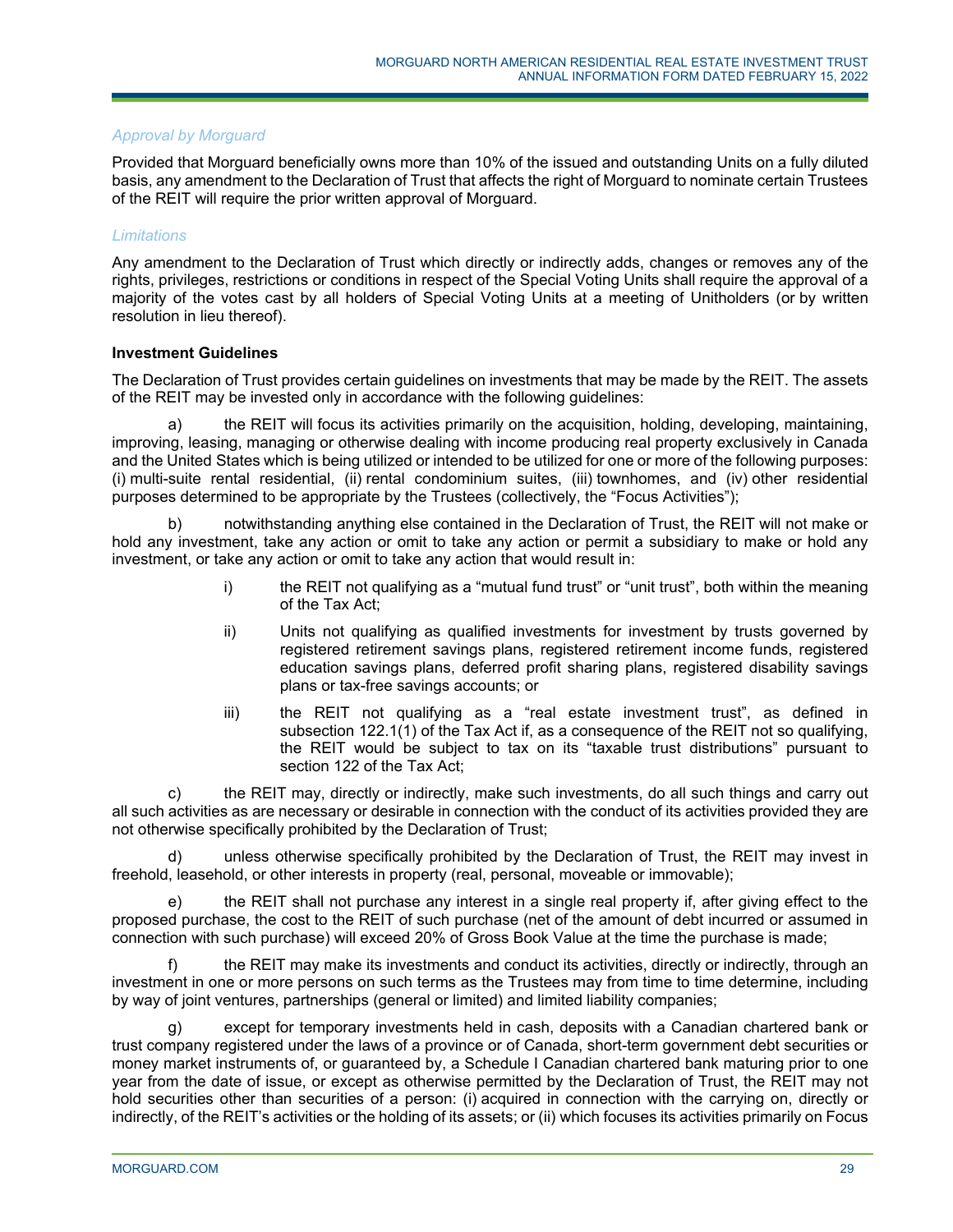Activities, provided in the case of any proposed investment or acquisition which would result in the beneficial ownership of more than 20% of the outstanding units of the securities issuer (the "Acquired Issuer"), the investment is made for the purpose of subsequently effecting the merger or combination of the business and assets of the REIT and the Acquired Issuer or for otherwise ensuring that the REIT will control the business and operations of the Acquired Issuer;

h) the REIT will not invest in rights to or interests in mineral or other natural resources, including oil or gas, except as ancillary to an investment in real property;

i) the REIT may only invest in operating businesses indirectly through one or more trusts, partnerships, corporations or other legal entities;

the REIT may invest in mortgages and mortgage bonds (including a participating or convertible mortgage) only where (i) the mortgage or mortgage bond is secured, (ii) the real property which is security therefor is real property that constitutes Focus Activities, (iii) the primary intention is to use such investment as a method of acquiring control of a real property that would otherwise constitute Focus Activities, and (iv) the aggregate amount of such investments after giving effect to the proposed investment, will not exceed 15% of Gross Book Value;

k) the REIT shall not invest in raw land for development, except for (i) existing properties with additional development, (ii) the purpose of renovating or expanding existing properties, or (iii) the development of new properties that will constitute Focus Activities provided that the aggregate cost of the investments of the REIT in raw land, after giving effect to the proposed investment, will not exceed 5% of Gross Book Value; and

notwithstanding any other provision of the Declaration of Trust but subject to subparagraph (b) above, the REIT may make investments that do not otherwise comply with one or more of subparagraphs (a), (g) and (j) of the investment guidelines provided the aggregate amount of such investments will not exceed 20% of Gross Book Value.

For the purpose of the foregoing guidelines and restrictions (other than subparagraph (b)), the assets, liabilities and transactions of a corporation or other entity wholly or partially owned by the REIT will be deemed to be those of the REIT on a proportionate consolidated basis. In addition, any references in the foregoing to investment in real property will be deemed to include an investment in a joint venture arrangement.

# **Operating Policies**

The Declaration of Trust provides that the operations and affairs of the REIT will be conducted in accordance with the following policies:

a) the REIT will not purchase, sell, market or trade in currency or interest rate futures contracts otherwise than for hedging purposes to the extent that such hedging activity complies with National Instrument 81-102, as amended from time to time, or any successor instrument or rule and provided that subparagraph (b) of the foregoing investment guidelines is complied with;

b) (i) any written instrument creating an obligation which is or includes the granting by the REIT of a mortgage, and (ii) to the extent the Trustees determine to be practicable and consistent with their fiduciary duty to act in the best interests of Unitholders, any written instrument which is, in the judgment of the Trustees, a material obligation, shall contain a provision or be subject to an acknowledgement to the effect that the obligation being created is not personally binding upon, and that resort shall not be had to, nor shall recourse or satisfaction be sought from, the private property of any of the Trustees, Unitholders, annuitants under a plan of which a Unitholder acts as a trustee or carrier, or officers, employees or agents of the REIT, but that only property of the REIT or a specific portion shall be bound; the REIT, however, is not required, but shall use all reasonable efforts, to comply with this requirement in respect of obligations assumed by the REIT upon the acquisition of real property;

c) the REIT shall not incur or assume any Indebtedness if, after giving effect to the incurring or assumption of the Indebtedness, the total Indebtedness of the REIT would be more than 70% of Gross Book Value;

d) at no time shall the REIT incur Indebtedness aggregating more than 20% of Gross Book Value (excluding debt with an original maturity of one year or more falling due in the next 12 months or variable rate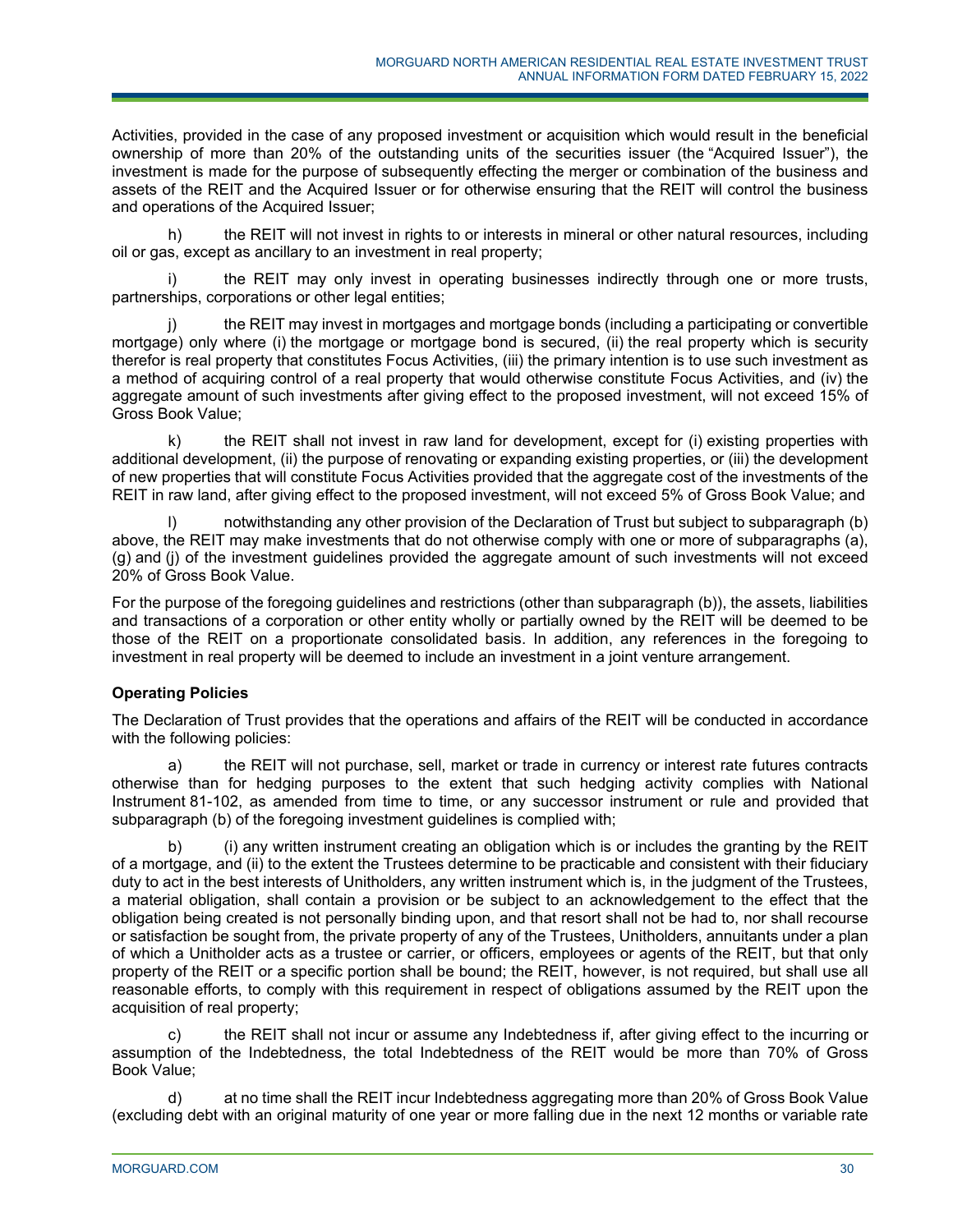debt for which the REIT has entered into interest rate swap agreements to fix the interest rate for a one year period or more) at floating interest rates or having maturities of less than one year;

e) except in connection with or related to the acquisition of the Initial Properties, the REIT shall not directly or indirectly guarantee any Indebtedness or liabilities of any person unless such guarantee: (i) is given in connection with or incidental to an investment that is otherwise permitted under the REIT's investment guidelines; (ii) has been approved by the Trustees; and (iii) (A) would not disqualify the REIT as a "mutual fund trust" within the meaning of the Tax Act, and (B) would not result in the REIT losing any other status under the Tax Act that is otherwise beneficial to the REIT and its Unitholders;

f) title to each real property shall be held by and registered in the name of the REIT, the Trustees or a corporation or other entity wholly-owned, directly or indirectly, by the REIT or jointly owned, directly or indirectly, by the REIT; provided, that where land tenure will not provide fee simple title, the REIT, the Trustees or a corporation or other entity wholly-owned, directly or indirectly, by the REIT or jointly owned, directly or indirectly, by the REIT shall hold a land lease as appropriate under the land tenure system in the relevant jurisdiction;

g) the REIT shall have obtained an appraisal of each real property that it intends to acquire and an engineering survey with respect to the physical condition thereof, in each case, by an independent and experienced consultant;

h) the REIT will obtain and maintain at all times insurance coverage in respect of potential liabilities of the REIT and the accidental loss of value of the assets of the REIT from risks, in amounts and with such insurers, in each case as the Trustees consider appropriate, taking into account all relevant factors including the practices of owners of comparable properties; and

the REIT shall either (i) have conducted a Phase I environmental site assessment or (ii) be entitled to rely on a Phase I environmental site assessment dated no earlier than six months prior to receipt by the REIT, in respect of each real property that it intends to acquire and, if the Phase I environmental site assessment report recommends that further environmental site assessments be conducted, the REIT shall have conducted such further environmental site assessments, in each case, by an independent and experienced environmental consultant.

For the purpose of the foregoing policies, the assets, liabilities and transactions of a corporation or other entity wholly or partially owned by the REIT will be deemed to be those of the REIT on a proportionate consolidated basis. In addition, any references in the foregoing to investment in real property will be deemed to include an investment in a joint venture.

# **Amendments to Investment Guidelines and Operating Policies**

# *General*

Pursuant to the Declaration of Trust, the investment guidelines set forth at "— Investment Guidelines" and the operating policies set forth in subparagraphs (a), (c), (d), (e), (g), (h) and (i) at "— Operating Policies" may be amended only with the approval of not less than two-thirds of the votes cast at a meeting of Unitholders called for such purpose. The remaining operating policies may be amended with the approval of a majority of the votes cast at a meeting of Unitholders called for such purpose.

# *Regulatory Conflict*

Notwithstanding the foregoing paragraph, if at any time a government or regulatory authority having jurisdiction over the REIT or any property of the REIT shall enact any law, regulation or requirement which is in conflict with any investment guideline or operating policy of the REIT then in force (other than subparagraph (b) at "— Investment Guidelines"), such investment guideline or operating policy in conflict shall, if the Trustees on the advice of legal counsel to the REIT so resolve, be deemed to have been amended to the extent necessary to resolve any such conflict and, notwithstanding anything to the contrary, any such resolution of the Trustees shall not require the prior approval of Unitholders.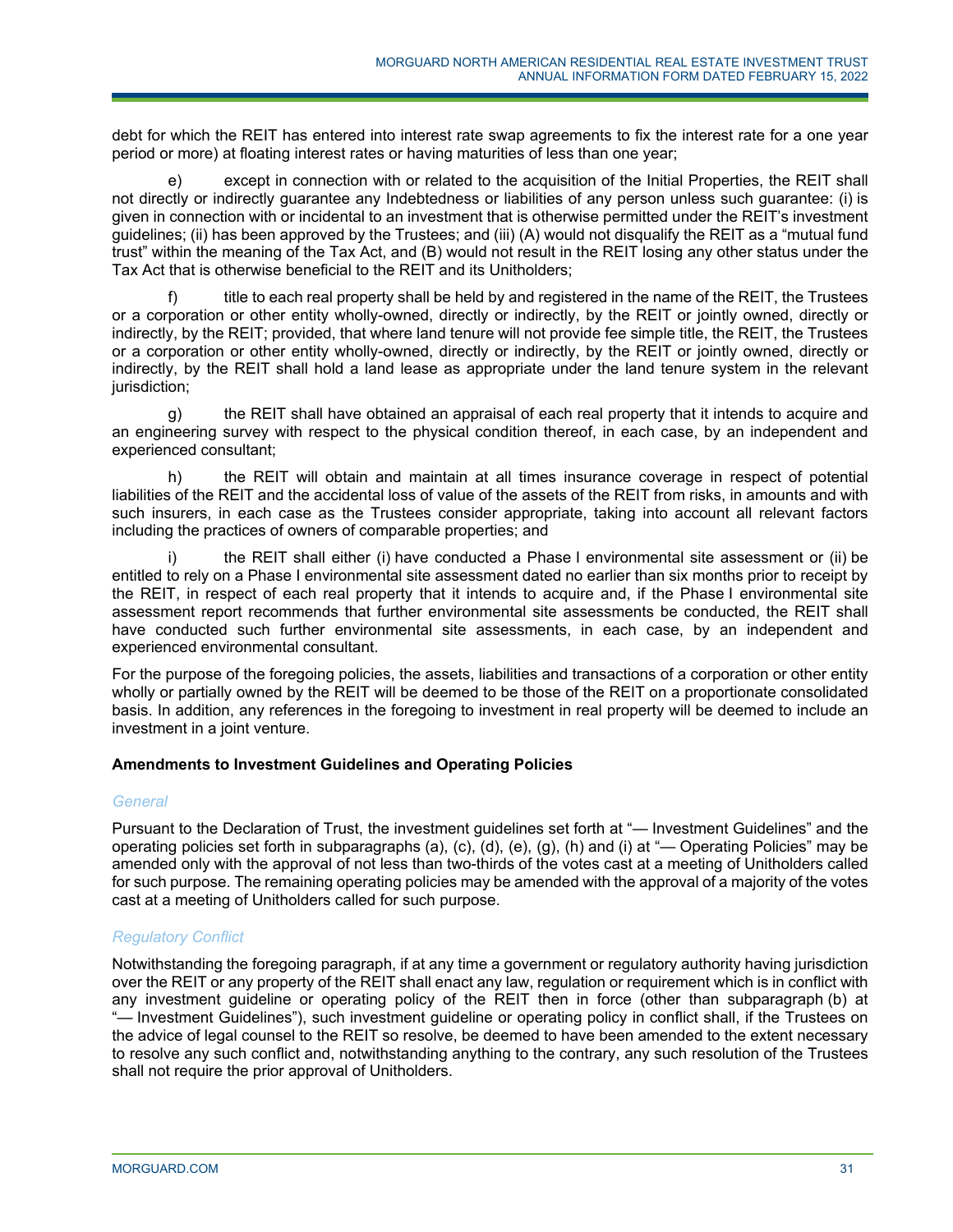# **The Partnership**

# *General*

The Partnership is a limited partnership formed under the laws of the Province of Ontario and governed by the Limited Partnership Agreement. The Partnership has acquired, directly or indirectly, all of the Initial IPO Properties and following the closing of the IPO owned, operated and leased real estate assets and property and engaged in all activities ancillary and incidental thereto. The general partners of the Partnership are the REIT GP and Morguard GP and the limited partners of the Partnership are the REIT and Morguard.

# *Partnership Units*

The Partnership has outstanding Class A GP Units, all of which are held by the REIT GP, Class B GP Units, all of which are held by Morguard GP, Class A LP Units, all of which are held by the REIT, Class B LP Units, all of which are held by Morguard and Class C LP Units, all of which are held by Morguard. The Class A LP Units represent approximately 69% of the limited partnership interests in the Partnership and the Class B LP Units represented approximately 31% of the limited partnership interests in the Partnership.

The Class B LP Units are, in all material respects, economically equivalent to the Units on a per unit basis. Under the Exchange Agreement, the Class B LP Units are exchangeable on a one-for-one basis for Units (subject to customary anti-dilution adjustments) at any time at the option of their holder, unless the exchange would jeopardize the REIT's status as a "mutual fund trust" or a "unit trust" under the Tax Act and subject to satisfaction of conditions set out therein.

The Class C LP Units have been designed to provide Morguard with an interest in the Partnership that entitle Morguard to distributions, in priority to distributions to holders of the Class A LP Units, Class B LP Units, Class A GP Units and Class B GP Units in an amount, if paid, expected to be sufficient (without any additional amounts) to permit Morguard to satisfy amounts payable in respect of (i) principal, interest or any other amount owing under the Retained Debt, and (ii) the amount of income tax that is due and payable by Morguard, if any, under either the Tax Act or any similar provincial or territorial statute that is reasonably attributable to any distributions on the Class C LP Units, including any disposition whether by redemption or otherwise of any Class C LP Unit or on capital employed by Morguard, and any interest or penalties thereon; excluding, in each case, any amount arising from the default by the holder of the Class C LP Units to satisfy any obligation under or in connection with the Retained Debt, unless such default can reasonably be attributed to the conduct of the Partnership.

So long as any of the Class C LP Units are outstanding, the Partnership will not at any time without, but may at any time with, the approval of the holders of a majority of the Class C LP Units: (i) pay any distribution on the Class A LP Units, the Class B LP Units, the Class A GP Units or the Class B GP Units unless distributions payable on the Class C LP Units have been paid in full; (ii) offer to accept the withdrawal of the Class A LP Units or the Class B LP Units of the Partnership; or (iii) issue any additional Class C LP Units, other than to Morguard, in each case, subject to certain limited exceptions, including, in connection with (A) the redemption rights available to unitholders, (B) an exchange of Class B LP Units pursuant to the Exchange Agreement and (C) the refinancing of the Retained Debt.

Except as required by law or the Limited Partnership Agreement, and in certain specified circumstances in which the rights of a holders of Class B LP Units and/or a holders of Class C LP Units are particularly affected, the holders of Class B LP Units and holders of Class C LP Units will not be entitled to vote at any meeting of the holders of LP Units.

# *Operation*

The business and affairs of the Partnership are managed and controlled by the REIT GP which is bound by the investment guidelines and operating policies applicable to the REIT. The Limited Partners are not entitled to take part in the management or control of the business or affairs of the Partnership. Subject to certain exceptions, the Partnership will reimburse the General Partners for all direct costs and expenses incurred by the General Partners in the performance of their duties as general partners of the Partnership.

The Board shall determine the composition of the REIT GP's board of directors; provided the REIT GP shall have a majority of directors who are "independent" within the meaning of applicable securities laws.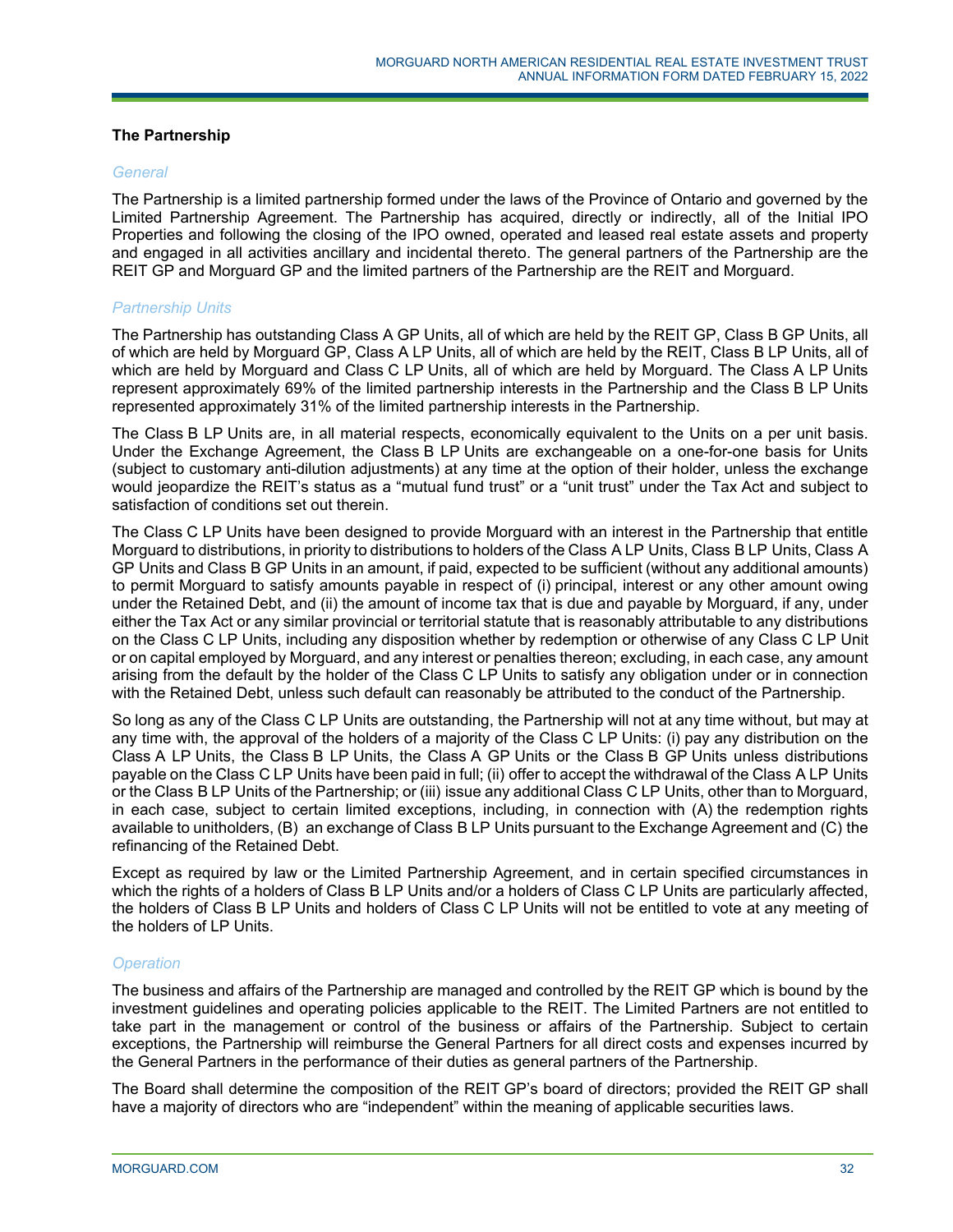The Partnership operates in a manner to ensure, to the greatest extent possible, the limited liability of the Limited Partners. The Limited Partners may lose their limited liability in certain circumstances.

If the limited liability of any limited partner of the Partnership is lost by reason of the negligence of either General Partner in performing its duties and obligations under the Limited Partnership Agreement, such General Partner will indemnify any limited partner of the Partnership against all claims arising from assertions that its liabilities are not limited as intended by the Limited Partnership Agreement. The General Partners, however, have no significant assets or financial resources other than their respective distribution entitlements from the Partnership. Accordingly, this indemnity may only be of nominal value.

#### *Duties and Responsibilities of the General Partners*

The REIT GP is the managing general partner of the Partnership and manages and controls the operations and affairs of the Partnership and makes all decisions regarding the business and activities of the Partnership.

The business and activities of Morguard GP are restricted to acting as a general partner of the Partnership and any other limited partnership controlled by the REIT. The duties and responsibilities of Morguard GP as a general partner of the Partnership are subject to the oversight of the REIT GP and are comprised of the Morguard GP Duties outlined under "Arrangements with Morguard — Morguard GP — Duties and Responsibilities of Morguard GP as a General Partner".

# **Distributions**

#### *Distribution Policy and Priority*

The REIT GP shall, on behalf of the Partnership, distribute cash, subject to the priorities and other provisions set out below.

The REIT GP shall determine on a monthly basis, but in no event later than the  $10<sup>th</sup>$  day of each month, the amount of cash on hand of the Partnership that is derived from any source and that is determined by the REIT GP not to be required for use in connection with the business of the Partnership.

# *Distributions on Class C LP Units*

The Class C LP Units have been designed to provide Morguard with an interest in the Partnership that will entitle Morguard to distributions, in priority to distributions to holders of the Class A LP Units, Class B LP Units, Class A GP Units and Class B GP Units, in an amount, if paid, expected to be sufficient (without any additional amounts) to permit Morguard to satisfy amounts payable (i) in respect of principal, interest or any other amount owing under the Retained Debt, and (ii) in respect of the amount of income tax that is due and payable by Morguard, if any, under either the Tax Act or any similar provincial or territorial statute that is reasonably attributable to any distributions on the Class C LP Units, including any disposition whether by redemption or otherwise of any Class C LP Unit or on capital employed by Morguard, and any interest or penalties thereon; excluding, in each case, any amount arising from the default by the holder of the Class C LP Units to satisfy any obligation under or in connection with the Retained Debt, unless such default can reasonably be attributed to the conduct of the Partnership.

On November 10, 2021, all Class C LP Units were redeemed.

# *Distributions to Morguard GP*

Morguard GP, as the sole holder of the Class B GP Units, receives distributions from the Partnership as set out under "Arrangements with Morguard — Morguard GP — Partnership Distributions to Morguard GP". Distributions to Morguard GP are made in priority to distributions to holders of the Class A GP Units, the Class A LP Units and the Class B LP Units, but after the holders of the Class C LP Units have been paid their distributions.

# *Distributions to REIT GP*

The REIT GP, as the sole holder of the Class A GP Units, receives priority distributions from the Partnership equal to 0.001% of distributions made by the REIT GP, on behalf of the Partnership, in priority to distributions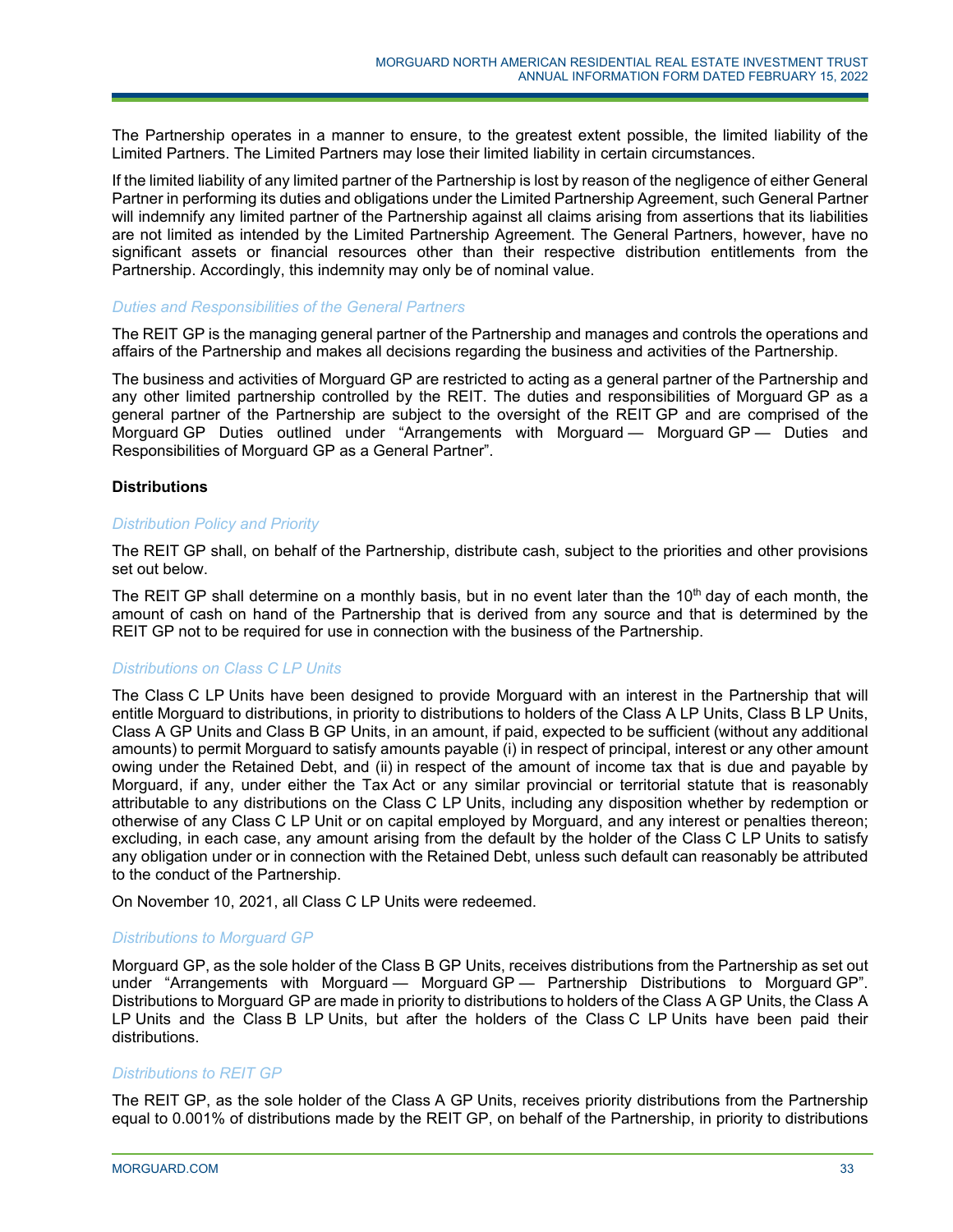to holders of the Class A LP Units and the Class B LP Units, but after holders of the Class C LP Units and the Class B GP Units have been paid their respective distributions.

# *Distributions on Class A LP Units and Class B LP Units*

The REIT GP, on behalf of the Partnership, makes monthly cash distributions to the holder of the Class A LP Units in the amount required to account for expenses incurred directly by the REIT as determined by the REIT GP. Distributions on the Class A LP Units for expenses incurred by the REIT are made in priority to distributions to holders of the Class A LP Units and the Class B LP Units but after the holders of the Class C LP Units, the Class B GP Units and the Class A GP Units have been paid their respective distributions.

In addition, the REIT GP, on behalf of the Partnership, makes monthly cash distributions to holders of Class A LP Units and to holders of Class B LP Units with reference to the monthly cash distributions payable by the REIT to holders of Units on a per Unit basis. Distributions to be made on the Class B LP Units will be equal to the distributions that the holders of Class B LP Units would have received if they were holding Units instead of Class B LP Units. Distributions to the General Partners and holders of Class C LP Units are made in priority to distributions to holders of Class A LP Units and to holders of Class B LP Units.

# **Allocation of Partnership Net Income**

Partnership Net Income is allocated at the end of each fiscal year in the following manner:

a) firstly, an allocation of Partnership Net Income to the holder of the Class C LP Units, generally equal to the interest component of the Retained Debt and any tax liability paid by the Partnership in respect of the Retained Debt payable in the fiscal year;

b) secondly, an allocation of Partnership Net Income (net of the allocation to the holder of the Class C LP Units) to Morguard GP, as the holder of the Class B GP Units, generally equal to all amounts distributed to the holder of the Class B GP Units in the fiscal year;

c) thirdly, as to Partnership Net Income (net of the allocation to the holder of the Class C LP Units and the holder of the Class B GP Units) and as to net loss, 0.001% to the REIT GP, as holder of the Class A GP Units; and

d) the balance, first to the holders of the Class A LP Units, such amount as is necessary to account for expenses incurred by the REIT as determined by the REIT GP and then any residual amount among the holder of the Class A LP Units and the Class B LP Units based on their proportionate share of distributions received or receivable for such fiscal year.

# **Transfer of LP Units**

The transfer of Class A LP Units, Class B LP Units and Class C LP Units is subject to a number of restrictions, including: (i) the Class A LP Units, Class B LP Units and Class C LP Units may not be transferred to a person or partnership who is a Non-Resident; (ii) no Class A LP Units, Class B LP Units or Class C LP Units are transferable in part; and (iii) no transfer of Class A LP Units, Class B LP Units or Class C LP Units is accepted by the REIT GP unless a transfer form, duly completed and signed by the registered holder of such Class A LP Units, Class B LP Units or Class C LP Units, as applicable, has been remitted to the registrar and transfer agent of the Partnership.

In addition, a transferee of Class A LP Units, Class B LP Units or Class C LP Units must provide to the REIT GP such other instruments and documents as the REIT GP may require, in appropriate form, completed and executed in a manner acceptable to the REIT GP and must pay the administration fee, if any, required by the REIT GP. A transferee of a unit of the Partnership will not become a partner or be admitted to the Partnership and will not be subject to the obligations and entitled to the rights of a partner under the Limited Partnership Agreement until the foregoing conditions are satisfied and such transferee is recorded on the Partnership's register of partners.

In addition to the above restrictions, the Limited Partnership Agreement also provides that no holder of Class B LP Units is permitted to transfer such Class B LP Units, other than for Units in accordance with the terms of the Exchange Agreement or the Limited Partnership Agreement, unless: (i) the transfer is to an affiliate of the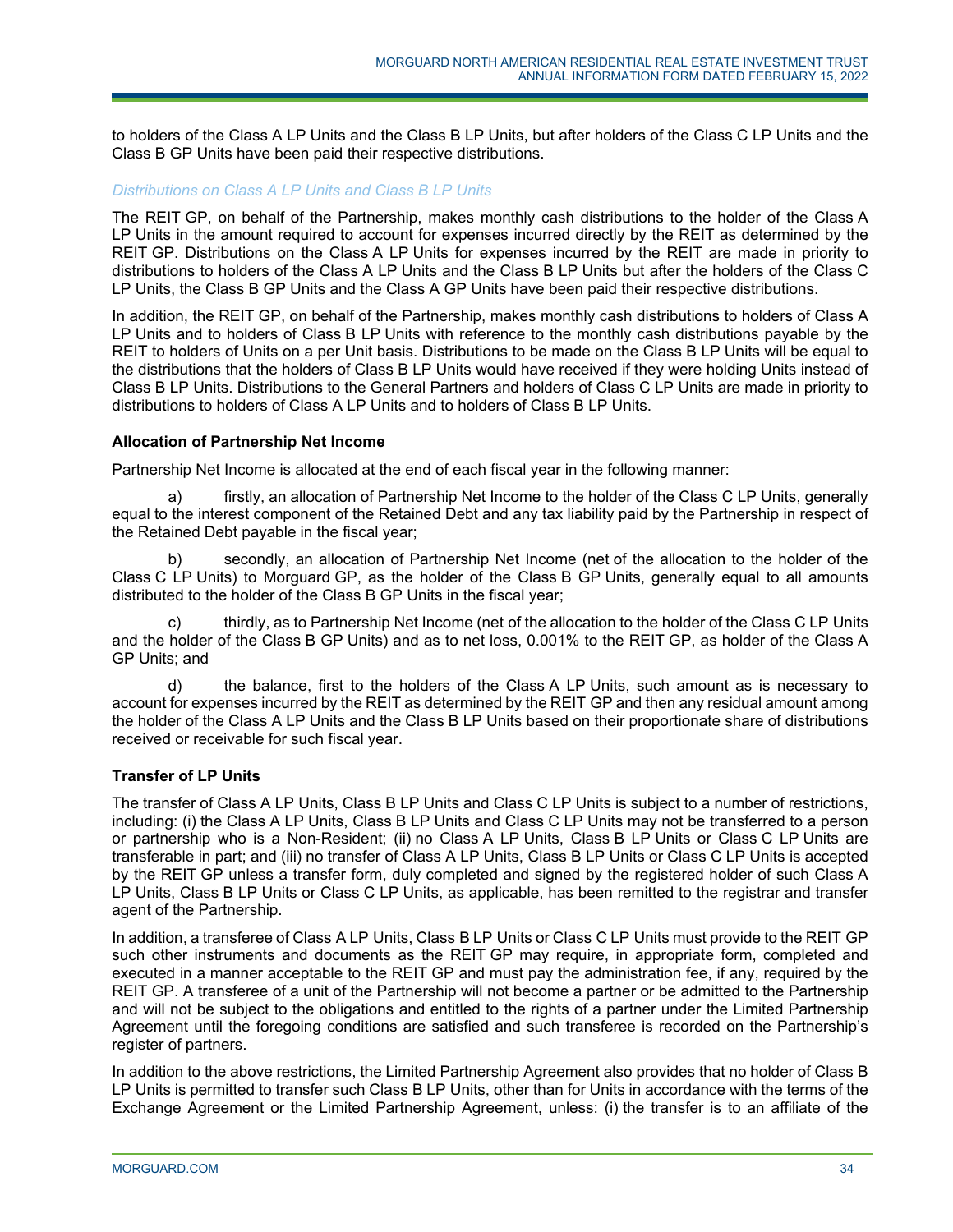holder; (ii) such transfer would not require the transferee to make an offer to holders of Units to acquire Units on the same terms and conditions under applicable securities laws if such Class B LP Units, and all other outstanding Class B LP Units, were converted into Units at the then current exchange ratio in effect under the Exchange Agreement immediately prior to such transfer; or (iii) the offeror acquiring such Class B LP Units makes a contemporaneous identical offer for the Units (in terms of price, timing, proportion of securities sought to be acquired and conditions) and does not acquire such Class B LP Units unless the offeror also acquires a proportionate number of Units actually tendered to such identical offer. Certain rights affecting Morguard as a holder of the Class B LP Units, as such rights are set forth in the Declaration of Trust and the Exchange Agreement, are specific to Morguard and are not transferable to a transferee of the Class B LP Units, other than a Morguard entity.

In addition to the above restrictions, the Limited Partnership Agreement also provides that no holder of Class C LP Units will be permitted to transfer such Class C LP Units without the consent of the Board, unless such transfer is to an affiliate of the holder.

The Class B GP Units are not transferable by a holder thereof without the consent of the Board, which consent is not to be unreasonably withheld, provided that such consent will not be required for a transfer to an affiliate of such holder.

# **Resignation or Removal of Morguard GP**

For the rights of the REIT GP to remove Morguard GP as a general partner of the Partnership, the right of Morguard GP to resign as a general partner of the Partnership, and certain consequences resulting from such removal or resignation, see "Arrangements with Morguard — Morguard GP".

# **Amendments to the Limited Partnership Agreement**

The Limited Partnership Agreement may be amended with the prior consent of the holders of at least 66 2/3% of the Class A LP Units voted on the amendment at a duly constituted meeting of holders of Class A LP Units or by a written resolution of partners holding more than 66 2/3% of the Class A LP Units entitled to vote at a duly constituted meeting of holders of Class A LP Units, except for certain amendments which require unanimous approval of holders of Class A LP Units, including: (i) changing the liability of any limited partner; (ii) changing the right of a limited partner to vote at any meeting of holders of Class A LP Units; and (iii) changing the Partnership from a limited partnership to a general partnership. The REIT GP may also make amendments to the Limited Partnership Agreement without the approval or consent of the Limited Partners to reflect, among other things: (i) a change in the name of the Partnership or the location of the principal place of business or registered office of the Partnership; (ii) the admission, substitution, withdrawal or removal of Limited Partners in accordance with the Limited Partnership Agreement; (iii) a change that, as determined by the General Partners, is reasonable and necessary or appropriate to qualify or continue the qualification of the Partnership as a limited partnership in which the limited partners have limited liability under applicable laws; (iv) a change that, as determined by the General Partners, is reasonable and necessary or appropriate to enable the

Partnership to take advantage of, or not be detrimentally affected by, changes in the Tax Act or other taxation laws; or (v) a change to amend or add any provision, or to cure any ambiguity or to correct or supplement any provisions contained in the Limited Partnership Agreement which may be defective or inconsistent with any other provision contained in the Limited Partnership Agreement or which should be made to make the Limited Partnership Agreement consistent with the disclosure set out in this prospectus. Notwithstanding the foregoing: (i) no amendment which would adversely affect the rights and obligations of any General Partner, as a general partner, may be made without the consent of the affected General Partner; and (ii) no amendment which would adversely affect the rights and obligations of any other holders of limited partnership units or any class of limited partner differently than any other class of limited partner may be made without the consent of such holder or class, including with respect to amendments to the restrictions on transfer of Class B LP Units or Class C LP Units.

In addition, the Declaration of Trust provides that the REIT will not agree to or approve any material amendment to the Limited Partnership Agreement without the approval of not less than two-thirds of the votes cast at a meeting of Unitholders called for such purpose (or by written resolution in lieu thereof).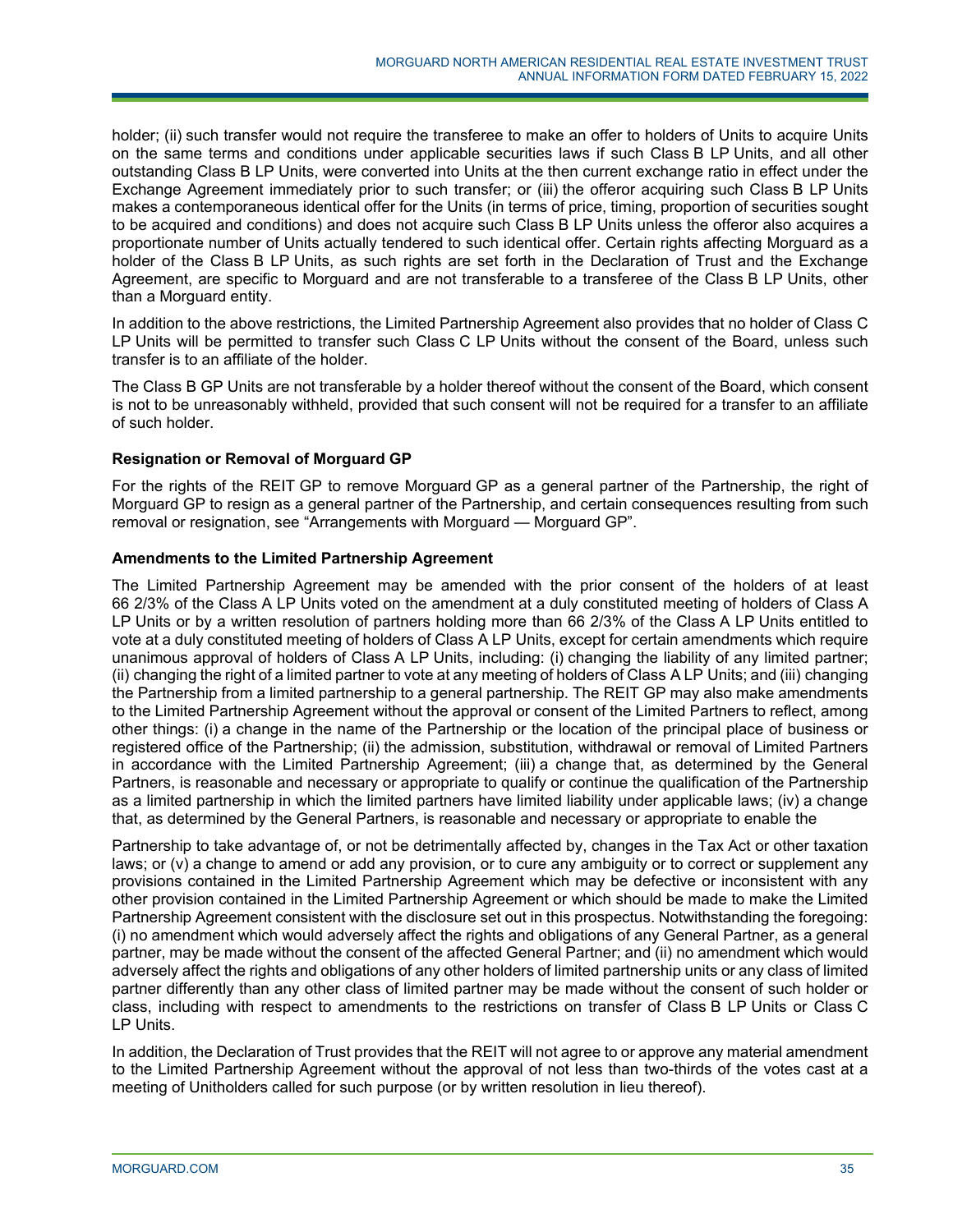#### **Debentures**

**The following is a description of the material attributes and characteristics of the Debentures. This summary is qualified in its entirety by the full text of such attributes contained in the trust indenture entered and dated March 15, 2013 between the REIT and Computershare Trust Company of Canada (the "Debenture Trustee"), as supplemented from time to time (the "Indenture") as filed on SEDAR.** 

On February 13, 2018, the REIT issued the 2018 Debentures, maturing on March 31, 2023 pursuant to a trust indenture supplement entered and dated February 13, 2018 between the REIT and the Debenture Trustee, as supplemented from time to time (the "Indenture Supplement"). On February 21, 2018, an additional amount of \$10.5 million was issued pursuant to the exercise of the over-allotment option. The 2018 Debentures are convertible, at the option of the holder, into Units at \$20.20 per Unit. They bear interest at 4.50% per annum, payable semi-annually in arrears on March 31 and September 30 in each year, commencing September 30, 2018.

As at December 31, 2021, \$85.5 million 2018 Debentures are outstanding.

The Debentures are issuable only in denominations of \$1,000 and integral multiples thereof. Book-entry only certificates representing the Debentures are issued in registered form to CDS as registered global debentures and deposited with CDS. Holders of beneficial interests in the Debentures will, generally, not be entitled to receive physical certificates evidencing their ownership.

#### *Interest*

Subject to applicable regulatory approval, the REIT may elect, from time to time, to satisfy its obligation to pay interest on the Debentures on the date interest is payable under the Indenture, by issuing and delivering fully paid, non-assessable and freely tradeable Units to the Debenture Trustee to be sold by the Debenture Trustee for proceeds, which together with any cash payments to be made by the REIT in lieu of fractional Units, are sufficient to satisfy all of the REIT's obligations to pay interest on the Debentures in accordance with the Indenture. The amount received by a debentureholder in respect of interest will not be affected by whether or not the REIT elects to use such an interest payment election.

#### *Cancellation*

All Debentures converted, redeemed or purchased as aforesaid will be cancelled.

# *Subordination*

The Debentures are direct unsecured obligations of the REIT, subordinated in right of payment to all present and future senior indebtedness of the REIT. Each Debenture ranks *pari passu* with each other Debenture of the same series (regardless of their actual date or terms of issue) and, subject to statutory preferred exceptions, with all other present and future subordinated and unsecured indebtedness of the REIT except for sinking fund provisions (if any) applicable to different series of debentures or other similar types of obligations of the REIT.

The Debentures do not limit the ability of the REIT to incur additional indebtedness, including indebtedness that ranks senior to the Debentures, or from mortgaging, pledging or charging its properties to secure any indebtedness.

# *Conversion Rights*

Each 2018 Debenture will be convertible into fully-paid, non-assessable and freely-tradeable Units at any time prior to 5:00 p.m. (Toronto time) on the earlier of March 20, 2023 or, if called for redemption, on the business day immediately preceding the date specified by the REIT for redemption of the 2018 Debentures, at a conversion price of \$20.20 per Unit (the ''2018 Debenture Conversion Price''), being a conversion rate of approximately 49.5050 Units per \$1,000 principal amount of the Debentures.

Debentureholders converting their Debentures will also receive accrued and unpaid interest for the period from the last interest payment date on their Debentures to and including the last record date declared by the REIT, occurring prior to the date of conversion, for determining the holders of Units entitled to receive a distribution on the Units. Notwithstanding the foregoing, no Debenture may be converted during the five business days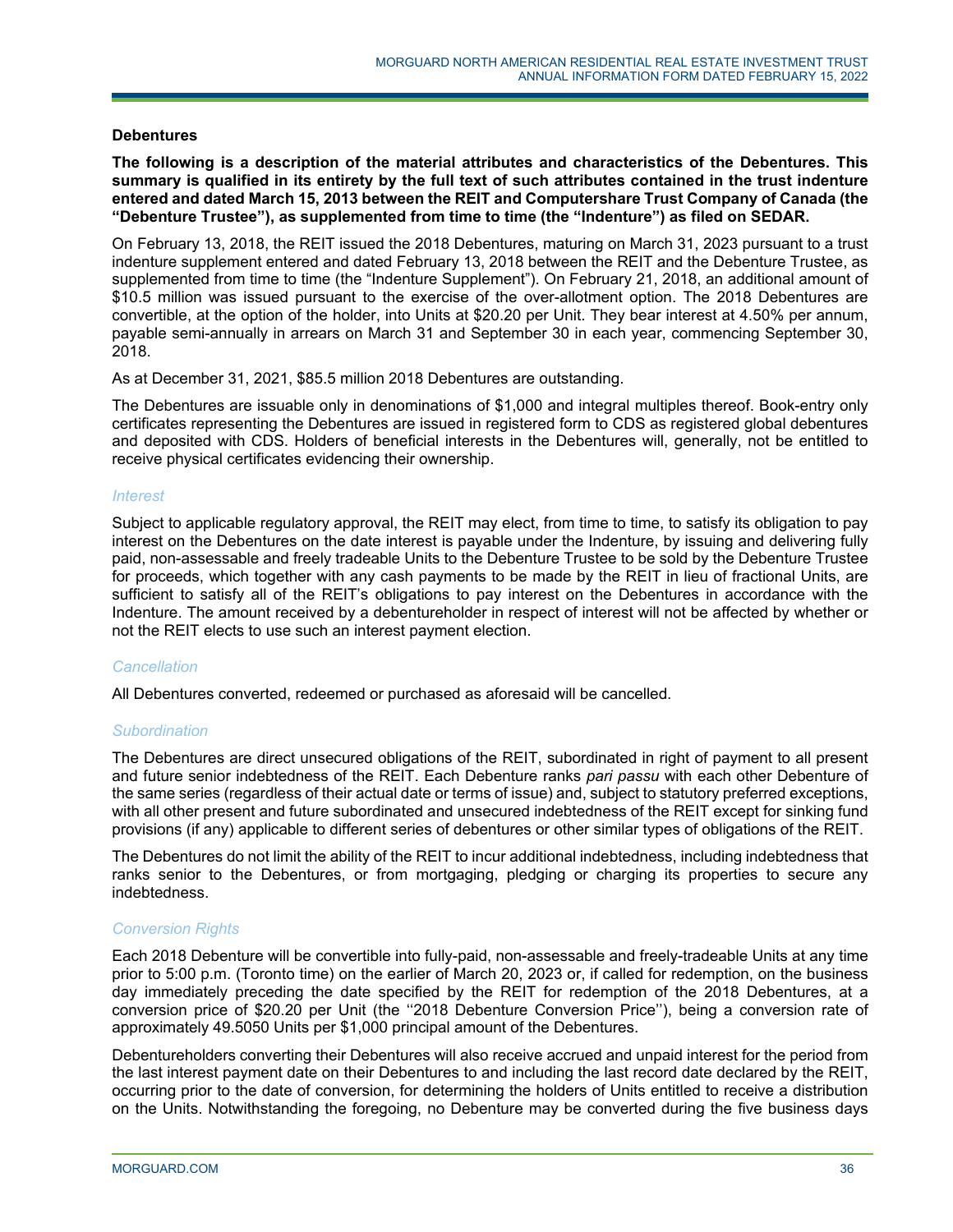preceding March 31 and September 30 in each year, as the registers of the Debenture Trustee will be closed during such periods.

### *Redemption*

The 2018 Debentures shall not be redeemable on or prior to March 31, 2021, except upon the satisfaction of certain conditions. From April 1, 2021 to March 31, 2022, the 2018 Debentures shall be redeemable, in whole at any time, or in part from time to time, at the option of the REIT on not more than 60 days' and not less than 30 days' prior written notice, at a redemption price equal to the principal amount thereof plus accrued and unpaid interest up to the date fixed for redemption, provided that the volume-weighted average trading price of the Units on the TSX (if the Units are then-listed on the TSX) for the 20 consecutive trading days ending on the fifth trading day preceding the date on which notice of redemption is given (the ''Current Market Price'') is not less than 125% of the 2018 Debenture Conversion Price. From April 1, 2022, and prior to the Maturity Date, the 2018 Debentures shall be redeemable, in whole at any time, or in part from time to time, at the option of the REIT on not more than 60 days' and not less than 30 days' prior written notice, at a redemption price equal to the principal amount thereof plus accrued and unpaid interest up to the date fixed for redemption.

## *Put Right upon a Change of Control*

Upon the occurrence of a change of control, each holder of Debentures may require the REIT to purchase, on the date which is 30 days following the date upon which the Debenture Trustee delivers a notice of a change of control (received from the REIT) to the holders of Debentures (the "Put Date"), all or any part of such holder's Debentures at a price equal to 101% of the principal amount thereof plus accrued and unpaid interest up to but excluding the Put Date. If 90% or more in aggregate principal amount of the Debentures outstanding on the date the REIT provides notice of a change of control to the Debenture Trustee have been tendered for purchase on the Put Date, the REIT has the right to redeem all the remaining Debentures of such series on the same terms on such date.

#### *Modification*

The rights of debentureholders under the Indenture may be modified in accordance with the terms of the Indenture. The Indenture contains, among others, certain provisions that will make binding on all debentureholders resolutions passed at meetings of the debentureholders by votes cast thereat by holders of not less than 66 2/3% of the principal amount of the then outstanding Debentures present at the meeting or represented by proxy, or rendered by instruments in writing signed by the holders of not less than 66 2/3% of the principal amount of the then outstanding Debentures. In certain cases, the modification will, instead of or in addition to, require assent by the holders of the required percentage of debentures of each particularly affected series. Under the Indenture, the Debenture Trustee will have the right to make certain amendments to the Indenture in its discretion, without the consent of the debentureholders.

## *Events of Default*

If an event of default has occurred and is continuing, the Debenture Trustee may, in its discretion, and shall, upon receipt of a request in writing signed by the holders of not less than 25% of the principal amount of the Debentures then outstanding, declare the principal of (and premium, if any) and accrued interest on all outstanding Debentures to be immediately due and payable to the Debenture Trustee. In certain cases, the holders of not less than 66 2/3% of the principal amount of the Debentures then outstanding may, on behalf of all debentureholders, waive any event of default and/or cancel any such declaration upon such terms and conditions as such holders shall prescribe.

## *Offers for Debentures*

If an offer is made to acquire outstanding Debentures where, as of the date of the offer to acquire, the Debentures that are subject to the offer to acquire, together with the offeror's Debentures, constitute in the aggregate 20% or more of the outstanding principal amount of the Debentures, and, among other things, (i) within the time provided in the offer for its acceptance or within 60 days after the date the offer is made, whichever period is shorter, the offer is accepted by holders of Debentures representing at least 90% of the outstanding principal amount of the Debentures, other than Debentures beneficially owned, or over which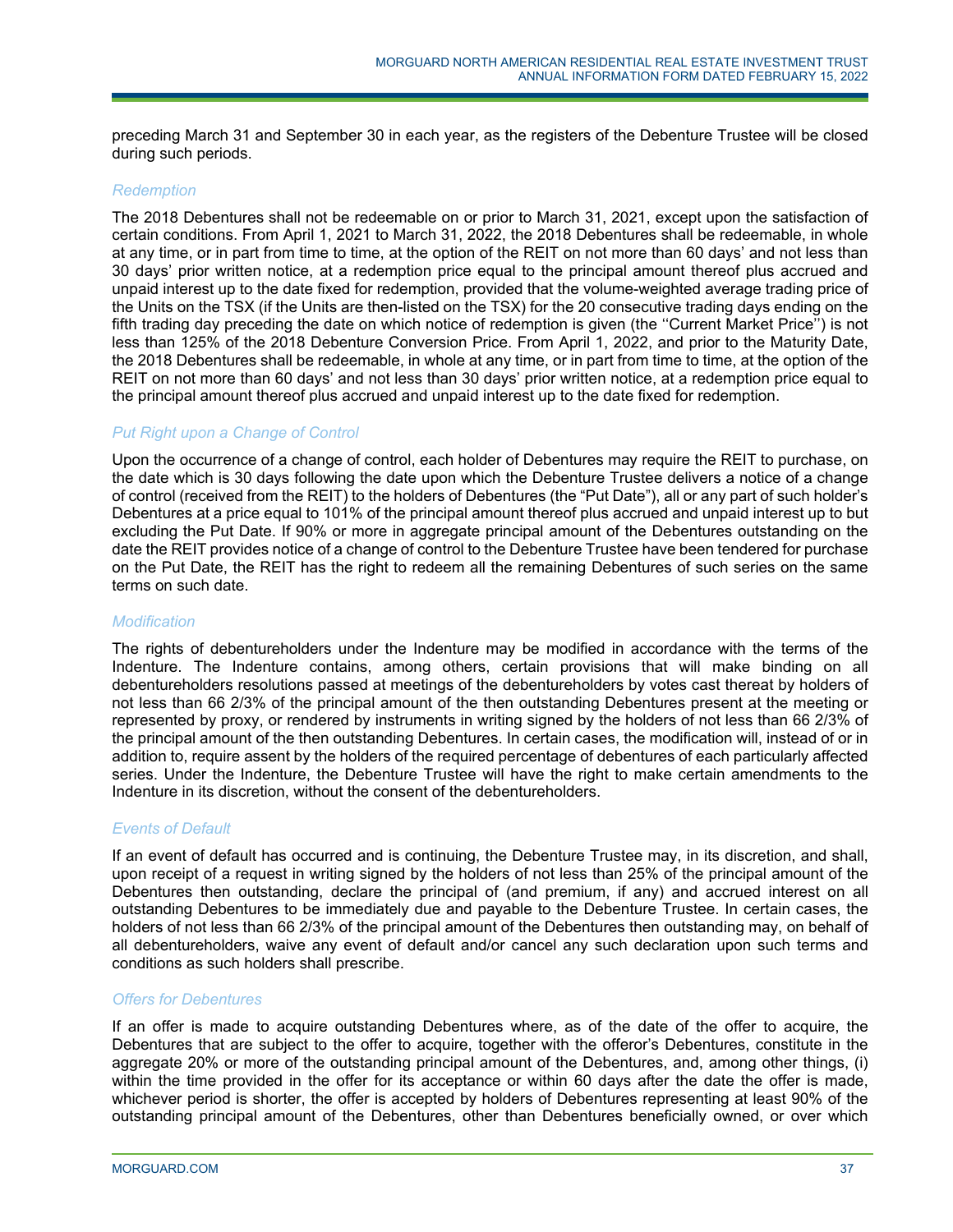control or direction is exercised, on the date of the offer by the offeror, any affiliate or associate of the offeror or any person acting jointly or in concert with the offeror and (ii) the offeror is bound to take up and pay for, or has taken up and paid for the Debentures of the debentureholders who accepted the offer, the offeror will be entitled to acquire, for the same consideration per Debenture payable under the offer, the Debentures held by debentureholders who did not accept the offer.

# ITEM 6 MARKET FOR SECURITIES

The REIT's Units are listed on the TSX under the symbol "MRG.UN". During fiscal 2021, the price of Units traded from a low of \$14.65 to a high of \$19.50.

The following table sets forth the reported high and low trading prices and trading volumes of the Units as reported for the year ended December 31, 2021.

|           | Price $(\$)$ |       |           |  |
|-----------|--------------|-------|-----------|--|
| Month     | <b>High</b>  | Low   | Volume    |  |
| January   | 16.12        | 14.90 | 897,995   |  |
| February  | 15.53        | 14.65 | 1,376,328 |  |
| March     | 15.95        | 14.78 | 1,453,496 |  |
| April     | 15.80        | 15.36 | 1,107,910 |  |
| May       | 16.70        | 15.57 | 1,101,549 |  |
| June      | 17.23        | 16.24 | 691,721   |  |
| July      | 18.09        | 16.73 | 702,918   |  |
| August    | 18.57        | 17.27 | 762,523   |  |
| September | 18.13        | 16.86 | 535,581   |  |
| October   | 18.74        | 16.83 | 525,658   |  |
| November  | 19.50        | 17.02 | 865,501   |  |
| December  | 17.89        | 16.83 | 577,987   |  |

The REIT's 2018 Debentures are listed on the TSX under the symbol "MRG.DB.A". During fiscal 2021, the price of the 2018 Debentures traded from a low of \$101.00 to a high of \$106.00.

The following table sets forth the reported high and low trading prices and trading volumes of the 2018 Debentures as reported for the year ended December 31, 2021.

|              | Price $(\$)$ |        |        |
|--------------|--------------|--------|--------|
| <b>Month</b> | High         | Low    | Volume |
| January      | 106.00       | 101.50 | 4,930  |
| February     | 103.00       | 101.10 | 6,570  |
| March        | 102.00       | 101.00 | 10,220 |
| April        | 104.98       | 102.00 | 4,680  |
| May          | 105.90       | 101.98 | 3,720  |
| June         | 104.00       | 102.50 | 5,720  |
| July         | 106.00       | 102.65 | 6,940  |
| August       | 104.00       | 103.02 | 230    |
| September    | 105.95       | 103.02 | 2,500  |
| October      | 106.00       | 103.00 | 15,290 |
| November     | 106.00       | 102.00 | 11,730 |
| December     | 102.50       | 101.00 | 6,050  |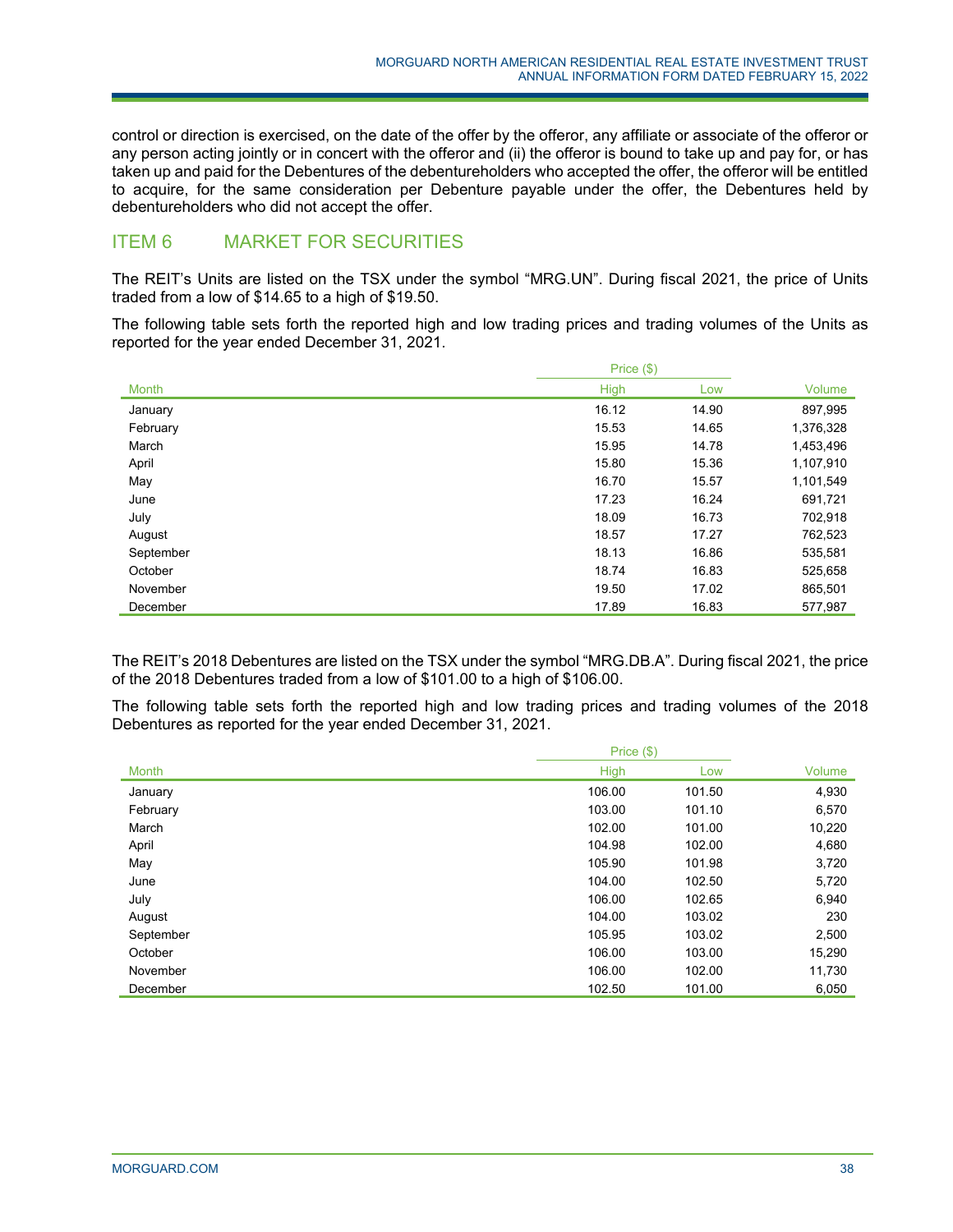# ITEM 7 TRUSTEES AND OFFICERS OF THE REIT

The following table sets forth certain information with respect to the Trustees and officers of the REIT as at February 15, 2022.

| <b>Name and Municipality of</b><br><b>Residence</b>      | <b>Office</b>                                                        | <b>Trustee</b><br><b>Since</b> | <b>Principal Occupation</b>                                                    | <b>No. of Units</b><br>owned <sup>(1)</sup> |
|----------------------------------------------------------|----------------------------------------------------------------------|--------------------------------|--------------------------------------------------------------------------------|---------------------------------------------|
| <b>AVTAR T. BAINS</b><br>Vancouver, British,<br>Columbia | Independent<br>Trustee, Lead<br>Trustee                              | April 18,<br>2012              | Real Estate Advisor and Investor                                               | 15,000                                      |
| <b>DINO CHIESA</b><br>Toronto, Ontario                   | Independent<br>Trustee                                               | April 18,<br>2012              | Principal, Chiesa Group (commercial<br>property investors), Corporate Director | 10,100                                      |
| <b>MEL LEIDERMAN</b><br>Toronto, Ontario                 | Independent<br>Trustee                                               | April 18,<br>2012              | Senior Consultant, Lipton LLP (an accounting<br>firm)                          | 27,500                                      |
| <b>FRANK MUNSTERS</b><br>Toronto, Ontario                | Trustee                                                              | March 1,<br>2012               | <b>Corporate Director</b>                                                      | 10,000                                      |
| <b>BRUCE K. ROBERTSON</b><br>Toronto, Ontario            | Independent<br>Trustee                                               | March 1,<br>2012               | Vice President, Investments, The<br>Woodbridge Company Limited                 | 439,416                                     |
| K. RAI SAHI<br>Mississauga, Ontario                      | Trustee,<br>Chairman and<br><b>Chief Executive</b><br>Officer        | March 1,<br>2012               | Chairman and Chief Executive Officer of<br><b>Morguard Corporation</b>         | 931,077(2)                                  |
| WILLIAM O. WALLACE<br>Toronto, Ontario                   | Independent<br>Trustee                                               | April 18,<br>2012              | President, Wallace Automotive Inc.                                             | 10,000                                      |
| CHRISTOPHER A.<br><b>NEWMAN</b><br>Mississauga, Ontario  | <b>Chief Financial</b><br>Officer                                    | $\overline{\phantom{0}}$       | <b>Chief Financial Officer</b>                                                 | nil                                         |
| <b>BEVERLEY G. FLYNN</b><br>Toronto, Ontario             | Senior Vice<br>President.<br><b>General Counsel</b><br>and Secretary |                                | Senior Vice President and General Counsel<br>of Morguard Corporation           | 30,000                                      |
| PAUL MIATELLO<br>Toronto, Ontario                        | Senior Vice<br>President                                             | $\overline{a}$                 | Senior Vice President, Chief Financial Officer<br>of Morguard Corporation      | 44,492                                      |
| ANGELA SAHI<br>Mississauga, Ontario                      | Senior Vice<br>President                                             | $\blacksquare$                 | Senior Vice President of Morguard<br>Corporation                               | 10,000                                      |
| <b>BRIAN ATHEY</b><br>Toronto, Ontario                   | Vice President                                                       |                                | Vice President of Morguard Corporation                                         | nil                                         |
| <b>JOHN TALANO</b><br>Pompano Beach, FL                  | Vice President,<br>U.S. Operations                                   | $\overline{\phantom{a}}$       | Senior Vice President of U.S. Manager                                          | nil                                         |

(1) The information as to units beneficially owned or over which control or direction is exercised, not being within the knowledge of the REIT, has been furnished by the applicable Trustee and/or officer as at February 15, 2022.

(2) As at February 15, 2022, Morguard Corporation and its affiliates beneficially owned 7,944,166 Units and 17,223,090 Class B LP Units (approximately 44.7% effective interest) of the REIT. Mr. Sahi directly or indirectly owned approximately 6,691,000 shares (60.3%) of Morguard Corporation. Mr. Sahi is a director of Morguard Corporation.

Each of the Trustees will serve as a Trustee of the REIT until the next annual meeting of Unitholders or until his successor is elected in accordance with the Declaration of Trust.

As at February 15, 2022, the Trustees and executive officers of the REIT (or persons acting in such capacity) as a group, beneficially own, directly or indirectly, or exercise control or direction over, including Units owned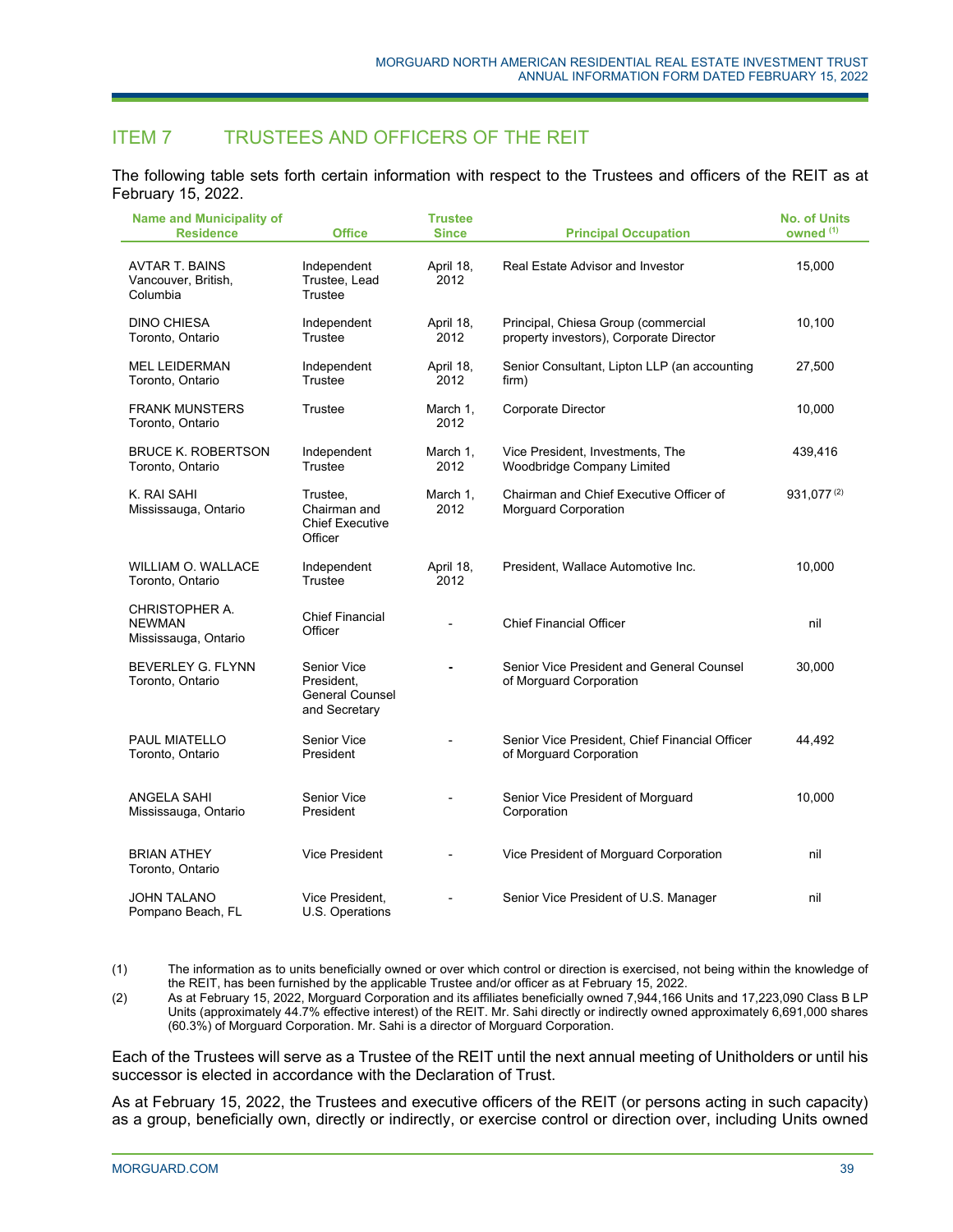by Morguard Corporation, 26,694,841 Voting Units, representing approximately 47.4% of the Voting Units outstanding.

As required by the Declaration of Trust, the REIT has three committees: Audit, Compensation and Governance, and Investment. The members of each committee are as follows:

*Audit Committee*  Mel Leiderman (Chair) Bruce K. Robertson Dino Chiesa

*Compensation and Governance Committee* 

Frank Munsters (Chair) Avtar T. Bains William O. Wallace

*Investment Committee* 

K. Rai Sahi (Chair) Avtar T. Bains Bruce K. Robertson Dino Chiesa

# **Cease Trade Orders, Bankruptcies, Penalties or Sanctions**

No Trustee or executive officer of the REIT has within 10 years become subject to any proceedings with creditors, or any securities or other penalties or been involved with any company that was subject to cease trade or other securities order or proceedings, Mr. Robertson consistent with the business of Grandview Capital, was appointed to the board of Yellow Media Inc. in January 2012 and was also appointed Chairman of the Financing Committee. In December 2012, Yellow Media successfully completed a Plan of Arrangement pursuant to the Canada Business Corporations Act, pursuant to which Yellow Media recapitalized the company. Upon completion of the arrangement, Mr. Robertson resigned from the board of directors.

# ITEM 8 AUDIT COMMITTEE COMPOSITION, EDUCATION AND EXPERIENCE

The Audit Committee is responsible for reviewing the REIT's financial reporting policies and procedures, internal controls and performance of the REIT's external auditors and reporting to the Trustees regarding these and other financial matters. The Audit Committee is responsible for reviewing quarterly financial statements and the annual financial statements, and the accompanying management discussion and analysis of financial results, prior to their approval by the board of Trustees. The committee is also responsible for insurance risk management of the REIT.

The Audit Committee charter sets out its purpose, responsibilities and duties, qualifications for membership, accountability and reporting to the board of Trustees. A copy of the Audit Committee charter is attached hereto as Appendix B. The Audit Committee consists of three Trustees, all of whom are independent directors and are considered financially literate. The Audit Committee members, along with relevant education and experience are as follows.

Mr. Robertson has more than two decades experience in financing and real estate including senior roles at Brookfield Asset Management Inc., Grandview Capital and The Woodbridge Company Limited.

Mr. Leiderman, FCPA, FCA, chairman of the Audit Committee, is the senior consultant of Lipton LLP, Chartered Professional Accountants. He has over 30 years' experience specializing in providing advisory services, financing, tax, estate and strategic planning. Mr. Leiderman consults to a broad range of clients in the real estate sector, including commercial, industrial and residential property owners, property and subdivision developers, residential and commercial construction companies and property management companies.

Mr. Chiesa is past Chair of the Board of Directors of CMHC, a position he held from 2005 to 2012, and a board he has served as a member of since 2001. Mr. Chiesa is Principal, Chiesa Group commercial property investors and Chair of Sienna Senior Living Inc. (formerly Leisureworld Senior Care Corporation), one of Canada's largest owners of long-term care facilities. Prior to this, Mr. Chiesa served as Vice Chair of Canadian Apartment Properties Real Estate Investment Trust and Chief Executive Officer of Residential Equities REIT.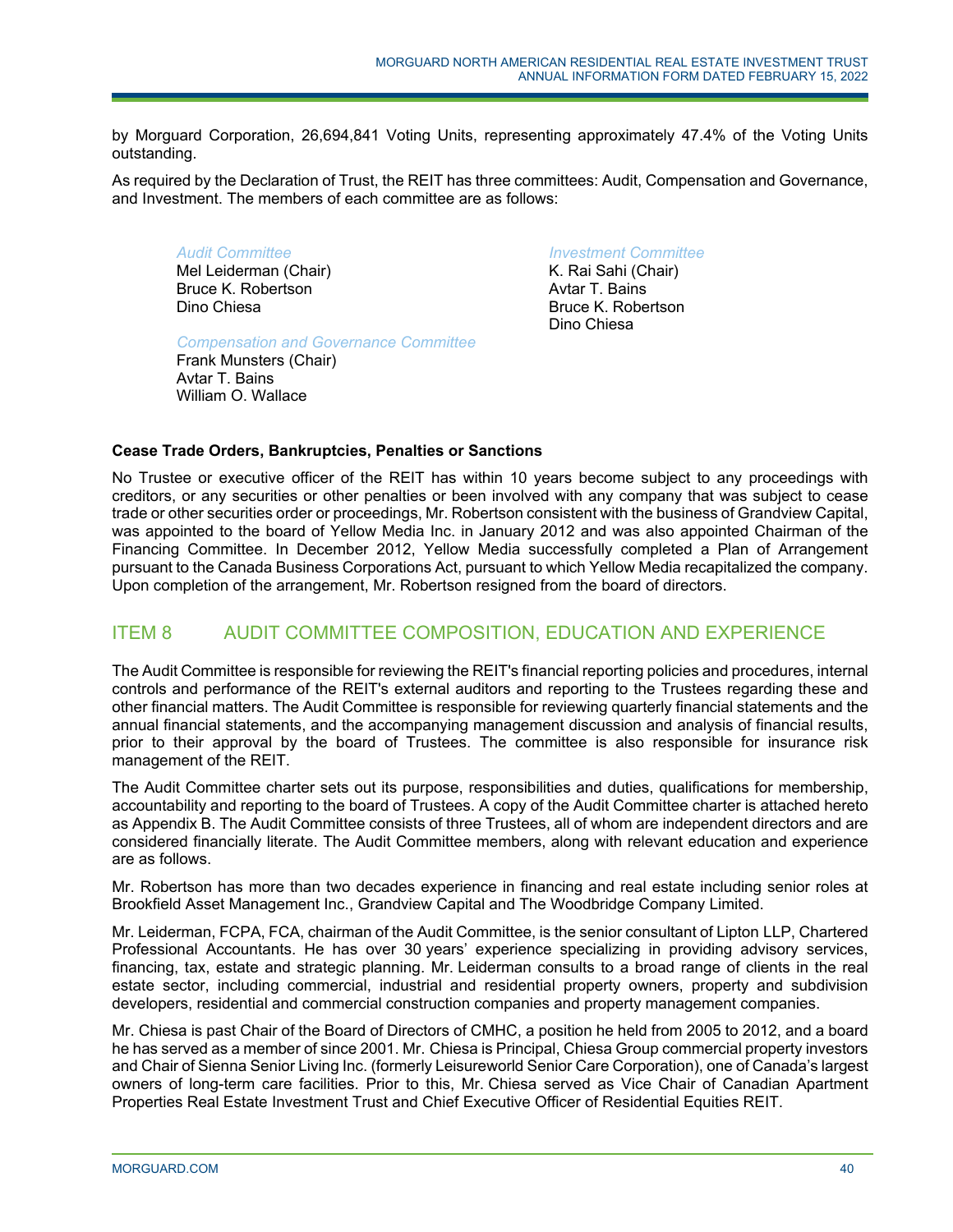The Audit Committee has adopted a policy regarding the provision of non-audit services by the REIT's external auditors. The policy encourages consideration of whether the provision of services other than audit services is compatible with maintaining the auditor's independence and required the Audit Committee's pre-approval of permitted audit and audit-related services. The policy specifies a number of services which are not permitted to be performed by the REIT's external auditors, including the use of external auditors for financial information design and implementation assignments. Additional information, including external auditor fees by category, is contained in the Management Information Circular of the REIT.

# ITEM 9 INTEREST OF MANAGEMENT AND OTHERS IN MATERIAL **TRANSACTIONS**

Other than as noted below, there are no material interests, direct or indirect, of any Trustee or executive officer of the REIT, any Unitholder that beneficially owns, or controls or directs, (directly or indirectly) more than 10% of the Units or Special Voting Units of the REIT, or any associate or affiliate of any of the foregoing persons, in any transaction since the establishment of the REIT (up to the date hereof) that has materially affected or is reasonably expected to materially affect the REIT or any of its subsidiaries.

K. Rai Sahi (Trustee, Chair of the Board and Chief Executive Officer of the REIT), Christopher A. Newman (Chief Financial Officer of the REIT), Beverley G. Flynn (Secretary and Senior Vice President, General Counsel of the REIT), Paul Miatello (Senior Vice President of the REIT), John Talano (Vice President, U.S. Operations of the REIT), Brian Athey (Vice President of the REIT), and Angela Sahi (Senior Vice President of the REIT) and certain other executive officers of the REIT are employees of Morguard and have ongoing relationships with Morguard. The REIT indirectly acquired certain properties from Morguard and entered into certain agreements with Morguard. In addition, Morguard holds a significant effective interest in the REIT.

# ITEM 10 MATERIAL CONTRACTS

This Annual Information Form includes a summary description of certain material agreements of the REIT. The summary description discloses all attributes material to an investor in Units but is not complete and is qualified by reference to the terms of the material agreements, which have been filed with the Canadian securities regulatory authorities and are available on SEDAR at www.sedar.com. Investors are encouraged to read the full text of such material agreements.

Except for certain contracts entered into in the ordinary course business of the REIT and its subsidiaries, the following are the only contracts entered into by the REIT or its subsidiaries on or after January 1, 2012 that are material to the REIT:

- a. the Acquisition Agreements described under "Arrangements with Morguard Acquisition Agreements";
- b. the Declaration of Trust described under "Description of Trust Units and Declaration of Trust";
- c. the Limited Partnership Agreement described under "The Partnership";
- d. the U.S. Management Agreements described under "Arrangements with Morguard U.S. Manager";
- e. the Services Agreement described under "Arrangements with Morguard Services Agreement";
- f. the Right of First Offer and Non-Solicit Agreement described under "Arrangements with Morguard — Right of First Offer and Non-Solicit Agreement".
- g. the Indemnity Agreement described under "Arrangements with Morguard Indemnification";
- h. the Exchange Agreement described under "Arrangements with Morguard Exchange Agreement";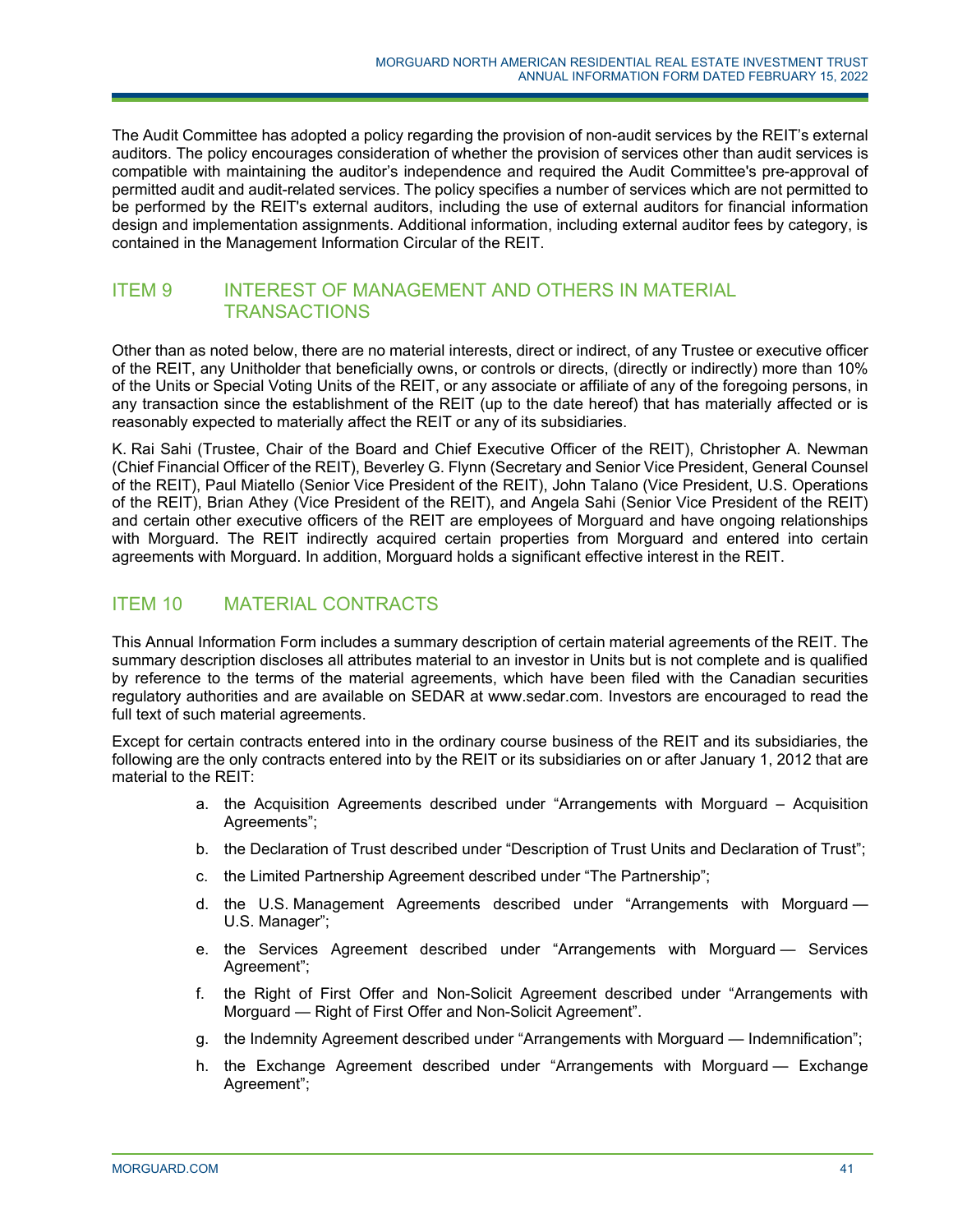### **Arrangements with Morguard**

The REIT, the Partnership and certain Morguard entities have entered into certain agreements governing the relationships among such parties.

### *Acquisition Agreements*

The REIT indirectly acquired interests in the Initial IPO Properties from Morguard, pursuant to the Acquisition Agreements, for an aggregate purchase price of approximately \$623.3 million. The Acquisition Agreements contained representations and warranties typical of those contained in acquisition agreements negotiated between sophisticated purchasers and vendors acting at arm's length, certain of which were qualified as to knowledge and materiality and subject to reasonable exceptions, relating to Morguard and relating to the Initial IPO Properties from Morguard in favour of the REIT and the Partnership (including, among other things, representations and warranties as to organization and status, power and authorization, authorized and issued capital, compliance with laws, title to the Initial IPO Properties, condition of tangible assets, financial information, outstanding indebtedness and guarantees, outstanding liens, absence of undisclosed liabilities, material agreements, accuracy of rent rolls, tax matters, environmental matters and employment matters).

#### *Morguard GP*

The business and activities of Morguard GP are restricted to acting as a general partner of the Partnership or any other limited partnership controlled by the REIT. The duties and responsibilities of Morguard GP as a general partner of the Partnership is subject to the oversight of the REIT GP and includes the following (the "Morguard GP Duties"):

- a) providing the Partnership's senior officers and management team, if required;
- b) providing and operating the Partnership's head office, including providing the office space, equipment, supplies, support services and administrative, clerical and secretarial personnel incidental thereto;
- c) managing the day-to-day operations of the Partnership;
- d) maintaining the books and financial records of the Partnership's properties and preparing reports, tax returns and other disclosure documents based on the maintenance of such books and records;
- e) conducting the day-to-day relations with respect to the Partnership's Canadian properties, on behalf of the Partnership, with third parties, including suppliers, brokers, consultants, advisors, accountants, lawyers, insurers and appraisers;
- f) supervising Canadian property expansions, capital projects and development projects for the Partnership;
- g) managing and operating the Partnership's Canadian properties, including inspecting the properties, negotiating contracts, ensuring reasonable security, handling tenant requests and negotiations, arranging for such improvements and repairs as may be required and purchasing all materials and services, and incurring such expenses (with certain exceptions), as it deems necessary in connection therewith, all in accordance with an approved budget;
- h) collecting all rents and other charges and payments of costs and expenses related to the management of the Partnership's Canadian properties;
- i) reporting on the financial condition of the Partnership's Canadian properties and preparing budgets and leasing and marketing plans with respect to the Partnership's Canadian properties on a periodic basis;
- j) supervising and conducting all Canadian leasing operations, including negotiating and executing leases in accordance with an approved leasing and marketing plan;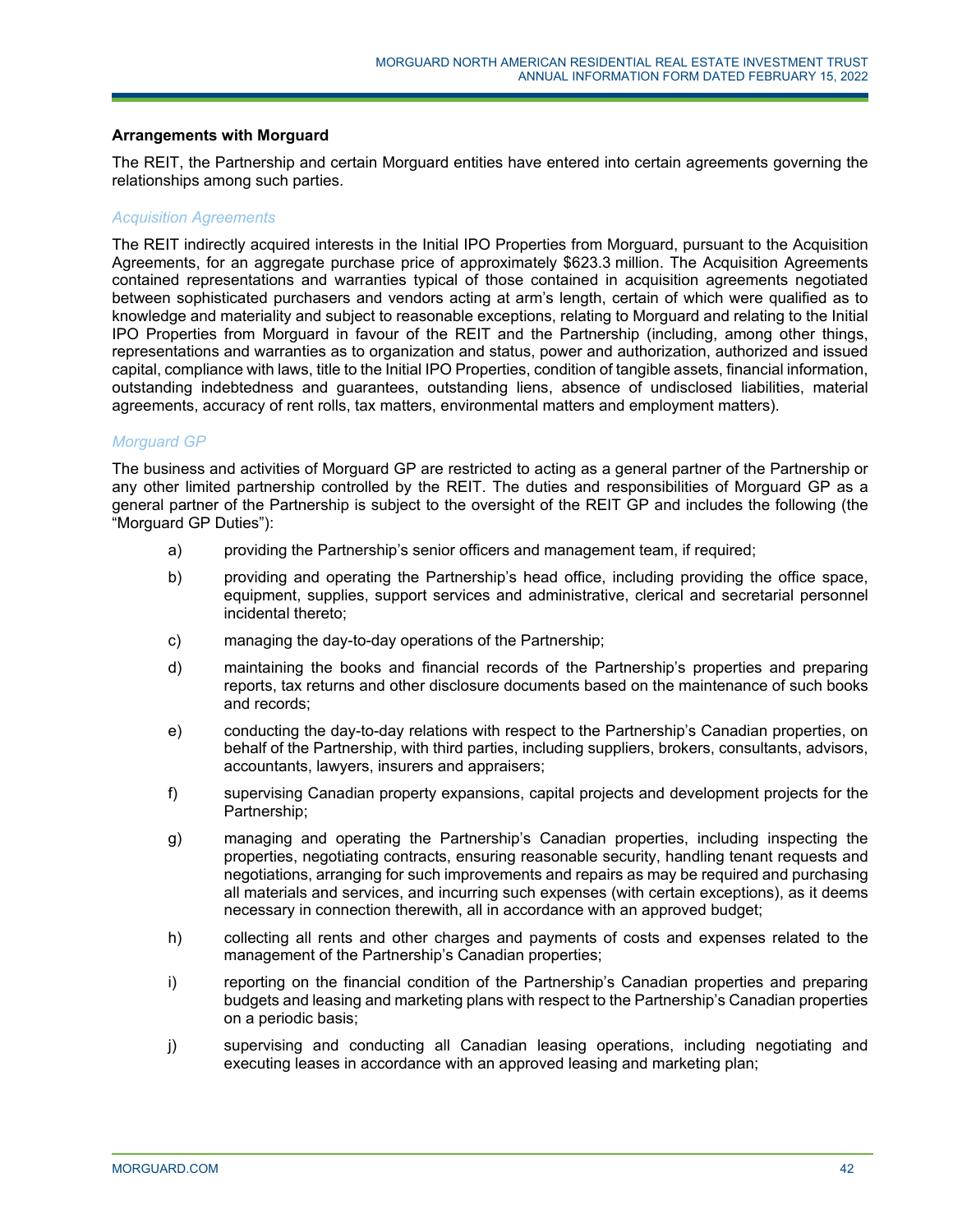- k) preparing all reports reasonably requested by the Partnership, including operational reporting such as cash flow by property and by asset type, reports on development costs and executive summaries by asset type describing each of the Partnership's Canadian properties;
- l) providing the REIT with the information on the Partnership's Canadian properties that the REIT requires for (i) investor relations activities, (ii) regulatory and financial reporting requirements, and (iii) the preparation of all documents, reports, data and analysis required by the REIT for its filings and documents necessary for its continuous disclosure requirements pursuant to applicable stock exchange rules and securities laws; and
- m) establishing and maintaining disclosure controls and procedures and internal controls over financial reporting of the Partnership.

In performing the Morguard GP Duties, Morguard GP must exercise the degree of care, diligence, judgment and skill that would be exercised by a professional, prudent and competent person who is experienced in performing substantially similar duties and responsibilities.

Morguard GP is responsible for performing the Morguard GP Duties primarily through its dedicated management team and employees. In performing such duties, Morguard GP may from time to time retain the services of third parties where it is appropriate to do so, taking into account such factors as the proximity of its workforce to the relevant properties, economies of scale and operational efficiencies, provided that Morguard GP will at all times remain responsible for such functions in accordance with the Limited Partnership Agreement. Morguard GP is responsible for all employment matters with respect to its personnel as well as the costs of any third parties it retains in performing the Morguard GP Duties.

# *Partnership Distribution Policy and Priority*

The REIT GP, on behalf of the Partnership, will make monthly cash distributions in the manner set out below. Except as noted otherwise herein, such distributions will be paid within 15 days following each calendar month end. The REIT GP, on behalf of the Partnership, may also make cash distributions at any other time.

The Partnership shall make monthly cash distributions to its partners in the following order of priority:

- a) first, to the holders of Class C LP Units (being Morguard), distributions as outlined below at "The Partnership — Distributions — Distributions on Class C LP Units";
- b) second, to the holders of the Class B GP Units (being Morguard GP), distributions as outlined below at "The Partnership — Distributions — Partnership Distributions to Morguard GP";
- c) third, to the holders of the Class A GP Units (being the REIT GP), distributions as outlined at "The Partnership — Distributions — Distributions to REIT GP";
- d) fourth, to the holders of Class A LP Units (being the REIT), distributions as outlined at "The Partnership — Distributions — Distributions on Class A LP Units and Class B LP Units"; and
- e) thereafter, to the holders of the Class A LP Units (being the REIT) and the Class B LP Units (being Morguard) *pro rata* in accordance with the Partnership's aggregate number of units of each class issued and outstanding, as outlined below at "The Partnership — Distributions — Distributions on Class A LP Units and Class B LP Units".

In the event that the aggregate amount of the GP Distributions to the General Partners in respect of any fiscal year of the Partnership is greater than Partnership Net Income in excess of the amount allocated to the holder of the Class C LP Units, for that year for the Partnership, the General Partners will be required to repay that excess (pro rata to the aggregate amount of the distributions received by each of the General Partners in respect of such fiscal year of the Partnership) within a designated timeframe (the "GP Distribution Repayment Amount"). In the event that in any fiscal quarter of the Partnership, the General Partners shall have paid a GP Distribution Repayment Amount to the Partnership, such amount (the "Deficiency") shall be paid to the General Partners in the next subsequent fiscal quarter in which there is, and to the extent there is, Partnership Net Income greater than the GP Distributions for that quarter in priority to all distributions other than distributions to the holders of the Class C LP Units (being Morguard). Any Deficiency which remains unpaid in any fiscal quarter shall continue to be carried forward as a Deficiency in subsequent fiscal quarters.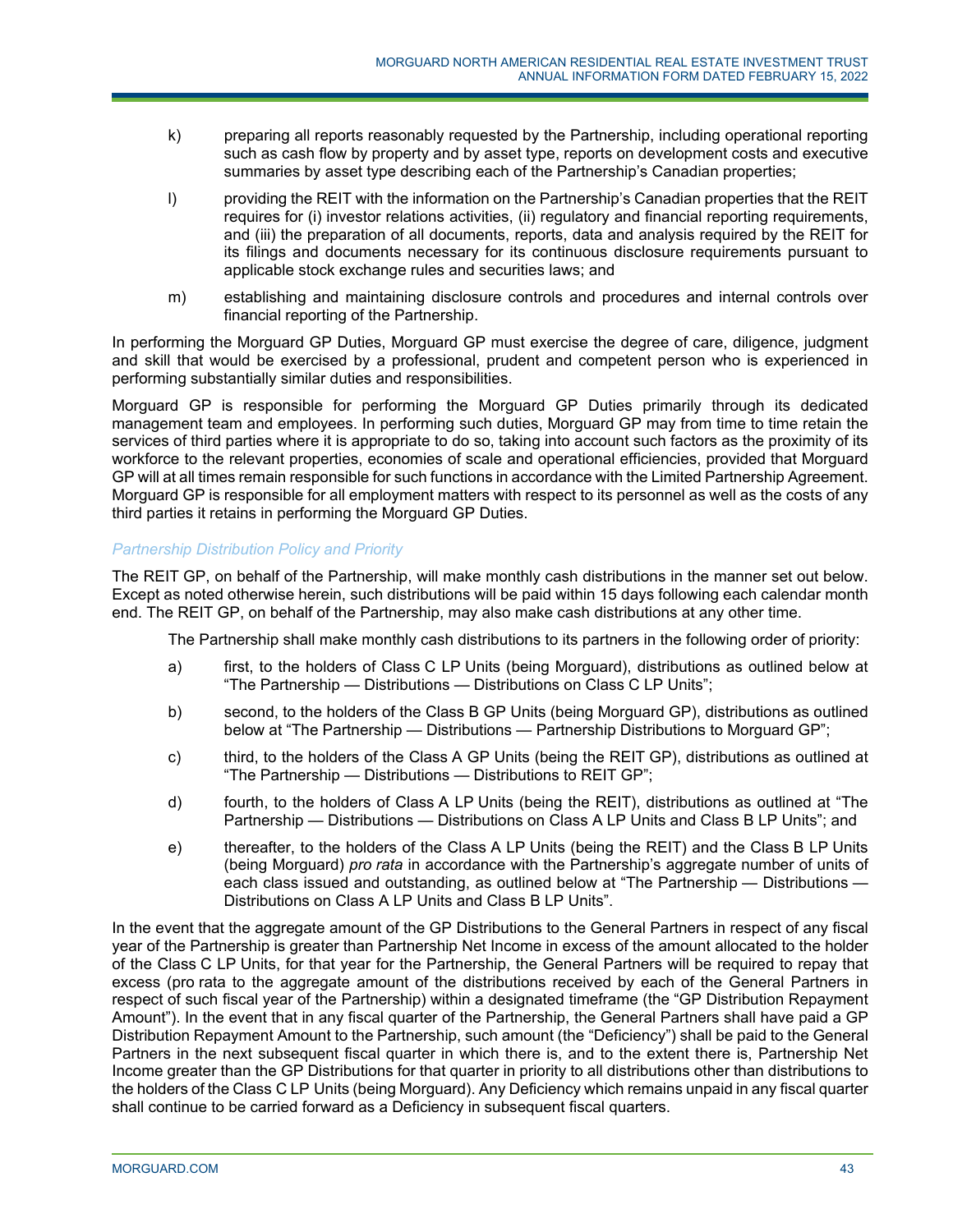Distributions made by the Partnership under the Limited Partnership Agreement, including all distributions to the partners other than distributions to Morguard on the Class C LP Units (in respect of the Retained Debt), shall be made inclusive of applicable taxes (if any), and each of the partners shall agree to take all necessary acts or steps to ensure that such distributions are inclusive of all applicable taxes; provided that amounts required to be withheld under applicable law on account of income taxes or non-resident withholding taxes shall be withheld and will be deemed to have been paid to the relevant person or distributed to the relevant partner.

# *Partnership Distributions to Morguard GP*

Morguard GP, as the sole holder of the Class B GP Units, receives a base annual distribution (the "Base Annual Distribution") from the Partnership in respect of its performance of duties and responsibilities as a general partner of the Partnership, as follows:

- a) 0.25% of Canadian Gross Book Value of the Partnership to be distributed in arrears in equal monthly installments on or about the  $15<sup>th</sup>$  day of each calendar month based on the immediately preceding calendar month except for the first fiscal quarter following the closing of the IPO, it was the Canadian Gross Book Value as of the closing of the IPO;
- b) 3.50% of Canadian Gross Property Revenue of the Partnership to be distributed in arrears in equal monthly installments on or about the  $15<sup>th</sup>$  day of each calendar month based on the monthly average of the Canadian Gross Property Revenue for the immediately preceding fiscal quarter, except for the first fiscal quarter following the closing of the IPO, it was estimated, with reconciliation to actual figures once annual audited financial statements became available; and
- c) an annual distribution, calculated in arrears, in an amount equal to the product of (A) 15% of the Partnership's FFO per Unit (assuming that all issued and outstanding Class B LP Units have been exchanged for Units) in excess of \$0.66 and (B) the number of issued and outstanding Units (assuming that all issued and outstanding Class B LP Units have been exchanged for Units), subject to adjustments for certain transactions affecting the Units (including any subdivision, split, combination or consolidation of the Units).

In addition, the Partnership is responsible for all costs and expenses relating to its business and operations and Morguard GP will be reimbursed for all out-of-pocket costs and expenses incurred by Morguard GP, on behalf of the Partnership, in connection with carrying out its duties and obligations under the Limited Partnership Agreement, other than the costs of Morguard GP's overhead and certain other costs and expenses, including its office rent, office administrative costs and costs relating to its employees other than in respect of employees who are on-site at a property (for which the Partnership shall be responsible).

The Base Annual Distribution shall be subject to review by the Trustees on the tenth anniversary of the closing of the IPO and each subsequent fifth anniversary thereof. In the event that Morguard GP and the Trustees are unable to agree on the Base Annual Distribution on the applicable anniversary for the associated renewal period, the Base Annual Distribution shall be determined by binding arbitration. In such event, following the applicable anniversary, the Base Annual Distribution shall continue to be the expiring Base Annual Distribution until a final determination has been made pursuant to the binding arbitration.

## *Right of the REIT GP to Remove Morguard GP*

At least 12 months prior to the tenth anniversary of the closing of the IPO and each subsequent fifth anniversary thereof, the Independent Trustees of the REIT will review the performance of Morguard GP and, if a majority of the Independent Trustees of the REIT are not satisfied with the performance by Morguard GP of the Morguard GP Duties, they may submit the removal of Morguard GP to a vote of Unitholders. If such removal is approved by a simple majority of the votes cast by Unitholders, the REIT GP may remove Morguard GP as a general partner of the Partnership effective on the forthcoming tenth anniversary of the closing of the IPO or the subsequent fifth anniversary thereof, as applicable, provided that the REIT provides at least 12 months' prior written notice or payment in lieu thereof, which payment shall be equal to the Base Annual Distributions over the preceding 12 months, plus the reimbursement of Morguard GP for Morguard GP Employee Severance Costs (as defined below).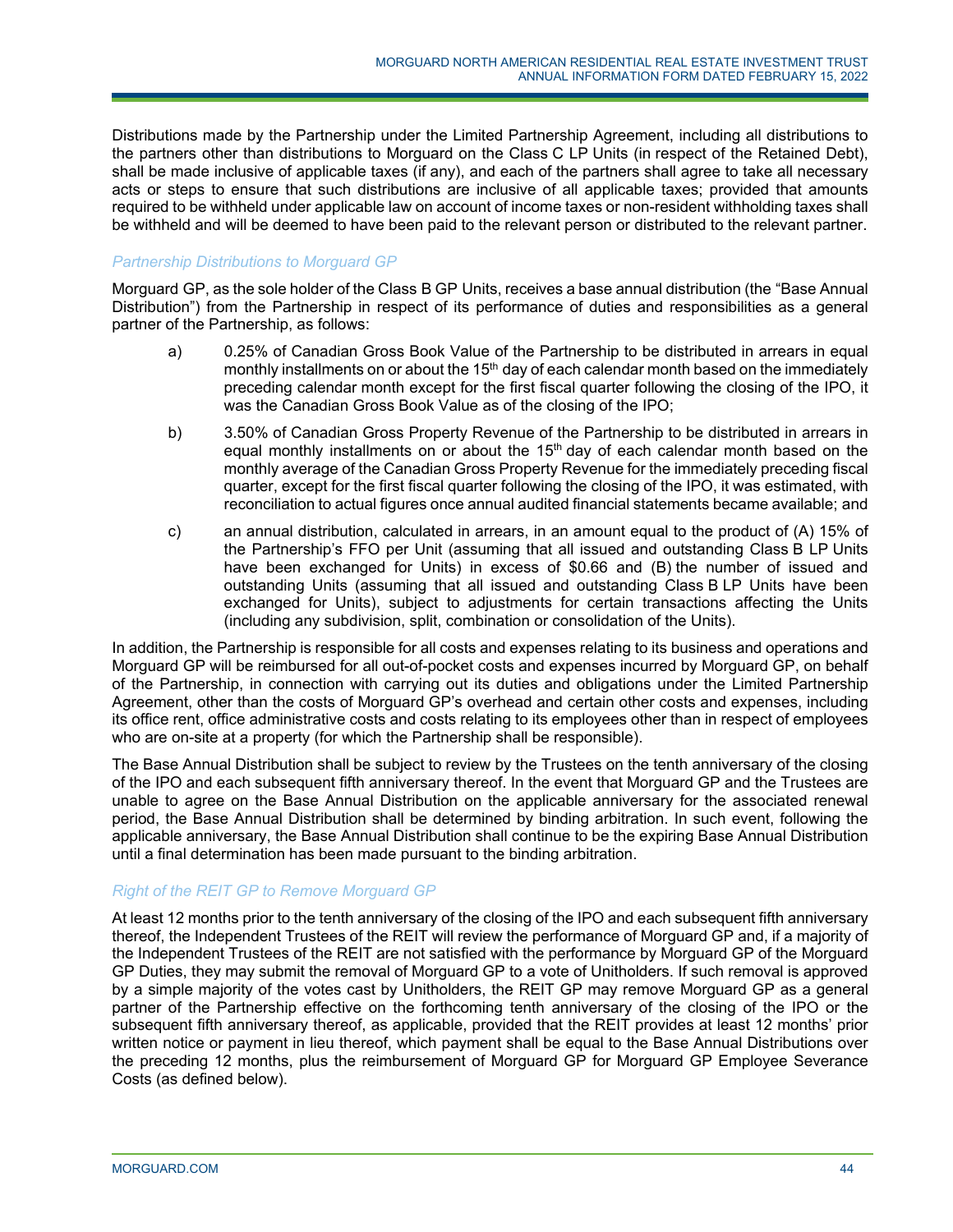In addition, the REIT GP has the right to remove Morguard GP as a general partner of the Partnership:

- a) upon the occurrence of:
	- i) an event of insolvency of Morguard GP within the meaning of the Limited Partnership Agreement;
	- ii) a material breach by Morguard GP under the Limited Partnership Agreement, if such material breach is not cured within 30 days after receipt by Morguard GP of written notice from the REIT GP or the Partnership with respect thereto;
	- iii) fraudulent misconduct of, or misappropriation of funds by, Morguard GP;
	- iv) an act of gross negligence by Morguard GP;
	- v) a default by a Morguard entity under any U.S. Management Agreement, the Services Agreement or the Right of First Offer and Non-Solicit Agreement, that results in the termination by the applicable REIT entity of such applicable agreement; or
	- vi) the termination by a Morguard entity of any U.S. Management Agreement or the Services Agreement other than as a result of an event of default or change of control of the applicable REIT entity, provided that such Morguard entity is not being replaced by another Morguard entity,

(each, a "Morguard GP Event of Default"); or

b) upon a change of control of Morguard GP, subject to the reimbursement of Morguard GP for Morguard GP Employee Severance Costs.

Under the Limited Partnership Agreement, the Partnership shall be responsible to reimburse Morguard GP for any and all severance or termination costs and payments (if any) actually incurred by Morguard GP in respect of employees of Morguard GP arising out of or resulting from the ensuing termination of redundant or surplus employees as a consequence of (a) the removal (other than as a result of a Morguard GP Event of Default, including as a result of the termination of the Services Agreement or any U.S. Management Agreement by Morguard on 90 days' written notice, as a result of a Servicer Event of Default or a U.S. Manager Event of Default), or (b) resignation as a result of a Morguard GP Resignation Event of Default (as defined below), of Morguard GP as a general partner of the Partnership, in respect of the period after the closing of the IPO that each such employee has worked on Partnership matters and based on the proportion of each such employee's services attributable to Partnership matters, if Morguard GP is removed (other than as a result of a Morguard GP Event of Default, as a result of the termination of the Services Agreement or any U.S. Management Agreement by Morguard on 90 days' written notice, as a result of a Servicer Event of Default or a U.S. Manager Event of Default), or resigns as a result of a Morguard GP Resignation Event of Default (the "Morguard GP Employee Severance Costs") provided that, notwithstanding the foregoing, in the event that the Partnership or an affiliate of the Partnership employs any employee of Morguard GP within 12 months of Morguard GP's removal or resignation, as the case may be, for any reason whatsoever, the Partnership or affiliate shall be responsible for any and all severance and termination costs and payments paid or payable by Morguard GP to such employee.

If the REIT GP requests the removal, without cause, of a senior officer of the Partnership, whose services were being provided by Morguard GP, the Partnership will be responsible for reimbursing Morguard GP for severance and termination costs and payments (if any) actually incurred by Morguard GP for such senior officer in respect of (a) the period after the closing of the IPO that such senior officer has worked on Partnership matters and (b) the proportion of each such senior officer's services attributable to Partnership matters.

# *Right of Morguard GP to Resign*

Morguard GP will have the right to resign as a general partner of the Partnership upon the occurrence of (a "Morguard GP Resignation Event of Default") (i) an event of insolvency of the Partnership within the meaning of the Limited Partnership Agreement, or (ii) a material breach by the REIT GP under the Limited Partnership Agreement, if such material breach is not cured within 30 days after receipt by the REIT GP of written notice from Morguard GP with respect thereto. Upon any such termination, Morguard GP shall be entitled to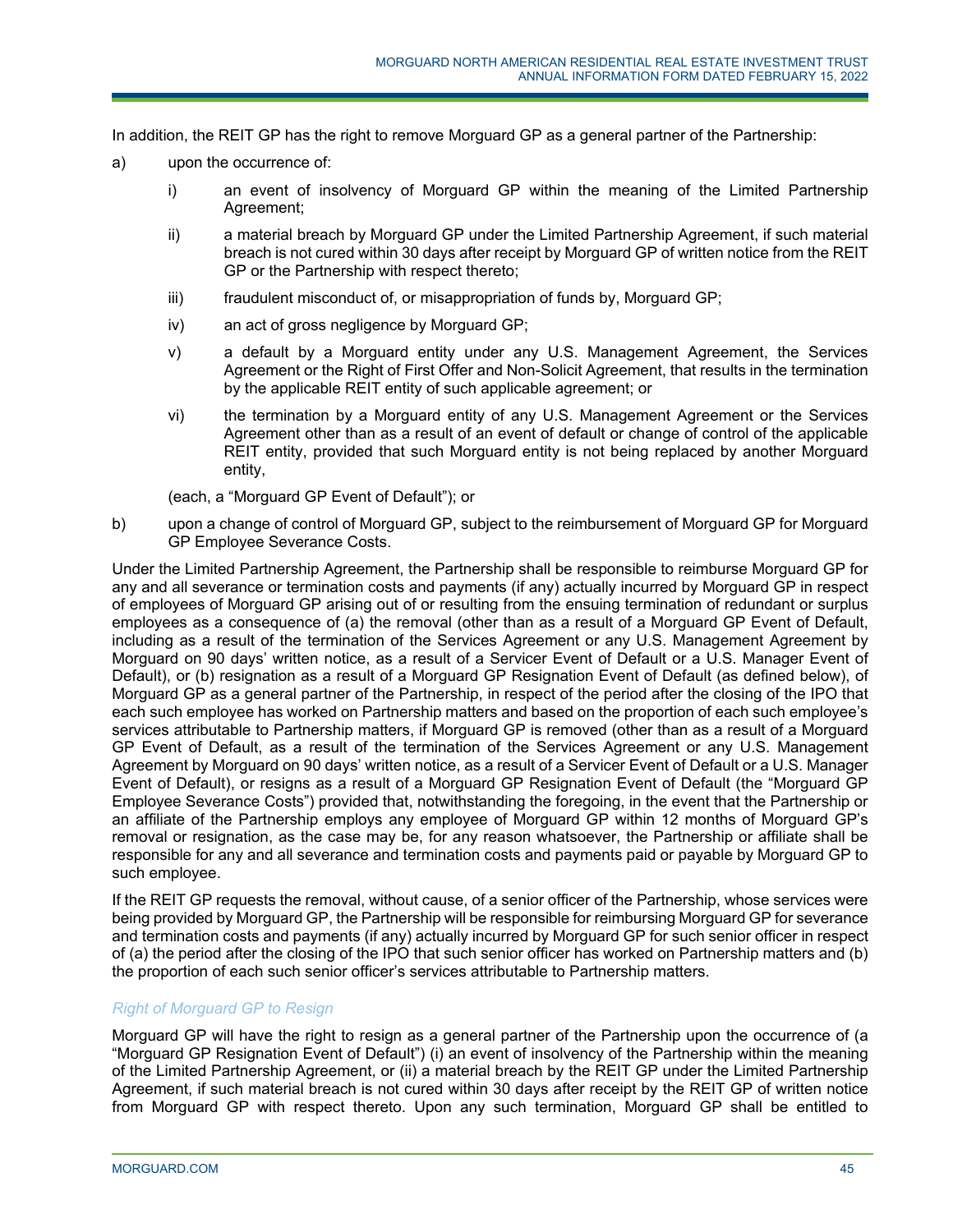reimbursement for Morguard GP Employee Severance Costs, which reimbursement will not derogate from or in any way affect or preclude any other rights of Morguard GP for damages or otherwise at law or equity.

Morguard GP will also have a right to resign at any time on 90 days' written notice, provided that in such event (other than by reason of a Morguard GP Resignation Event of Default), Morguard GP will not be entitled to any reimbursement for severance or termination costs or payments incurred by Morguard GP other than in respect of any employee of Morguard GP employed by the Partnership or its affiliates within 12 months immediately following Morguard GP's resignation.

## *Change of Control Payment*

Upon a change of control of the REIT GP, other than a change of control caused by Morguard, and upon Morguard GP resigning as general partner of the Partnership within the 12 months following such change of control, the Partnership shall pay Morguard GP an amount equal to the Base Annual Distributions over the preceding 12 months, provided that Morguard will not be entitled to any reimbursement for severance costs or payments incurred by it other than in respect of any employee of Morguard GP employed by the Partnership or its affiliates within the 12 months following Morguard GP's resignation.

### *Non-Solicitation*

Upon removal or resignation of Morguard GP as a general partner of the Partnership, the Partnership will not solicit employees of Morguard GP for a period of 18 months, provided that the Partnership will be entitled to solicit any employee of Morguard GP for whom the Partnership is responsible to reimburse Morguard GP for severance or termination costs or payments, other than any employee of Morguard GP appointed as a senior officer of the Partnership. Notwithstanding the foregoing, in the event that Morguard GP resigns as a result of a Morguard GP Resignation Event of Default, the Partnership shall not be entitled to solicit any employee of Morguard GP for a period of 18 months.

## *Disposition of Properties*

The REIT may, subject to the terms of the Limited Partnership Agreement, and subject to any required consents, sell, exchange or otherwise dispose of its Canadian properties and the Morguard GP Duties in respect of such Canadian properties shall terminate upon the completion of the applicable sale, exchange or disposition; provided, however, that the sale, exchange or other disposition of all or substantially all of the assets of the Partnership, in a single transaction or a series of related transactions, whether or not as a result of the dissolution, winding-up or distribution of all the assets of the Partnership, except in conjunction with an internal reorganization of the Partnership, shall require the approval, by special resolution, of the holders of Units and the Special Voting Units in accordance with the terms of the Declaration of Trust.

## **U.S. Manager**

The U.S. Manager has been appointed by U.S. Holdco to manage the U.S. properties. Pursuant to the U.S. Management Agreements, the U.S. Manager has general responsibility for the overall management and operation of the U.S. properties of the REIT. Its duties include the following U.S. Manager Duties:

- a) advising U.S. Holdco on strategic matters relating to the U.S. properties, dispositions and development of properties, and value maximization;
- b) subject to approval by U.S. Holdco, identifying, structuring and negotiating dispositions and other transactions in respect of the U.S. properties;
- c) conducting day-to-day relations with respect to the U.S. properties with third parties, including tenants, suppliers, brokers, consultants, advisors, accountants, lawyers, insurers and appraisers;
- d) managing the regulatory compliance in respect of the U.S. properties, including making all required filings;
- e) supervising U.S. property expansions, capital projects and development projects;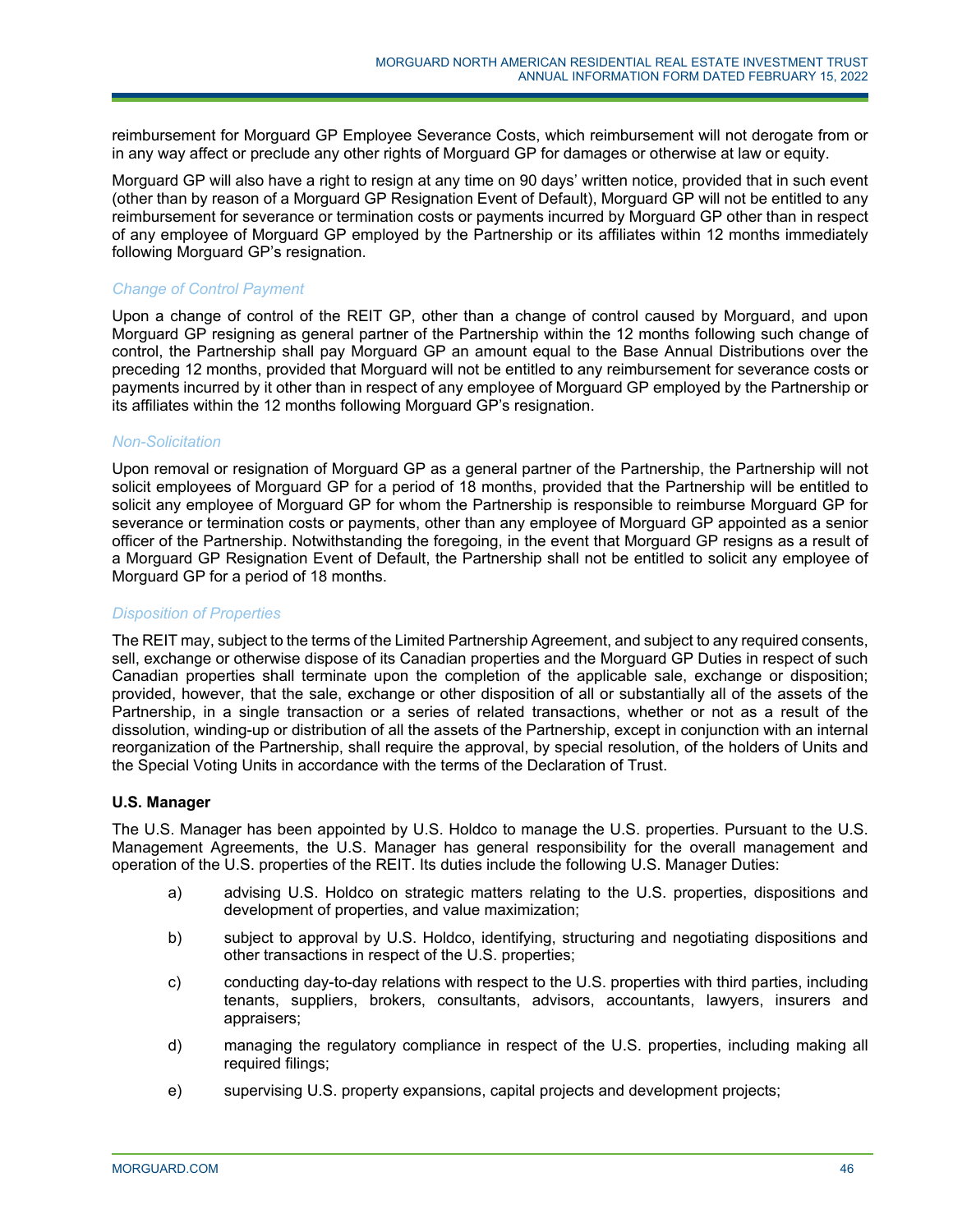- f) managing the U.S. properties, including inspecting the properties, negotiating contracts, ensuring reasonable security, handling tenant requests and negotiations, arranging for such improvements and repairs as may be required and purchasing all materials and services, and incurring such expenses (with certain exceptions), as it deems necessary in connection therewith, all in accordance with an approved budget;
- g) collecting all rents and other charges and payments of costs and expenses related to the management of the U.S. properties;
- h) reporting on the financial condition of the U.S. properties and preparing budgets and leasing and marketing plans with respect to the U.S. properties on a periodic basis;
- i) supervising and conducting all U.S. leasing operations, including negotiating and executing leases in accordance with an approved leasing and marketing plan;
- j) preparing all reports reasonably requested by U.S. Holdco, including operational reporting such as cash flow by property and by asset type, reports on development costs and executive summaries by asset type describing each of the U.S. properties;
- k) providing U.S. Holdco with the information on the U.S. properties that the REIT requires for (i) investor relations activities, (ii) regulatory and financial reporting requirements, and (iii) the preparation of all documents, reports, data and analysis required by the REIT for its filings and documents necessary for its continuous disclosure requirements pursuant to applicable stock exchange rules and securities laws;
- n) arranging such administrative, executive and management personnel to be provided to U.S. Holdco as is reasonably necessary; and
- o) such other responsibilities and services in respect of the U.S. properties as may be required from time to time.

In performing the U.S. Manager Duties, the U.S. Manager must exercise the degree of care, diligence, judgment and skill that would be exercised by a professional, prudent and competent person who is experienced in performing substantially similar duties and responsibilities.

At all times, one or more of the special purpose entities owned by U.S. Holdco shall have at least six employees.

Since their acquisition, all of the U.S. properties have been managed by the U.S. Manager. The U.S. Management Agreements permits the U.S. Manager to retain, where appropriate from time to time, taking into account economies of scale and other relevant factors, other managers to manage a portion of the REIT's U.S. properties; provided, however, that the other managers are subject to at least the same standard of care as that of the U.S. Manager and may, for U.S. properties wholly owned by the REIT, be terminated by the REIT on not more than 90 days' written notice. If the U.S. Manager retains other managers, it will at all times remain responsible for such functions in accordance with the U.S. Management Agreements, and will be responsible for all employment matters with respect to its personnel as well as the costs of any third parties it retains to perform its duties as U.S. Manager. The U.S. Manager will also be responsible for supervising the activities of any such other managers of the U.S. properties.

The fees under the U.S. Management Agreements shall be subject to review by the Trustees on the tenth anniversary of the closing of the IPO and each subsequent fifth anniversary thereof. In the event that the U.S. Manager and the Trustees are unable to agree on the fees payable under the U.S. Management Agreements on the applicable anniversary for the associated renewal period, such fees shall be determined by binding arbitration. In such event, following the applicable anniversary, the fees under the U.S. Management Agreements shall continue to be the fees payable thereunder for the expiring period until a final determination has been made pursuant to the binding arbitration.

# *Property Management Fee*

The U.S. Manager is the current manager of the REIT's U.S. properties and will continue to manage certain properties not owned by the REIT, some of which may be in competition with the REIT's U.S. properties. The U.S. Manager is entitled to receive a property management fee equal to 3.50% of the U.S. Gross Property Revenue to be paid in arrears on a monthly basis.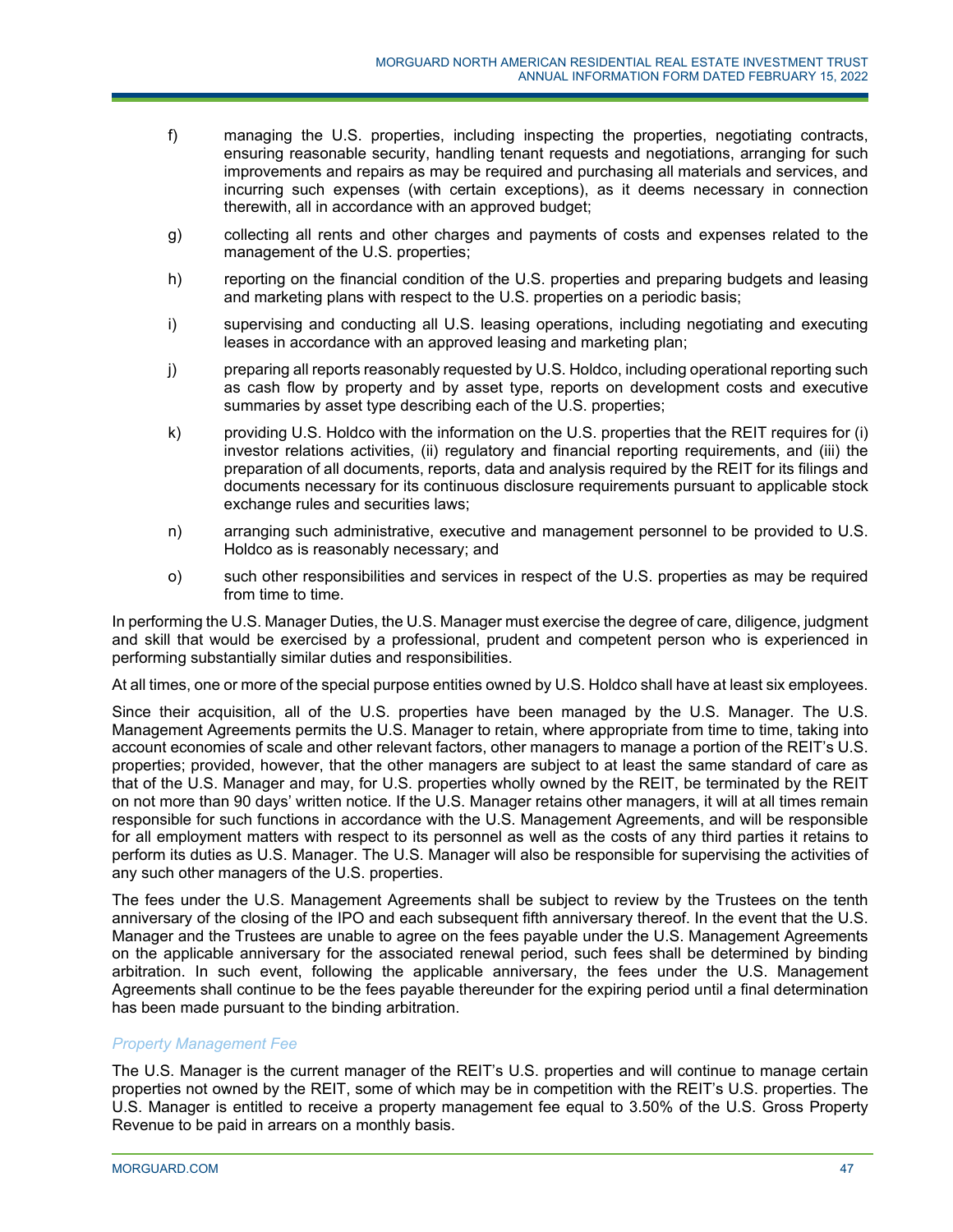### *Asset Management Fee*

The U.S. Manager is the current asset manager of the REIT's U.S. properties and will continue to manage certain properties not owned by the REIT, some of which may be in competition with the REIT's U.S. Properties. The U.S. Manager is entitled to receive an asset management fee equal to 0.25% of U.S. Gross Book Value of the Partnership to be paid in arrears on a monthly basis.

## *Acquisition Fee*

The U.S. Manager is entitled to the following fees for its U.S. Manager Duties (other than in respect of such matters that occurred at or were in conjunction with the closing of the IPO) in respect of U.S. properties acquired, directly or indirectly, by the REIT, to be paid upon the closing of the purchase of each such property:

- a) 0% of the purchase price paid for U.S. properties acquired, directly or indirectly, from Morguard or any party that is affiliated or related to Morguard (including any entity controlled by or controlling Morguard) (collectively, the "Morguard Related Parties");
- b) 0.75% of the purchase price paid for U.S. properties acquired in each fiscal year of the REIT from parties that are not Morguard Related Parties until the aggregate purchase price paid by the REIT for all properties acquired in Canada and the United States, from parties that are not Morguard Related Parties, is \$200 million (using the applicable exchange rate at the time of each such acquisition); and
- c) 0.50% of the purchase price paid for U.S. properties acquired in each fiscal year of the REIT from parties that are not Morguard Related Parties after the aggregate purchase price paid by the REIT for all properties acquired in Canada and the United States, from parties that are not Morguard Related Parties, exceeds \$200 million (using the applicable exchange rate at the time of each such acquisition).

### *Financing Fee*

With respect to Arranging for Financing Services (other than in respect of such matters that occurred at or were in conjunction with the closing of the IPO), the U.S. Manager is entitled to a financing fee in an amount equal to 0.15% of the principal amount and associated costs (excluding any Fannie Mae, Freddie Mac or similar premium) of any debt financing or debt refinancing in respect of U.S. real property held directly or indirectly by the REIT, to be paid on closing of each such financing.

#### *Development Fee*

The U.S. Manager is entitled to a development fee in an amount equal to 1.00% of the development costs in respect of the U.S. properties held directly or indirectly by the REIT, where such costs exceed US\$1 million per property and are incurred in connection with: (i) the construction, enlargement or reconstruction of any building, erection, plant, equipment or improvement on a property; or (ii) any refurbishing, additions, upgrading or restoration of or renovations to existing buildings, erections, plant, equipment or improvements, including redevelopments, other than repair and maintenance in the ordinary course of business.

## *Additional Fees*

To the extent that the U.S. Manager or an affiliate of the U.S. Manager performs services for the REIT in addition to those specifically enumerated under the U.S. Management Agreements, those services will be compensated separately at rates to be agreed upon between the REIT and the U.S. Manager.

#### *Expenses*

*U.S. Holdco will reimburse* the U.S. Manager for all property specific expenses, including on-site expenses and out-of-pocket costs incurred by the U.S. Manager in connection with carrying out its duties and obligations under the U.S. Management Agreements, other than the costs of the U.S. Manager's overhead and employees (excluding employees that are on-site at a property, the costs for which shall be the responsibility of U.S. Holdco) and certain other costs and expenses, including its office rent or office administrative costs.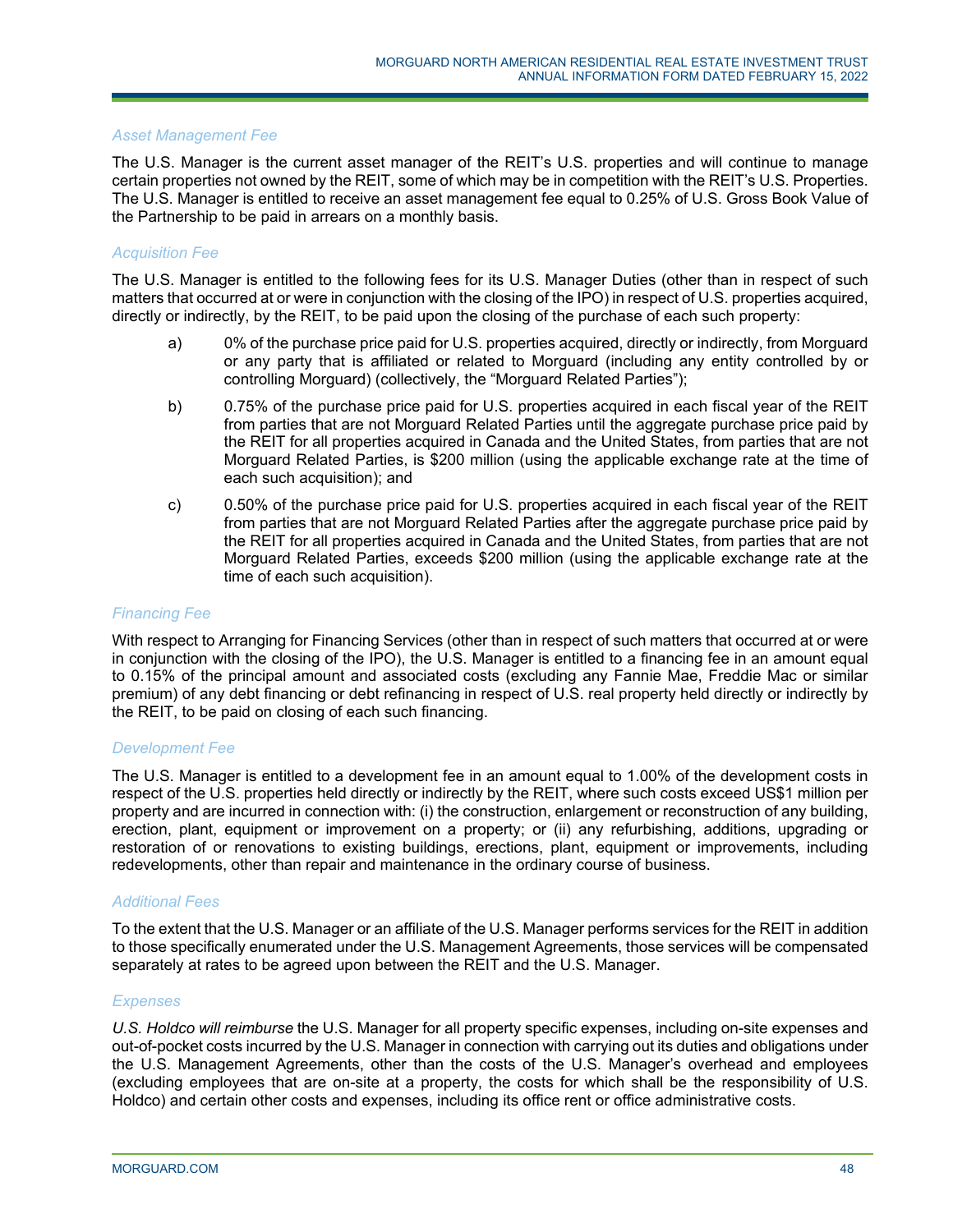## *Term of the U.S. Management Agreements*

Each U.S. Management Agreement has an initial term of ten years and is automatically renewable for further terms of five years each. At least 12 months prior to the tenth anniversary of the closing of the IPO and each subsequent fifth anniversary of the closing of the IPO, the Independent Trustees of the REIT will review the performance of the U.S. Manager and, if a majority of the Independent Trustees of the REIT are not satisfied with the performance by the U.S. Manager of the U.S. Manager Duties, they may submit the termination of the applicable U.S. Management Agreement to a vote of Unitholders. If such termination is approved by a simple majority of the votes cast by Unitholders, the REIT may terminate such U.S. Management Agreement effective on the forthcoming tenth anniversary of the closing of the IPO or the subsequent fifth anniversary thereof, as applicable, provided that the REIT provides at least 12 months' prior written notice or payment in lieu thereof (which payment shall be equal to the gross fees paid to the U.S. Manager over the preceding 12 months), plus the reimbursement of the U.S. Manager Employee Severance Costs (as defined below).

In addition, the REIT has the right to terminate a U.S. Management Agreement:

- a) in the event of:
	- i) an event of insolvency of the U.S. Manager within the meaning of such U.S. Management Agreement;
	- ii) a material breach by the U.S. Manager under such U.S. Management Agreement, if such material breach is not cured within 30 days after receipt by the U.S. Manager of written notice from the REIT or U.S. Holdco with respect thereto;
	- iii) fraudulent misconduct of, or misappropriation of funds by, the U.S. Manager;
	- iv) an act of gross negligence by the U.S. Manager within the meaning of such U.S. Management Agreement;
	- v) a default by a Morguard entity under the Limited Partnership Agreement, the other U.S. Management Agreement, the Services Agreement or the Right of First Offer and Non-Solicit Agreement, that results in the termination by the applicable REIT entity of such applicable agreement, or the removal of the applicable Morguard entity, as applicable;
	- vi) the resignation by a Morguard entity under the Limited Partnership Agreement or termination by a Morguard entity of the Services Agreement or the other U.S. Management Agreement, in each case, other than as a result of an event of default or change of control of the applicable REIT entity, provided that such Morguard entity is not being replaced by another Morguard entity;

(each, a "U.S. Manager Event of Default"); or

b) upon a change of control of the U.S. Manager, subject to the reimbursement of the U.S. Manager for the U.S. Manager Employee Severance Costs.

Under each U.S. Management Agreement, U.S. Holdco shall be responsible to reimburse the U.S. Manager for any and all severance or termination costs and payments (if any) actually incurred by the U.S. Manager in respect of employees of the U.S. Manager arising out of or resulting from the ensuing termination of redundant or surplus employees as a consequence of the termination of such U.S. Management Agreement (other than as a result of a U.S. Manager Event of Default, as a result of a termination of a U.S. Management Agreement or Services Agreement by Morguard on 90 days' written notice, as a result of a Servicer Event of Default or as a result of the resignation of Morguard GP as a general partner of the Partnership (other than as a result of a Morguard GP Resignation Event of Default)), in respect of the period after the closing of the IPO that each such employee has worked on REIT matters and based on the proportion of each such employee's services attributable to REIT matters, if such U.S. Management Agreement is terminated (other than as a result of a U.S. Manager Event of Default, as a result of a termination of a U.S. Management Agreement or Services Agreement by Morguard on 90 days' written notice, as a result of a Servicer Event of Default or as a result of the resignation of Morguard GP as a general partner of the Partnership (other than as a result of a Morguard GP Resignation Event of Default)) (collectively, the "U.S. Manager Employee Severance Costs"), provided that, notwithstanding the foregoing, in the event that the REIT or an affiliate of the REIT employs any employee of the U.S. Manager within 12 months of the termination of such U.S. Management Agreement, for any reason whatsoever, U.S.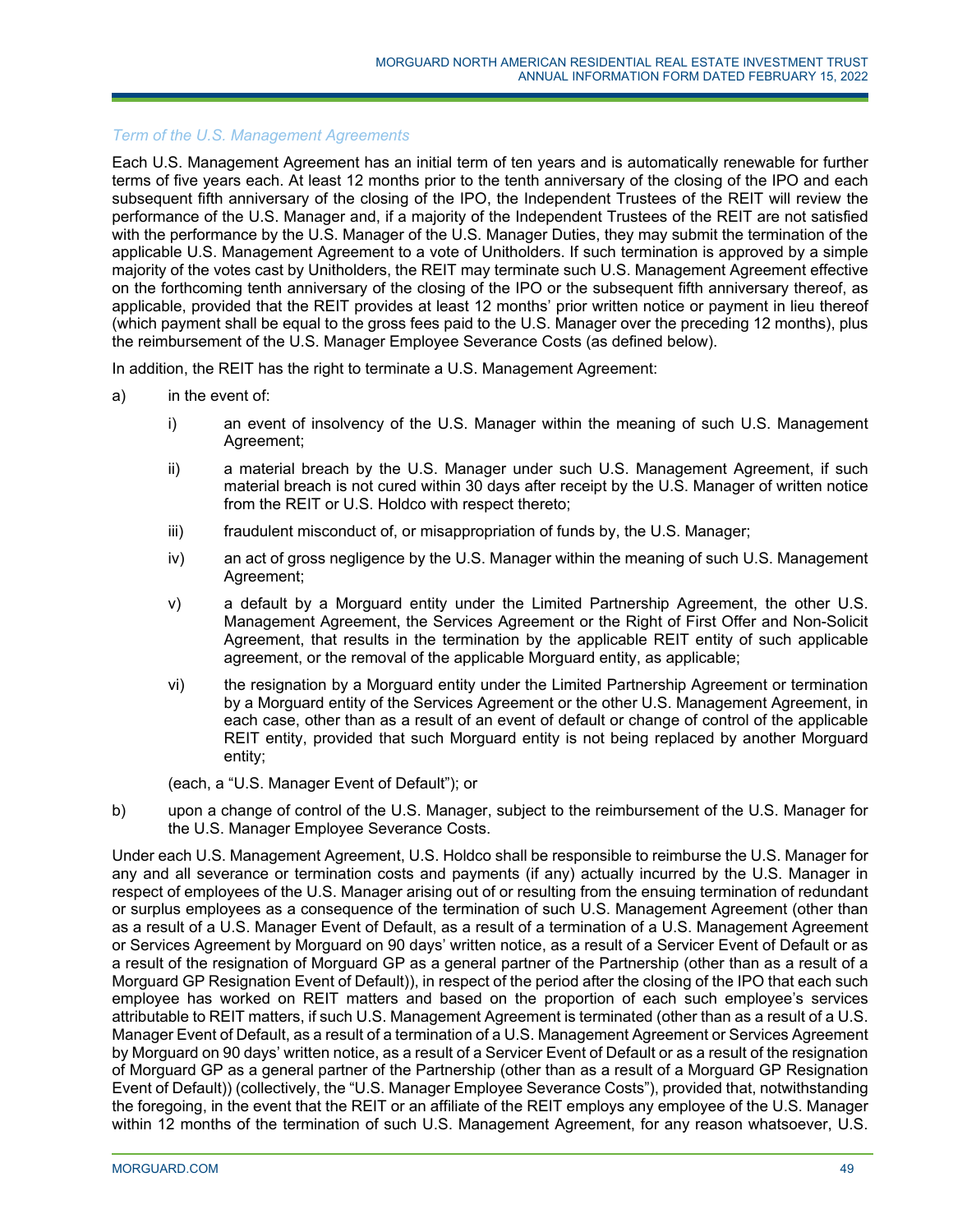Holdco or affiliate shall be responsible for any and all severance and termination costs and payments paid or payable by the U.S. Manager to such employee.

#### *Right of the U.S. Manager to Terminate the U.S. Management Agreements*

The U.S. Manager has the right to terminate a U.S. Management Agreement upon the occurrence of (a "U.S. Manager Resignation Event of Default") (i) an event of insolvency of the Partnership within the meaning of such U.S. Management Agreement, or (ii) a material breach by the REIT GP or U.S. Holdco under such U.S. Management Agreement, if such material breach is not cured within 30 days after receipt by the REIT GP or U.S. Holdco, as the case may be, of written notice from the U.S. Manager with respect thereto. Upon any such termination, the U.S. Manager shall be entitled to reimbursement of any U.S. Manager Employee Severance Costs, which reimbursement will not derogate from or in any way affect or preclude any other rights of the U.S. Manager for damages or otherwise at law or equity.

The U.S. Manager also has the right to terminate each U.S. Management Agreement at any time on 90 days' written notice, provided that in such event (other than by reason of a U.S. Manager Resignation Event of Default), the U.S. Manager will not be entitled to reimbursement for severance or termination costs or payments incurred by the U.S. Manager other than in respect of any employee of the U.S. Manager employed by the Partnership or its affiliates within 12 months immediately following the U.S. Manager's termination of such U.S. Management Agreement.

## *Change of Control Payment*

Upon a change of control of U.S. Holdco, other than a change of control caused by Morguard, and upon the U.S. Manager terminating a U.S. Management Agreement within the 12 months following such change of control, U.S. Holdco shall pay the U.S. Manager an amount equal to the gross fees paid to the U.S. Manager over the preceding 12 months, provided that the U.S. Manager will not be entitled to any reimbursement for severance costs or payments incurred by it except in respect of any employee of the U.S. Manager employed by U.S. Holdco or its affiliates within the 12 months following resignation.

#### *Non-Solicitation*

Upon termination of a U.S. Management Agreement, U.S. Holdco and its affiliates will not solicit employees of the U.S. Manager for a period of 18 months, provided that U.S. Holdco and its affiliates will be entitled to solicit any employee of the U.S. Manager for whom U.S. Holdco or its affiliates is responsible to reimburse the U.S. Manager for severance or termination costs or payments. Notwithstanding the foregoing, in the event that a U.S. Management Agreement is terminated as a result of a U.S. Manager Resignation Event of Default, U.S. Holdco and its affiliates shall not be entitled to solicit any employee of the U.S. Manager for a period of 18 months.

#### *Disposition of Properties*

U.S. Holdco and its affiliates may, subject to any required consents, sell, exchange or otherwise dispose of its U.S. properties and the U.S. Manager Duties in respect of such U.S. properties shall terminate upon the completion of the applicable sale, exchange or disposition; provided, however, that the sale, exchange or other disposition of all or substantially all of the assets of the Partnership, in a single transaction or a series of related transactions, whether or not as a result of the dissolution, winding-up or distribution of all the assets of the Partnership, except in conjunction with an internal reorganization of the Partnership, shall require the approval, by special resolution, of the holders of Units and the Special Voting Units in accordance with the terms of the Declaration of Trust.

## **Services Agreement**

#### *Services*

Pursuant to the Services Agreement, the Services provided by Morguard to the REIT include the following, subject to the overriding supervision and direction of the Trustees:

a) advising the REIT on potential acquisitions and dispositions of Canadian properties;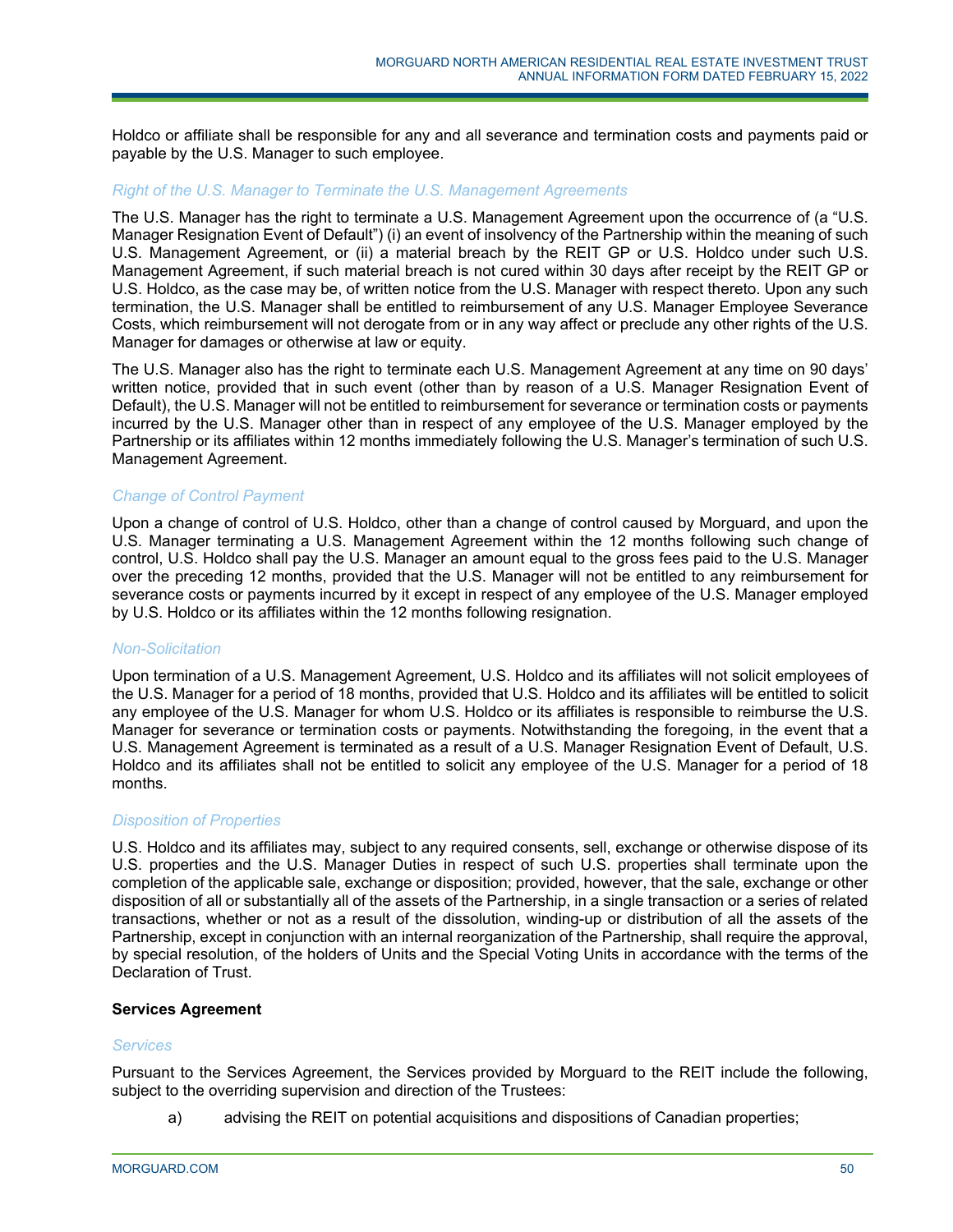- b) advising the REIT GP on strategic matters relating to the Partnership's Canadian properties, dispositions and development or re development of properties and value maximization;
- c) subject to the approval of the REIT GP, identifying, structuring and negotiating dispositions and other transactions in respect of the Partnership's Canadian properties;
- d) providing the services of a member of Morguard's senior management team, such person to be appointed by Morguard (for so long as Morguard GP is a general partner of the Partnership) and acceptable to the REIT, to act as the Chief Executive Officer of the REIT;
- e) providing the services of a member of Morguard's senior management team, such person to be appointed by Morguard (for so long as Morguard GP is a general partner of the Partnership) and acceptable to the REIT, to act as the Chief Financial Officer of the REIT;
- f) providing the services of such administrative, management and executive personnel to be provided to the REIT as is reasonably necessary;
- g) assisting the REIT with investor relations activities;
- h) managing regulatory compliance in respect of the Partnership's Canadian properties, including making all required filings; and
- i) assisting the REIT with the preparation of all documents, reports, data and analysis required by the REIT for its filings and documents necessary for its continuous disclosure requirements pursuant to applicable stock exchange rules and securities laws.

In providing the Services, Morguard must exercise the degree of care, diligence, judgment and skill that would be exercised by a professional, prudent and competent person who is experienced in providing services substantially similar to the Services.

The fees under the Services Agreement shall be subject to review by the Trustees on the tenth anniversary of the closing of the IPO and each subsequent fifth anniversary thereof. In the event that Morguard and the REIT are unable to agree on the fees payable under the Services Agreement on the applicable anniversary for the associated renewal period, such fees shall be determined by binding arbitration. In such event, following the applicable anniversary, the fees under the Services Agreement shall continue to be the fees payable thereunder for the expiring period until a final determination has been made pursuant to the binding arbitration.

## *Arranging for Financing Services*

Pursuant to the Services Agreement, Morguard is responsible for also, subject to the approval of the REIT, responsible for providing the Arranging for Financing Services to the REIT. In providing the Arranging for Financing Services, Morguard must exercise the degree of care, diligence, judgment and skill that would be exercised by a professional, prudent and competent person who is experienced in providing services substantially similar to the Arranging for Financing Services.

## *Sub-Contracting*

Morguard is responsible for performing the Services or Arranging for Financing Services primarily through its dedicated management team and employees. In performing such duties, Morguard may from time to time retain the services of third parties where it is appropriate to do so, taking into account such factors as the proximity of its workforce to the relevant properties, economies of scale and operational efficiencies, provided that Morguard will at all times remain responsible for such functions in accordance with the Services Agreement. The REIT will not have any employees and Morguard will be responsible for all employment matters with respect to its personnel as well as the costs of any third parties it retains. To the extent that Morguard performs any of its duties and responsibilities through contractual arrangements with other parties, Morguard will bear the related costs and will remain responsible for such functions in accordance with the Services Agreement.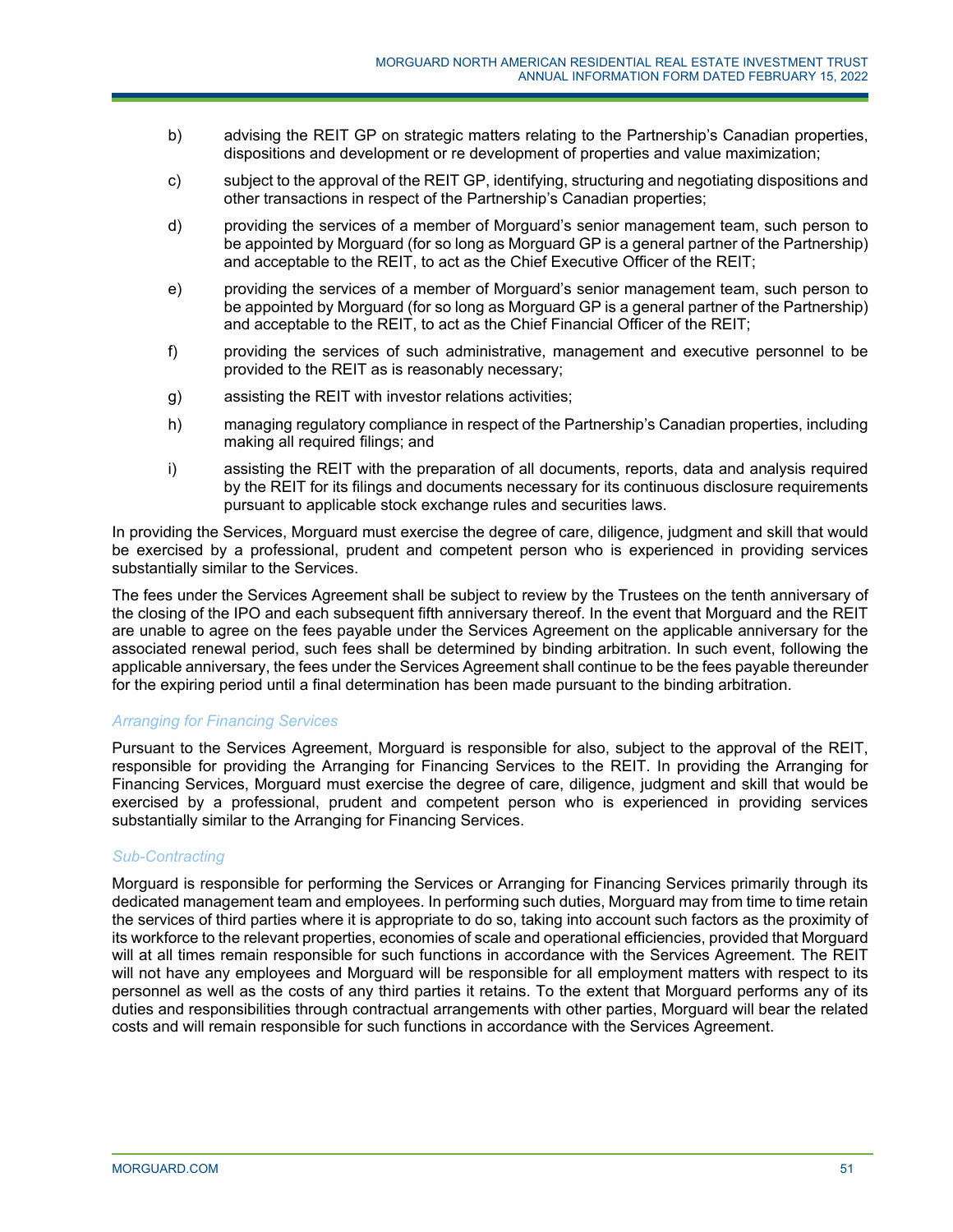### *Acquisition Fee*

Morguard is entitled to the following fees for its Services (other than in respect of such matters that occurred at or were in conjunction with the closing of the IPO) in respect of Canadian properties acquired, directly or indirectly, by the REIT, to be paid upon the closing of the purchase of each such property:

- a) 0% of the purchase price paid for Canadian properties acquired, directly or indirectly, from Morguard Related Parties;
- b) 0.75% of the purchase price paid for Canadian properties acquired in each fiscal year of the REIT from parties that are not Morguard Related Parties until the aggregate purchase price paid by the REIT for all properties acquired in Canada and the United States, from parties that are not Morguard Related Parties, is \$200 million (using the applicable exchange rate at the time of each such acquisition); and
- c) 0.50% of the purchase price paid for Canadian properties acquired in each fiscal year of the REIT from parties that are not Morguard Related Parties after the aggregate purchase price paid by the REIT for all properties acquired in Canada and the United States, from parties that are not Morguard Related Parties, exceeds \$200 million (using the applicable exchange rate at the time of each such acquisition).

### *Financing Fee*

With respect to Arranging for Financing Services (other than in respect of such matters that occurred at or were in conjunction with the closing of the IPO), Morguard is entitled to a financing fee in an amount equal to 0.15% of the principal amount and associated costs (excluding any CMHC or similar premium) of any debt financing or debt refinancing in respect of Canadian real property held directly or indirectly by the REIT, to be paid on closing of each such financing.

### *Development Fee*

Morguard is entitled to a development fee in an amount equal to 1.00% of the development costs in respect of the Canadian properties held directly or indirectly by the REIT, where such costs exceed \$1 million per property and are incurred in connection with: (i) the construction, enlargement or reconstruction of any building, erection, plant, equipment or improvement on a property; or (ii) any refurbishing, additions, upgrading or restoration of or renovations to existing buildings, erections, plant, equipment or improvements, including redevelopments, other than repair and maintenance in the ordinary course of business.

## *Expenses*

In addition, the REIT will reimburse Morguard for all out-of-pocket costs and expenses incurred by Morguard in connection with carrying out its duties and obligations under the Services Agreement. Morguard is, however, responsible for its own overhead costs and certain other costs and expenses, including its office rent and costs relating to its employees.

#### *Term of the Services Agreement*

The Services Agreement has an initial term of ten years and is automatically renewable for further terms of five years each. At least 12 months prior to the end of the initial term and any renewal term, the Independent Trustees of the REIT will review the performance of Morguard and, if a majority of independent Trustees are not satisfied with the performance of the Services by Morguard under the Services Agreement, they may submit the termination of the Services Agreement to a vote of Unitholders. If such termination is approved by a simple majority of the votes cast by Unitholders, the REIT may terminate the Services Agreement effective on the forthcoming tenth anniversary of the closing of the IPO or the subsequent fifth anniversary thereof, as applicable, provided that the REIT GP provides at least 12 months' prior written notice or payment in lieu thereof (which payment shall be equal to the gross fees paid to Morguard over the preceding 12 months) plus reimbursement for Servicer Employee Severance Costs (as defined below).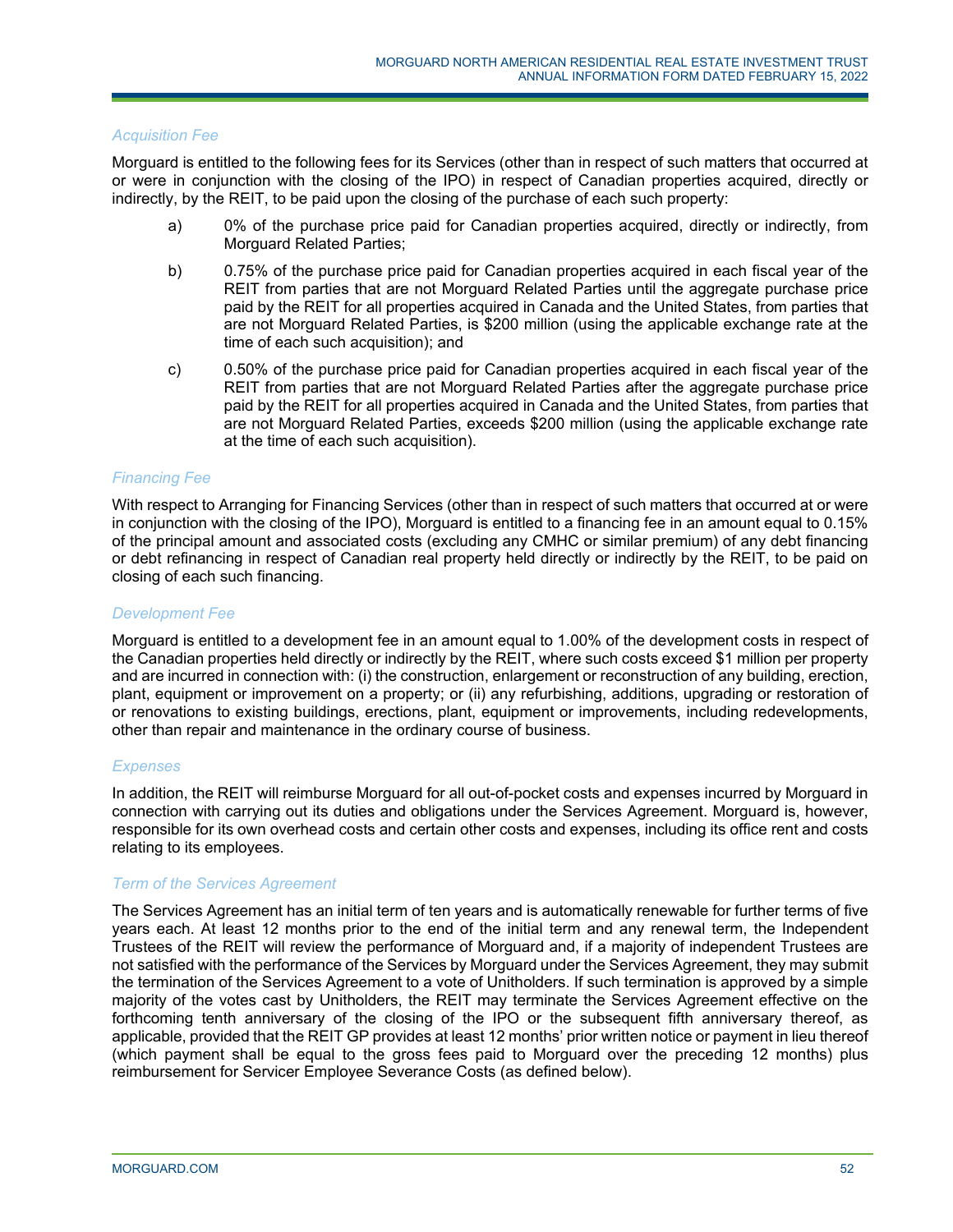In addition, the REIT has the right to terminate the Services Agreement:

- a) in the event of:
	- i) an event of insolvency of Morguard within the meaning of the Services Agreement;
	- ii) a material breach by Morguard under the Services Agreement, if such material breach is not cured within 30 days after receipt by Morguard of written notice from the REIT with respect thereto;
	- iii) fraudulent misconduct of, or misappropriation of funds by, Morguard;
	- iv) an act of gross negligence by Morguard;
	- v) a default by a Morguard entity under the Limited Partnership Agreement, any U.S. Management Agreement or the Right of First Offer and Non-Solicit Agreement, that results in the termination by the applicable REIT entity of such applicable agreement, or removal of the applicable Morguard entity, as applicable; or
	- vi) the resignation by a Morguard entity under the Limited Partnership Agreement or termination by a Morguard entity of any U.S. Management Agreement, in each case, other than as a result of an event of default or change of control of the applicable REIT entity, provided that such Morguard entity is not being replaced by another Morguard entity;

(each, a "Servicer Event of Default"); or

b) upon a change of control of Morguard, subject to reimbursement of Morguard for Servicer Employee Severance Costs.

If the REIT requests the removal, without cause, of a senior officer of the REIT (including the Chief Executive Officer or Chief Financial Officer of the REIT) whose services were being provided by Morguard or its affiliates, the REIT will be responsible for reimbursing Morguard for severance and termination costs and payments (if any) actually incurred by Morguard or its affiliates for such senior officer in respect of (a) the period after the closing of the IPO that such senior officer has worked on REIT matters and (b) the proportion of such senior officer's services attributable to REIT matters.

For purposes of the Services Agreement, "Servicer Employee Severance Costs" means any and all severance or termination costs and payments (if any) actually incurred by Morguard or its affiliates in respect of employees of Morguard or its affiliates arising out of or resulting from the ensuing termination of redundant or surplus employees as a consequence of the termination of the Services Agreement (other than as a result of a Servicer Event of Default, including as a result of a termination of any U.S. Management Agreement, or termination of the Services Agreement by Morguard on 90 days' written notice, as a result of a Morguard GP Event of Default, as a result of a U.S. Manager Event of Default, or the resignation of Morguard GP as a general partner of the Partnership (other than as a result of a Morguard GP Resignation Event of Default)), in respect of the period after the closing of the IPO that each such employee has worked on REIT matters and based on the proportion of each such employee's services attributable to REIT matters, provided that, notwithstanding the foregoing, in the event that the REIT or an affiliate of the REIT employs any employee of Morguard within 12 months of termination of the Services Agreement for any reason whatsoever, the REIT or such affiliate shall be responsible for any and all severance and termination costs and payments paid or payable by Morguard to such employee.

## *Right of Morguard to Terminate the Services Agreement*

Morguard has the right to terminate the Services Agreement upon the occurrence of (a "REIT Event of Default") (a) an event of insolvency of the REIT, within the meaning of the Services Agreement, or (b) a material breach by the REIT under the Services Agreement, if such material breach is not cured within 30 days after receipt by the REIT of written notice from Morguard with respect thereto. Upon any such termination, Morguard shall be entitled to reimbursement for Servicer Employee Severance Costs, which reimbursement will not derogate from or in any way affect or preclude any other rights of Morguard for damages or otherwise at law or equity.

Morguard also has the right to terminate the Services Agreement at any time on 90 days' written notice, provided that in such event (other than by reason of a REIT Event of Default), Morguard will not be entitled to reimbursement for severance or termination costs or payments incurred by Morguard other than in respect of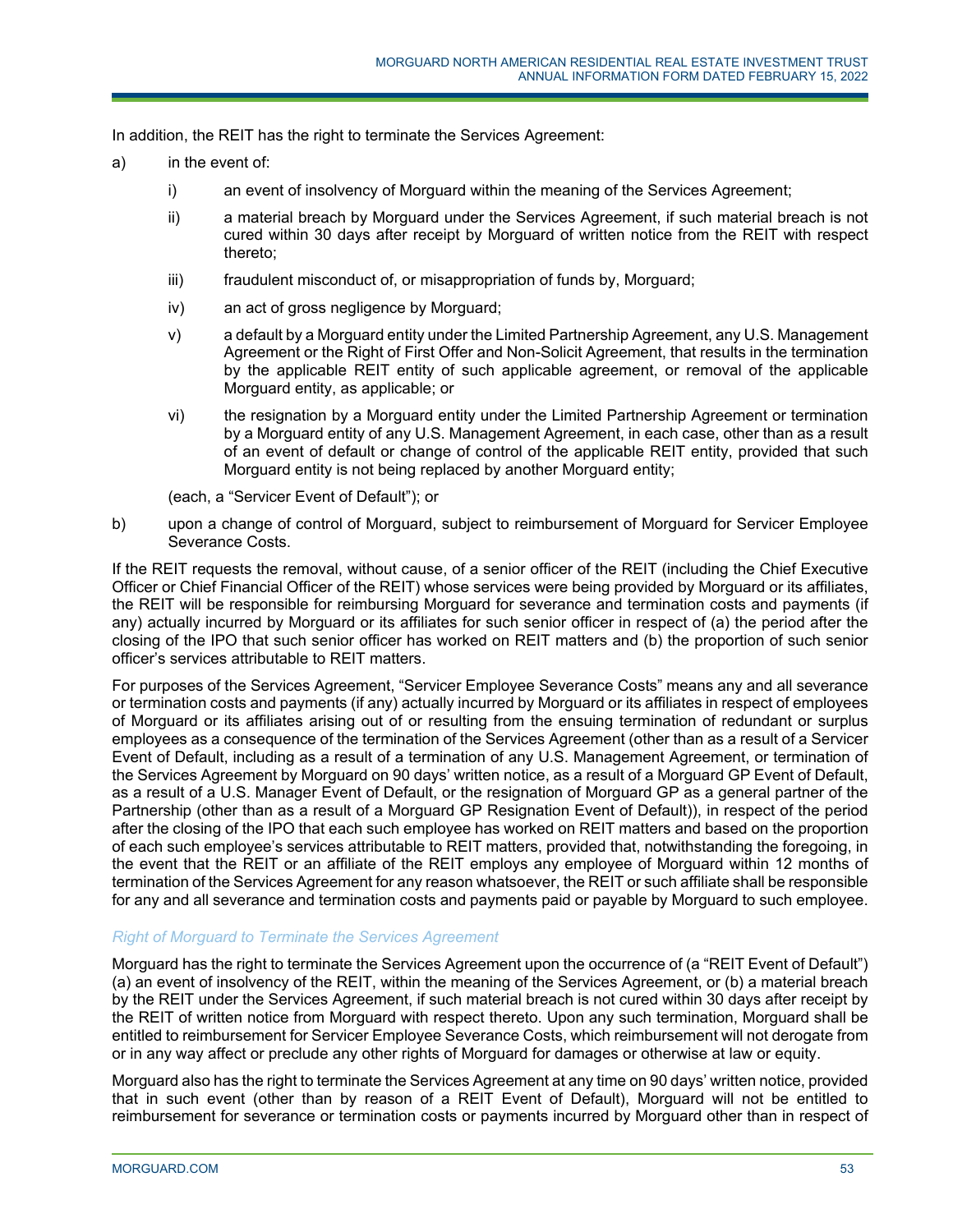any employee of Morguard employed by the REIT or its affiliates within 12 months of the termination of the Services Agreement.

## *Change of Co*n*trol Payment*

Upon a change of control of the REIT, other than a change of control caused by Morguard, and upon Morguard terminating the Services Agreement within the 12 months following such change of control, the REIT shall pay Morguard an amount equal to the gross fees paid to Morguard over the preceding 12 months, provided that Morguard will not be entitled to any reimbursement for severance costs or payments incurred by it except in respect of any employee of Morguard employed by the REIT or its affiliates within the 12 months following *resignation.* 

### *Non-Solicitation*

Upon termination of the Services Agreement, the REIT will not solicit employees of Morguard for a period of 18 months, provided that the REIT will be entitled to solicit any employee of Morguard for whom the REIT is responsible to reimburse Morguard for severance or termination costs, other than the Chief Executive Officer and Chief Financial Officer of the REIT or any other employee of Morguard appointed as a senior officer of the REIT. Notwithstanding the foregoing, if Morguard terminates the Services Agreement as a result of a REIT Event of Default, the REIT shall not be entitled to solicit any employee of Morguard for a period of 18 months.

### **Right of First Offer and Non-Solicit Agreement**

Morguard, Morguard GP, the U.S. Manager and the REIT entered into the Right of First Offer and Non-Solicit Agreement, which shall continue in effect until the later of (i) the date that Morguard owns, directly or indirectly, less than 10% of the Units (on a fully diluted basis), and (ii) the date that Morguard GP (or other Morguard entity) is no longer a general partner of the Partnership.

## *Non-Solicit*

Morguard GP, the U.S. Manager and Morguard will not, and Morguard GP, the U.S. Manager and Morguard will cause their subsidiaries to not, solicit any specific tenant to vacate any REIT property in favour of a property in which Morguard GP, the U.S. Manager, Morguard or any Morguard Related Parties have an ownership or operating interest during the occupancy of such tenant at such REIT property. In addition, none of Morguard GP, the U.S. Manager, Morguard or any Morguard Related Parties will preferentially market buildings in which it has an ownership or operating interest over buildings held directly or indirectly by the REIT.

In accordance with Morguard's acquisition allocation policy, future Canadian and U.S. acquisition opportunities for multi-suite residential properties not owned by Morguard will be offered to the REIT at the same time as they are offered to Morguard's other clients and in priority to affiliates of Morguard, including Morguard Related Parties. Morguard strives to ensure fair and equitable treatment for all its clients through the use of a clearly defined acquisition allocation policy to manage conflicts among its investors for acquisition opportunities. Morguard's acquisition allocation policy provides that, subject to certain exceptions, investment opportunities are required to be provided to all its clients simultaneously. Upon receipt, clients are required to confirm their level of interest and identify the terms or conditions to their interest. Each interested client is required to provide parameters including in respect of pricing, timing and conditions, upon which Morguard will assess the terms and proceed with the client that has the highest probability of successfully acquiring the subject property. To ensure fairness in specific circumstances, there are exceptions to this process, including where: (a) a client sources a specific property and approaches Morguard to acquire such property on its behalf; and (b) a property is adjacent, or complimentary to, a property currently managed by Morguard and owned by one of its current clients.

#### *Obligations of the REIT*

As long as a Morguard entity is performing Services or Arranging for Financing Services for the REIT, the REIT will not engage the services of a party that is not a Morguard entity to provide such Services or Arranging for Financing Services in respect of any current or after acquired properties of the REIT or properties in which the REIT has an opportunity to make an investment, provided that such obligation does not apply in respect of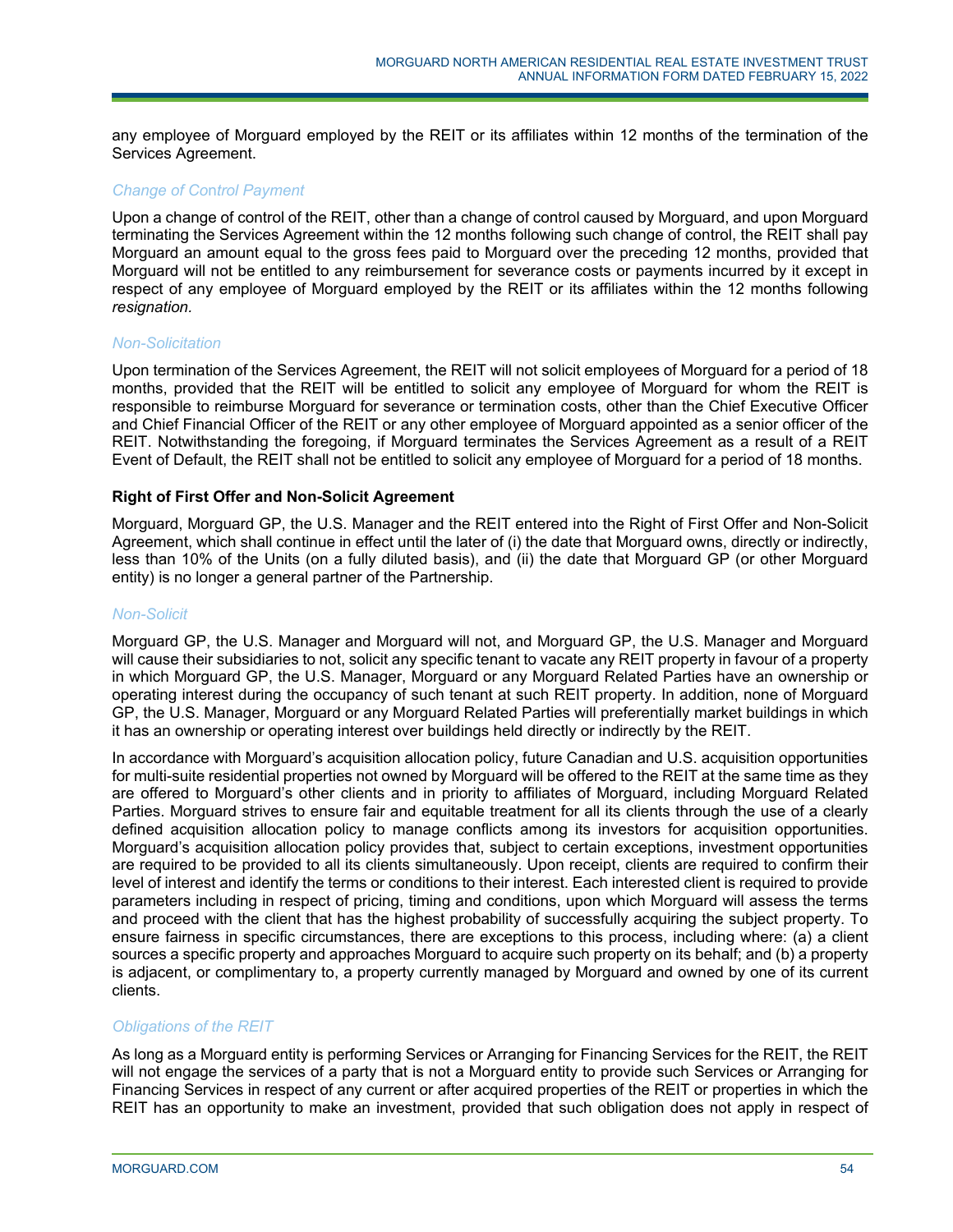properties in which the REIT has or would have an ownership interest of 50% or less. Further, so long as a Morguard entity is a general partner of the Partnership, the REIT will not engage the services of a party that is not a Morguard entity to perform the Services, the Morguard GP Duties or the U.S. Manager Duties in respect of any current or after acquired properties of the REIT, provided that such obligation does not apply in respect of properties in which the REIT has or would have an ownership interest of 50% or less. The REIT will also acquire properties only through the Partnership or through a new limited partnership with Morguard GP acting as a general partner thereof, provided that such obligation does not apply in respect of properties in which the REIT has or would have an ownership interest of 50% or less. Furthermore, no such obligation shall apply to any real property in respect of which the applicable Morguard entity has decided not to provide any such services or duties.

# *Right of First Offer*

Morguard has provided the REIT with the Right of First Offer to acquire any interests of Morguard in the properties that it owns after the closing of the IPO that are multi-suite residential properties located in Canada and the United States, including interests in any such properties acquired or developed (including such properties under development that are substantially complete), prior to disposition of any such interest to a third party (other than the sale of individual condominium suites) which will be on terms not materially less favourable to the REIT than those offered by or to such third party. The Right of First Offer provides that if at any time and from time to time following the closing of the IPO Morguard determines that it desires to sell, or receives and desires to accept an offer to acquire (directly or indirectly by way of the sale or acquisition of securities), a multisuite residential rental property (a "Proposed Disposition"), Morguard will, by notice in writing, advise the REIT of such opportunity. Such a notice must outline all of the material terms and conditions of the Proposed Disposition and be accompanied by all material information relating to the Proposed Disposition as is in the control or possession of Morguard. The REIT will have up to ten business days to notify Morguard, in the form of an executed non-binding letter of intent and accompanying refundable deposit, if it intends to acquire the Proposed Disposition. If the REIT reasonably believes that the information contained in the investment proposal is insufficient for it to make an investment decision, and notifies Morguard of same, Morguard must make reasonable commercial efforts to provide the REIT with such further information as is requested by the REIT and the REIT will have up to ten business days from receipt of such additional information to notify Morguard, in the form of an executed non-binding letter of intent and accompanying refundable deposit, if it intends to acquire the Proposed Disposition. If the REIT is unwilling to acquire the Proposed Disposition at the proposed price, the REIT may counter, in the form of an executed non-binding letter of intent, with a minimum reservation price, below which price Morguard would be unable to sell the Proposed Disposition to a third party for a period of 180 days, following which period any sale of the property would be considered a new Proposed Disposition. If the REIT notifies Morguard that it does not wish to acquire the Proposed Disposition, or the applicable period for the REIT providing notice to Morguard lapses, Morguard will be entitled to complete the sale of the Proposed Disposition within the following 180 days to any third party on terms not materially more favourable to the third party than those offered to the REIT. In respect of properties of Morguard that are co-owned or held in partnership with unrelated parties, the Right of First Offer will be subject to the terms of contractual arrangements with such unrelated parties. Further, the Right of First Offer may be subject to the rights of lenders under certain loan documents securing properties in which Morguard has an interest.

# **Indemnification**

Morguard has entered into the Indemnity Agreement pursuant to which Morguard has indemnified the REIT and the Partnership for any breach of the representations, warranties and covenants provided under the Acquisition Agreements. The maximum liability of Morguard under its indemnity for any breach of the representations, warranties and covenants provided under the Acquisition Agreements is limited to an amount equal to the net proceeds of the IPO offering. No claim under such indemnity may be made until the aggregate claims exceed \$1 million and thereafter in respect of claims of not less than \$50,000. Morguard has also indemnified the Partnership for any breach of covenants by Morguard GP under the Limited Partnership Agreement for a period ending five years following Morguard GP (or any other Morguard entity) having ceased to be a general partner of the Partnership. See "Arrangements with Morguard — Morguard GP".

Morguard continues to remain liable, as principal obligor, for the Retained Debt. The Partnership is, however, the beneficial owner of the Initial Canadian IPO Properties associated with the Retained Debt and accordingly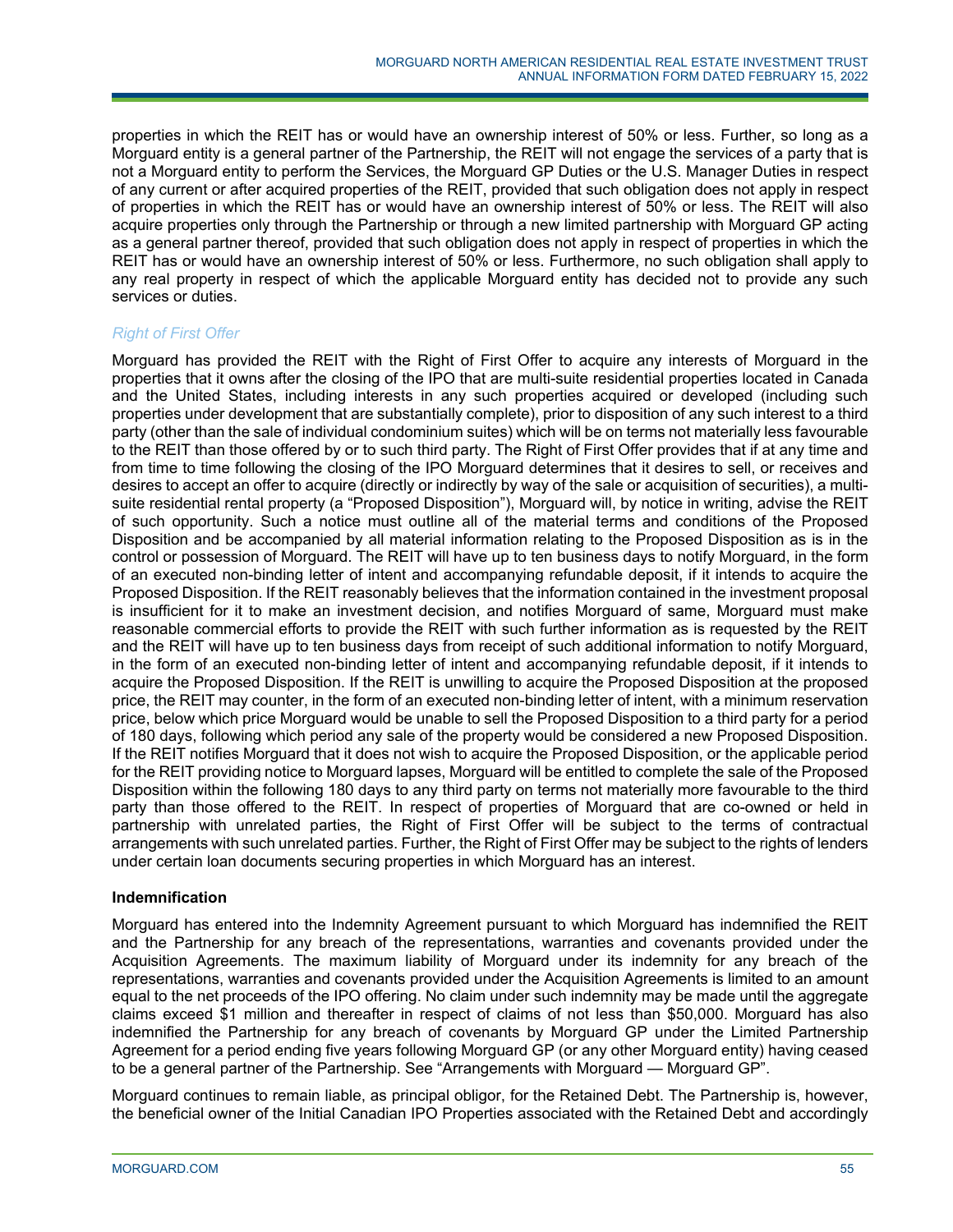could suffer impairment of these assets if Morguard fails to discharge its obligations pursuant to the Retained Debt. Accordingly, Morguard has indemnified the Partnership and the REIT for losses caused by Morguard's failure to discharge obligations pursuant to the Retained Debt. Certain obligations under the Retained Debt, such as adequate insurance, repairs and maintenance, is the responsibility of the Partnership and, as a result, such indemnification will not extend to defaults outside the scope of responsibility of Morguard.

# **Exchange Agreement**

## *Exchange Rights*

The REIT, the Partnership, the REIT GP and each Morguard entity holding Class B LP Units have entered into the Exchange Agreement, pursuant to which Morguard will be granted the right to require the REIT to exchange each Class B LP Unit held by Morguard for one Unit, subject to customary anti-dilution adjustments. Upon an exchange, the corresponding number of Special Voting Units will be cancelled. Collectively, the exchange rights granted by the REIT are referred to as the "exchange right". This Annual Information Form also qualifies the grant of the exchange right by the REIT in respect of the Class B LP Units.

A holder of a Class B LP Unit has the right to initiate the exchange procedure at any time so long as each of the following conditions have been satisfied:

- a) the exchange would not cause the REIT to breach the restrictions respecting non-resident ownership contained in the Declaration of Trust as described under "Description of Trust Units and Declaration of Trust — Limitation on Non-Resident Ownership" or otherwise cause it to cease to be a "mutual fund trust" or "real estate investment trust" trust for purposes of the Tax Act or create a substantial risk of either such cessation;
- b) the REIT is legally entitled to issue the Units in connection with the exercise of the exchange rights; and
- c) the person receiving the Units upon the exercise of the exchange rights complies with all applicable securities laws.

## *Pre-Emptive Rights*

In the event that the REIT, the Partnership or one of their subsidiaries decides to issue equity securities of the REIT or the Partnership or securities convertible into or exchangeable for equity securities of the REIT or the Partnership or an option or other right to acquire any such securities other than to an affiliate thereof ("Issued Securities"), the Exchange Agreement provides Morguard, for so long as it continues to hold at least 10% of the Units (on a fully diluted basis), with pre-emptive rights to purchase Units, Class B LP Units or Issued Securities, to maintain Morguard's pro rata ownership interest (on a fully diluted basis). The pre-emptive right will not apply to the issuance of Issued Securities in certain circumstances, including the following: (i) to participants in the DRIP or a similar plan of the Partnership, including any "bonus" distribution, (ii) in respect of the exercise of options, warrants, rights or other securities issued under the REIT's or Partnership's security based compensation arrangements, if any, (iii) the issuance of Units in lieu of cash distributions, (iv), the issuance is full or partial consideration for the purchase of real property by the REIT from Morguard, (v) the exercise by a holder of a conversion, exchange or other similar privilege pursuant to the terms of a security in respect of which Morguard did not exercise, failed to exercise, or waived, its pre-emptive right or in respect of which the pre-emptive right did not apply, (vi) pursuant to a unitholder rights plan of the REIT, (vii) to the REIT, the Partnership or any subsidiary of the REIT or the Partnership or an Affiliate of any of them, and (viii) the issuance of Units any over-allotment option granted to the future underwriters in an offering.

## *Registration Rights*

The Exchange Agreement provides Morguard with the right (the "Piggy-Back Registration Right"), among others, to require the REIT to include Units held by Morguard, including Units issuable upon exchange of Class B LP Units, in any future offering undertaken by the REIT by way of prospectus that it may file with applicable Canadian securities regulatory authorities (a "Piggy-Back Distribution"). The REIT will be required to use reasonable commercial efforts to cause to be included in the Piggy-Back Distribution all of the Units Morguard requests to be sold, provided that if the Piggy-Back Distribution involves an underwriting and the lead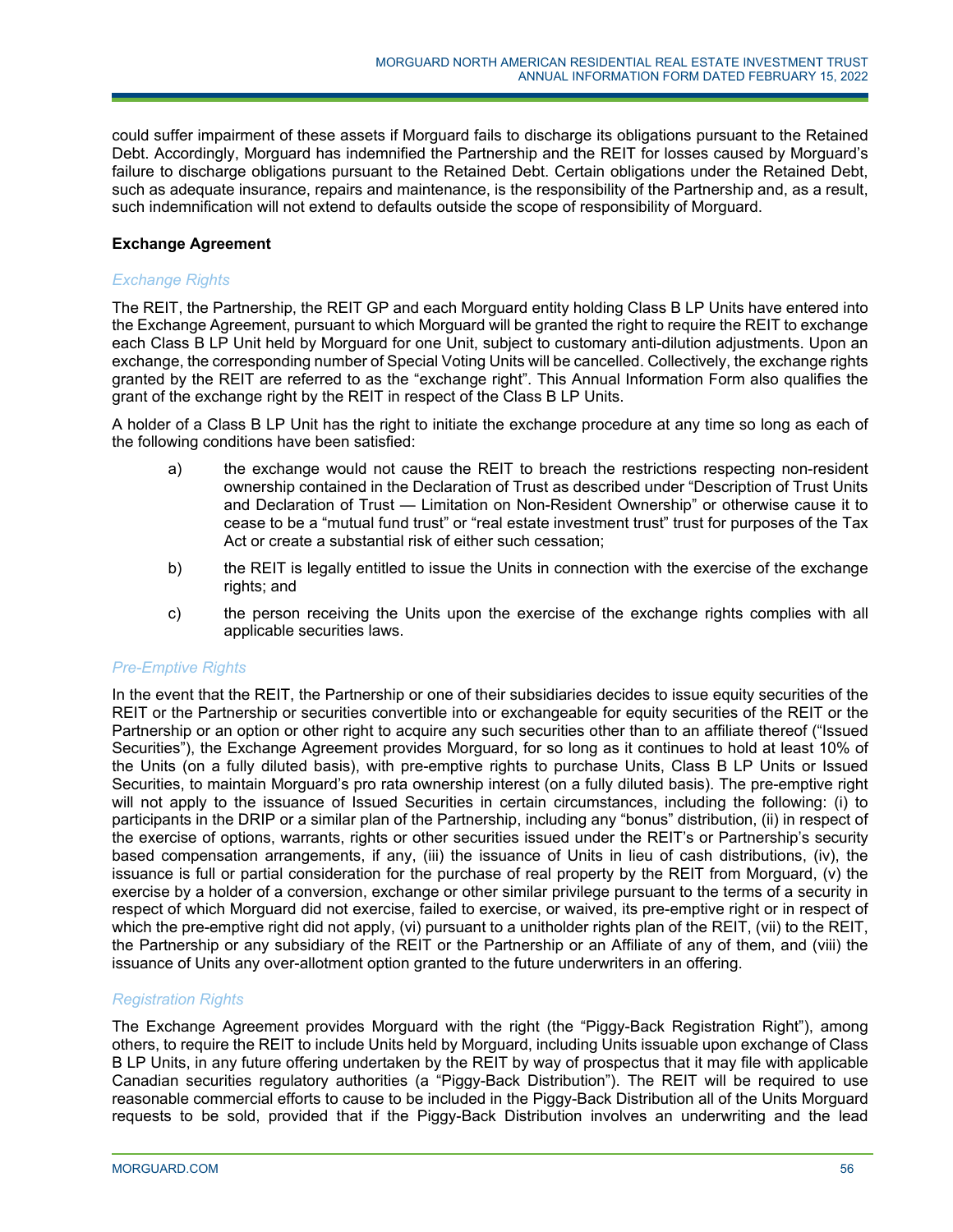underwriter determines that the total number of Units to be included in such Piggy-Back Distribution should be limited for certain prescribed reasons, the Units to be included in the Piggy-Back Distribution will be first allocated to the REIT.

In addition, the Exchange Agreement provides Morguard with the right (the "Demand Registration Right") to require the REIT to use reasonable commercial efforts to file one or more prospectuses with applicable Canadian securities regulatory authorities, qualifying Units held by Morguard, including Units issuable upon the exchange of Class B LP Units, for distribution (a "Demand Distribution"). Morguard is be entitled to request a Demand Distribution no more than once in any calendar year and the REIT must take such steps as may be reasonably necessary to assist it in making a Demand Distribution, provided that, among other things, each request for a Demand Distribution must relate to such number of Units that would reasonably be expected to result in gross proceeds of at least \$20 million and if the Demand Distribution involves an underwriting and the lead underwriter determines that the total number of Units to be included in such Demand Distribution should be limited for certain prescribed reasons, the Units to be included in the Demand Distribution will be first allocated to Morguard.

Each of the Piggy-Back Registration Right and the Demand Registration Right are exercisable at any time from 12 months following the closing of the IPO, provided that Morguard owns at least 10% of the Units (on a fully diluted basis) at the time of exercise. The Piggy-Back Registration Right and the Demand Registration Right are subject to various conditions and limitations, and the REIT will be entitled to defer any Demand Distribution in certain circumstances for a period not exceeding 90 days. The expenses in respect of a Piggy-Back Distribution, subject to certain exceptions, will be borne by the REIT, except that any underwriting fee on the sale of Units by Morguard and the fees of Morguard's external legal counsel will be borne by Morguard. The expenses in respect of a Demand Distribution, subject to certain exceptions, will be borne by the REIT and Morguard on a proportionate basis according to the number of Units distributed by each. Pursuant to the Exchange Agreement, the REIT will indemnify Morguard for any misrepresentation in a prospectus under which Morguard's Units are distributed (other than in respect of any information provided by Morguard, in respect of Morguard, for inclusion in the prospectus) and Morguard will indemnify the REIT for any information provided by Morguard, in respect of Morguard, for inclusion in the prospectus.

# *Tag/Drag Rights*

The Exchange Agreement provides that if Morguard owns at least 10% of the Units (on a fully diluted basis), and so requests, the REIT will cause, in respect of the Partnership, a purchaser (other than the REIT or an affiliate of the REIT) of securities of the Partnership owned by the REIT (or any permitted assignee) to purchase a pro rata portion of the securities of the Partnership held by Morguard, on the same terms and subject to the same conditions as are applicable to the purchase of securities of the Partnership by the purchaser. If Morguard or any permitted assignee holds in aggregate less than 10% of the Units (on a fully diluted basis), the REIT will be entitled, in connection with the direct or indirect sale of all of its securities of the Partnership, to require Morguard or any permitted assignee to sell its securities in the Partnership on the same conditions as are applicable to the REIT's direct or indirect sale of all other interests in the Partnership, and upon the REIT making such request and completing such sale, Morguard or any permitted assignee will have no further interest in the Partnership.

# *Assignment*

The Exchange Agreement is not assignable by Morguard without the REIT's prior written consent other than to a Morguard entity provided such entity remains a Morguard entity. The pre-emptive rights, registration rights and tag/drag rights described above are personal to Morguard. The transfer of Class B LP Units is subject to a number of restrictions. See "The Partnership — Transfer of LP Units".

# ITEM 11 LEGAL PROCEEDINGS AND REGULATORY ACTIONS

The REIT is not aware of any existing or contemplated material legal proceedings to which it is or was a party to, or to which any of its properties is or was the subject of, since January 1, 2021.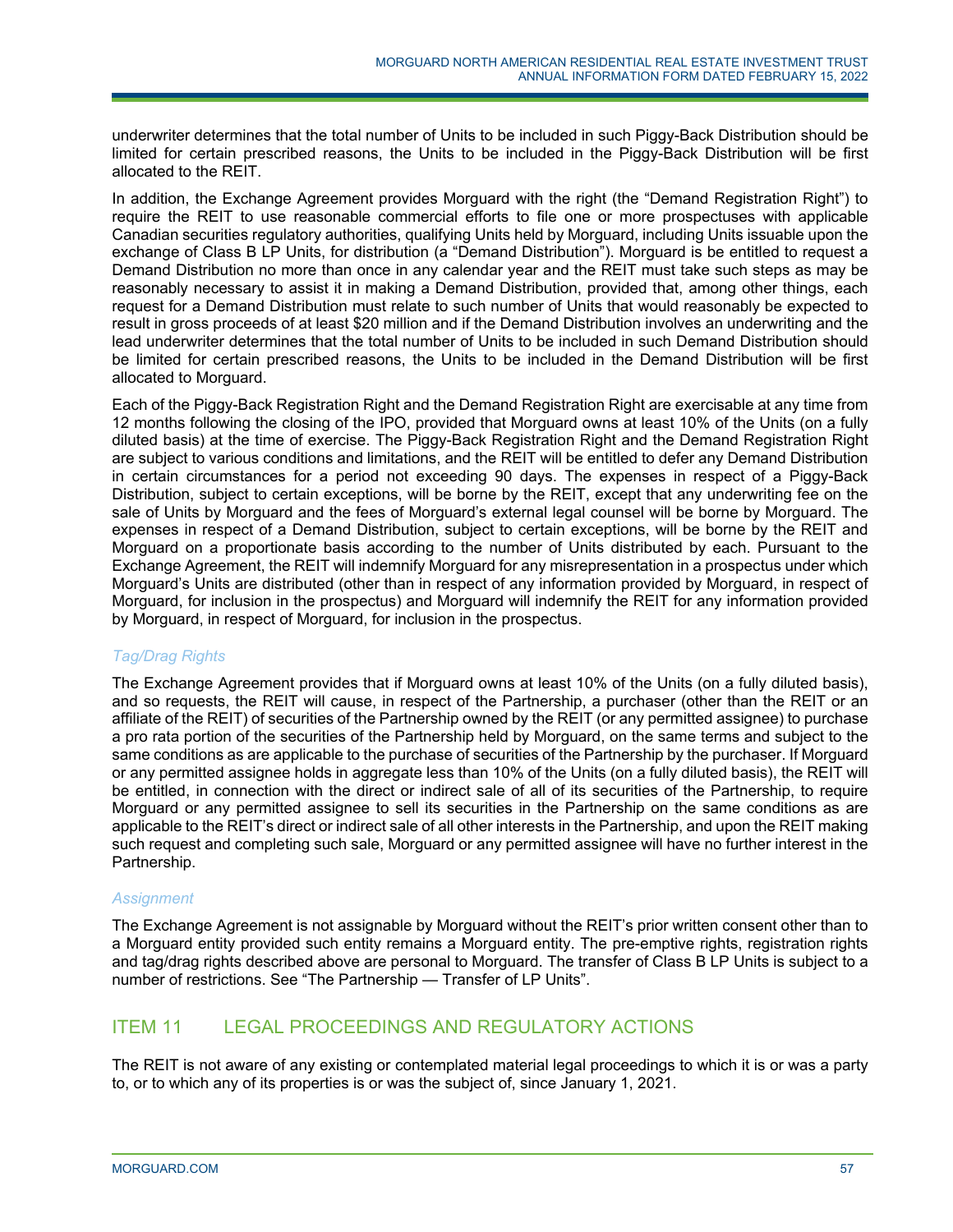# ITEM 12 AUDITORS, TRANSFER AGENT AND REGISTRAR

The independent auditor of the REIT is Ernst & Young LLP, Chartered Professional Accountants, Licensed Public Accountants, Ernst & Young Tower, 100 Adelaide Street West, PO Box 1, Toronto, Ontario, Canada, M5H 0B3. Such firm is independent of the REIT within the meaning of the Rules of Professional Conduct of the Chartered Professional Accountants of Ontario (registered name of The Institute of Chartered Accountants of Ontario).

The Transfer Agent and Registrar for the REIT's Units is Computershare Trust Company of Canada, 8th Floor, 100 University Avenue, Toronto, Ontario M5J 2Y1.

# ITEM 13 ADDITIONAL INFORMATION

Additional information, including Trustees' and officers' remuneration and indebtedness, principal holders of the REIT's securities, options to purchase securities and interests of insiders in material transactions, as applicable, is contained in the REIT's information circular for its most recent annual meeting of Unitholders.

Additional financial information is provided in the REIT's comparative financial statements for the year ended December 31, 2021, and related Management's Discussion and Analysis. Selected financial information is included in Appendix C to this Annual Information Form.

A copy of such documents may be obtained upon request from the REIT.

Additional information and disclosure relating the REIT including, financial and other material information is available on the REIT's website at www.morguard.com and may be found on SEDAR at www.sedar.com.

The REIT will also provide to any person upon request to the Secretary of the REIT:

- 1) When Units are in the course of a distribution pursuant to a short form prospectus or when a preliminary short form prospectus has been filed in respect of a distribution of Units,
	- a) One copy of the REIT's Annual Information Form, together with one copy of any document, or the pertinent pages of any document, incorporated by reference in the Annual Information Form;
	- b) One copy of the comparative financial statements of the REIT for its most recently completed financial year together with the accompanying report of the auditors and one copy of any interim financial statements of the REIT subsequent to the financial statements for its most recently completed financial year;
	- c) One copy of the REIT's information circular in respect of its most recent annual meeting of Unitholders that involved the election of Trustees or one copy of any annual filing prepared in lieu of that information circular, as appropriate; and
	- d) One copy of any other document that is incorporated by reference into the preliminary short form prospectus or the short form prospectus and are not required to be provided under (a) to (c) above; or
- 2) At any other time, one copy of any other document referred to in 1) (a), (b) and (c) above, provided the REIT may require the payment of a reasonable charge if the request is made by a person who is not a Unitholder.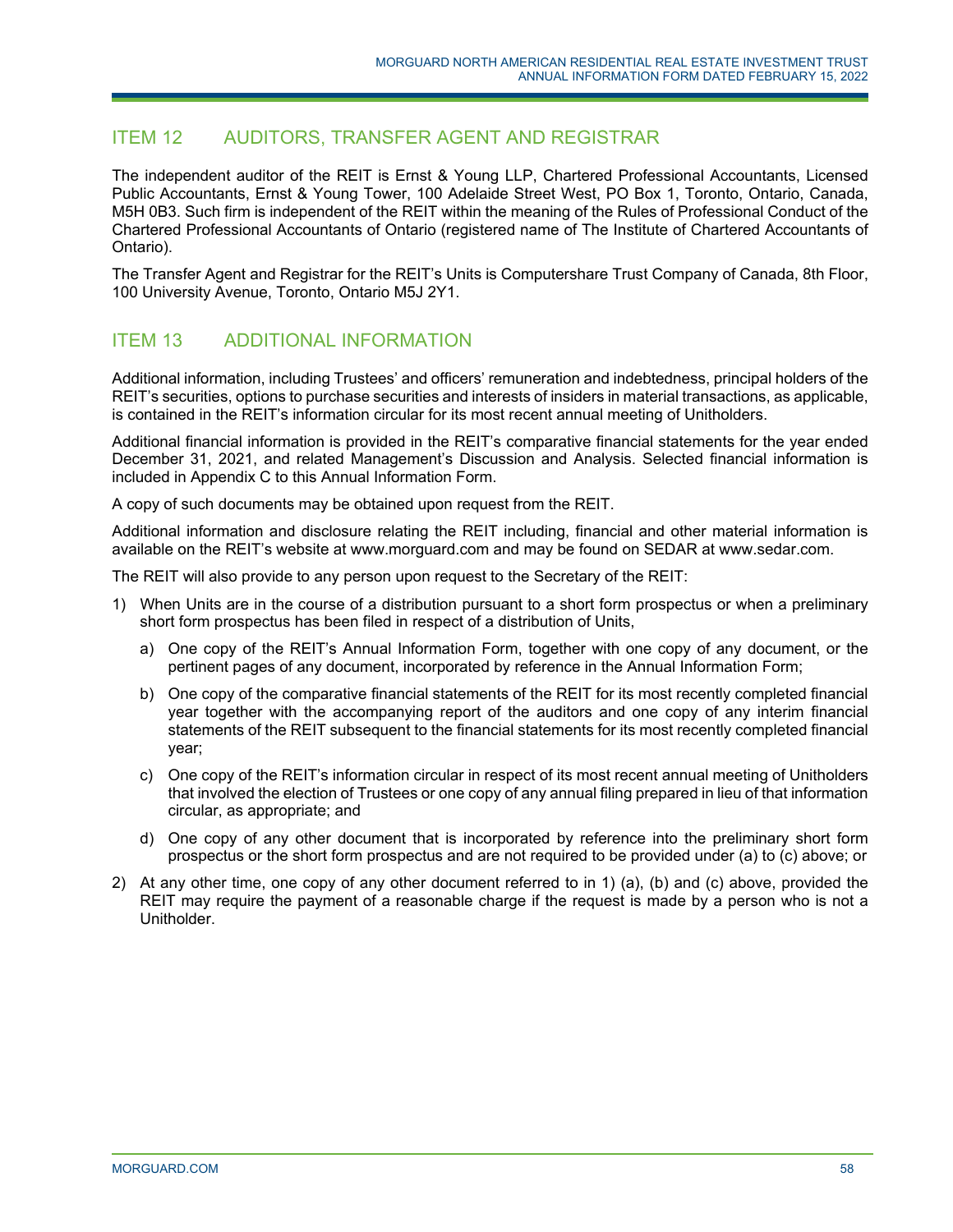# **GLOSSARY**

The following terms used in this annual information form have the meanings set out below:

"**Acquisition Agreements**" means the agreements of purchase and sale entered into on or before the closing of the IPO pursuant to which the REIT indirectly acquired the Initial IPO Properties.

"**CBCA**" means the *Canada Business Corporations Act*, as amended.

"**Change of Control**" means the acquisition by any person, or group of persons acting jointly or in concert (other than Morguard acting alone), of voting control or direction over an aggregate of not less than 66 2/3 of the outstanding Units (on a fully diluted basis).

"**Class A GP Unit**" means the Class A general partnership units of the Partnership.

"**Class A LP Unit**" means the Class A limited partnership units of the Partnership.

"**Class B GP Unit**" means the Class B general partnership units of the Partnership.

"**Class B LP Unit**" means the Class B limited partnership units of the Partnership.

"**Class C LP Unit**" means the Class C limited partnership units of the Partnership.

"**Closing Market Price**" has the meaning ascribed to it under the "Description of Trust Units and Declaration of Trust – Redemption Right."

"**CMHC**" means the Canada Mortgage and Housing Corporation.

"**CRA**" mean the Canada Revenue Agency.

"**Declaration of Trust**" means the amended and restated declaration of trust of the REIT dated as of February 16, 2021 as it may be amended and restated from time to time, all as described under "Description of Trust Units and Declaration of Trust".

"**DRIP**" means the Distribution Reinvestment Plan of the REIT.

"**Exchange Agreement**" means the exchange agreement among the REIT, Morguard, the Partnership and the REIT GP, dated April 18, 2012.

"**Fannie Mae**" means the Federal National Mortgage Association.

"**Freddie Mac**" means the Federal Home Loan Mortgage Corporation.

**"GAAP"** means Canadian generally accepted accounting principles for publicly accountable enterprises as defined by the Accounting Standards Board of Canada of the Chartered Professional Accountants of Canada, as amended from time to time.

"**General Partners**" means, collectively, the REIT GP and Morguard GP, and "**General Partner**" means any one of them.

"**Gross Book Value**" is a non-GAAP financial measure of the value of the REIT's assets calculated as the acquisition cost of the REIT's assets plus: (i) fair value adjustments and (ii) accumulated amortization on property, plant and equipment.

"**High-rise**" means a building with more than seven stories.

"**IFRS**" means International Financial Reporting Standards as issued by the International Accounting Standards Board and as adopted by the Chartered Professional Accountants of Canada in Part I of the Chartered Professional Accountants of Canada Handbook — Accounting, as amended from time to time.

"**Independent Trustee**" means a Trustee who, in relation to the REIT, is "independent" within the meaning of National Instrument 58-101 — Disclosure of Corporate Governance Practices, as replaced or amended from time to time (including any successor rule or policy thereto).

"**Initial Canadian IPO Properties**" means the portfolio of 14 Canadian residential properties comprising interests in an aggregate of 12 high-rise, 3 mid-rise and 56 low-rise buildings, which were indirectly acquired by the REIT concurrently with the completion of its IPO.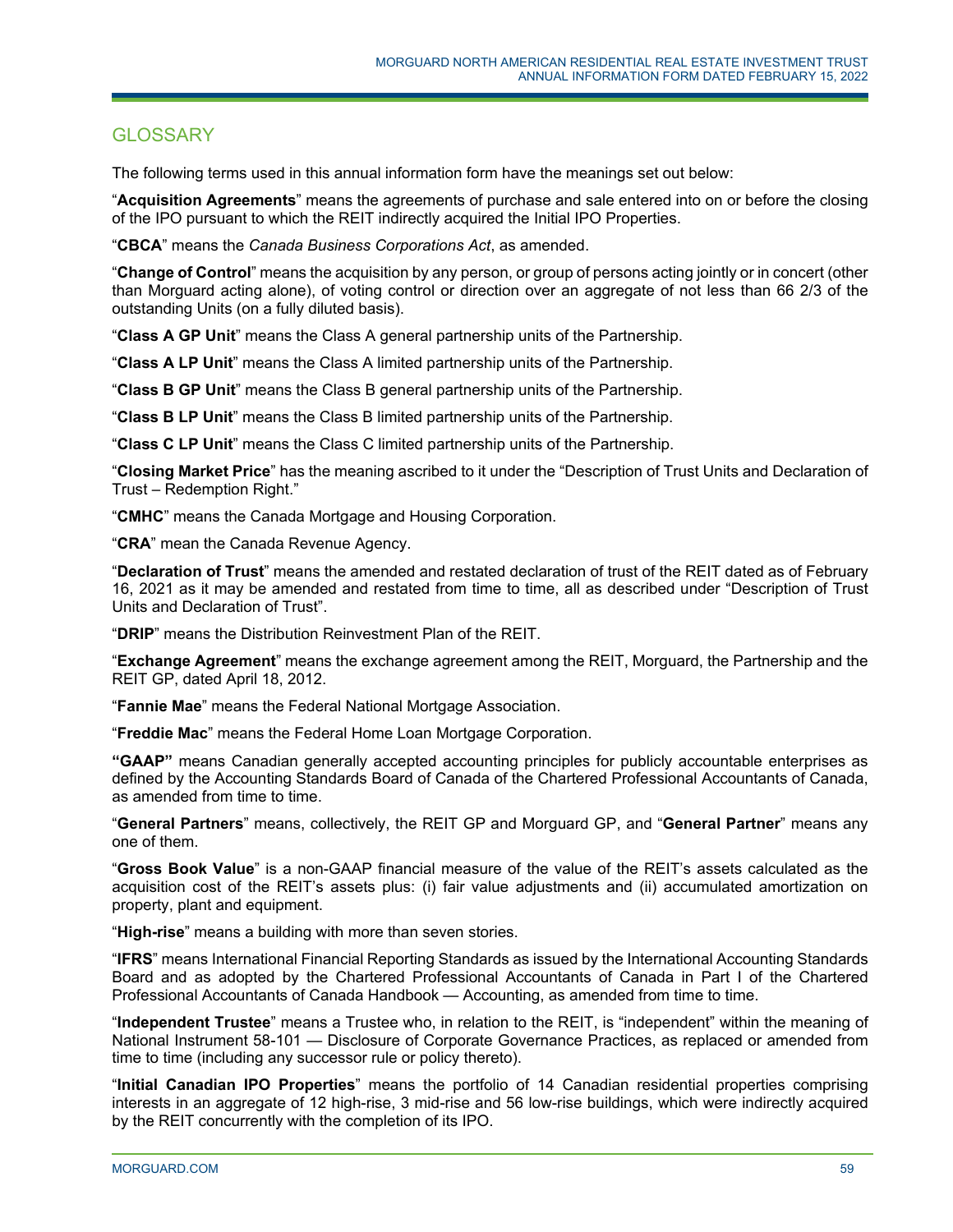"**Initial IPO Properties**" means, collectively, the Initial Canadian IPO Properties and the Initial U.S. IPO Properties.

"**Initial U.S. IPO Properties**" means the portfolio of interests in three U.S. residential walk-up garden community properties comprising an aggregate of 52 two-storey buildings, which were indirectly acquired by the REIT concurrently with the completion of its IPO.

"**IPO**" means the initial public offering of the REIT that was completed on April 18, 2012.

"**Limited Partnership Agreement**" means the limited partnership agreement of the Partnership dated April 11, 2012.

"**Low-rise**" means a building with fewer than four storeys.

"**Market Price**" has the meaning ascribed to it under "Description of Trust Units and Declaration of Trust— Redemption Right".

"**MD&A**" means management's discussion and analysis.

"**Mid-rise**" means a building with no fewer than four storeys and no more than seven storeys.

"**Monthly Limit**" means the monthly limit on the total amount payable in cash by the REIT in respect of Units tendered for redemption in a calendar month as described under "Description of Trust Units and Declaration of Trust — Redemption Right".

"**Morguard**" means Morguard Corporation, a CBCA corporation, and where the context requires, together with its affiliates.

**"Morguard Facility"** means the unsecured revolving credit facility made available by each of Morguard and the Partnership pursuant to a credit facility between the Partnership and Morguard dated April 18, 2012, as amended on July 31, 2012, and August 29, 2012.

"**Morguard GP**" means Morguard (Canada) GP Limited, a corporation incorporated under the CBCA and a wholly-owned subsidiary of Morguard.

"**NOI**" is defined by the REIT as revenue from income producing properties less property operating costs, realty taxes and utilities as presented in the consolidated statements of income.

"**Non-Residents**" means non-residents of Canada, as described under "Description of REIT Securities and Declaration of Trust — Limitation on Non-Resident Ownership".

"**Partnership**" means Morguard NAR Canada Limited Partnership, a limited partnership formed under the laws of the Province of Ontario.

"**Plans**" means, collectively, registered retirement savings plans, registered retirement income funds, deferred profit sharing plans, registered education savings plans, registered disability savings plans and tax-free savings accounts.

"**Proportionate NOI**" is a non-GAAP financial measure and represents NOI from the IFRS financial statement presentation of revenue from real estate properties, property operating costs, realty taxes and utilities adjusted for the following: i) to exclude the impact of realty taxes accounted for under the International Financial Reporting Interpretations Committee ("IFRIC") Interpretation 21, *"*Levies*"* ("IFRIC 21"). Proportionate NOI records realty taxes for all properties on a *pro rata* basis over the entire fiscal year; ii) to exclude the noncontrolling interest share of NOI for those properties that are consolidated under IFRS; and iii) to include equityaccounted investments NOI at the REIT's ownership interest.

"**Redemption Price**" has the meaning ascribed to it under "Description of REIT Securities and Declaration of Trust — Redemption Right".

**"REIT"** means Morguard North American Residential Real Estate Investment Trust.

"**REIT Exception**" means the exclusion from the definition of SIFT trust in the Tax Act for a trust qualifying as a "real estate investment trust" under the Tax Act.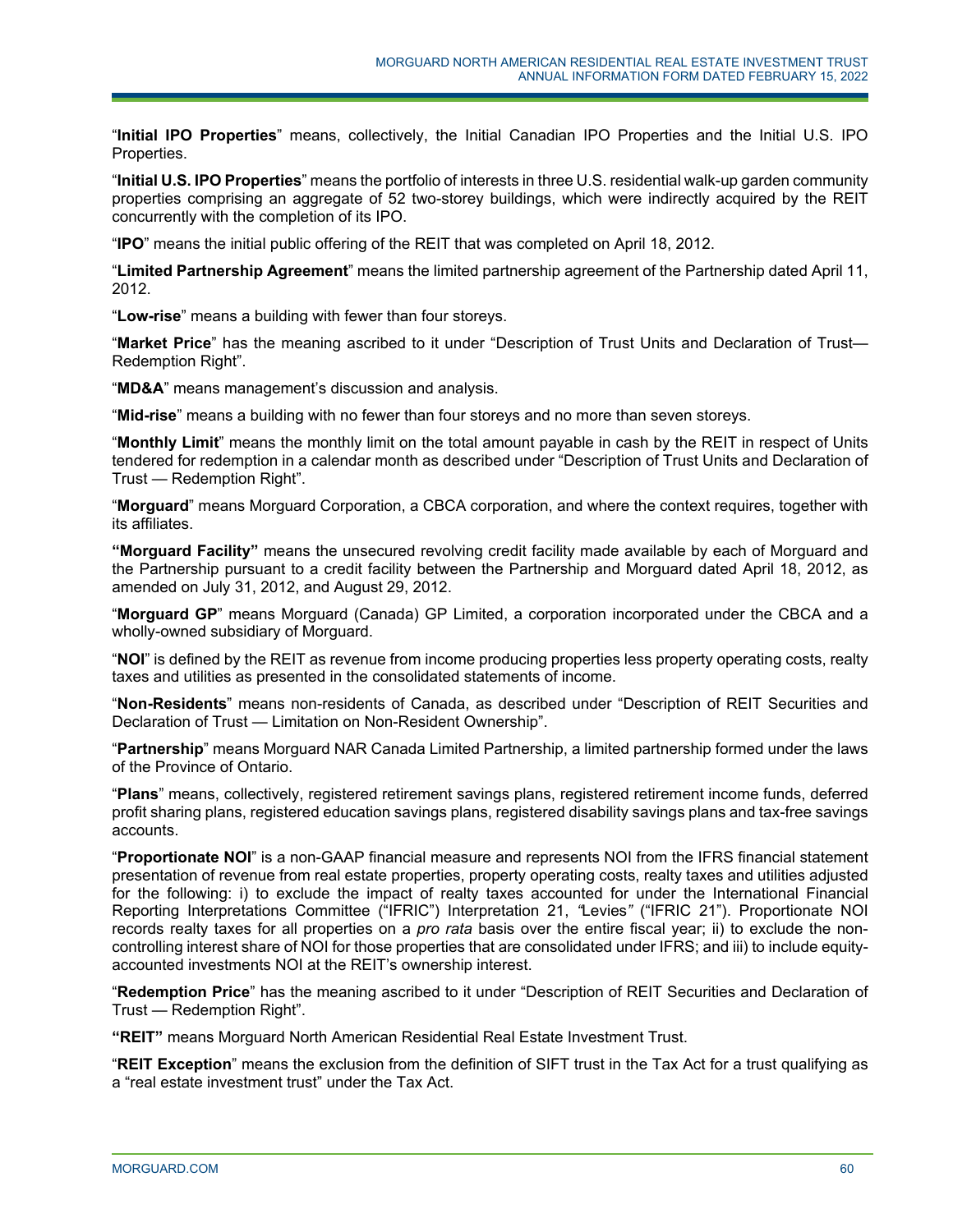"**REIT GP**" means Morguard NAR GP Limited, a corporation incorporated under the *Business Corporations Act* (Ontario) and a wholly-owned subsidiary of the REIT and a general partner of the Partnership.

"**Retained Debt**" means those mortgages on certain of the Initial Canadian IPO Properties that have been retained by Morguard.

"**Same Property NOI**" is a supplementary financial measure, representing NOI for properties owned by the REIT continuously for the current and comparable reporting period and does not take into account the impact of the operating performance of property acquisitions and dispositions as well as development properties until reaching stabilized occupancy.

"**Same Property Proportionate NOI**" is a non-GAAP financial measure representing, Proportionate NOI for properties owned by the REIT continuously for the current and comparable reporting period and does not take into account the impact of the operating performance of property acquisitions and dispositions as well as development properties until reaching stabilized occupancy.

"**Services Agreement**" means the services agreement between the REIT and Morguard dated April 18, 2012.

"**SIFT**" means specified investment flow-through within the meaning of the SIFT Rules.

**"SIFT Rules**" means provisions which potentially impose tax on publicly traded trusts, as explained under the Tax Act.

"**Special Voting Units**" means special voting units in the capital of the REIT, and "**Special Voting Unit**" means any one of them.

"**Specified Financial Measures**" are financial measures that are not defined by IFRS following the disclosure requirements established by National Instrument 52-112 *Non-GAAP and Other Financial Measures Disclosure.*  Specified financial measures are categorized *as* non-GAAP financial measures, non-GAAP ratios, and other financial measures, which are capital management measures, supplementary financial measures, and total of segments measures.

"**Subsidiary Notes**" means promissory notes of the Partnership, a trust all of the units of which, or a corporation all of the shares of which, are owned directly or indirectly by the REIT or another entity that would be consolidated with the REIT under GAAP, having a maturity date, determined at the time of issuance, of not more than five years, bearing interest at a market rate determined by the Trustees at the time of issuance.

"**Tax Act**" means the *Income Tax Act* (Canada).

"**Trustees**" means the trustees from time to time of the REIT, and "**Trustee**" means any one of them.

"**TSX**" means the Toronto Stock Exchange.

"**Units**" means trust units in the capital of the REIT, other than Special Voting Units, and "**Unit**" means any one of them.

"**Unitholders**" means holders of Voting Units, and "**Unitholder**" means any one of them.

"**U.S. Holdco**" means Morguard NAR (U.S.) Holdings LLC, a Delaware limited liability company.

"**U.S. Management Agreements**" means the agreements between U.S. Holdco and the U.S. Manager dated April 18, 2012.

"**U.S. Manager**" means Morguard Management Company Inc., an indirect wholly-owned subsidiary of Morguard.

"**Voting Units**" means, collectively, the Units and the Special Voting Units, and "**Voting Unit**" means any one of them.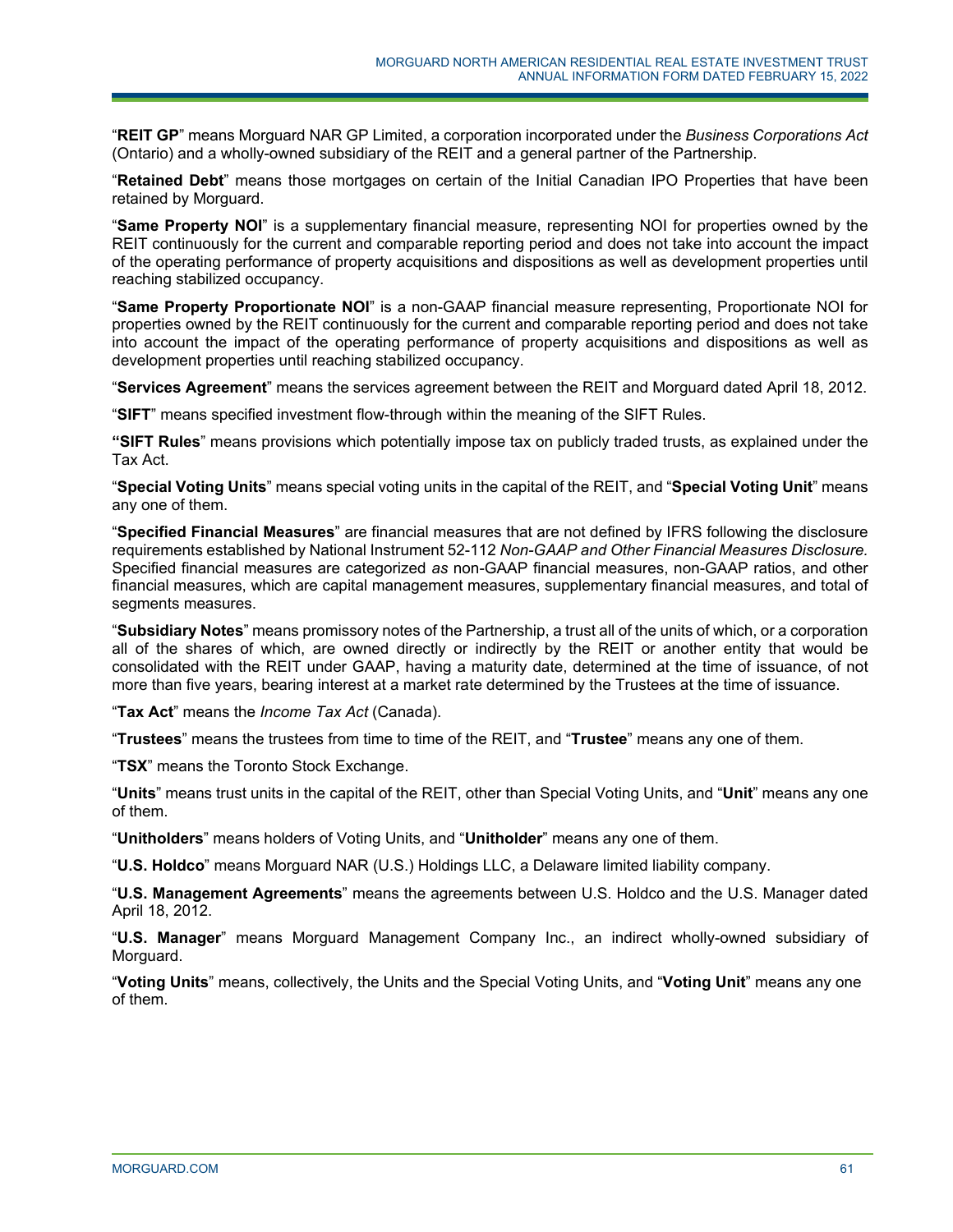### **APPENDIX A ADDITIONAL PROPERTY PORTFOLIO INFORMATION**

The following tables highlight all properties owned as at February 15, 2022. Occupancy Level is as at December 31, 2021.

# **CANADA**

|                                         |             |           | Ownership                  |                        |                            |                      |
|-----------------------------------------|-------------|-----------|----------------------------|------------------------|----------------------------|----------------------|
| <b>Property</b>                         | City        | Prov.     | <b>Interest</b><br>$(\% )$ | Total<br><b>Suites</b> | Ownership<br><b>Suites</b> | Occupancy<br>$(\% )$ |
| Square 104                              | Edmonton    | AB        | 100                        | 277                    | 277                        | 77                   |
| Margaret Place <sup>(1)</sup>           | Kitchener   | <b>ON</b> | 100                        | 472                    | 472                        | 99                   |
| Meadowvale Gardens <sup>(1)</sup>       | Mississauga | <b>ON</b> | 100                        | 325                    | 325                        | 95                   |
| The Arista <sup>(1)</sup>               | Mississauga | <b>ON</b> | 100                        | 458                    | 458                        | 96                   |
| The Elmwoods <sup>(1)</sup>             | Mississauga | <b>ON</b> | 100                        | 321                    | 321                        | 96                   |
| The Forestwoods <sup>(1)</sup>          | Mississauga | <b>ON</b> | 97                         | 300                    | 291                        | 96                   |
| The Maplewoods <sup>(1)</sup>           | Mississauga | <b>ON</b> | 97                         | 300                    | 291                        | 96                   |
| The Valleywoods <sup>(1)</sup>          | Mississauga | <b>ON</b> | 98                         | 373                    | 366                        | 95                   |
| Tomken Place <sup>(1)</sup>             | Mississauga | <b>ON</b> | 100                        | 142                    | 142                        | 99                   |
| 160 Chapel(1)                           | Ottawa      | <b>ON</b> | 100                        | 370                    | 370                        | 79                   |
| Downsview Park Townhomes <sup>(1)</sup> | Toronto     | <b>ON</b> | 100                        | 60                     | 60                         | 100                  |
| Rideau Towers (1)                       | Toronto     | <b>ON</b> | 90                         | 287                    | 258                        | 93                   |
| Rideau Towers II <sup>(1)</sup>         | Toronto     | <b>ON</b> | 100                        | 380                    | 380                        | 93                   |
| Rideau Towers III <sup>(1)</sup>        | Toronto     | <b>ON</b> | 100                        | 474                    | 474                        | 93                   |
| Rideau Towers IV <sup>(1)</sup>         | Toronto     | <b>ON</b> | 100                        | 400                    | 400                        | 94                   |
| Rouge Valley Residence                  | Toronto     | <b>ON</b> | 100                        | 396                    | 396                        | 98                   |
| <b>SUBTOTAL</b>                         |             |           |                            | 5,335                  | 5,281                      | 94                   |

(1) Certified Rental Building™ Program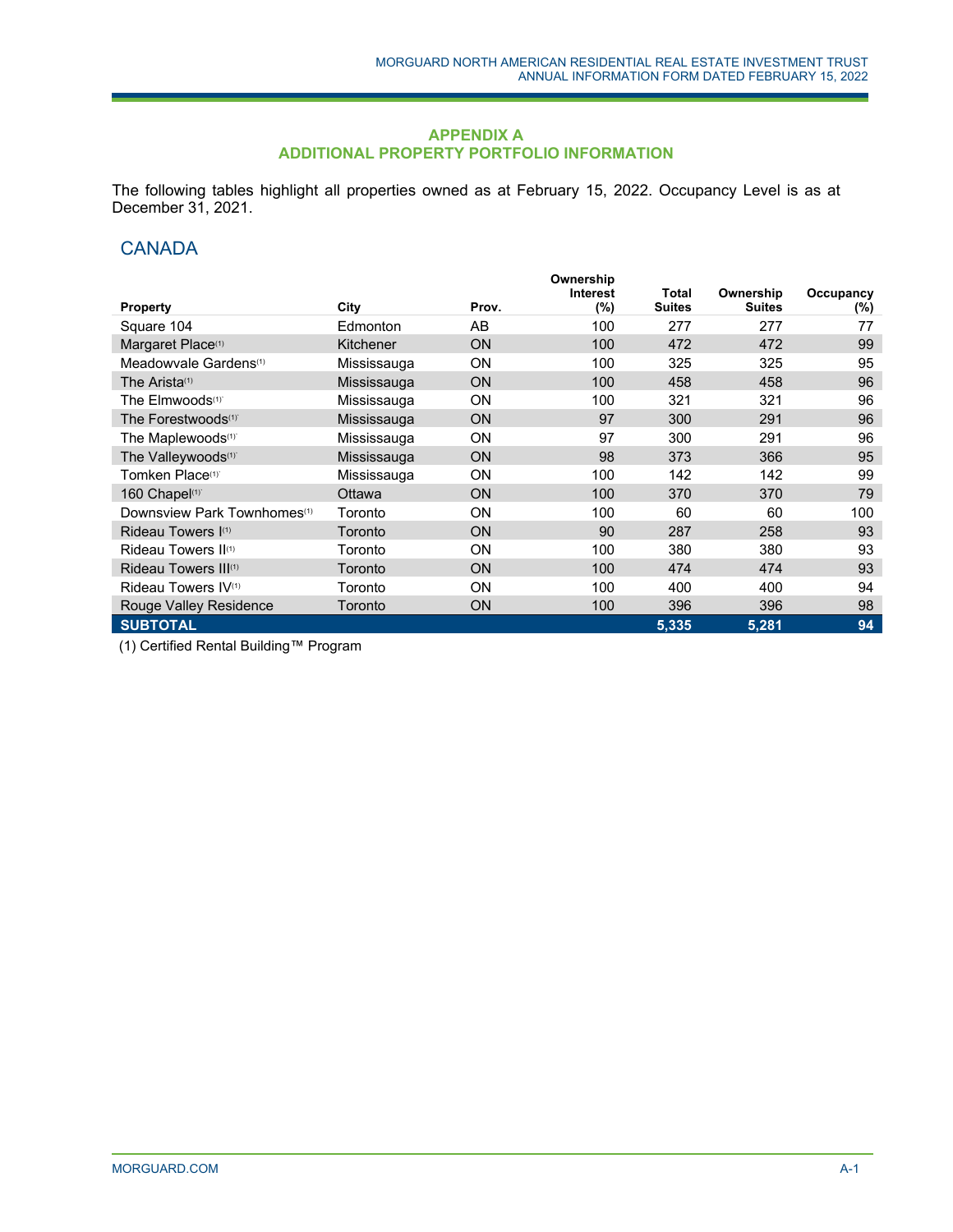# U.S.

|                                            |                      |                | Ownership<br><b>Interest</b> | <b>Total</b>  | Ownership     | Occupancy |
|--------------------------------------------|----------------------|----------------|------------------------------|---------------|---------------|-----------|
| Property                                   | City                 | <b>State</b>   | (%)                          | <b>Suites</b> | <b>Suites</b> | (%)       |
| <b>Retreat at City Center</b>              | Aurora               | CO             | 100                          | 225           | 225           | 95        |
| Settlers' Creek                            | <b>Fort Collins</b>  | CO             | 100                          | 229           | 229           | 97        |
| The Retreat at Spring Park                 | Garland              | <b>TX</b>      | 100                          | 188           | 188           | 94        |
| <b>Grand Venetian at Las Colinas</b>       | Irving               | <b>TX</b>      | 100                          | 514           | 514           | 96        |
| Verandah at Valley Ranch                   | Irving               | <b>TX</b>      | 100                          | 319           | 319           | 96        |
| The Georgian Apartments                    | <b>New Orleans</b>   | LA             | 100                          | 135           | 135           | 98        |
| 1643 Josephine                             | New Orleans          | LA             | 100                          | 114           | 114           | 96        |
| <b>Greenbrier Estates</b>                  | Slidell              | $\overline{A}$ | 100                          | 144           | 144           | 99        |
| Coast at Lakeshore East <sup>(1)</sup>     | Chicago              | IL             | 51                           | 515           | 263           | 95        |
| The Marquee at Block 37 <sup>(1)</sup>     | Chicago              | IL             | 50                           | 690           | 345           | 95        |
| <b>Briarhill Apartments</b>                | Atlanta              | GA             | 100                          | 292           | 292           | 94        |
| The Savoy Luxury Apartments                | Atlanta              | GA             | 100                          | 232           | 232           | 97        |
| <b>Barrett Walk Luxury Apartment Homes</b> | Kennesaw             | GA             | 100                          | 290           | 290           | 97        |
| 210 Watermark                              | <b>Bradenton</b>     | <b>FL</b>      | 100                          | 216           | 216           | 95        |
| <b>Blue Isle Apartment Homes</b>           | <b>Coconut Creek</b> | <b>FL</b>      | 100                          | 340           | 340           | 98        |
| 2940 Solano at Monterra                    | <b>Cooper City</b>   | <b>FL</b>      | 51                           | 252           | 129           | 97        |
| Governors Gate I                           | Pensacola            | FL             | 100                          | 240           | 240           | 99        |
| Governors Gate II                          | Pensacola            | <b>FL</b>      | 100                          | 204           | 204           | 99        |
| Jamestown Estates                          | Pensacola            | <b>FL</b>      | 100                          | 177           | 177           | 99        |
| <b>Woodcliff Apartment Homes</b>           | Pensacola            | <b>FL</b>      | 100                          | 184           | 184           | 100       |
| <b>Woodbine Apartment Homes</b>            | Riviera Beach        | FL.            | 100                          | 408           | 408           | 98        |
| <b>Mallory Square</b>                      | Tampa                | <b>FL</b>      | 100                          | 383           | 383           | 98        |
| <b>Village Crossing Apartment Homes</b>    | West Palm Beach      | <b>FL</b>      | 100                          | 189           | 189           | 97        |
| The Lodge at Crossroads                    | Cary                 | <b>NC</b>      | 100                          | 432           | 432           | 94        |
| Perry Point Ultimate Apartments            | Raleigh              | <b>NC</b>      | 100                          | 432           | 432           | 93        |
| Northgate at Falls Church                  | <b>Falls Church</b>  | <b>VA</b>      | 100                          | 104           | 104           | 94        |
| The Fenestra at Rockville Town Square      | Rockville            | <b>MD</b>      | 50                           | 492           | 246           | 98        |
| <b>SUBTOTAL</b>                            |                      |                |                              | 7,940         | 6,974         | 96        |
| <b>TOTAL MULTI-SUITE RESIDENTIAL</b>       |                      |                |                              | 13,275        | 12,255        | 95        |

(1) LEED® Certified.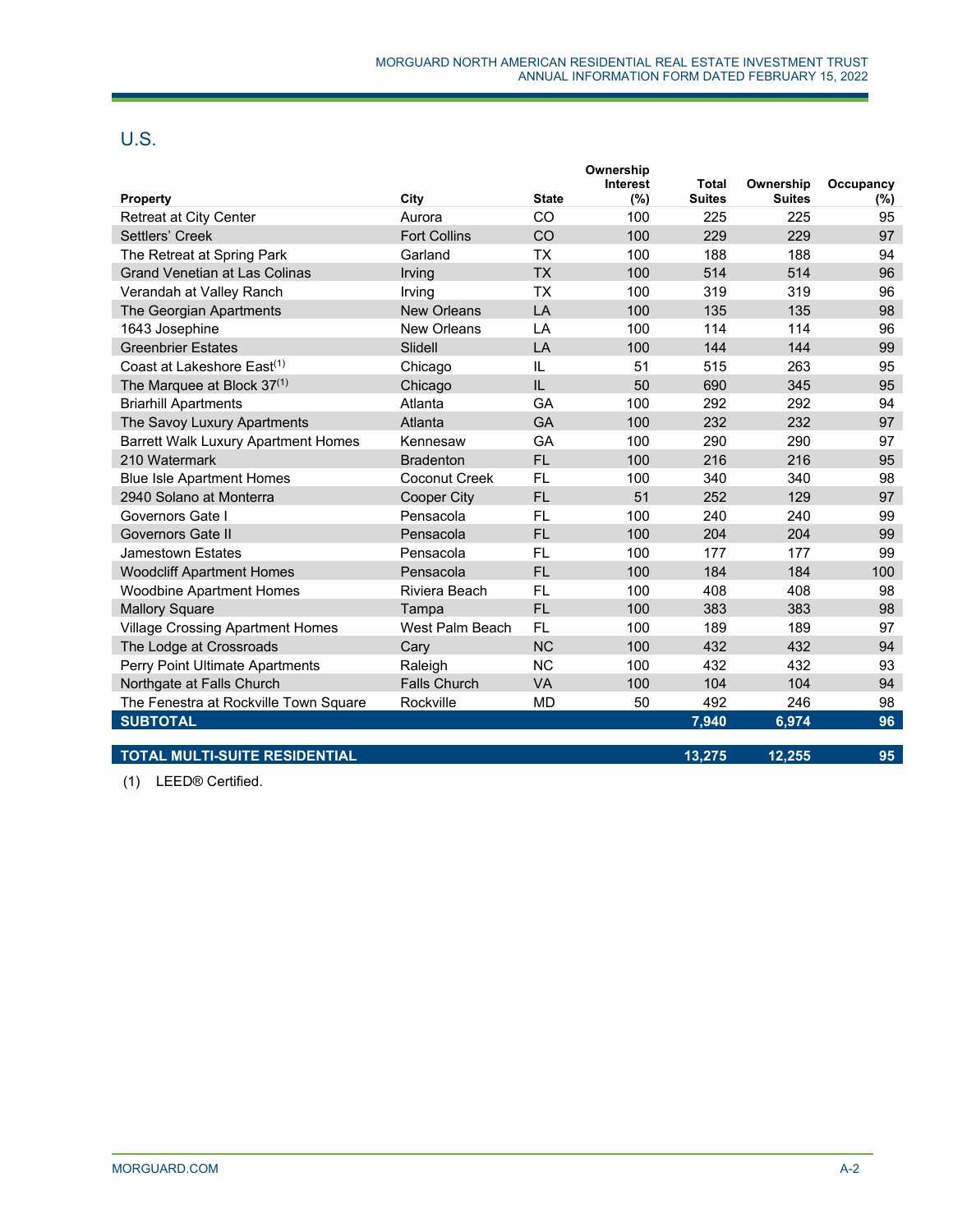# **DESCRIPTION OF THE PROPERTIES**

The following is a description of each of the Canadian Properties.

### *ALBERTA*

## **Edmonton, Alberta**

#### *10404 104 Avenue, Edmonton, Alberta ("Square 104")*

Square 104 consists of two connecting mid-rise apartment buildings situated in downtown Edmonton at the northeast corner of 105<sup>th</sup> Street and 104<sup>th</sup> Avenue, Edmonton, Alberta. Square 104 is located in close proximity to Grant MacEwan College, restaurants, pubs and downtown offices. The five-storey and fourstorey buildings have elevator service and are situated on approximately four acres of land. The buildings include in-suite laundry facilities, a fitness centre and provide 285 underground parking spaces. The buildings were constructed in 2004 and contain a total of 277 suites consisting of one, two and threebedroom suites.

### *ONTARIO*

### **Kitchener, Ontario**

## *305-315 Margaret Avenue, Kitchener, Ontario ("Margaret Place")*

Margaret Place consists of two high-rise apartment buildings situated near the intersection of Victoria Street and Margaret Avenue in Kitchener, Ontario. Built in 1990, Margaret Place is located in close proximity to St. Jacobs Farm and Craft Market, and the manufacturing hub and local retail establishments. The two 18 storey buildings have three elevators in each building, and are situated on approximately six acres of lush private parkland and contain a total of 472 suites consisting of one and two-bedroom suites. Margaret Place includes hospitality suites, an indoor swimming pool and whirlpool, fitness centre, party room, saunas, billiards room, indoor bike room, indoor driving range, library, in-suite laundry facilities, and provides 437 underground parking spaces and 193 surface parking spaces.

## **Mississauga, Ontario**

#### *2869 Battleford Road, Mississauga, Ontario ("Meadowvale Gardens")*

Meadowvale Gardens is a low-rise residential complex comprising of 24 buildings, situated east of Winston Churchill and north of Battleford Road in Mississauga, Ontario. The 23 three-storey garden terrace suites and one mid-rise building containing five stories, are situated on approximately 8.6 acres of land and contain a total of 325 suites consisting of one, two and three-bedroom suites. The buildings include an outdoor pool, fitness centre, party room, indoor bike room, children's playground, tennis and squash courts, saunas, laundry facilities and provide a total of 379 underground parking spaces and 169 surface parking spaces. Meadowvale Gardens is located in close proximity to public transportation, local retail establishments and Pearson International Airport and is directly adjacent to Meadowvale Town Centre. It was constructed in 1977 and is built of cast-in-place concrete foundation and conventional wood frame structure with brick facade.

## *3665 Arista Way, Mississauga, Ontario ("The Arista")*

The Arista is a high-rise residential apartment building situated near the intersection of Hurontario Street and Burnhamthorpe Road in Mississauga, Ontario. The Arista is located in close proximity to public transportation, schools, Square One Shopping Centre, Pearson International Airport and within walking distance of local retail establishments. The building includes an outdoor pool, fitness centre, billiards room, party room, indoor bike room, saunas, laundry facilities, library and business centre with internet access. The 19-storey building has five elevators, is situated on approximately 9.7 acres of land and contains a total of 458 suites consisting of one, two and three-bedroom suites. The building provides 607 underground parking spaces and 96 surface parking spaces. It was constructed in 1980 of cast-in-place foundation with pre-cast concrete walls and floors.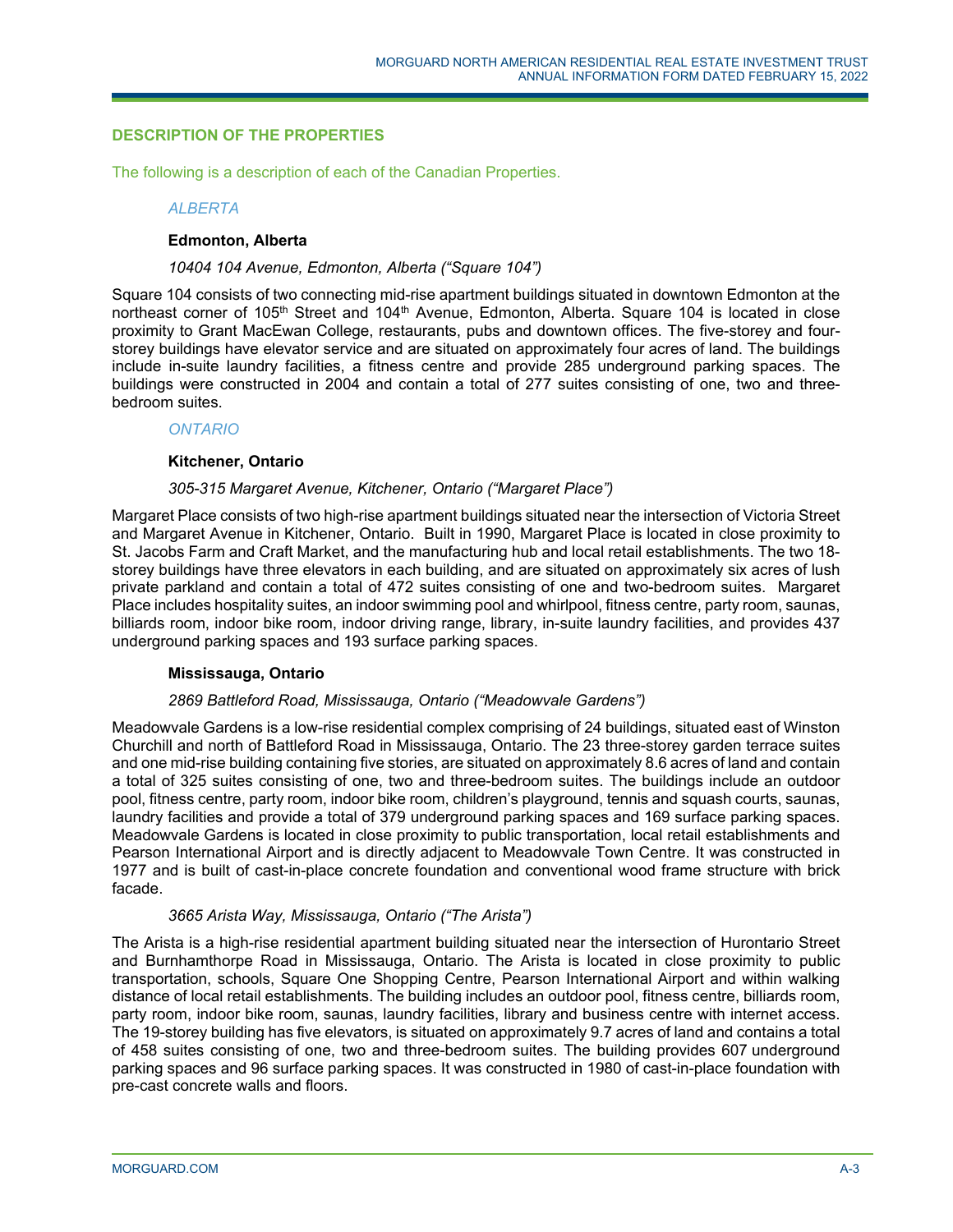# *30 Elm Drive East, Mississauga, Ontario ("The Elmwoods")*

The Elmwoods is a high-rise residential apartment building situated east of Hurontario Street and south of Elm Drive in Mississauga, Ontario. Built in 1984, The Elmwoods is located in close proximity to public transportation, schools, Square One Shopping Centre, Pearson International Airport and is walking distance to local retail amenities. The 19-storey building has three elevators, is situated on approximately 4.1 acres of land and contains a total of 321 suites consisting of bachelor, one, two and three-bedroom suites. The building includes hospitality suites, a fitness centre, party room, saunas, a tennis court, a ninehole mini putt course, a barbeque and picnic area, laundry facilities and provides 425 underground parking spaces and 65 surface parking spaces.

## *1547 Mississauga Valley Boulevard, Mississauga, Ontario ("The Forestwoods")*

The Forestwoods is a high-rise residential apartment building situated near the intersection of Burnhamthorpe Road and Hurontario Street in Mississauga, Ontario. The Forestwoods is located in close proximity to public transportation, schools, Square One Shopping Centre, Pearson International Airport and is walking distance to local retail amenities. The 22-storey building has three elevators, is situated on approximately 6.8 acres of land and contains a total of 300 suites consisting of one, two and three-bedroom suites. The building includes hospitality suites, a shared outdoor pool, shared children's playground, laundry facilities and provides 450 underground parking spaces and 75 surface parking spaces. It was constructed in 1978 and is built of cast-in-place foundation with pre-cast concrete walls and floors.

## *1477 Mississauga Valley Boulevard, Mississauga, Ontario ("The Maplewoods")*

The Maplewoods is a high-rise residential apartment building situated near the intersection of Burnhamthorpe Road and Hurontario Street in Mississauga, Ontario. The Maplewoods is in close proximity to public transportation, schools, Square One Shopping Centre, Pearson International Airport and is within walking distance to many local retail amenities. The 22-storey building has three elevators, is situated on approximately 6.8 acres of land and contains 300 suites consisting of one, two and three-bedroom suites. The building includes hospitality suites, a shared outdoor pool, fitness centre, party room, business centre with internet access, indoor bike room, shared children's playground, laundry facilities and provides 450 underground parking spaces and 82 surface parking spaces. It was constructed in 1979 and was built of cast-in-place foundation with pre-cast concrete walls and floors.

# *1423 Mississauga Valley Boulevard, Mississauga, Ontario ("The Valleywoods")*

The Valleywoods is a high-rise residential apartment building situated near the intersection of Burnhamthorpe and Hurontario Street in Mississauga, Ontario. The Valleywoods is in close proximity to public transportation, schools, Square One Shopping Centre, Pearson International Airport and is within walking distance to many local retail amenities. The 16-storey building has three elevators, is situated on approximately 8.4 acres of land and contains a total of 373 suites consisting of one, two and three-bedroom suites. The building includes a hospitality suite, a shared outdoor pool, fitness centre, billiards room, party room, indoor bike room, saunas, children's playground, business centre with internet access, laundry facilities and provides 495 underground parking spaces and 69 surface parking spaces. It was constructed in 1979 and is built of cast-in-place foundation with pre-cast concrete walls and floors.

## *935 Dundas Street East, Mississauga, Ontario ("Tomken Place")*

Tomken Place is a high-rise residential apartment building situated near the intersection of Tomken Road and Dundas Street in Mississauga, Ontario. Tomken Place is located in close proximity to public transportation, local retail establishments and Pearson International Airport. The 16-storey building has two elevators, is situated on approximately 2.5 acres of land and contains a total of 142 suites consisting of mainly two and three-bedroom suites with 1 one-bedroom suite. The building includes laundry facilities, fitness centre, party room, indoor bike room, children's playground, billiards room, saunas, a tennis court and provides 197 underground parking spaces and 34 surface parking spaces. It was constructed in 1979 of cast-in-place foundation with pre-cast concrete walls and floors.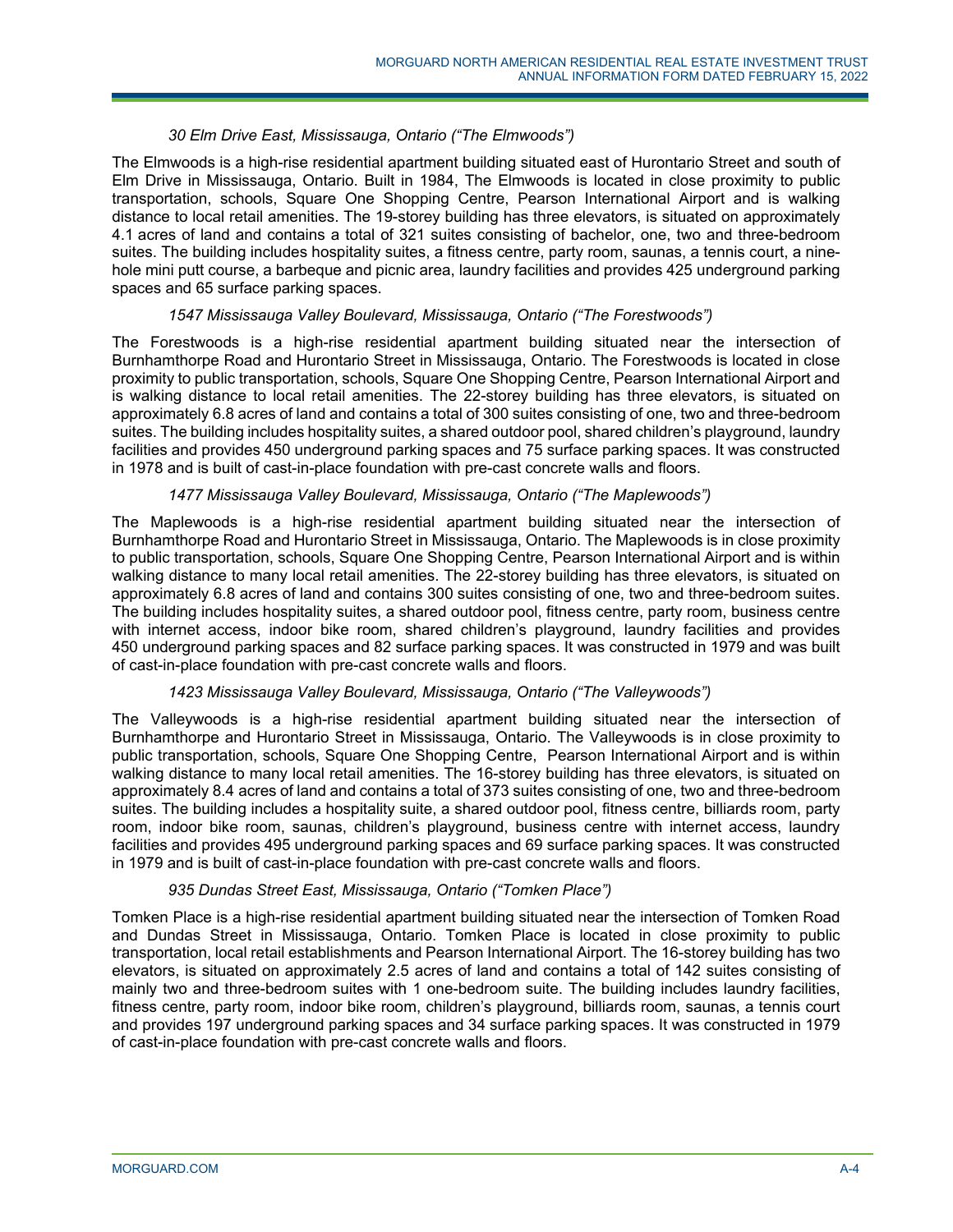### **Ottawa, Ontario**

# *160 Chapel Street, Ottawa, Ontario ("160 Chapel")*

160 Chapel is a 22-story, 370-suite residential apartment building originally built in 1971 consisting of reinforced concrete construction. There is an above ground parking lot and two levels of underground parking offering a total of 270 parking spaces. There are 4 commercial units. 160 Chapel is located in the Sandy Hill neighbourhood in Ottawa – located just 2 kilometres from the downtown core, at the corner of Chapel and Rideau Streets, 160 Chapel benefits from being in close proximity to the Rideau Centre, parliament Hill, the Byward market, and the University of Ottawa. The building includes 24-hour on-site security, fitness centre, indoor pool, guest suite and sauna.

## **Toronto, Ontario**

### *55-71 John Perkins Bull Drive, Toronto, Ontario ("Downsview Park Townhomes")*

Downsview Park Townhomes comprises 60 newly built two and three-bedroom rental townhomes, constructed in 2017, with open concept floor plans and modern finishes. Located on the edge of Downsview Park, these stylish townhomes are minutes away from York University and Yorkdale Shopping Centre; and are in close proximity to Highways 400 and 401 as well as public transportation.

### *35 Thorncliffe Park Drive, Toronto, Ontario ("Rideau Towers I")*

Rideau Towers I, is in a collection of four high-rise residential apartment buildings situated near the intersection of Thorncliffe Park Drive and Overlea Boulevard, in Toronto, Ontario. The Rideau Towers are in close proximity to public transportation and local retail establishments. This 18-storey building, which is situated on approximately 3.5 acres of land and contains a total of 287 suites. Rideau Towers I comprise of one, two and three-bedroom suites with a weighted average size of 918 square feet. The building has laundry facilities and provides 176 underground parking spaces and 122 surface parking spaces. The building was constructed in the mid-1960's and was built of cast-in-place concrete slab floors with a brick exterior veneer.

## *43 Thorncliffe Park Drive, Toronto, Ontario ("Rideau Towers II")*

Rideau Towers II is a collection of four high-rise residential apartment buildings situated near the intersection of Thorncliffe Park Drive and Overlea Boulevard, Toronto, Ontario. The Rideau Towers are in close proximity to public transportation and local retail establishments. This 20-storey building has four elevators, is situated on approximately 4.4 acres of land and contains a total of 380 suites. Rideau Towers II comprises one, two and three-bedroom suites with a weighted average size of 922 square feet. The building has laundry facilities, and provides 353 underground parking spaces and 114 surface parking spaces. It was constructed in the mid-1960's, is built of cast-in-place concrete slab floors with a brick exterior veneer construction.

#### *47 Thorncliffe Park Drive, Toronto, Ontario ("Rideau Towers III")*

Rideau Towers III is in a collection of four high-rise residential apartment buildings situated near the intersection of Thorncliffe Park Drive and Overlea Boulevard, in Toronto, Ontario. The Rideau Towers are in close proximity to public transportation and local retail establishments. This 25-storey building has five elevators, is situated on approximately 5.5 acres of land and contains a total of 474 suites. Rideau Towers III comprises one, two and three-bedroom suites with a weighted average size of 978 square feet. The building has laundry facilities, and provides 521 underground parking spaces and 64 surface parking spaces. It was constructed in the mid-1960's, is built of cast-in-place concrete slab floors with a brick exterior veneer construction.

#### *49 Thorncliffe Park Drive, Toronto, Ontario ("Rideau Towers IV")*

Rideau Towers IV is a collection of four high-rise residential apartment buildings situated near the intersection of Thorncliffe Park Drive and Overlea Boulevard, Toronto, Ontario. The Rideau Towers are in close proximity to public transportation and local retail establishments. This 20-storey building has four elevators, is situated on approximately 4.4 acres of land and contains a total of 400 suites. Rideau Towers IV comprises bachelor, one, two and three-bedroom suites with a weighted average size of 956 square feet.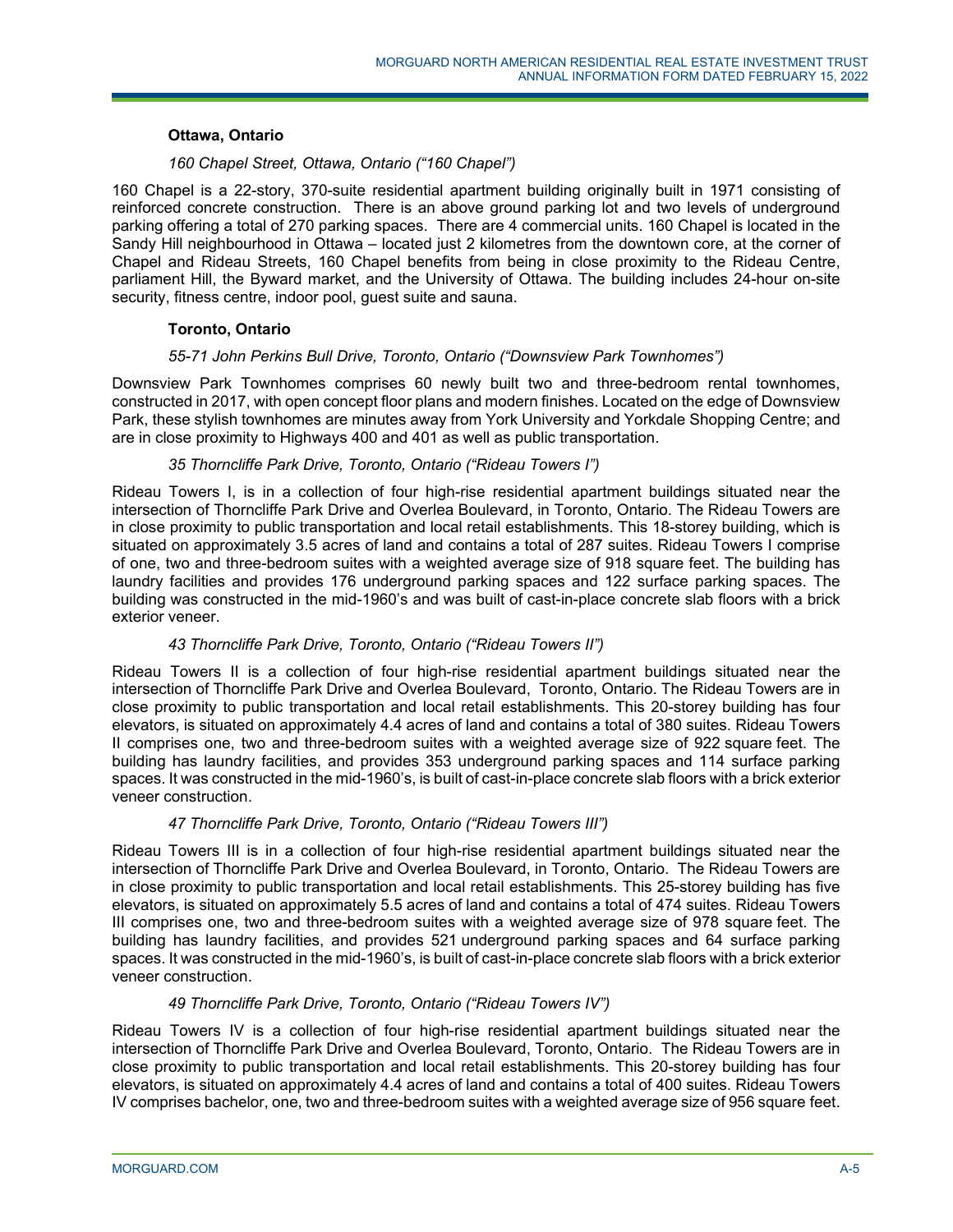The building has laundry facilities, and provides 444 underground parking spaces and 51 surface parking spaces. It was constructed in the mid-1960's, is built of cast-in-place concrete slab floors with a brick exterior veneer construction.

# *45 Generation Boulevard, Toronto, Ontario ("Rouge Valley Residence")*

Rouge Valley Residence is a low-rise residential complex consisting of 33 buildings which is located just off Meadowvale Road and Highway 401 in Toronto, Ontario and comprises the municipal addresses of 41- 53 and 95-115 Generation Boulevard. Rouge Valley Residence is in close proximity to public transportation, The University of Toronto (Scarborough Campus), the Toronto Zoo and the Rouge Valley Conservation Area. The three-storey townhouse style suites are situated on 14.8 landscaped acres of land. Rouge Valley Residence comprises 396 suites, consisting of one, two and three-bedroom suites. The buildings include laundry facilities, an outdoor swimming pool and provide 533 surface parking spaces. Constructed in 1978, the buildings are built of cast-in-place concrete foundation and conventional wood frame structure.

The following is a description of each of the U.S. Properties.

# *COLORADO*

# **Aurora, Colorado**

# *820 South Cimarron Way, Aurora, Colorado ("Retreat at City Center")*

Retreat at City Center is a low-rise apartment complex comprising 12 buildings and 225 suites constructed in 2002. It is located approximately nine miles from downtown Denver. The one, two and three-bedroom suites are situated on 7.46 landscaped acres of land. The property includes a leasing centre, fitness centre, and swimming pool. The property has 406 parking spaces in an eight level parking garage, with 54 additional surface parking spaces situated on the property.

## **Fort Collins, Colorado**

## *4408 John F. Kennedy Way, Fort Collins. Colorado ("Settlers' Creek")*

Settlers' Creek is a low-rise apartment complex consisting of 9 buildings, 13 two-storey lofts, and 229 suites , it was constructed in 2009. It is located approximately 6.3 miles from downtown Fort Collins. The one, two and three-bedroom suites are situated on 13.61 landscaped acres of land. The property includes a leasing centre, fitness centre, swimming pool and tanning room, and provides 324 surface parking spaces and 87 garage spaces.

## *TEXAS*

## **Garland, Texas**

## *2701 Lookout Drive, Garland, Texas ("The Retreat at Spring Park")*

The Retreat at Spring Park is a low-rise apartment complex comprising 188 suites in 13 buildings, it was constructed in 1996. It is located approximately six miles from Dallas/Fort Worth International Airport. The one and two-bedroom suites are situated on 12.23 acres of land. The property includes a leasing office, swimming pool, a fitness centre and barbeque picnic area. Each unit is provided with an attached single car garage, plus an additional 97 surface parking spaces are available.

## **Irving, Texas**

## *6225 Love Drive, Irving, Texas ("Grand Venetian at Las Colinas")*

Grand Venetian at Las Colinas is a low-rise apartment complex consisting of 25 buildings housing 514 suites, it was constructed in 1997. Grand Venetian is located within 20 minutes of downtown Dallas. The one, two and three-bedroom suites are situated on 24.42 acres of land. The property includes a leasing centre, spa room, fitness centre and business centre and provides 889 parking spaces.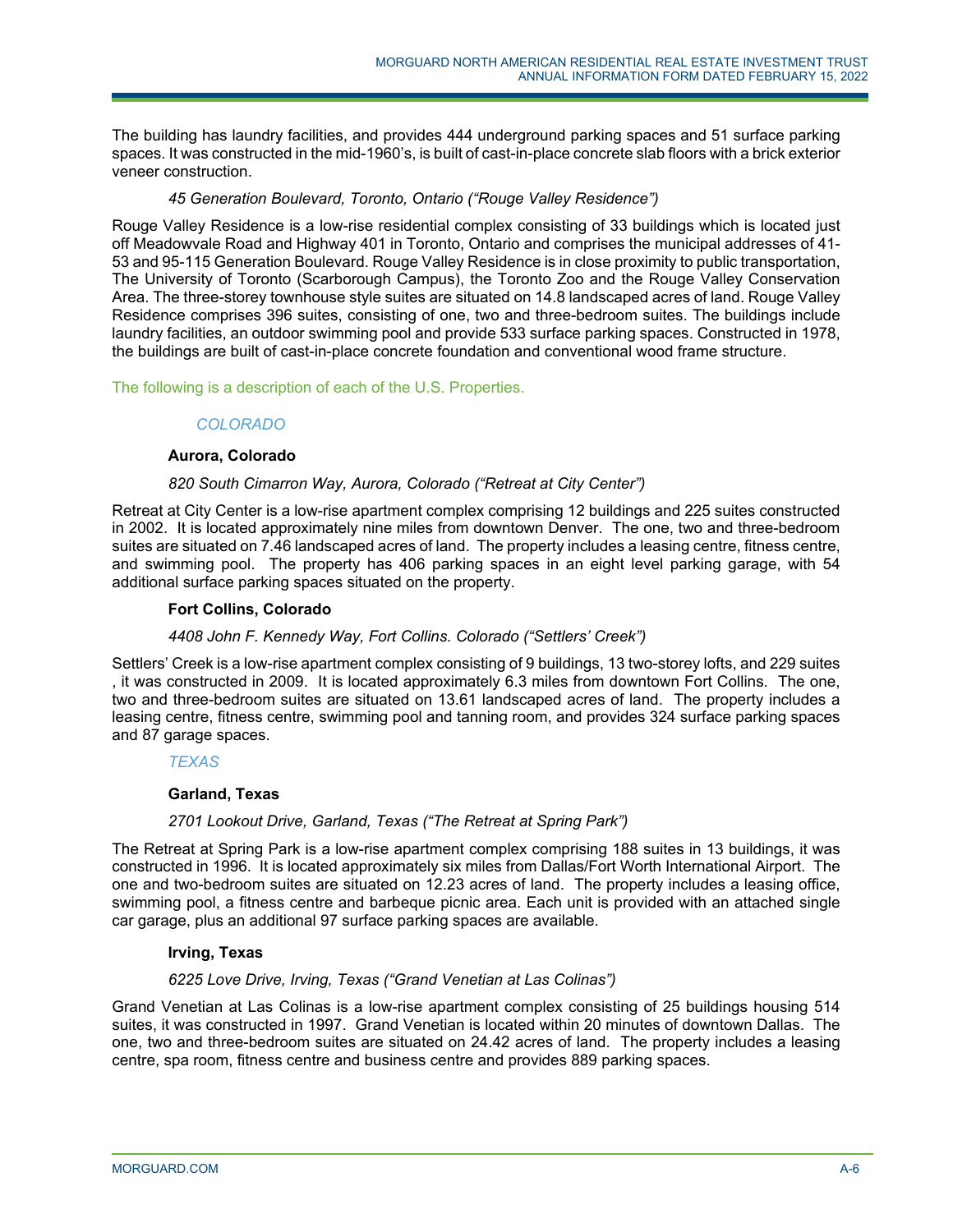## *8600 Valley Ranch Parkway, Irving, Texas ("Verandah at Valley Ranch")*

Verandah at Valley Ranch is a low-rise apartment complex comprising 319 suites in 15 buildings constructed in 1994. It is located approximately six miles from Dallas/Fort Worth International Airport. The one, two and three-bedroom suites are situated on 14.78 acres of land. The property includes a leasing office, two swimming pools, and a covered car wash, and provides 524 parking spaces.

# *LOUISIANA*

## **New Orleans, Louisiana**

## *2233 St. Charles Ave., New Orleans, Louisiana ("The Georgian Apartments")*

The Georgian Apartments is a mid-rise apartment complex comprising 135 suites, constructed in 1951. It is located within the Garden District in New Orleans. The bachelor, one and two-bedroom suites are situated on 1.12 landscaped acres of land. The property includes a swimming pool, hot tub, fitness centre and a gated entrance and provides 63 surface parking spaces.

### *1643 Josephine St., New Orleans, Louisiana ("1643 Josephine")*

1643 Josephine is a five-story apartment building located in the Lower Garden District adjacent to the Pontchartrain Hotel, just off the Saint Charles Avenue street car line. It is situated between the New Orleans CBD/Warehouse District and the Uptown University Area. Originally constructed in 1986, 1643 Josephine completed a major renovation and upgrade in 2020. It is comprised of 114 renovated suites, a ground floor garage with 73 parking spaces and a separate neighbouring ground lot with 21 additional parking spaces. Constructed upon a land parcel of 38,899SF, 1643 Josephine includes two courtyards, swimming pool, new club room, fitness center and pet run.

## **Slidell, Louisiana**

## *100 Greenbrier Way, Slidell, Louisiana ("Greenbrier Estates")*

Greenbrier Estates is a low-rise apartment complex consisting of 18 buildings and 144 suites constructed in 2005. It is situated between New Orleans and the Mississippi coast. The one, two and three-bedroom suites are situated on 9.0 landscaped acres of land. The property includes a leasing centre, swimming pool, fitness centre, tennis court, car wash and picnic area and provides 360 surface parking spaces.

## *ILLINOIS*

## **Chicago, Illinois**

## *345 East Wacker Drive, Chicago, Illinois ("Coast at Lakeshore East")*

Built in 2013, Coast at Lakeshore East is a LEED® Silver Certified, 515-suite apartment building, with street retail space, located in a prime, core Chicago submarket near the Chicago River and Millennium Park. Coast at Lakeshore East offers studios to three-bedroom residences; and includes amenities such as heated outdoor lap pool, fitness centre, private meeting lounges, landscaped gardens and deck, catering kitchen and neighbourhood car sharing and electric car-charging stations.

# *108 North State Street, Chicago, Illinois ("The Marquee at Block 37")*

The Marquee at Block 37, was constructed in 2016, The Marquee at Block 37 is a 690-suite, 38-storey contemporary building, located in the centre of Chicago's Loop. The property is part of a prominent, mixeduse strata title development known as Block 37 and is located at 108 North State Street – a prestigious downtown neighbourhood with immediate access to subways, restaurants, and high-end retail shops.

## *GEORGIA*

## **Atlanta, Georgia**

## *1470 Sheridan Road NE, Atlanta, Georgia ("Briarhill Apartments")*

Briarhill Apartments is a low-rise apartment complex consisting of 14 buildings and 292 suites constructed in 1988. It is located approximately 7.2 miles from downtown Atlanta. The one and two-bedroom suites are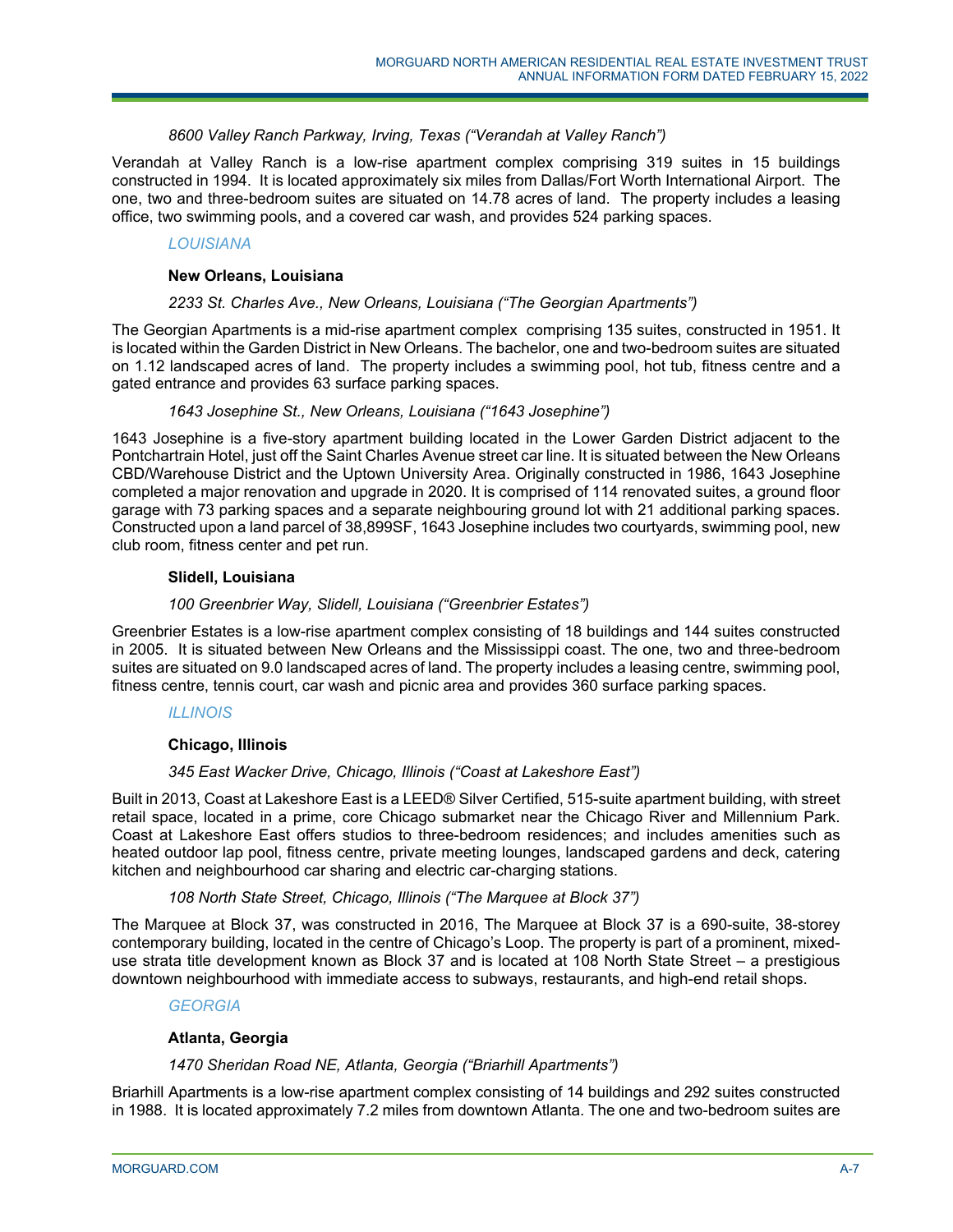situated on 9.81 landscaped acres of land. The property includes a leasing centre, exercise room, swimming pool and spa area, and provides 466 parking spaces.

# *4306 North Shallowford Road, Atlanta, Georgia ("The Savoy Luxury Apartments")*

The Savoy Luxury Apartments is a single four-storey apartment building comprising 232 suites constructed in 2007. It is located 16 miles from downtown Atlanta. The one, two, and three-bedroom apartment building is situated on 7.7 landscaped acres of land. The property includes a leasing centre, and an outdoor swimming pool. The property includes a five level garage with a total of 362 parking spaces.

# **Kennesaw, Georgia**

# *2055 Barrett Lakes Boulevard NW, Kennesaw, Georgia ("Barrett Walk Luxury Apartment Homes")*

Barrett Walk Luxury Apartment Homes is a low-rise apartment complex comprising 11 buildings and 290 suites constructed in 2002. It is located 10 minutes from downtown Marietta. The one and two-bedroom suites are situated on 22.6 landscaped acres of land. The property includes a leasing centre, fitness centre, swimming pool and business centre, and provides 543 parking spaces.

# *FLORIDA*

# **Bradenton, Florida**

# *210 Third Street West, Bradenton, Florida ("210 Watermark")*

Completed in 2003, 210 Watermark, is a residential walk-up garden community comprising 216 suites in seven buildings situated on 10.07 acres of land. Approximately 289 surface parking spaces are provided, as well as 30 leasable detached private garages. It is located approximately 24 miles from Tampa International Airport.

# **Coconut Creek, Florida**

## *5100 W. Sample Road, Coconut Creek, Florida ("Blue Isle Apartment Homes")*

Blue Isle Apartment Homes was completed in 1998, Blue Isle Apartment Homes is a two-storey residential walk-up garden community comprising 340 suites in 23 buildings situated on 18.4 acres of land. Blue Isle Apartment Homes is centrally located at 5100 W. Community amenities include fitness centre resort-style pool with sun deck, playground and upgraded suite finishes.

## **Cooper City, Florida**

## *2940 Solano Avenue, Cooper City, Florida ("2940 Solano at Monterra")*

2940 Solano at Monterra comprises 252 suites in 11 three-storey walk-up garden style buildings. Construction was completed in 2014. The property has luxury suite finishes and community amenities including media centre, saltwater pool with sundeck and outdoor lounge with fireplace and kitchen. The property is located in southwest Cooper City, with easy access to multiple office markets, regional hospitals, retailers, restaurants and entertainment venues.

## **Pensacola, Florida**

# *1600 Governors Drive, Pensacola, Florida ("Governors Gate I")*

Governors Gate I is a low-rise apartment complex consisting of 15 buildings and 240 suites constructed in 1998. It is located within 30 minutes of Pensacola Beach. The one, two and three-bedroom suites are situated on 23.8 landscaped acres of land. The property includes a leasing centre, swimming pool, fitness centre, tennis court, car wash and picnic area and provides 360 surface parking spaces.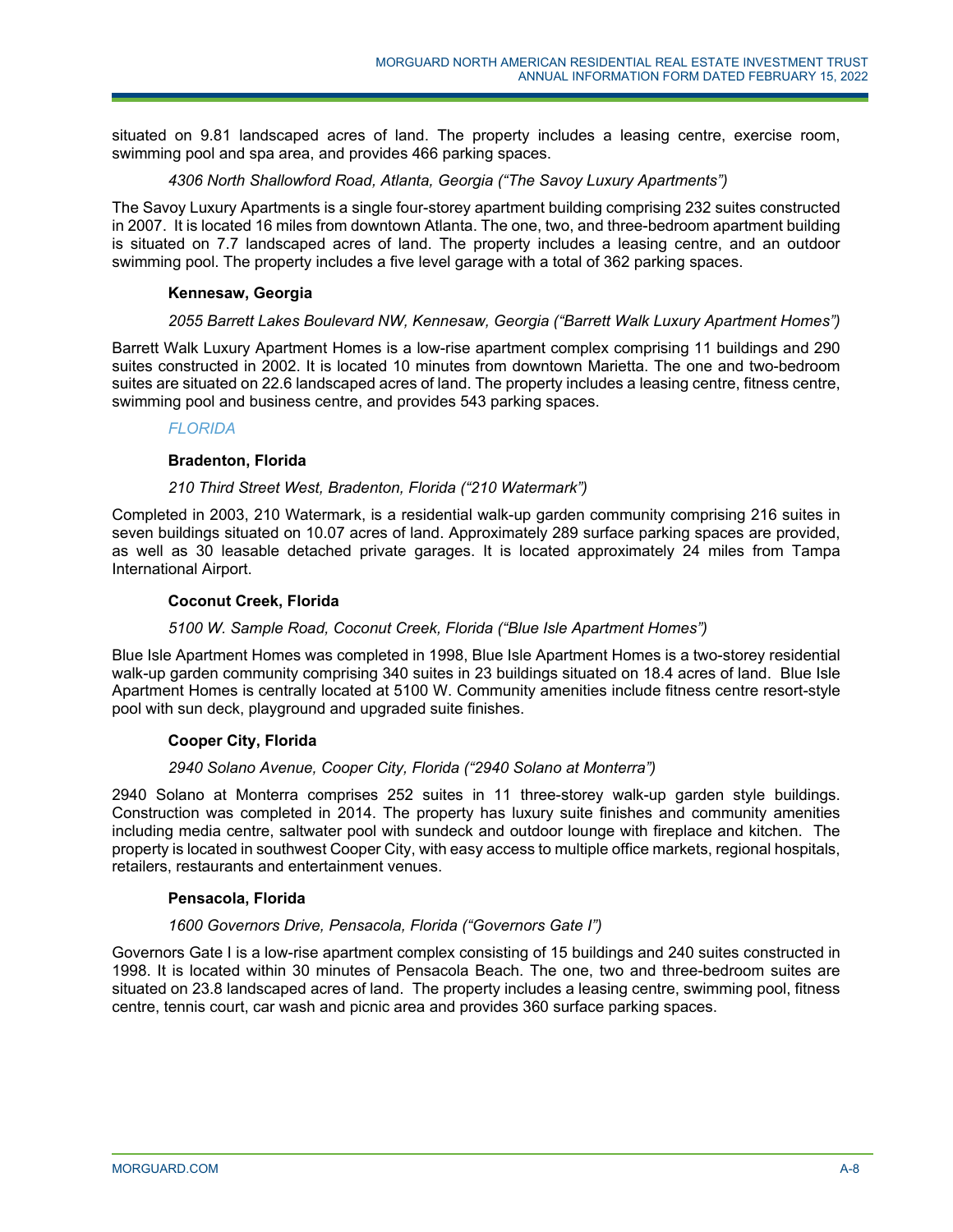## *1600 Governors Drive, Pensacola, Florida ("Governors Gate II")*

Governors Gate II is a low-rise apartment complex consisting of 12 buildings and 204 suites constructed in 2003. It is located within 30 minutes of Pensacola beach. The one, two and three-bedroom suites are situated on 21.52 landscaped acres of land. The property includes a leasing centre, swimming pool, fitness centre, tennis court, car wash and picnic area and provides 306 surface parking spaces.

## *3331 Summit Boulevard, Pensacola, Florida ("Jamestown Estates")*

Jamestown Estates is a low-rise apartment complex consisting of 177 suites constructed in 1972. It is located within 15 minutes of Pensacola beach. The one, two and three-bedroom suites are situated on 12 landscaped acres of land. The property includes a leasing centre, swimming pool, fitness centre, and tennis centre.

# *4301 Creighton Road, Pensacola, Florida ("Woodcliff Apartment Homes")*

Woodcliff Apartment Homes is a low-rise apartment complex consisting of 184 suites constructed in 1977. It is located within 15 minutes of Pensacola beach. The one and two-bedroom suites are situated on nine landscaped acres of land. The property includes a leasing centre, swimming pool, fitness centre, and tennis courts.

### **Riviera Beach, Florida**

### *9000 Woodbine Trail, Palm Beach Gardens, Florida ("Woodbine Apartment Homes")*

Woodbine Apartment Homes is a three-storey residential walk-up garden community comprising 408 suites in 17 buildings situated on 19 acres of land that was completed in 2000. Woodbine Apartment Homes offers tropical living in a private community of one, two and three-bedroom apartments. Centrally located, it is minutes from miles of white sand beaches, colleges, dining, shopping, and the entertainment district in Downtown Gardens and Legacy Place. Community amenities include fitness centre, resort-style pool with sun deck, tennis court, barbeque and picnic areas and gazebos.

## **Tampa, Florida**

# *11306 Mallory Square Drive, Tampa, Florida ("Mallory Square")*

Mallory Square a low-rise apartment complex consisting of 18 buildings and 383 suites constructed in 2005. It is located minutes away from downtown Tampa. The one, two and three-bedroom suites are situated on approximately 46 acres of land. The property includes a leasing centre, swimming pool, fitness centre, and tennis courts, and provides approximately 575 surface parking spaces.

#### **West Palm Beach, Florida**

## *3101 Village Boulevard, West Palm Beach, Florida ("Village Crossing Apartment Homes")*

Village Crossing Apartment Homes was completed in 1989, Village Crossing Apartments is a residential walk-up garden community comprising 189 suites in 8 buildings situated on 10.8 acres of land.

#### *NORTH CAROLINA*

#### **Cary, North Carolina**

#### *200 Brisbane Woods Way, Cary, North Carolina ("The Lodge at Crossroads")*

The Lodge at Crossroads is a low-rise apartment complex consisting of 23 buildings and 432 suites constructed in 2001. It is located approximately 10.2 miles from the Raleigh/Durham International Airport and six miles from downtown Raleigh. The one, two, and three-bedroom suites are situated on 23 acres of land. The property includes a leasing centre, swimming pool, game room, fitness centre and business centre. A total of 771 surface parking spaces, 42 detached garages, and 96 attached garages.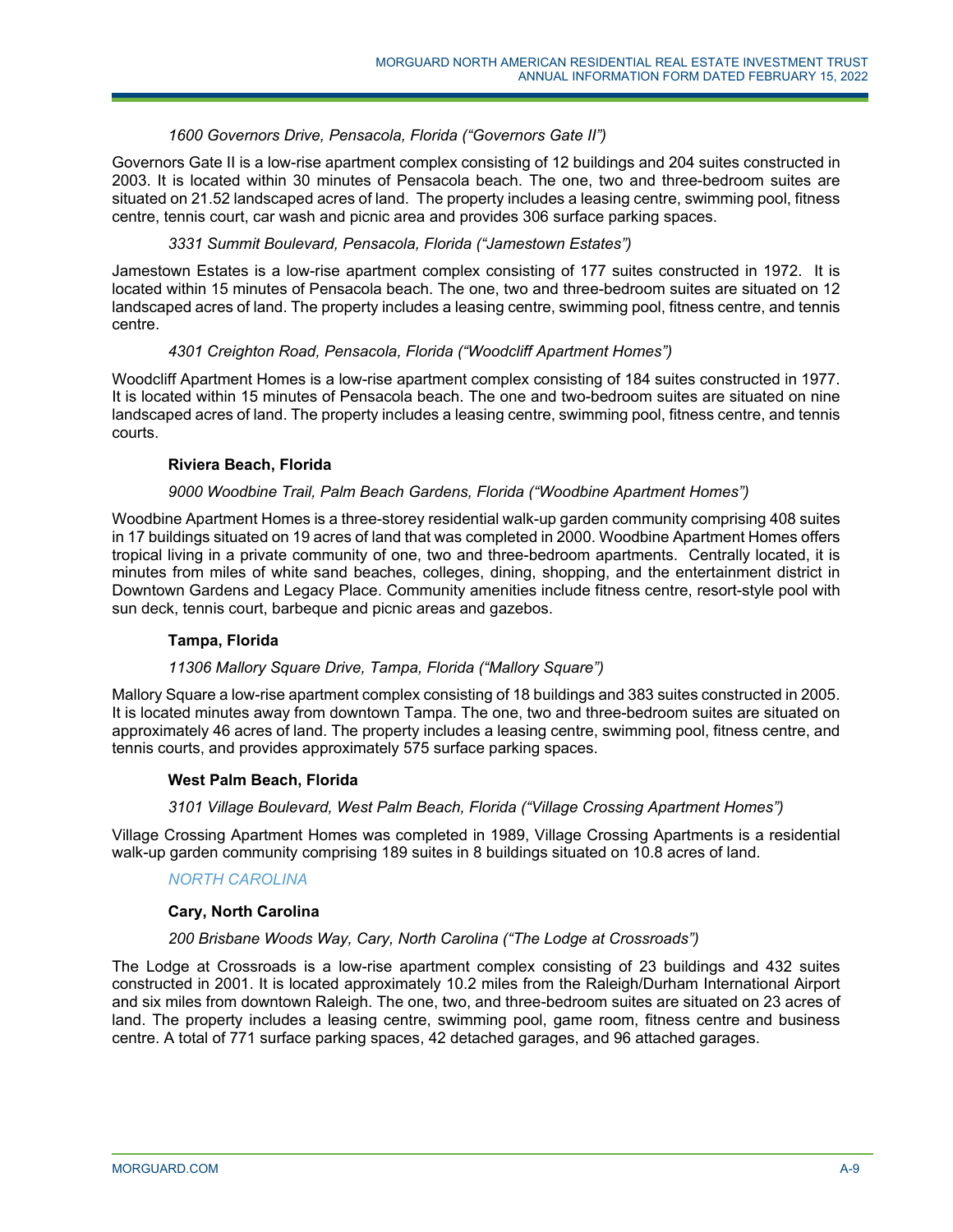### **Raleigh, North Carolina**

## *3235 Trimblestone Lane, Raleigh, North Carolina ("Perry Point Ultimate Apartments")*

Perry Point Ultimate Apartments is a low-rise apartment complex comprising 16 buildings and 432 suites constructed in 2009. It is located within 20 minutes of downtown Raleigh. The one and two-bedroom suites are situated on approximately 23.39 acres of land. The property includes a leasing office, swimming pool, dog park, a playground and picnic area, and provides 696 parking spaces.

### *VIRGINIA*

### **Falls Church, Virginia**

#### *450 North Washington Street, Falls Church, Virginia ("Northgate at Falls Church")*

Northgate at Falls Church comprises 104 suites, and 158 parking spaces, situated over ground level high street retail and office (primarily tenanted as a medical office centre). The property was built in 2014 and includes such amenities as private courtyard, clubroom and fitness centre. The property is built to a LEED® NC Gold standard. Northgate at Falls Church is subject to a long-term land lease, with a fixed annual payment and a fixed price purchase option available in September 2029.

## *MARYLAND*

#### **Rockville, Maryland**

# *37 Maryland Avenue, Rockville, Maryland ("The Fenestra at Rockville Town Square")*

The Fenestra at Rockville Town Square was completed in 2008 and consists of 492 suites in four strata titled buildings with 861 total parking spaces owned by strata title. Situated over ground-level retail, the property is in close proximity to public transportation (metro) and Montgomery County's government centre and many community amenities. Property amenities include pool, fitness centre, courtyard terrace and insuite laundry.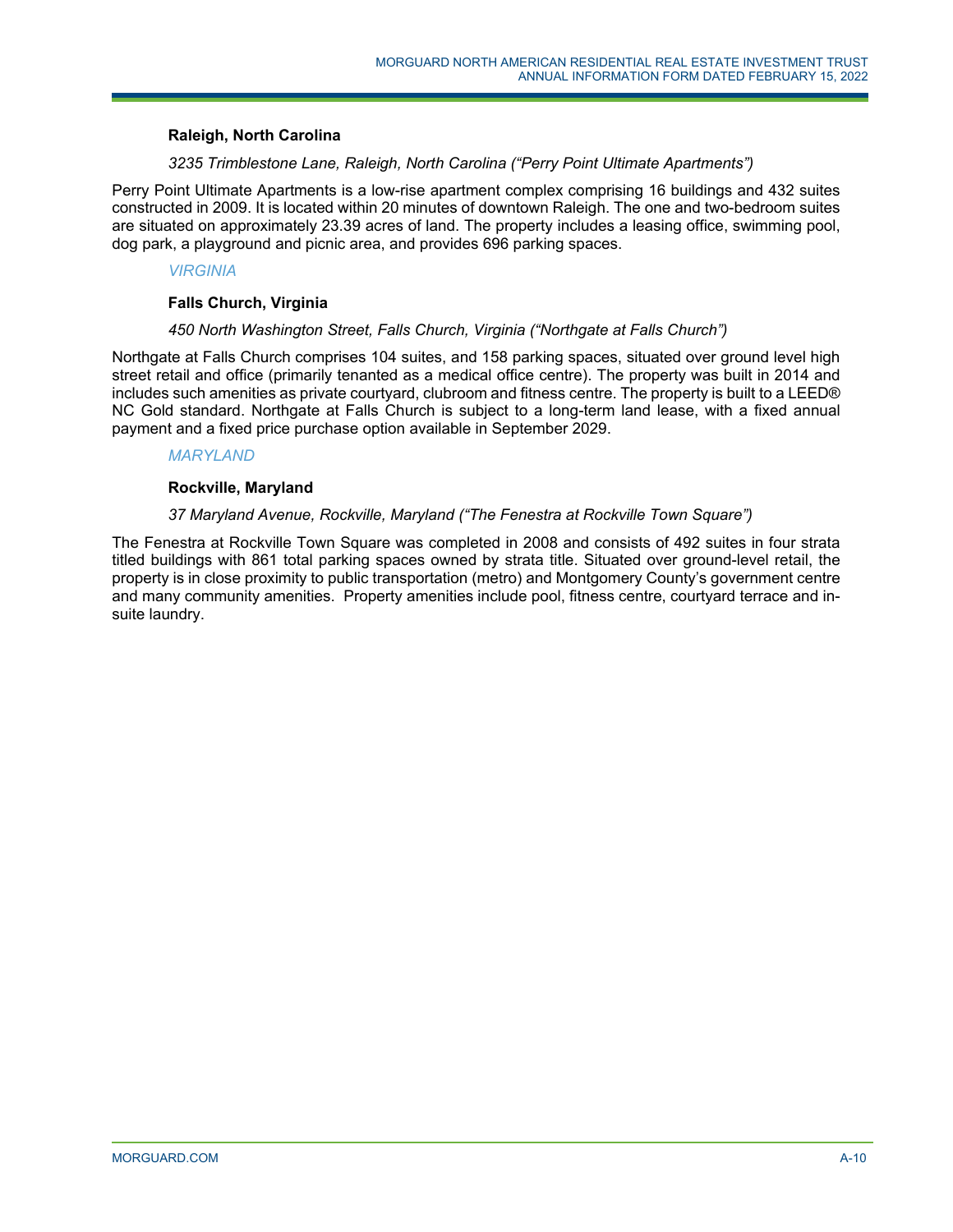### **APPENDIX B AUDIT COMMITTEE MANDATE**

## **1. PURPOSE**

The overall purpose of the Audit Committee (the "**Committee**") of the REIT is to monitor the REIT's system of internal financial controls, to evaluate and report on the integrity of the financial statements of the REIT, to enhance the independence of the REIT's external auditors and to oversee the financial reporting process of the REIT.

### **2. COMPOSITION, PROCEDURES AND ORGANIZATION**

- 2.1 The Committee shall consist of at least three members of the Board of the REIT (the "**Board**"), each of whom shall be, in the determination of the Board, "independent" as that term is defined by National Instrument 52-110, as amended from time to time, and the majority of whom shall be resident Canadians. Each member shall complete and return to the REIT annually a questionnaire regarding the member's independence. The definition of "independent" is set out in Exhibit A hereto.
- 2.2 All members of the Committee shall be, in the determination of the Board, "financially literate" as that term is defined by National Instrument 52-110, and at least one member of the Committee must have, in the determination of the Board, "accounting or related financial expertise". The definition of "financially literate" is set out in Exhibit A hereto.
- 2.3 The Board, at its organizational meeting held in conjunction with each annual meeting of unitholders, shall appoint the members of the Committee for the ensuing year. The Board may at any time remove or replace any member of the Committee and may fill any vacancy in the Committee. Any member of the Committee ceasing to be a trustee of the REIT shall cease to be a member of the Committee.
- 2.4 Unless the Board shall have appointed a chair of the Committee, the members of the Committee shall elect a chair from among their number.
- 2.5 The Committee shall have access to such officers and employees of the REIT and to the REIT's external auditors and its legal counsel, and to such information respecting the REIT as it considers to be necessary or advisable in order to perform its duties.
- 2.6 Notice of every meeting shall be given to the external auditors, who shall, at the expense of the REIT, be entitled to attend and to be heard thereat.
- 2.7 Meetings of the Committee shall be conducted as follows:
	- (a) the Committee shall meet on a regular basis, at such times and at such locations as the chair of the Committee shall determine;
	- (b) the external auditors or any member of the Committee may call a meeting of the Committee;
	- (c) any trustee of the REIT may request the chair of the Committee to call a meeting of the Committee and may attend such meeting to inform the Committee of a specific matter of concern to such trustee, and may participate in such meeting to the extent permitted by the chair of the Committee; and
	- (d) the external auditors and management employees shall, when required by the Committee, attend any meeting of the Committee.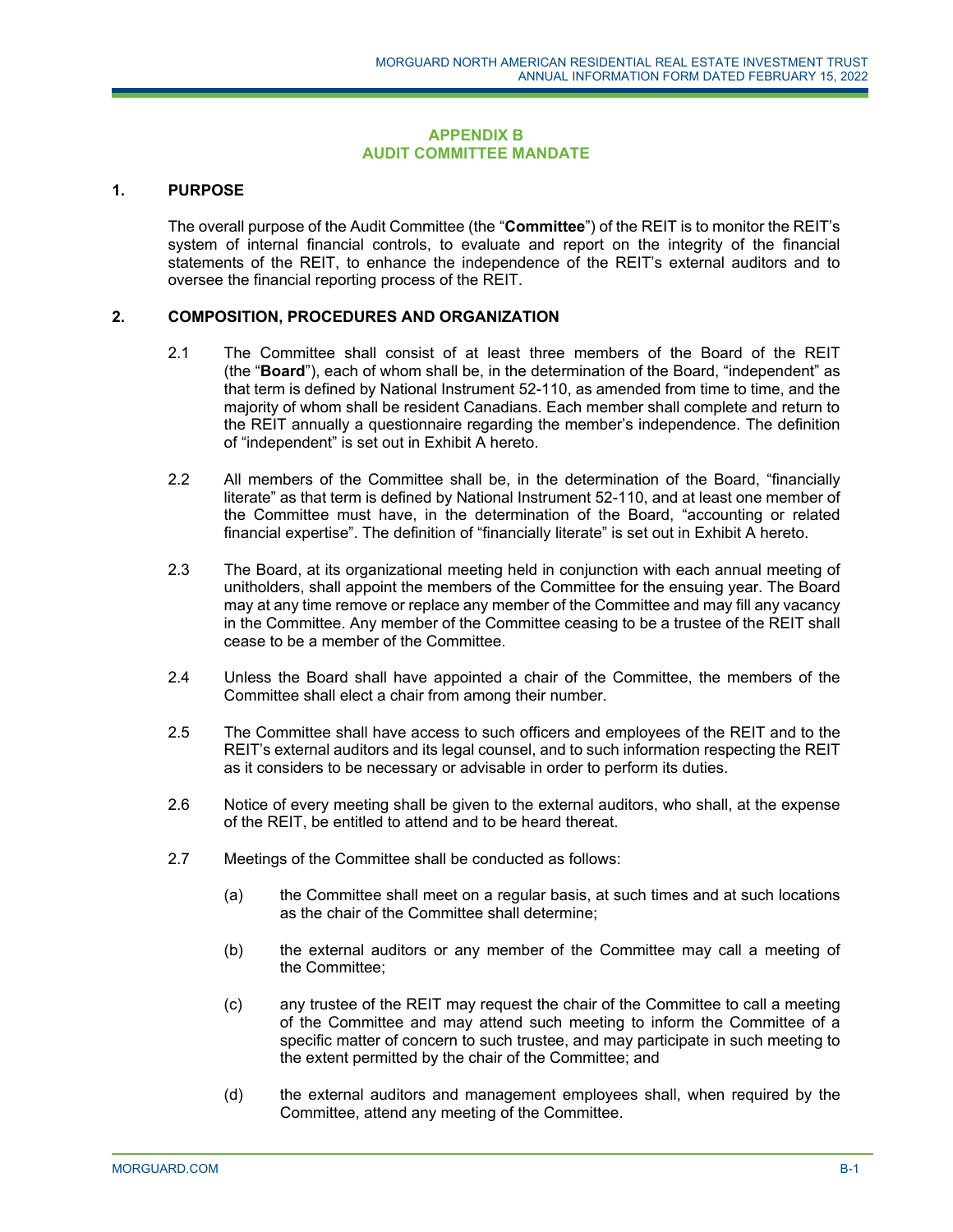- 2.8 The external auditors shall be entitled to communicate directly with the chair of the Committee and may meet separately with the Committee. The Committee, through its chair, may contact directly any employee in the REIT as it deems necessary, and any employee may bring before the Committee any matter involving questionable, illegal or improper practices or transactions.
- 2.9 Compensation to members of the Committee shall be limited to trustee's fees, either in the form of cash or equity, and members shall not accept consulting, advisory or other compensatory fees from the REIT (other than as members of the Board and Board committee members).
- 2.10 The Committee is authorized, at the REIT's expense, to retain independent counsel and other advisors as it determines necessary to carry out its duties and to set their compensation.

# **3. DUTIES**

- 3.1 The overall duties of the Committee shall be to:
	- (a) assist the Board in the discharge of its duties relating to the REIT's accounting policies and practices, reporting practices and internal controls;
	- (b) establish and maintain a direct line of communication with the REIT's external auditors and assess their performance;
	- (c) oversee the co-ordination of the activities of the external auditors;
	- (d) ensure that the management of the REIT has designed, implemented and is maintaining an effective system of internal controls;
	- (e) monitor the credibility and objectivity of the REIT's financial reports;
	- (f) report regularly to the Board on the fulfillment of the Committee's duties;
	- (g) assist the Board in the discharge of its duties relating to the REIT's compliance with legal and regulatory requirements; and
	- (h) assist the Board in the discharge of its duties relating to risk assessment and risk management.
- 3.2 The Committee shall be directly responsible for overseeing the work of the external auditors engaged for the purpose of preparing or issuing an audit report or performing other audit, review or attest services for the REIT, including the resolution of disagreements between management and the external auditors regarding financial reporting, and in carrying out such oversight the Committee's duties shall include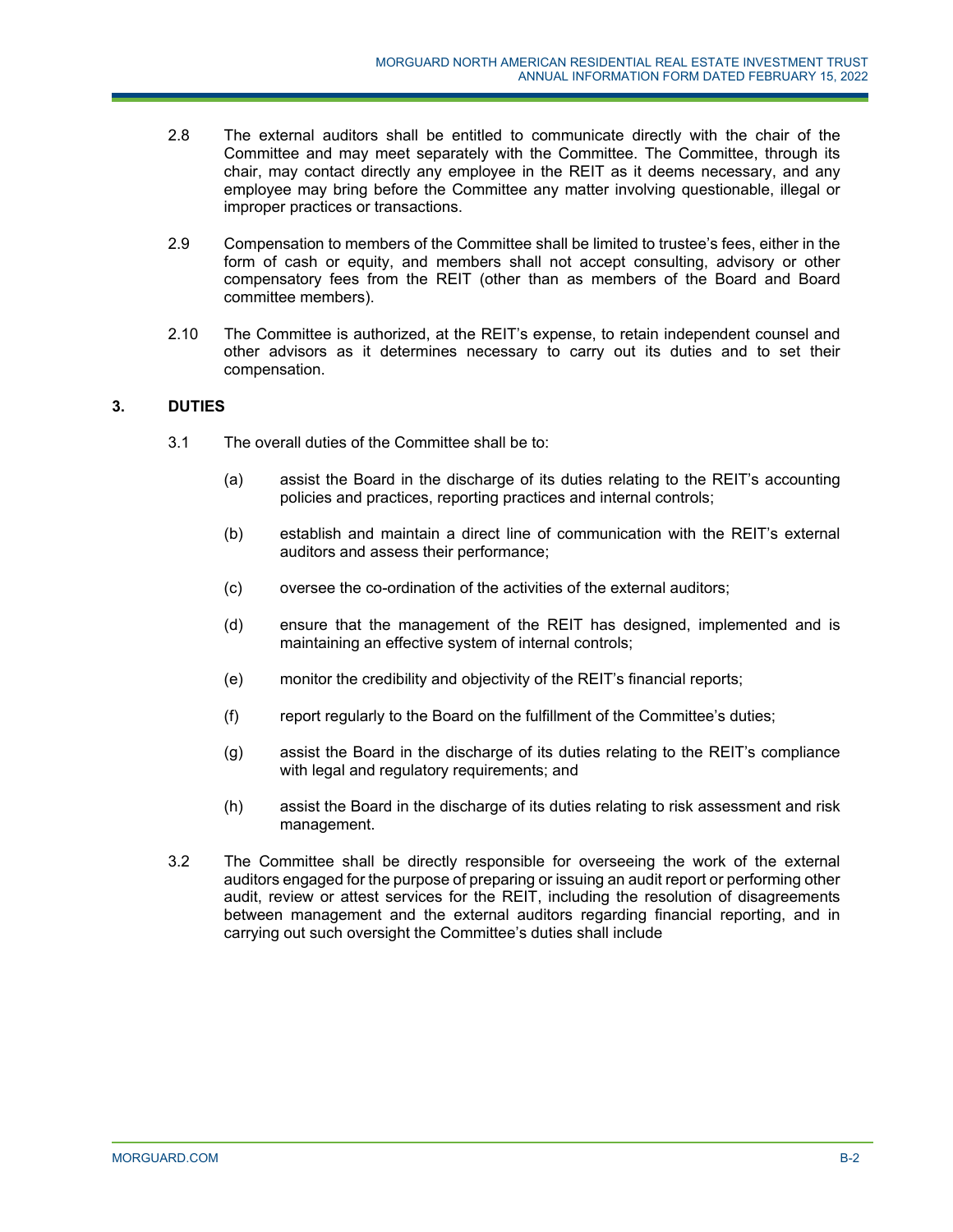- (a) recommending to the Board a firm of external auditors to be nominated for the purpose of preparing or issuing an audit report or performing other audit, review or attest services for the REIT;
- (b) reviewing, where there is to be a change of external auditors, all issues related to the change, including the information to be included in the notice of change of auditor called for under National Instrument 51-102 — *Continuous Disclosure Obligations* or any successor legislation ("NI 51-102"), and the planned steps for an orderly transition;
- (c) reviewing all reportable events, including disagreements, unresolved issues and consultations, as defined in NI 51-102 or any successor legislation, on a routine basis, whether or not there is to be a change of external auditor;
- (d) reviewing the engagement letters of the external auditors, both for auditing services and permitted non-audit services;
- (e) reviewing the performance, including the fee, scope and timing of the audit and other related services and any non-audit services provided by the external auditors;
- (f) reviewing and approving the nature of and fees for any non-audit services performed for the REIT by the external auditors and consider whether the nature and extent of such services could detract from the firm's independence in carrying out the audit function.(g) Review with the External Auditor annually their written statement regarding relationships and services which may affect the External Auditor's objectivity and independence;
- (h) At least annually, receive a report by the External Auditor describing the firms' internal quality control procedures and any material issues raised by the most recent internal quality control review of the local practice office or by any inquiry or investigation by governmental or professional authorities of the local practice office, within the preceding two years, and steps taken to address any such issues. The report shall also include any similar matters pertaining to offices other than the local practice office, to the extent the audit partner is aware of such matters;
- (i) Ensure the regular rotation of the lead partner and the reviewing partner to the extent required by law, and regularly consider whether or not there should be a change of the REIT's External Auditor;
- (j) With management, evaluate the performance of the External Auditor annually; and
- (k) Review and approve guidelines for the REIT's hiring of employees, partners and former employees and partners of the External Auditor and its predecessor.
- 3.3 The duties of the Committee as they relate to audits and financial reporting shall be to:
	- (a) review the audit plan with the external auditor and management;
	- (b) review with the external auditor and management any proposed changes in accounting policies, the presentation of the impact of significant risks and uncertainties, and key estimates and judgments of management that may in any such case be material to financial reporting;
	- (c) review the contents of the audit report;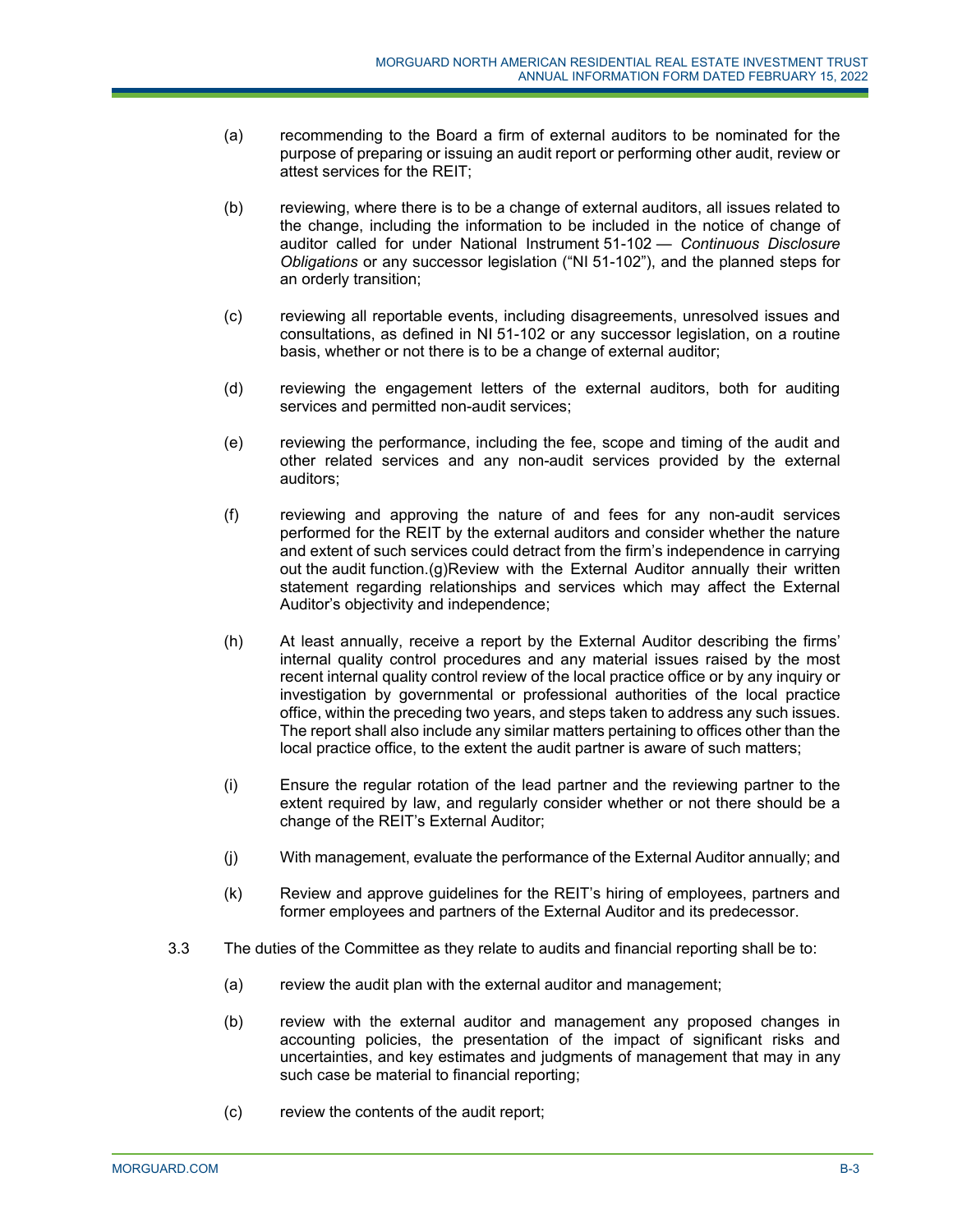- (d) question the external auditor and management regarding significant financial reporting issues discussed during the fiscal period and the method of resolution;
- (e) review the scope and quality of the audit work performed;
- (f) review the adequacy of the REIT's financial and auditing personnel;
- (g) review the co-operation received by the external auditor from the REIT's personnel during the audit, any problems encountered by the external auditors and any restrictions on the external auditor's work;
- (h) review the internal resources used;
- (i) review the evaluation of internal controls by the internal auditor (or persons performing the internal audit function) and the external auditors, together with management's response to the recommendations, including subsequent follow-up of any identified weaknesses;
- (j) review the appointments of the chief financial officer, internal auditor (or persons performing the internal audit function) and any key financial executives involved in the financial reporting process;
- (k) review and approve the REIT's annual audited financial statements and those of its subsidiaries in conjunction with the report of the external auditors thereon, and obtain an explanation from management of all significant variances between comparative reporting periods before release to the public;
- l) review and approve the REIT's interim unaudited financial statements, and obtain an explanation from management of all significant variances between comparative reporting periods before release to the public;
- (m) establish a procedure for the receipt, retention and treatment of complaints regarding accounting, internal accounting controls or auditing matters and employees' confidential anonymous submission of concerns regarding accounting and auditing matters; and
- (n) review the terms of reference for an internal auditor or internal audit function.
- 3.4 The duties of the Committee as they relate to accounting and disclosure policies and practices shall be to:
	- (a) review changes to accounting principles of the Canadian Institute of Chartered Accountants which would have a significant impact on the REIT's financial reporting as reported to the Committee by management and the external auditors;
	- (b) review the appropriateness of the accounting policies used in the preparation of the REIT's financial statements and consider recommendations for any material change to such policies;
	- (c) review the status of material contingent liabilities as reported to the Committee by management;
	- (d) review the status of income tax returns and potentially significant tax problems as reported to the Committee by management;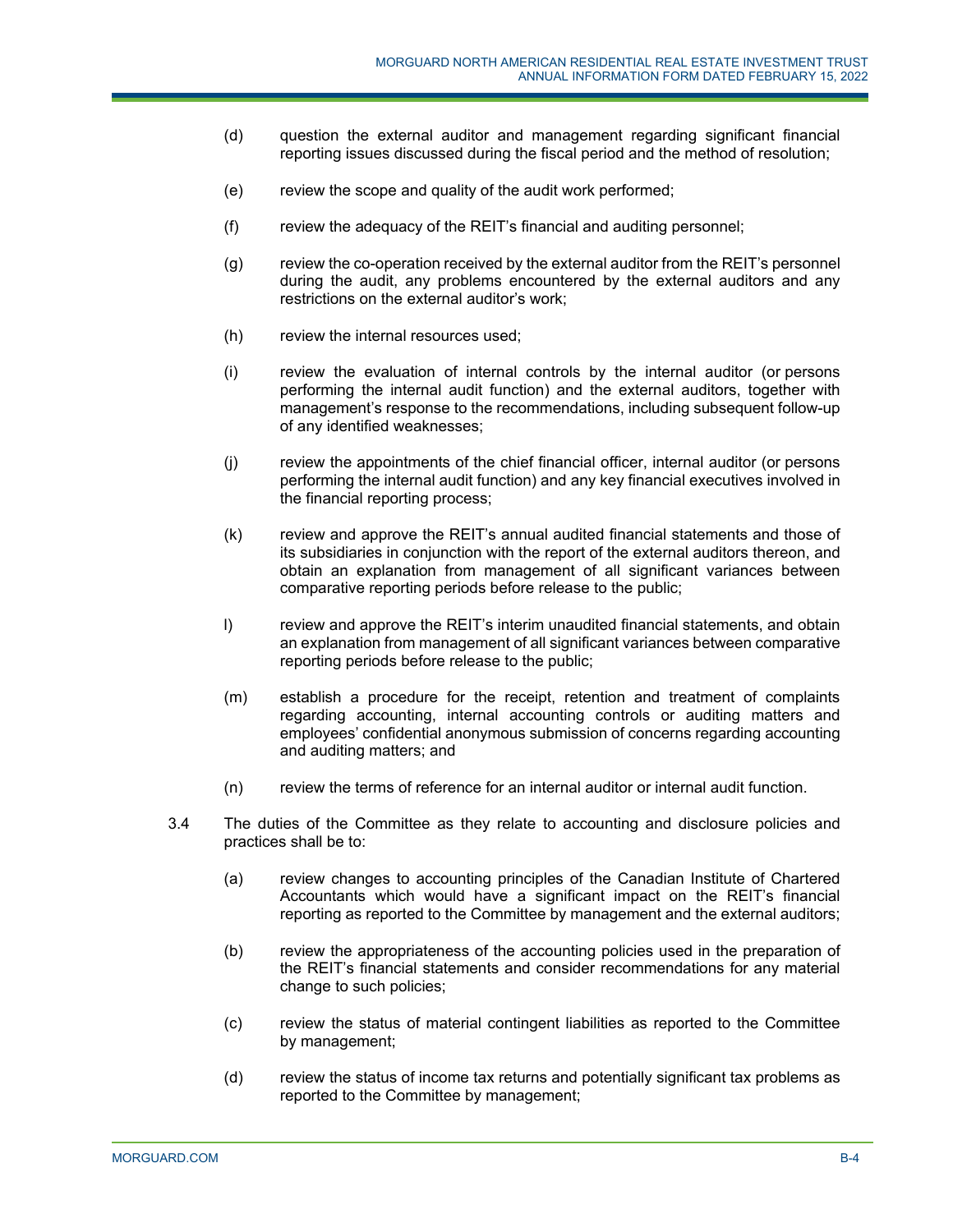- (e) review any errors or omissions in the current or prior year's financial statements;
- (f) review and approve before their release all public disclosure documents containing audited or unaudited financial information, including all earnings, press releases, MD&A, prospectuses, annual reports to unitholders, annual information forms and management's discussion and analysis; and
- (g) oversee and review all financial information and earnings guidance provided to analysts and rating agencies.
- 3.5 The duties of the Committee as they relate to risk responsibilities shall be to:
	- (a) Receive presentations, regular reports and other information to understand the top and emerging risks to which the REIT is exposed; and
	- (b) Regularly review and evaluate the effectiveness of the REIT's process for assessing significant risks or exposures and the steps that management has taken to minimize such risks and obtain management's reasonable assurance that the REIT's risk management policies for significant risks are being adhered to.
- 3.6 The other duties of the Committee shall include:
	- (a) reviewing any inquires, investigations or audits of a financial nature by governmental, regulatory or taxing authorities;
	- (b) formulating clear hiring policies for employees or former employees of the REIT's external auditors;
	- (c) reviewing annual operating and capital budgets;
	- (d) reviewing the funding and administration of the REIT's compensation and pension plans;
	- (e) reviewing and reporting to the Board on difficulties and problems with regulatory agencies which are likely to have a significant financial impact;
	- (f) inquiring of management and the external auditors as to any activities that may be or may appear to be illegal or unethical;
	- (g) ensuring procedures are in place for the receipt, retention and treatment of complaints and employee concerns received regarding accounting or auditing matters and the confidential, anonymous submission by employees of the REIT of concerns regarding such; and
	- (h) any other questions or matters referred to it by the Board.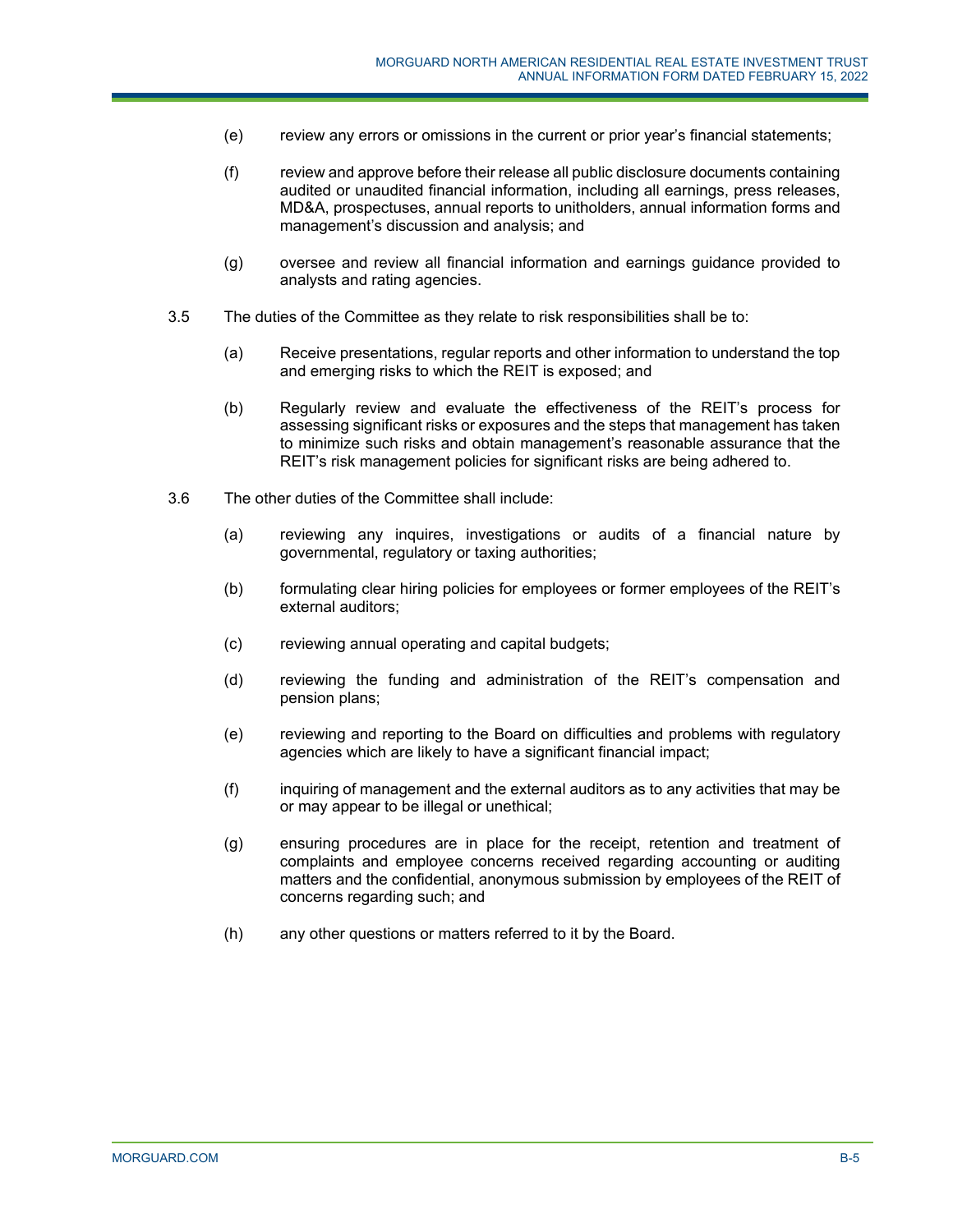#### **EXHIBIT A TO MANDATE OF AUDIT COMMITTEE FOR DEFINITIONS**

## **Definitions.**

"**Financially Literate**" means the ability to read and understand a set of financial statements that present a breadth and level of complexity of accounting issues that are generally comparable to the breadth and complexity of the issues that can reasonably be expected to be raised by the issuer's financial statements.

### Meaning of "**Independence**"

- 1. A member of an audit committee is independent if the member has no direct or indirect material relationship with the REIT.
- 2. For the purposes of paragraph 1, a material relationship means a relationship which could, in the view of the Board, reasonably interfere with the exercise of a member's independent judgment.
- 3. Despite paragraph 2, the following persons are considered to have a material relationship with the REIT:
	- (a) a person who is, or whose immediate family member is, or at any time during the prescribed period has been, an officer or employee of the REIT, its parent, or of any of its subsidiary entities or affiliated entities;
	- (b) a person who is, or has been an affiliated entity of, a partner of, or employed by, a current or former internal or external auditor of the REIT, unless the prescribed period has elapsed since the person's relationship with the internal or external auditor, or the auditing relationship, has ended;
	- (c) a person whose immediate family member is, or has been, an affiliated entity of, a partner of, or employed in a professional capacity by, a current or former internal or external auditor of the REIT, unless the prescribed period has elapsed since the person's relationship with the internal or external auditor, or the auditing relationship, has ended;
	- (d) a person who is, or has been, or whose immediate family member is or has been, employed as an executive officer of an entity if any of the REIT current executives serve on the entity's compensation committee, unless the prescribed period has elapsed since the end of the service or employment;
	- (e) a person who accepts, or has accepted at any time during the prescribed period, directly or indirectly, any consulting, advisory or other compensatory fee from the REIT or any subsidiary entity of the REIT, other than as remuneration for acting in his or her capacity as a member of the Committee, the Board, or any other Board committee; and
	- (f) a person who is an affiliated entity of the REIT or any of its subsidiary entities.
- 4. For the purposes of paragraph 3, the prescribed period is the three year period ending immediately prior to the determination required by paragraph 3.
- 5. For the purposes of paragraphs 3(b) and 3(c), a partner does not include a limited partner whose interest in the internal or external auditor is limited to the receipt of fixed amounts of compensation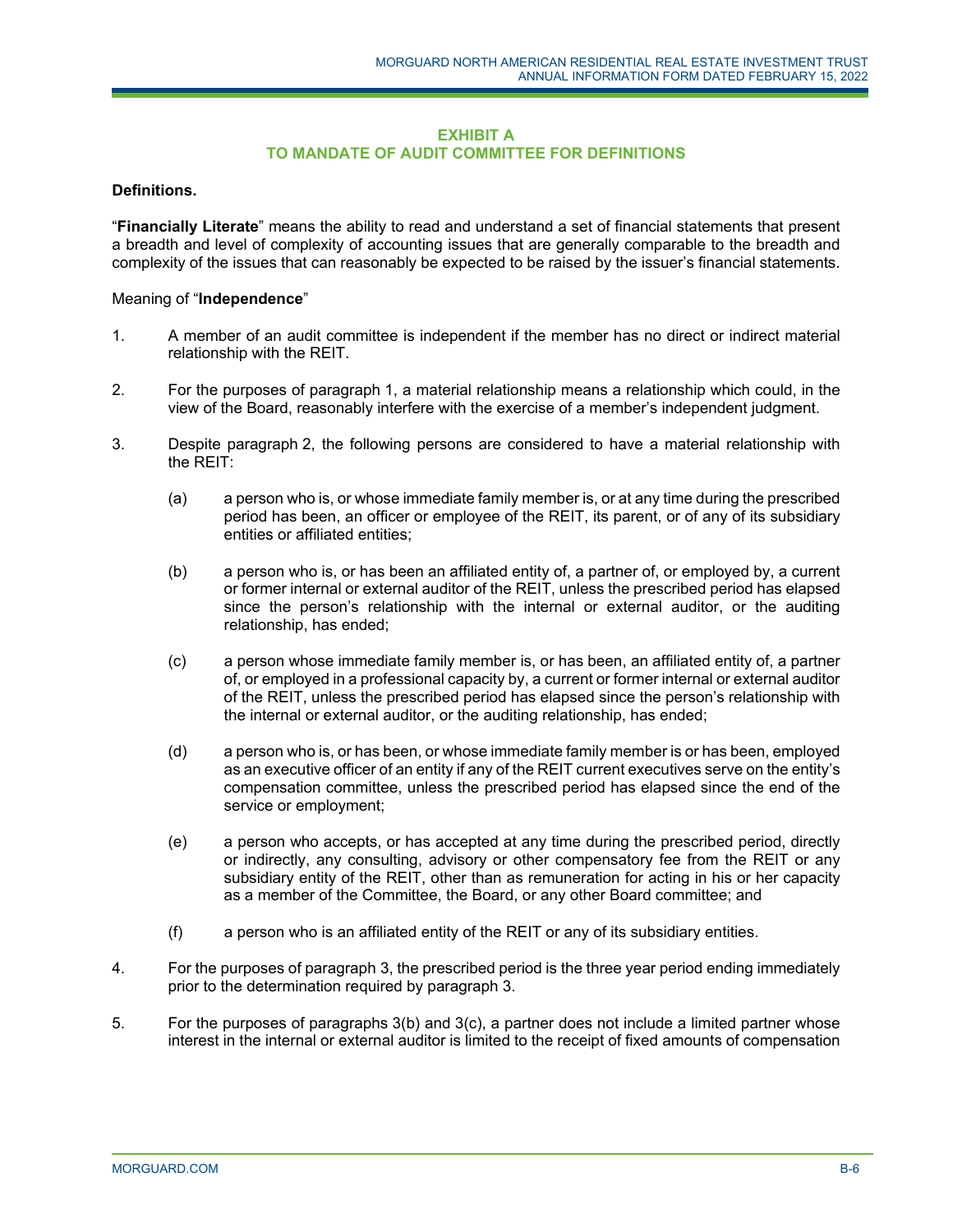(including deferred compensation) for prior service with an internal or external auditor if the compensation is not contingent in any way or continued service.

- 6. For the purpose of paragraph 3(e), compensatory fees do not include the receipt of fixed amounts of compensation under a retirement plan (including deferred compensation) for prior service with the issuer if the compensation is not contingent in any way on continued service.
- 7. For the purposes of paragraph 3(e), the indirect acceptance by a person of any consulting, advisory or other compensatory fee includes acceptance of a fee by:
	- (a) an immediate family member, or
	- (b) a partner, member or executive officer of, or a person who occupies a similar position with, an entity that provides accounting, consulting, legal, investment banking or financial advisory services to the REIT or any subsidiary entity of the REIT, other than limited partners, non-managing members and those occupying similar positions who, in each case, have no active role in providing services to the REIT.